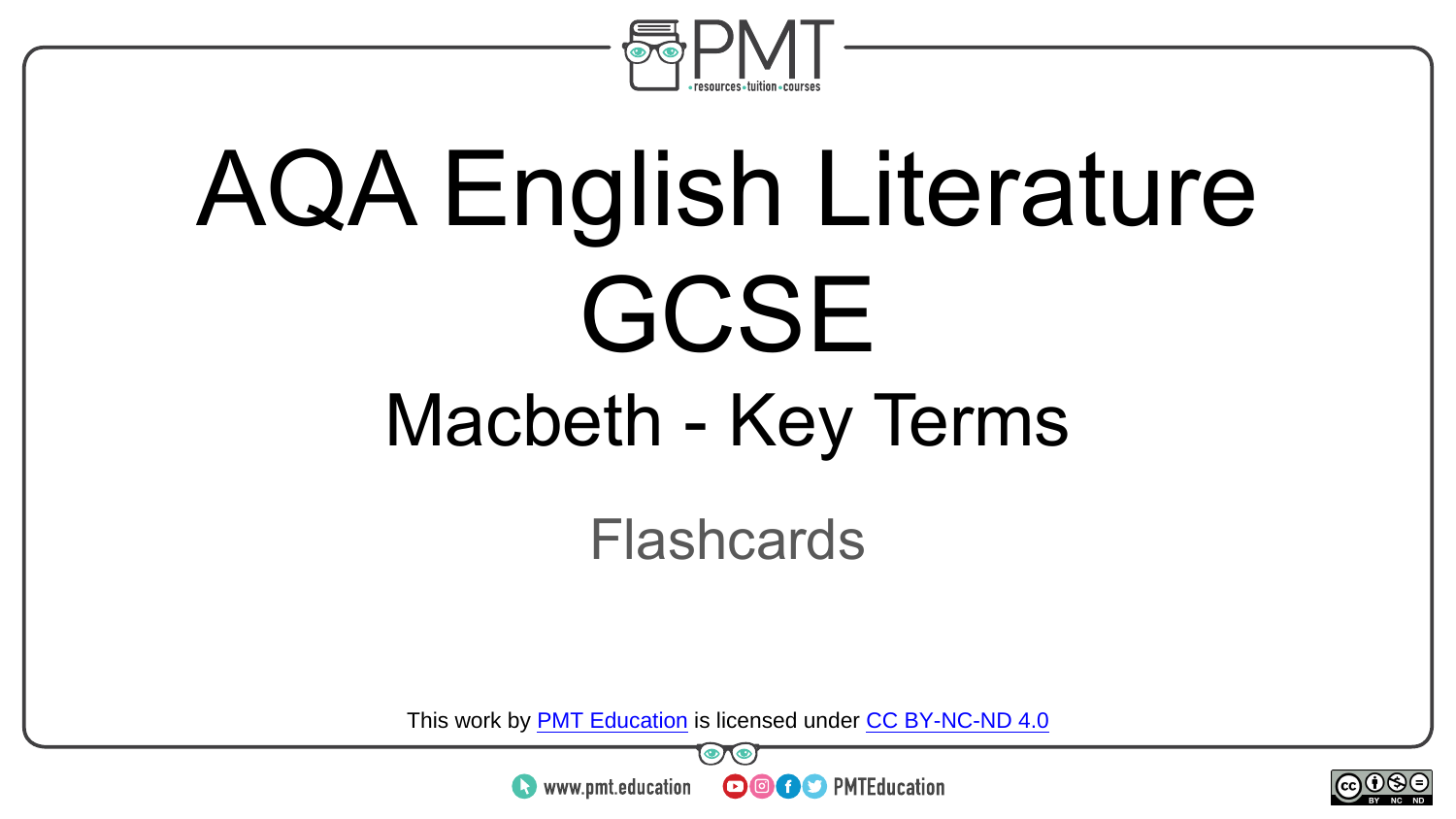

## Define 'allegory'.



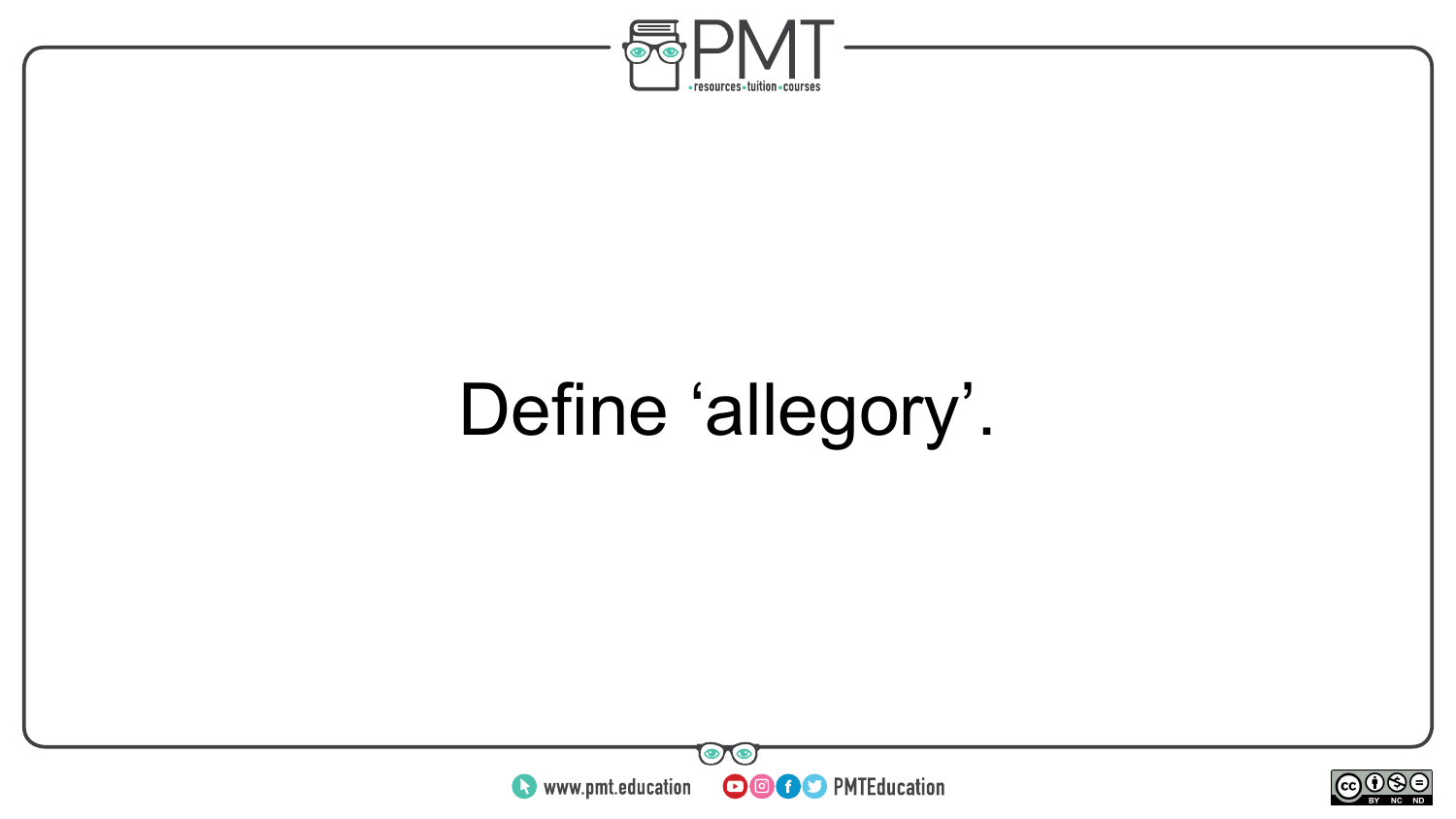

#### Define 'allegory'.

A story, character, place or event is used to convey a hidden meaning, typically moral or political, about real-world events or issues.

*For example, Duncan's death is an allegory for the risks of killing your king.*



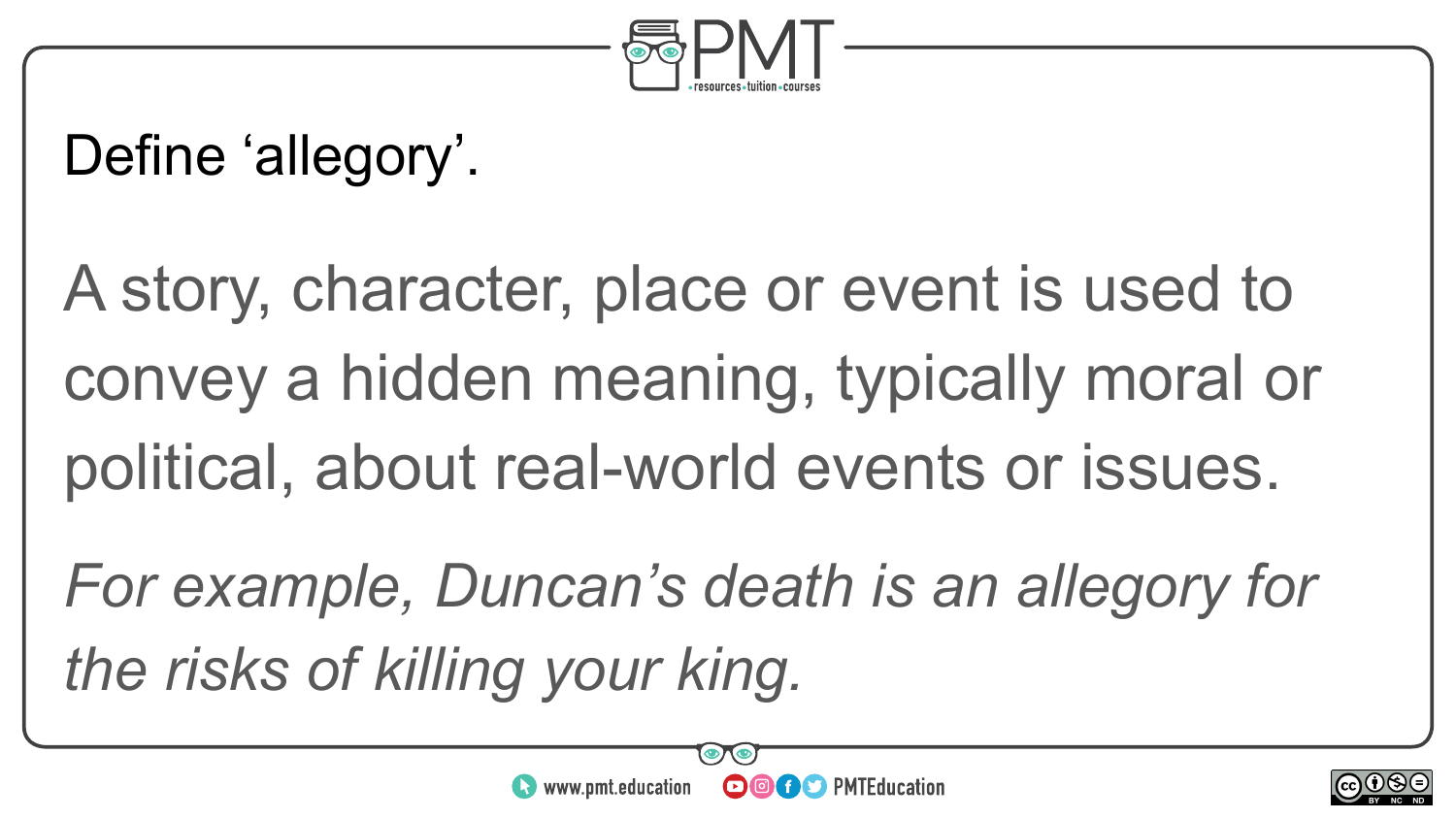

### Define 'allusion'.



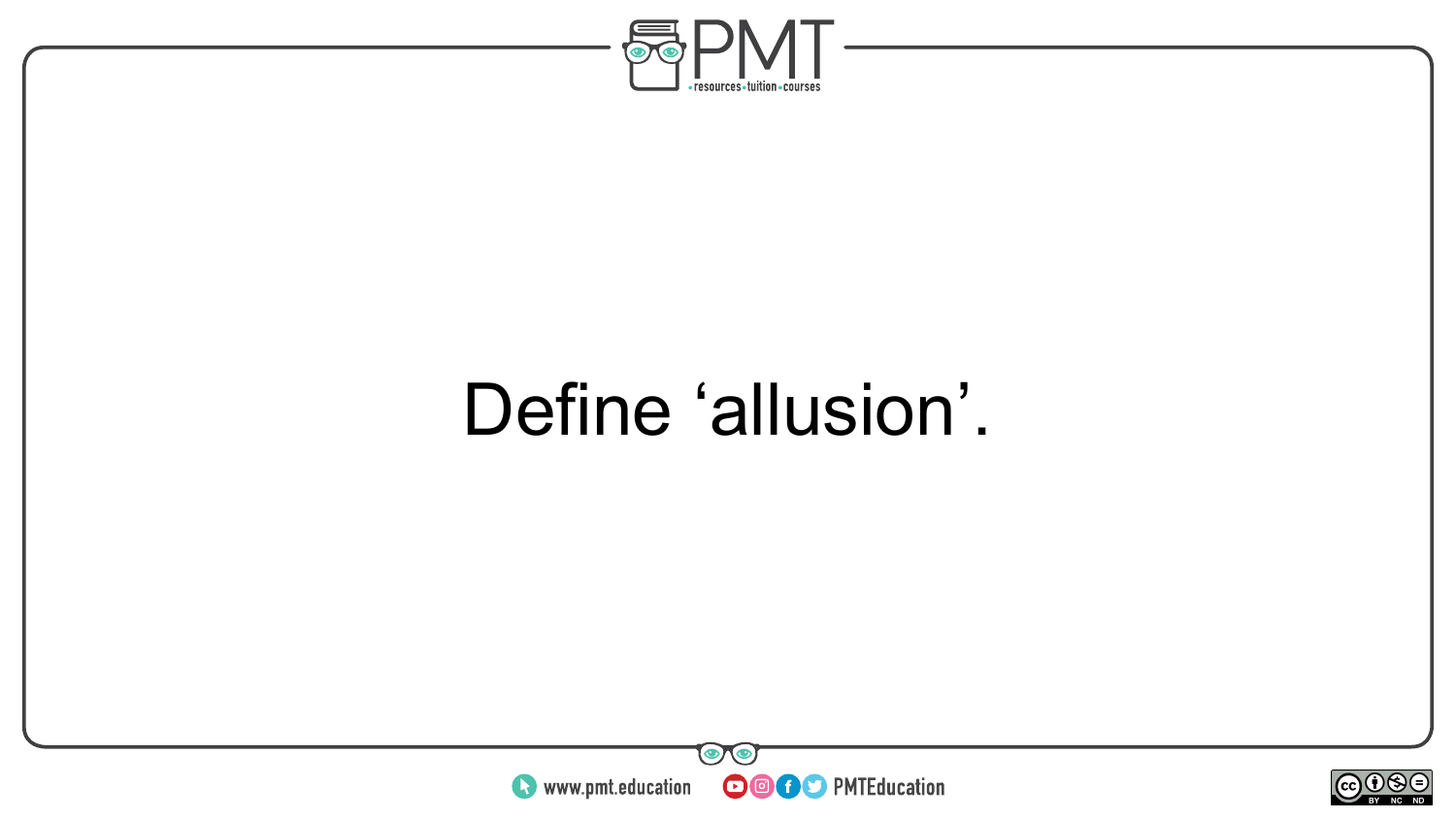

#### Define 'allusion'.

## An indirect reference to another event, person or work which the writer assumes the reader is familiar.



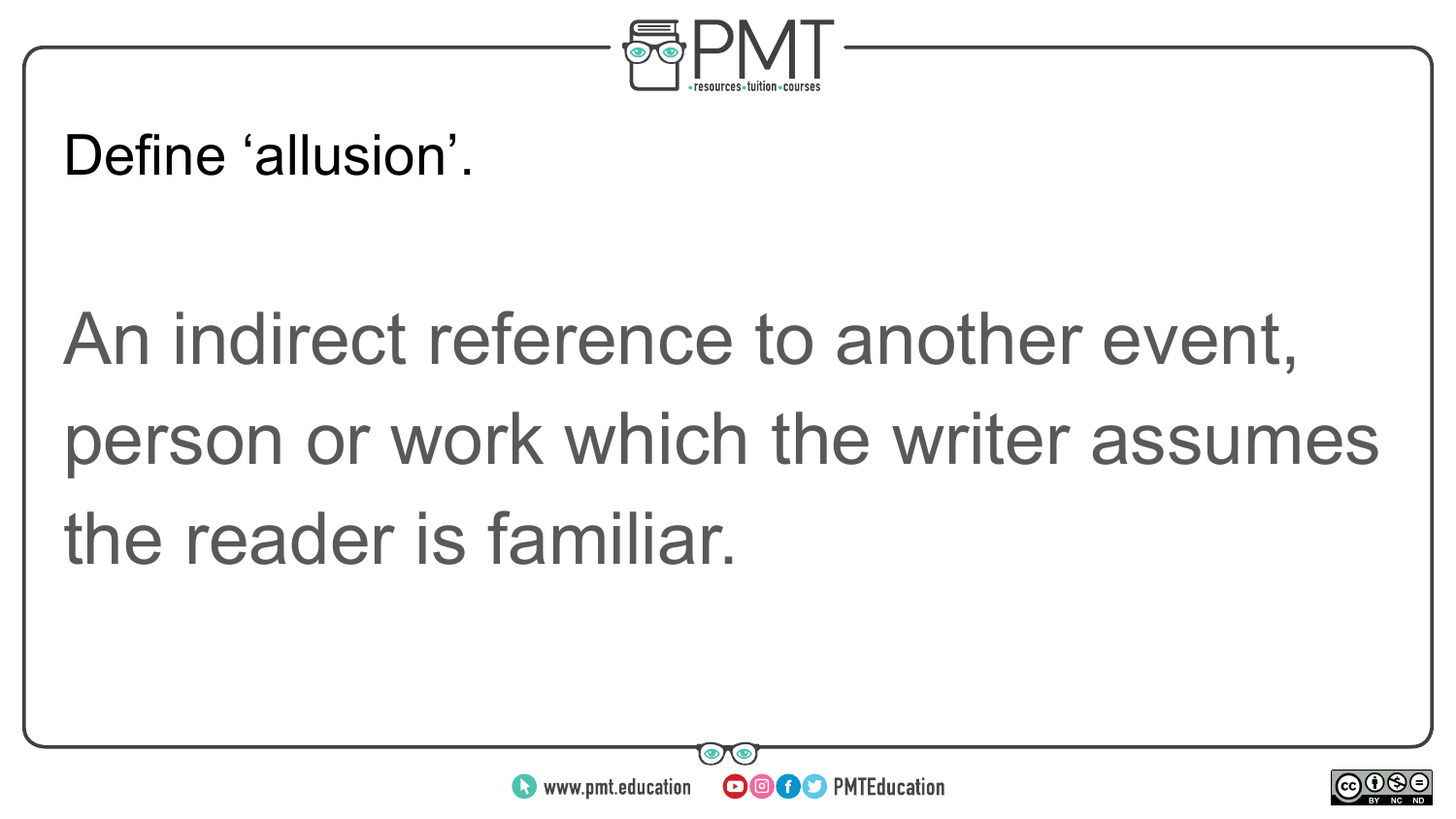

## Define 'archetype'.



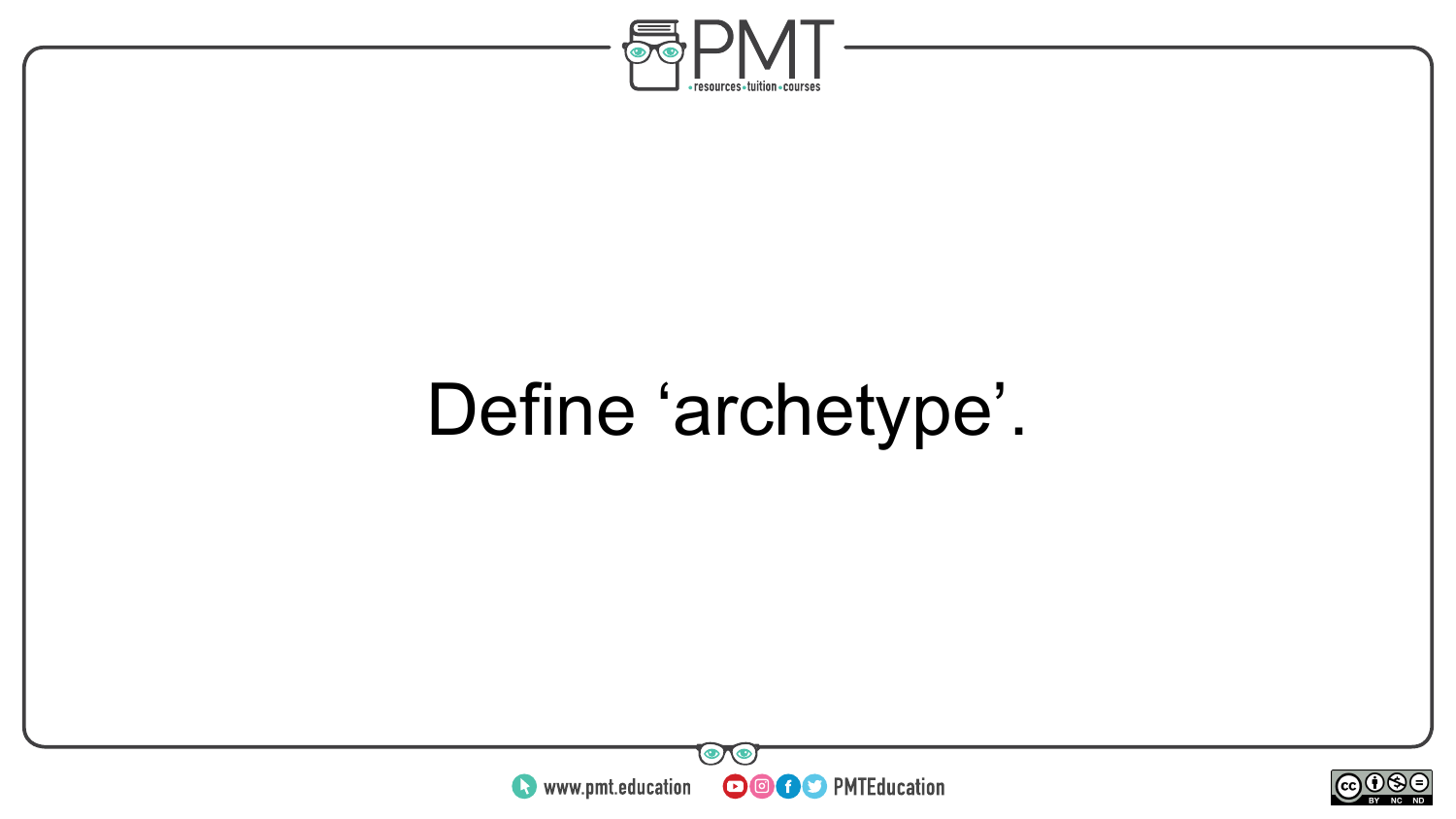

#### Define 'archetype'.

## The first real example or prototype of something; an ideal model or the perfect image or something.



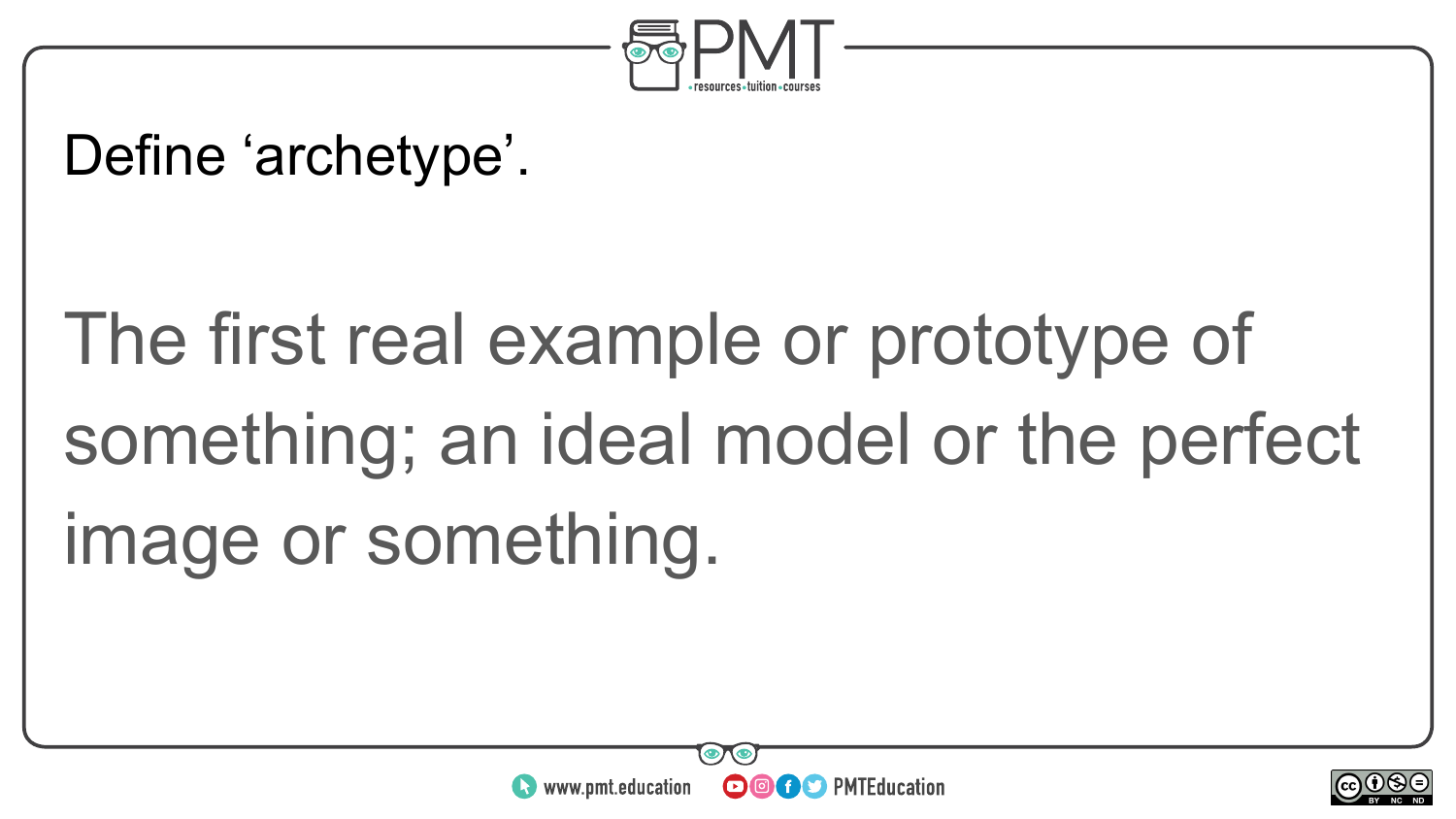

### Define 'bathos'.



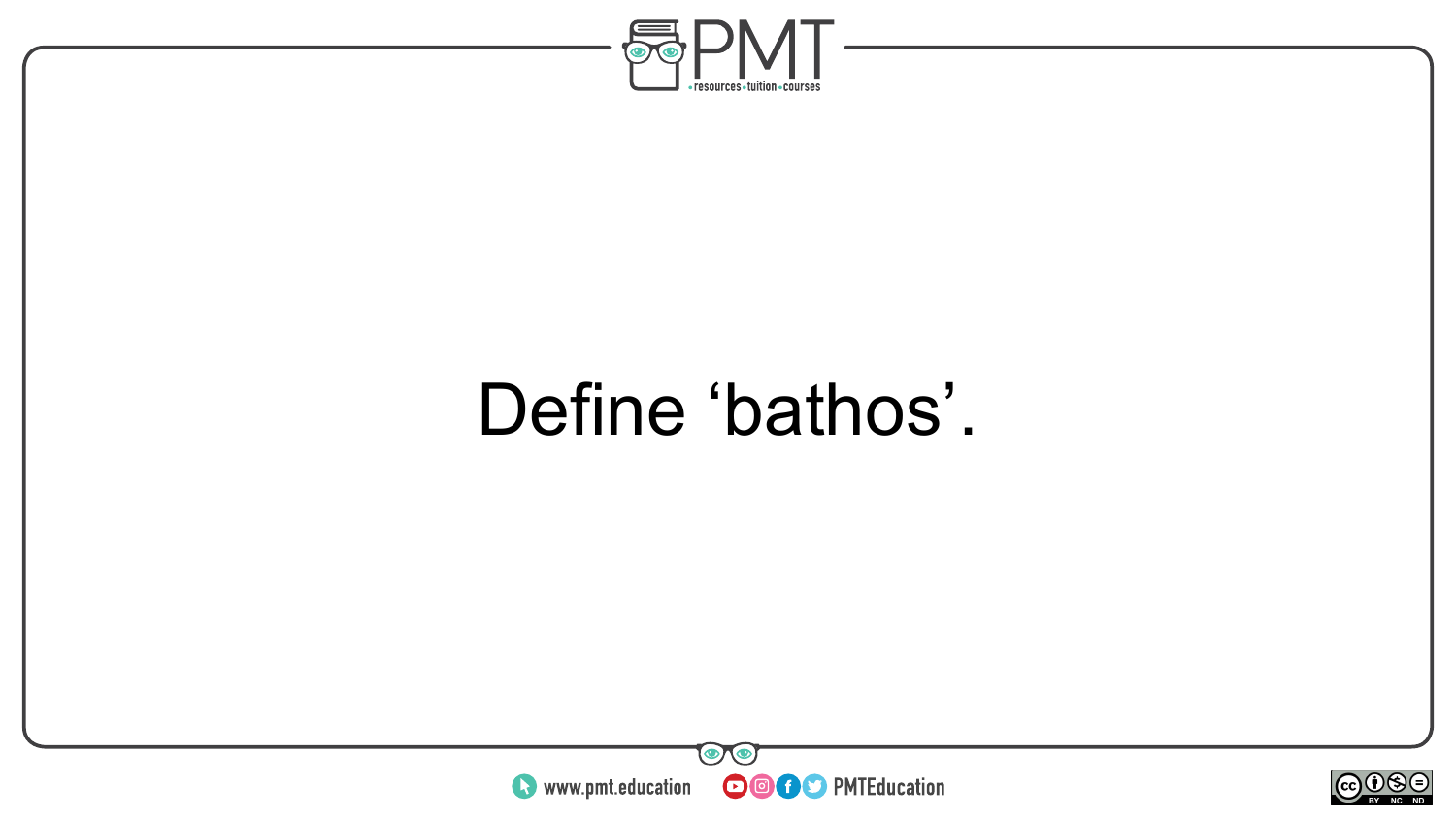

#### Define 'bathos'.

## An anti-climax which is abrupt; usually humour that comes from an odd and sudden change in tone.



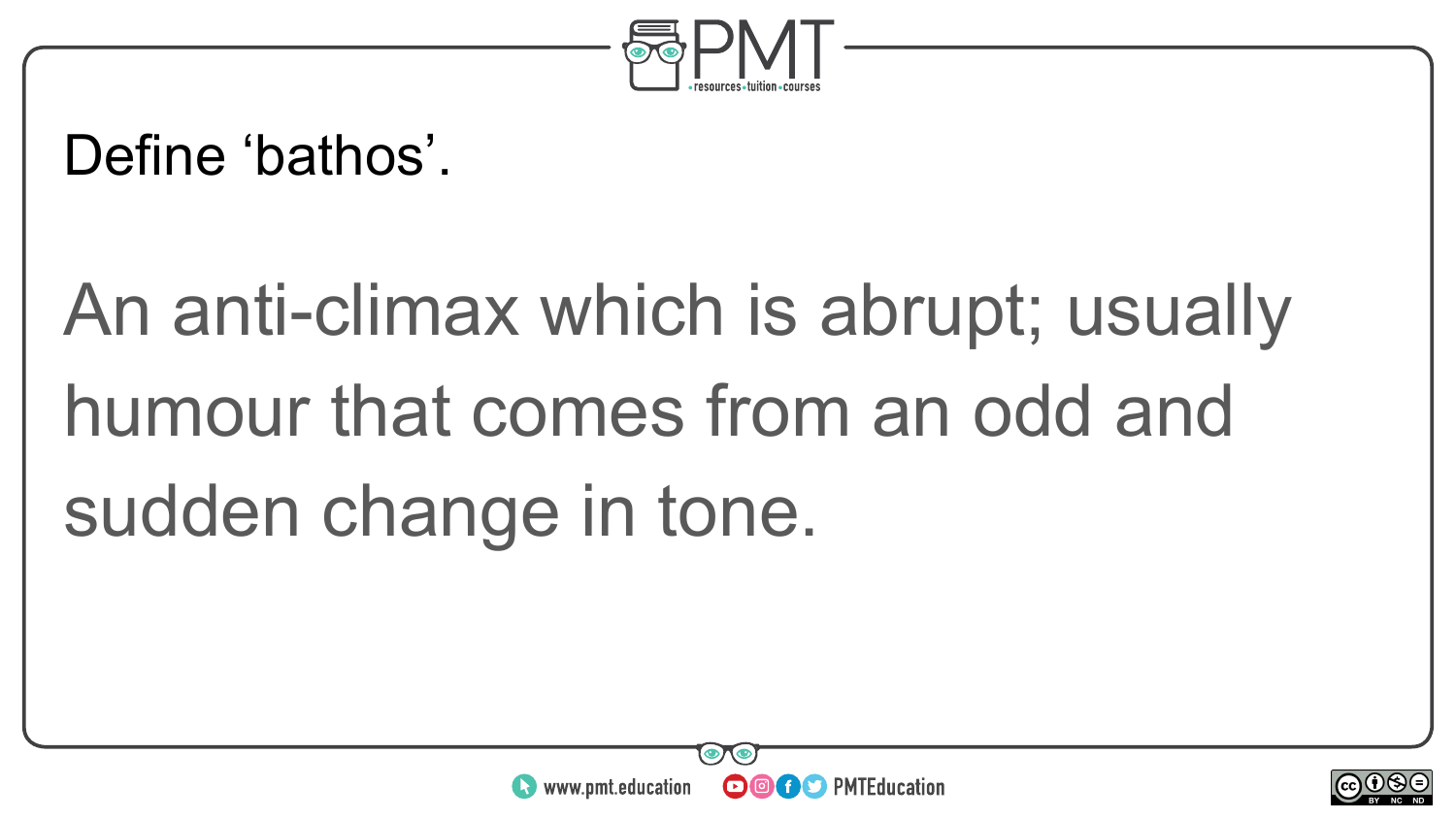

### Define 'biblical'.



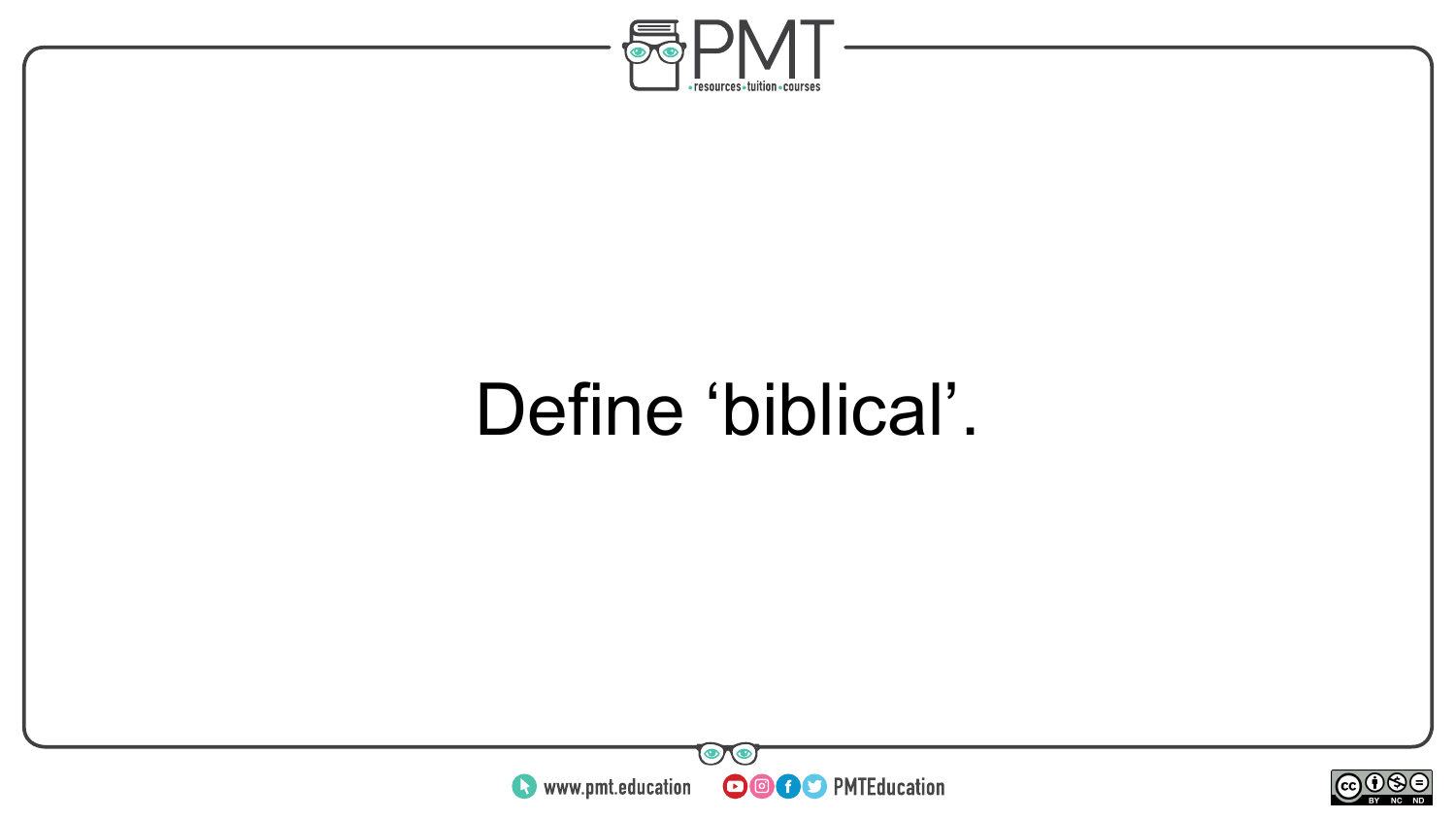

#### Define 'biblical'.

## Relating to the bible; religious connotations.



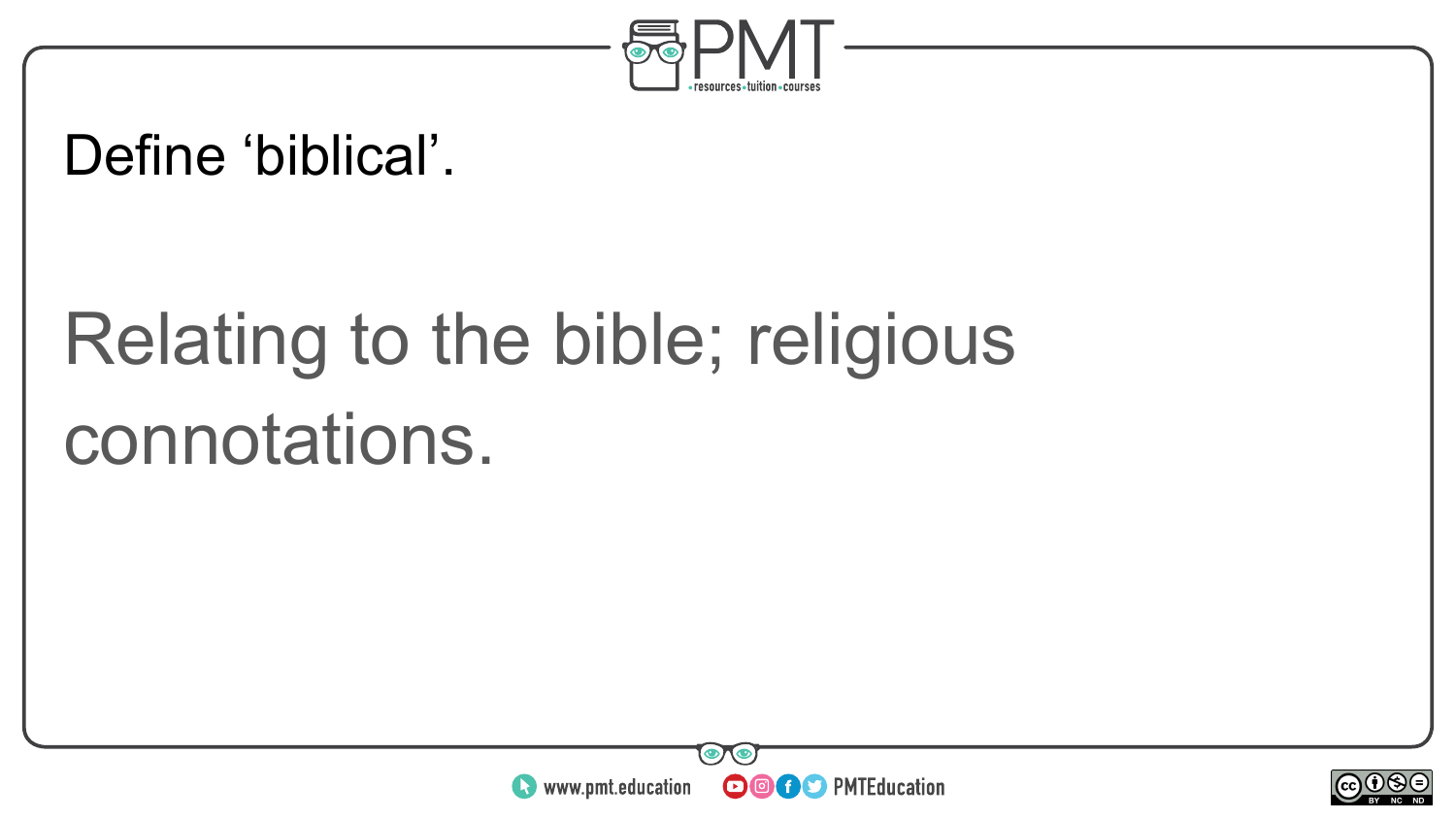

### Define 'blazon'.



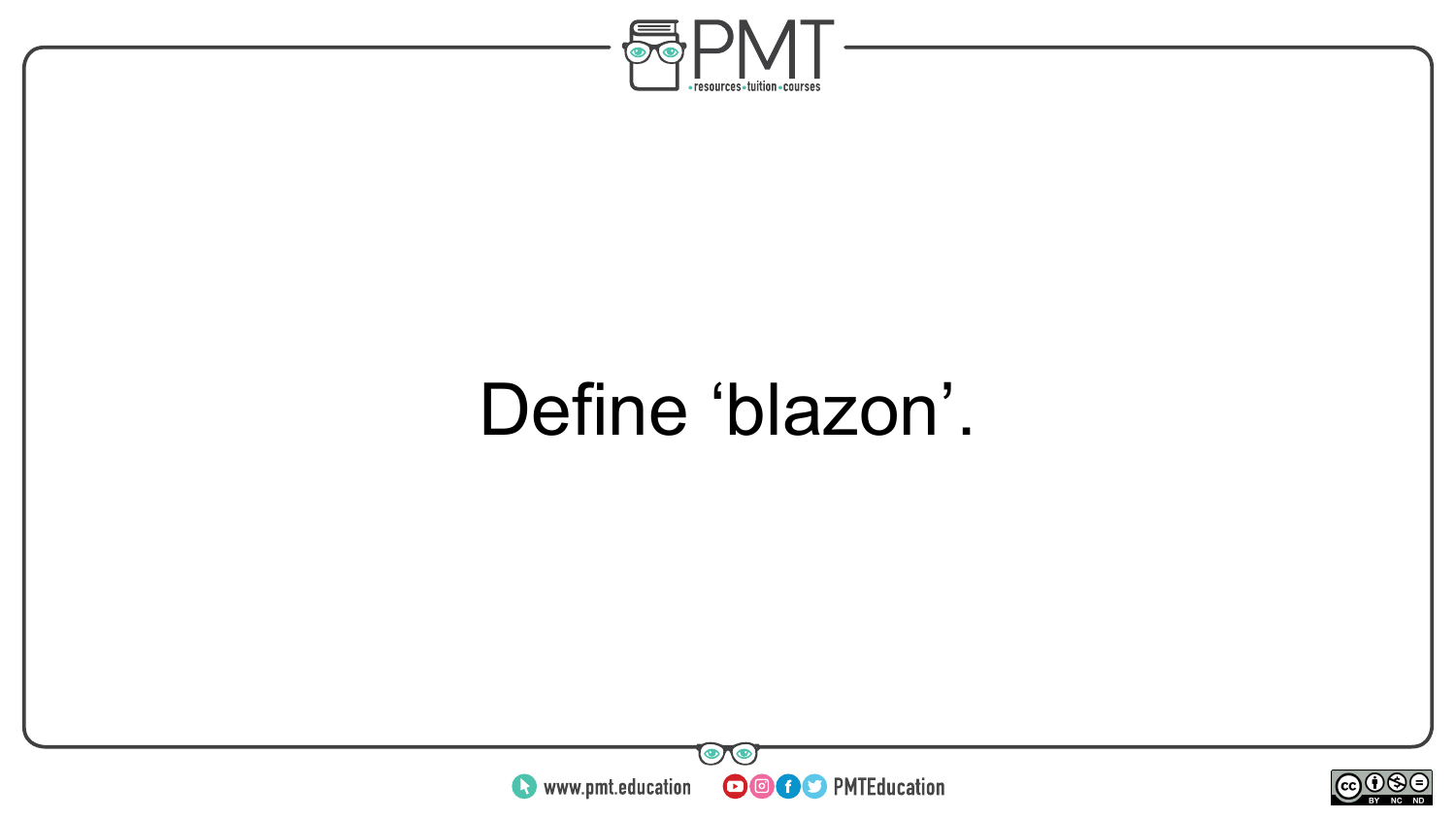

#### Define 'blazon'.

## A poem in which the speaker describes a woman's physique by focusing on and listing various individual parts of a woman's body.



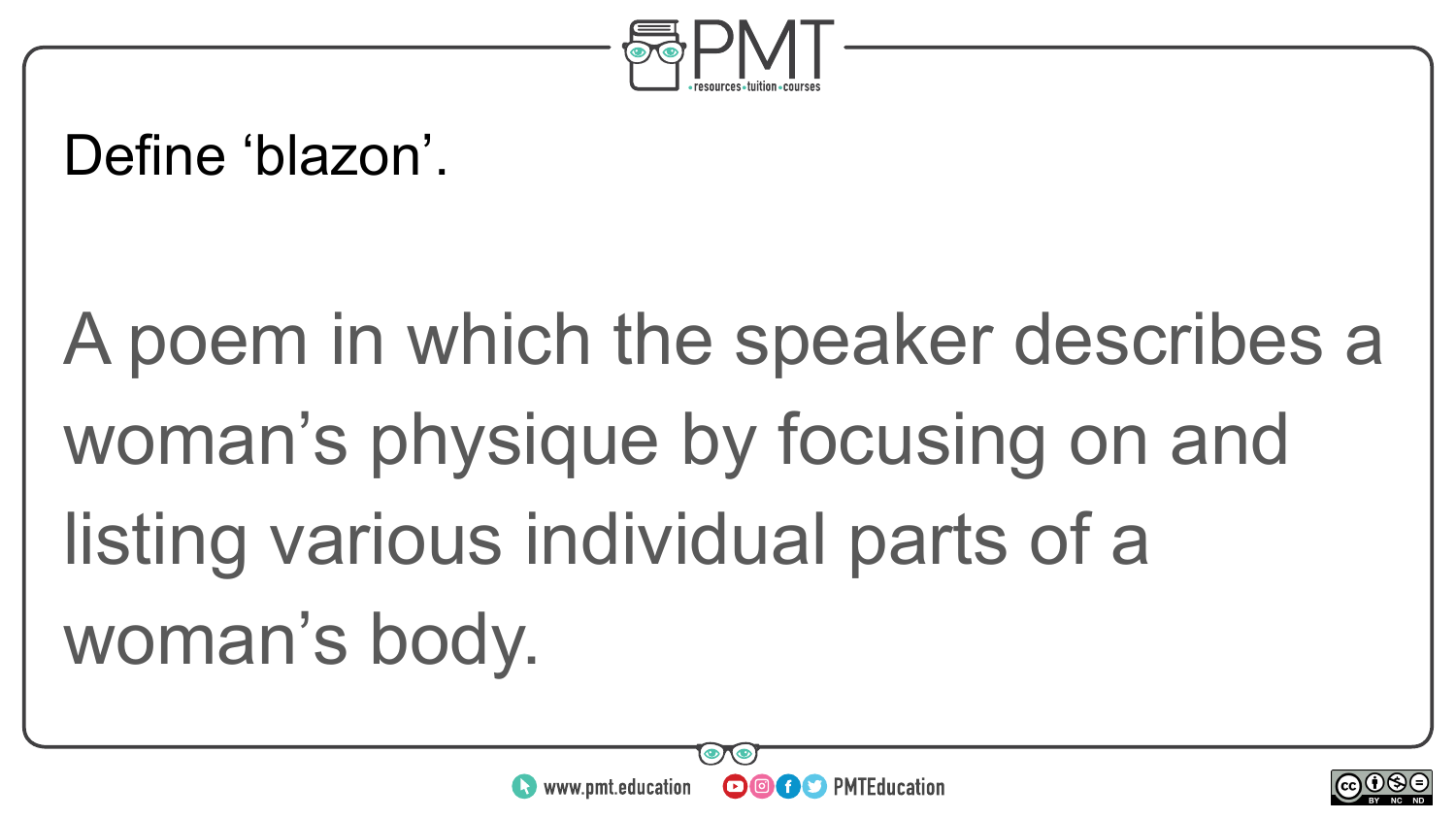

### Define 'caricature'.



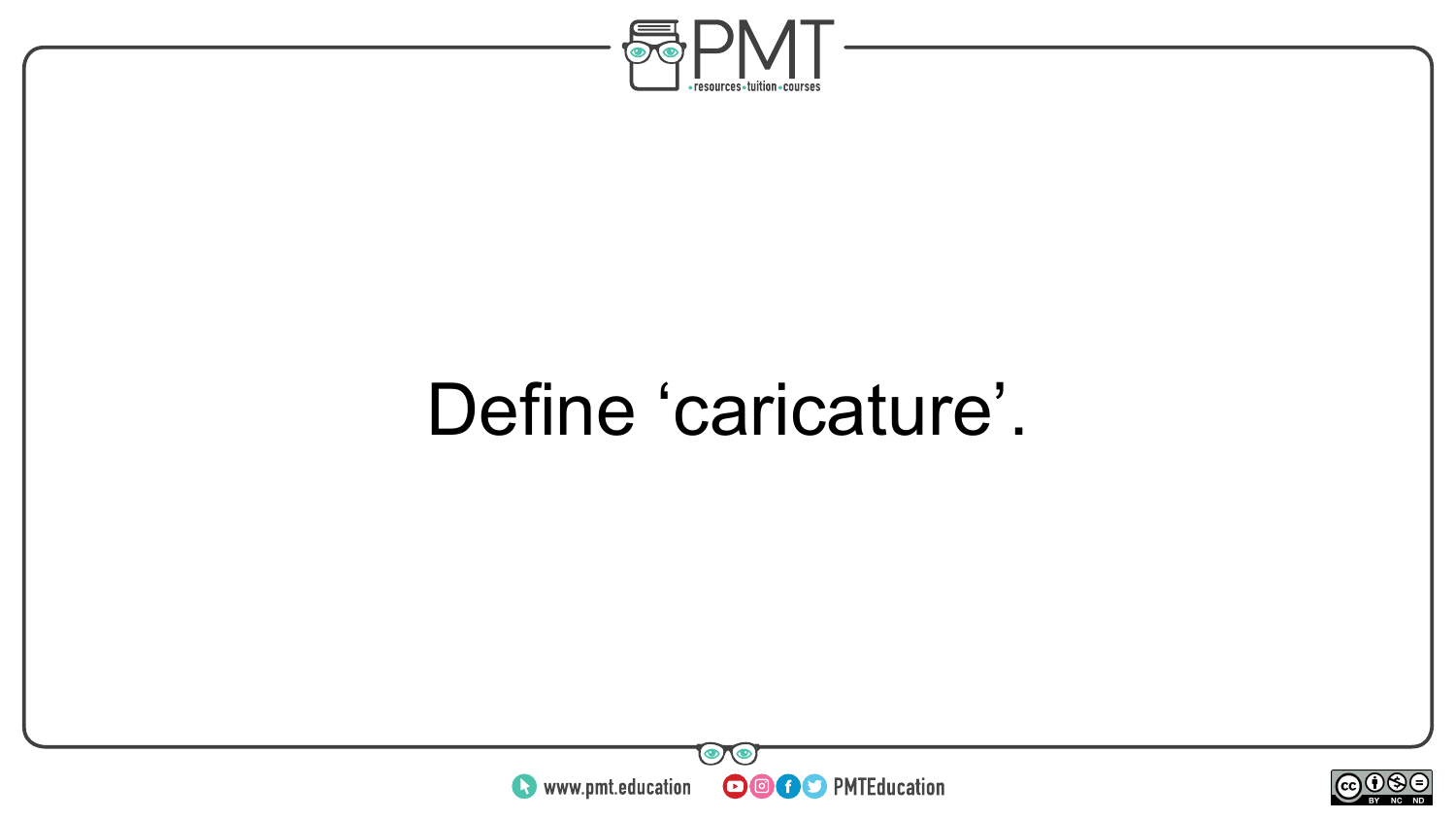

#### Define 'caricature'.

## An imitation where particular notable characteristics are exaggerated to a comic or grotesque effect.



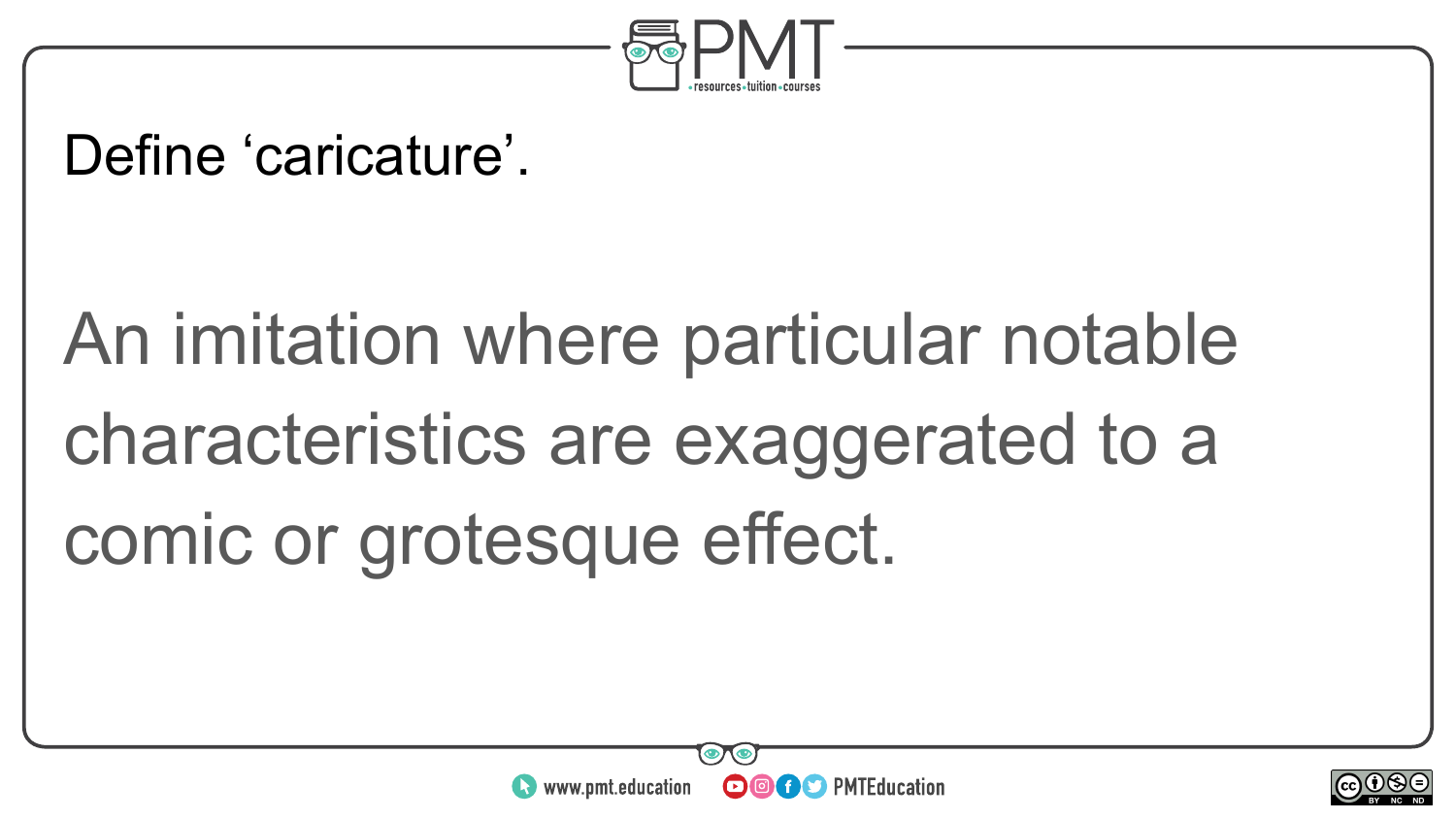

### Define 'colloquialism'.



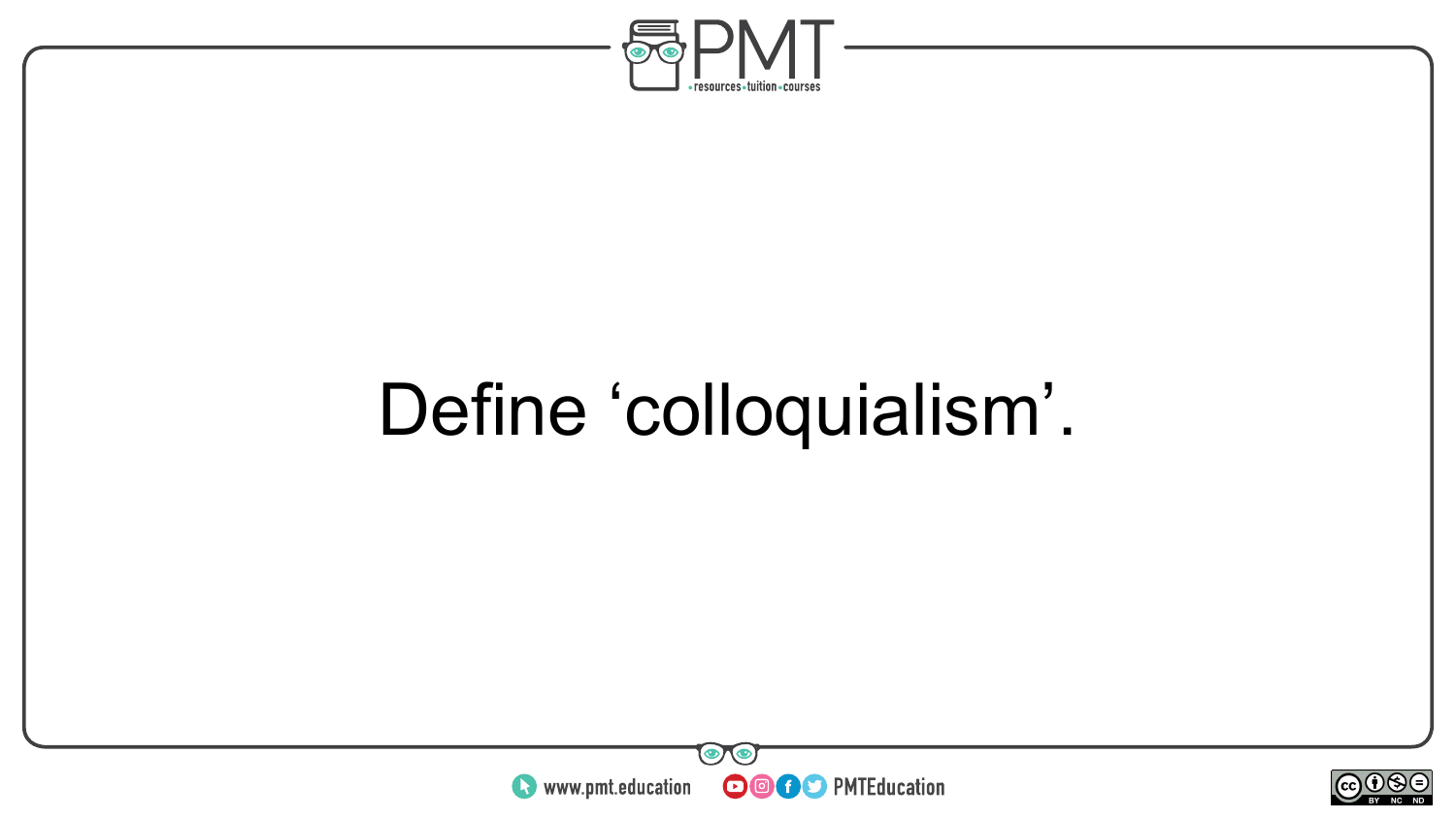

#### Define 'colloquialism'.

## An informal phrase common at its time of utterance.



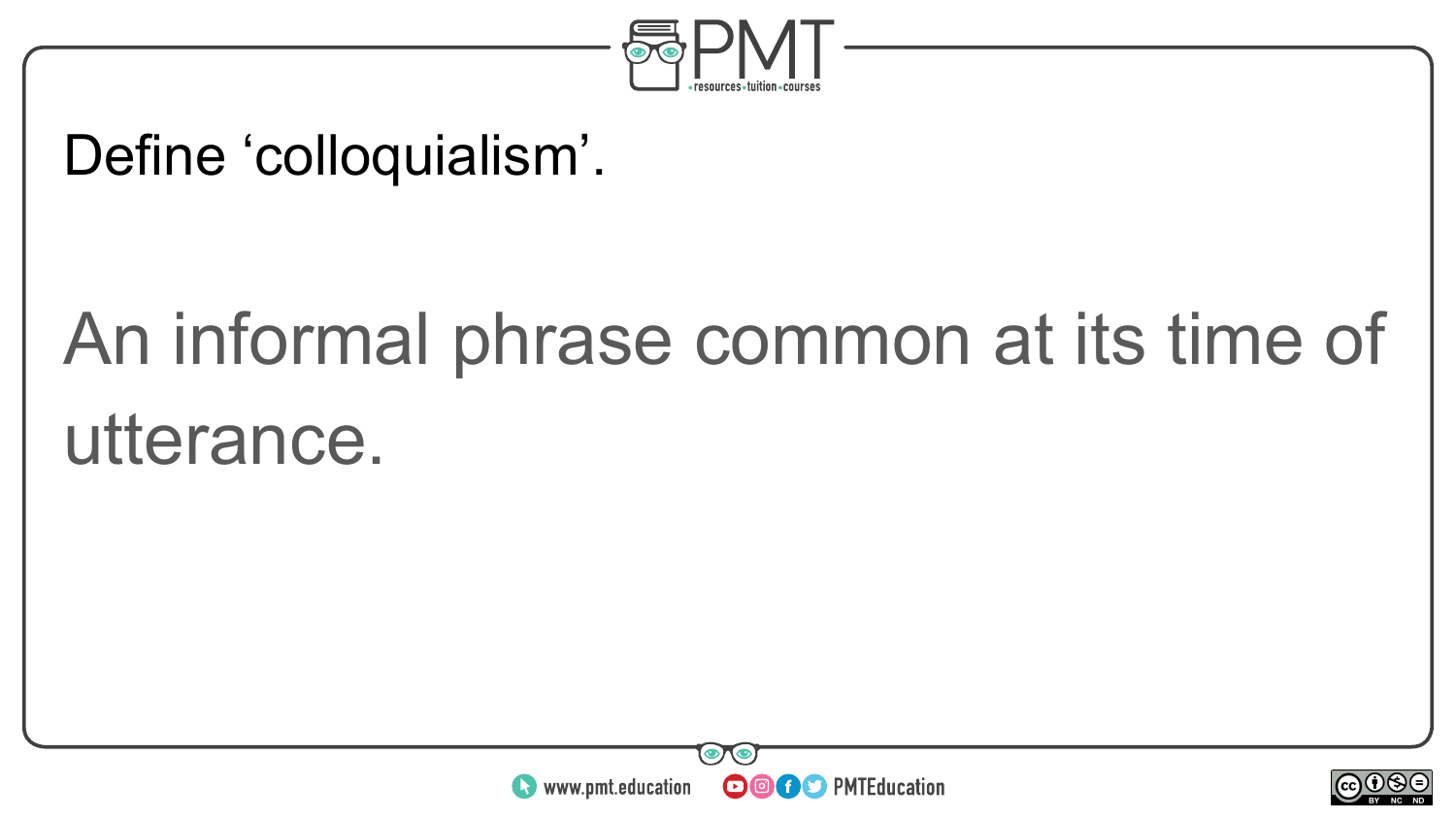

### Define 'comic relief'.



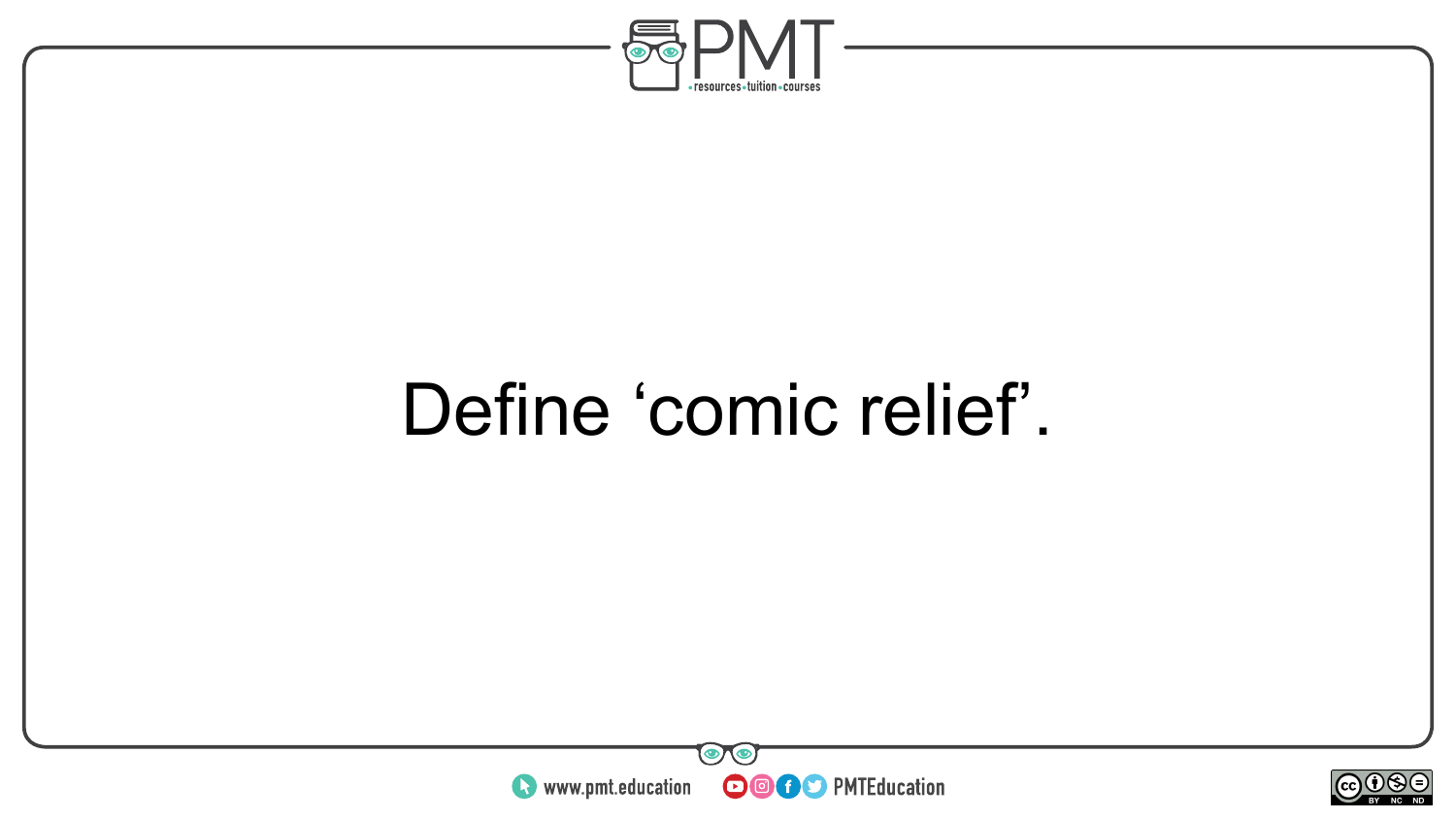

#### Define 'comic relief'.

## Relief from tension caused by the introduction of a comedic element.



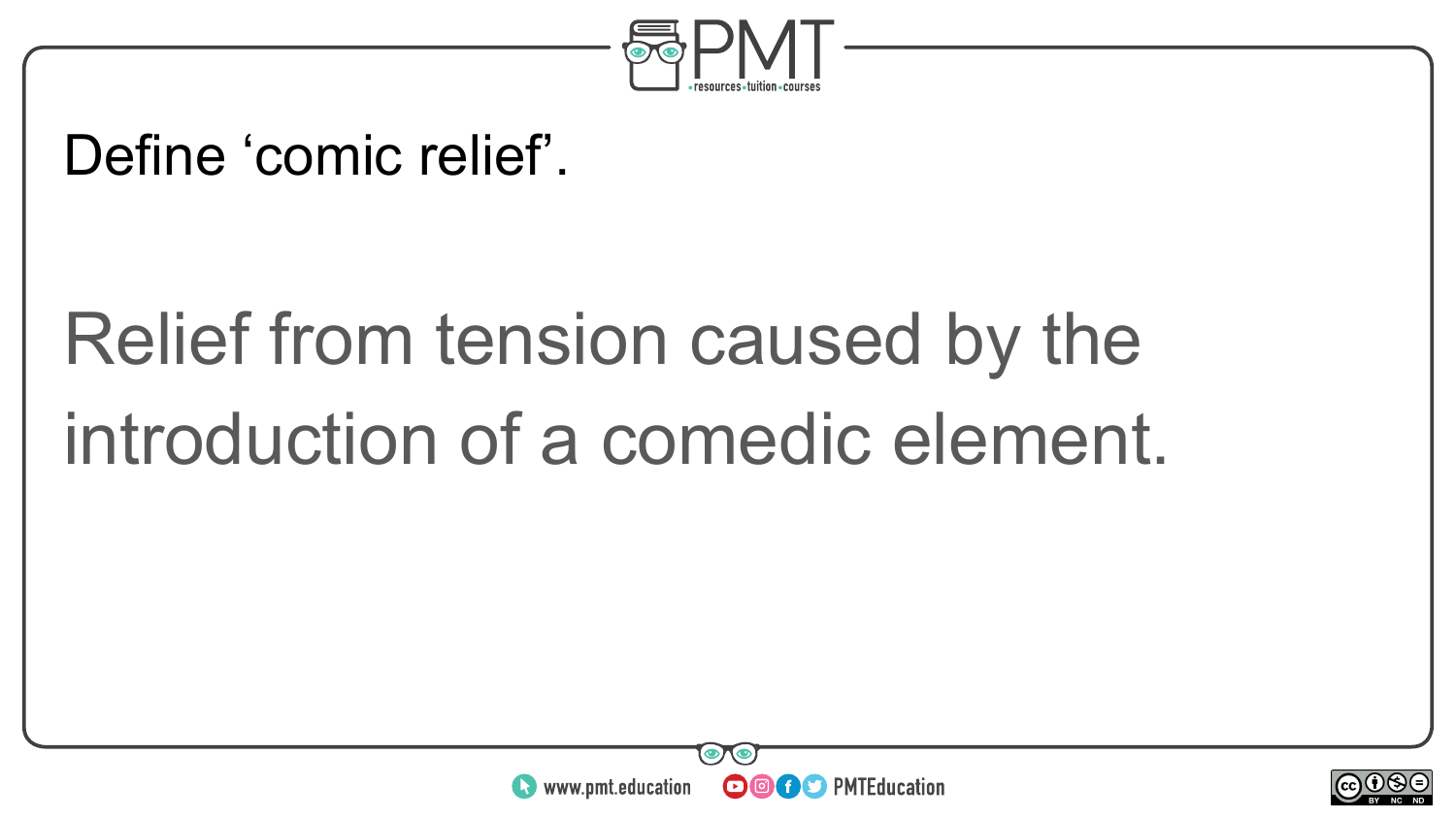

### Define 'connotation'.



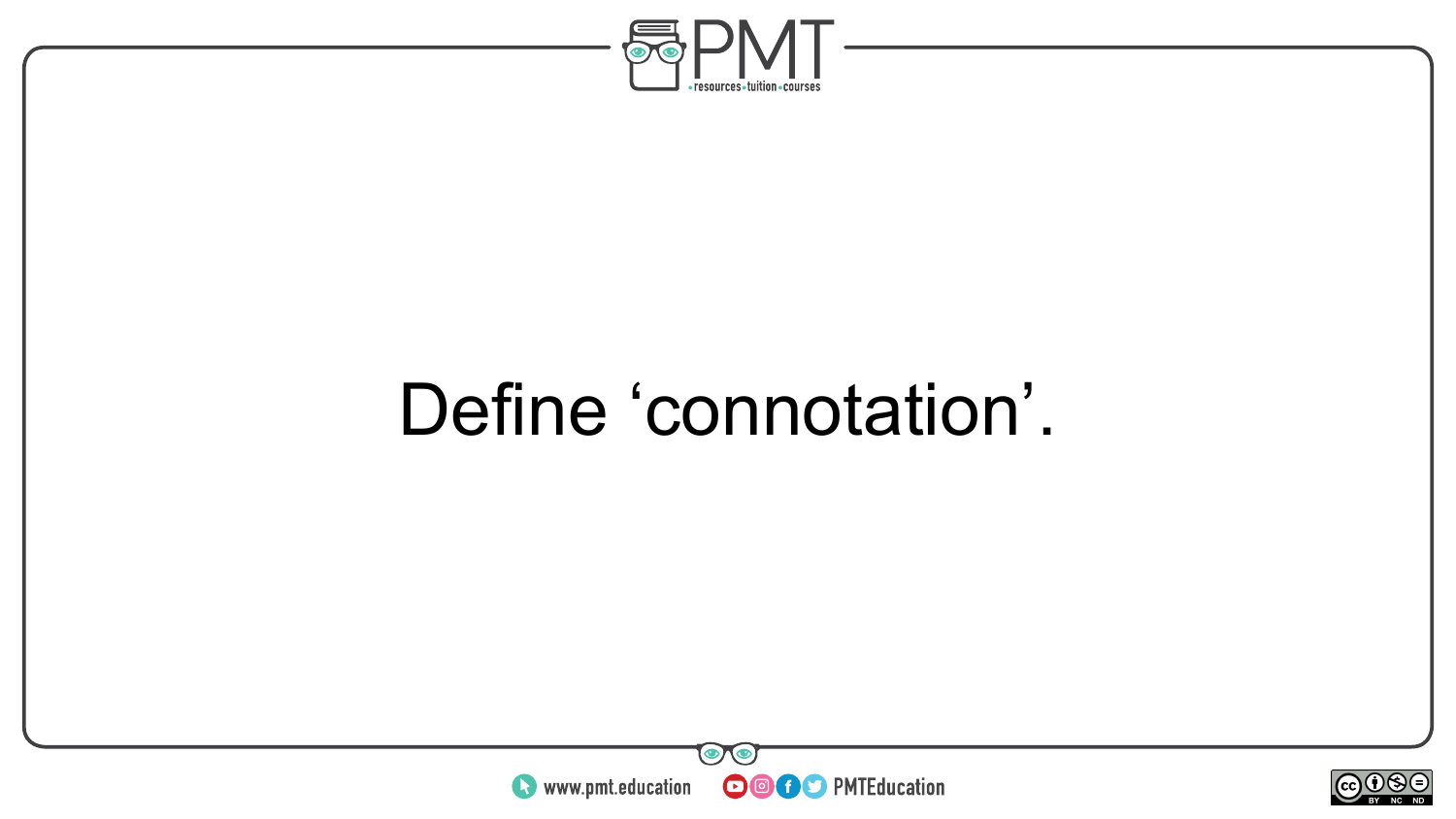

#### Define 'connotation'.

## Using text to create implied meaning without explicitly referring to said meaning.



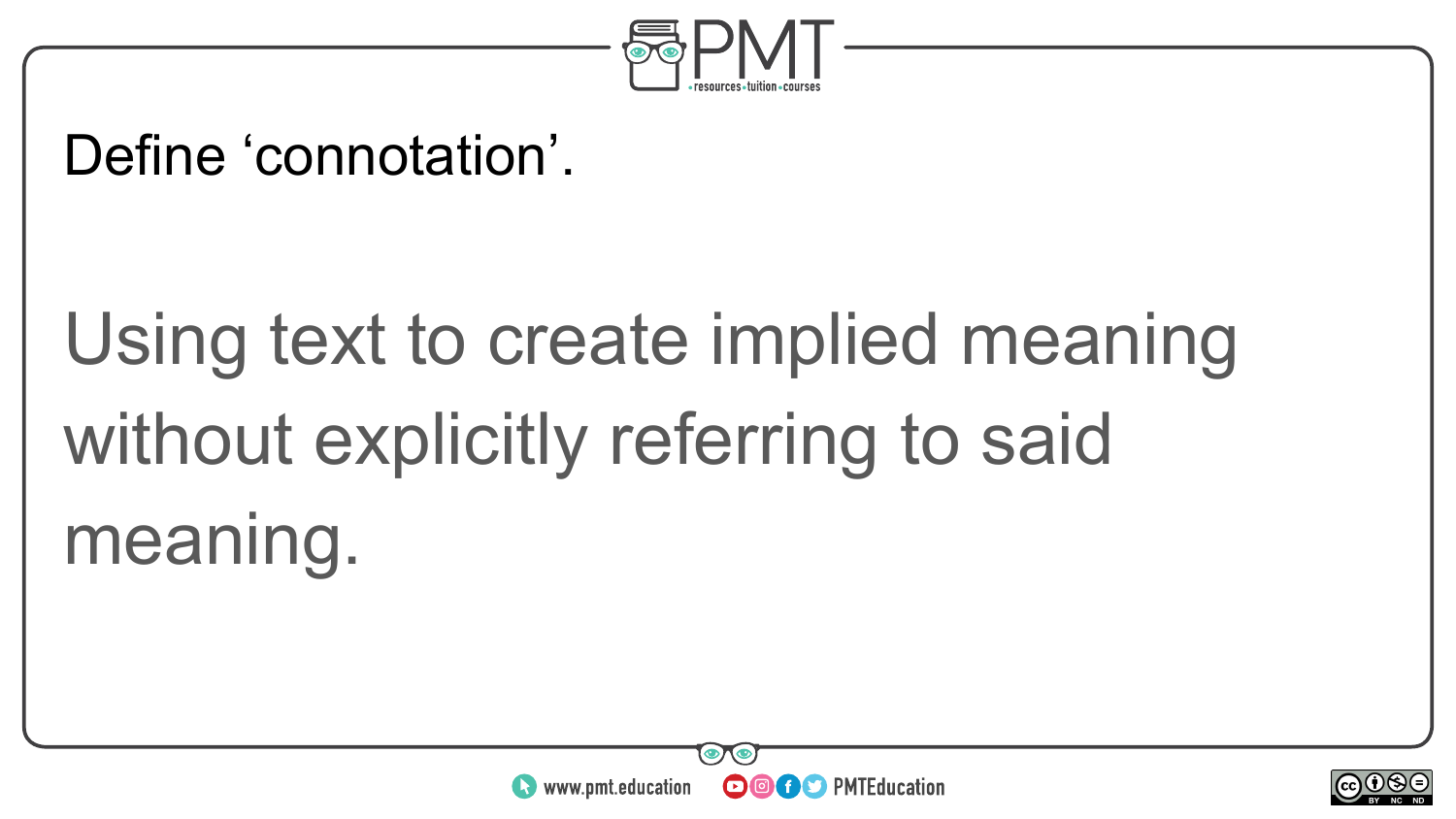

## Define 'dichotomy'.



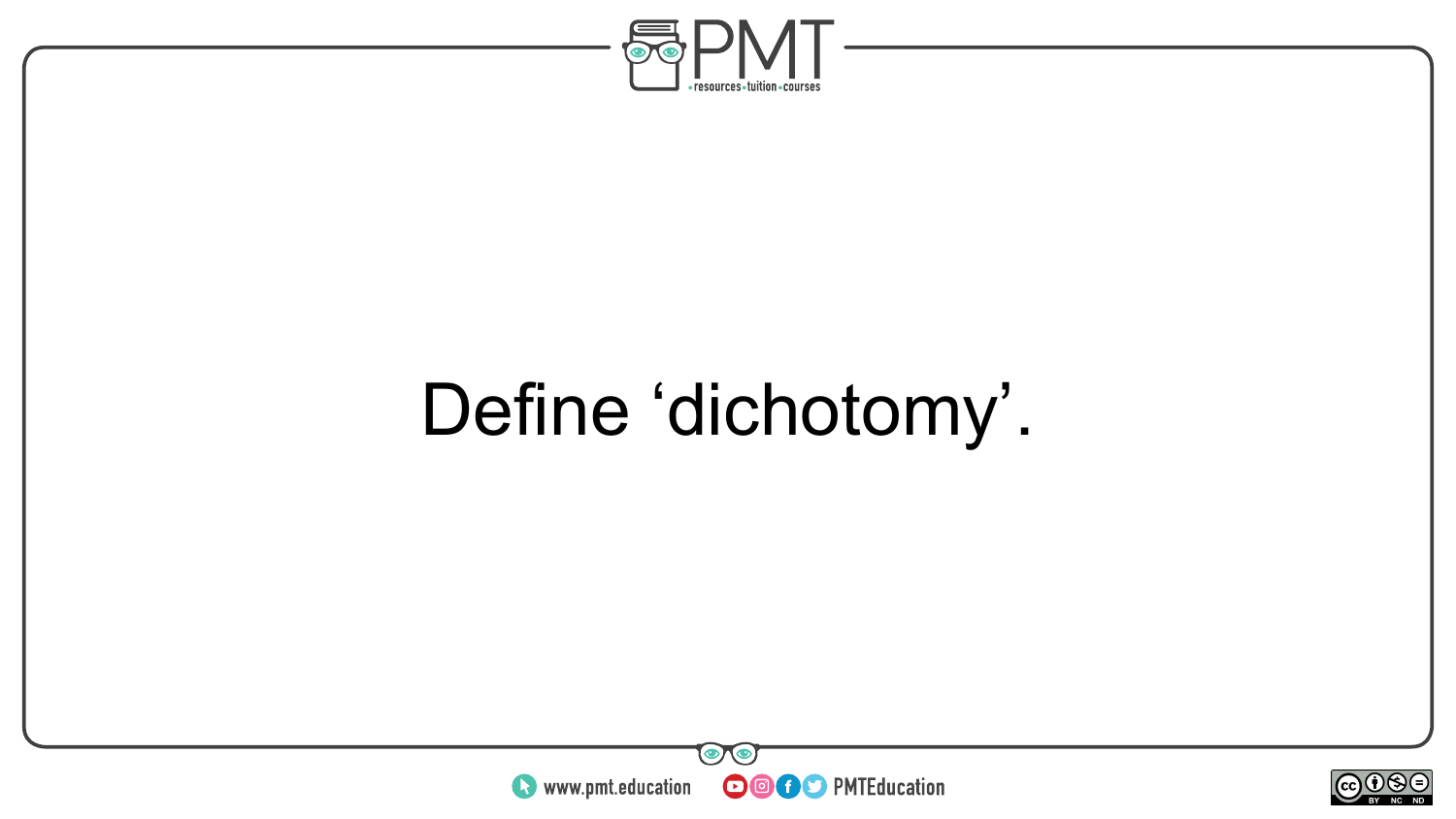

#### Define 'dichotomy'.

## A division or contrast between two opposed things.



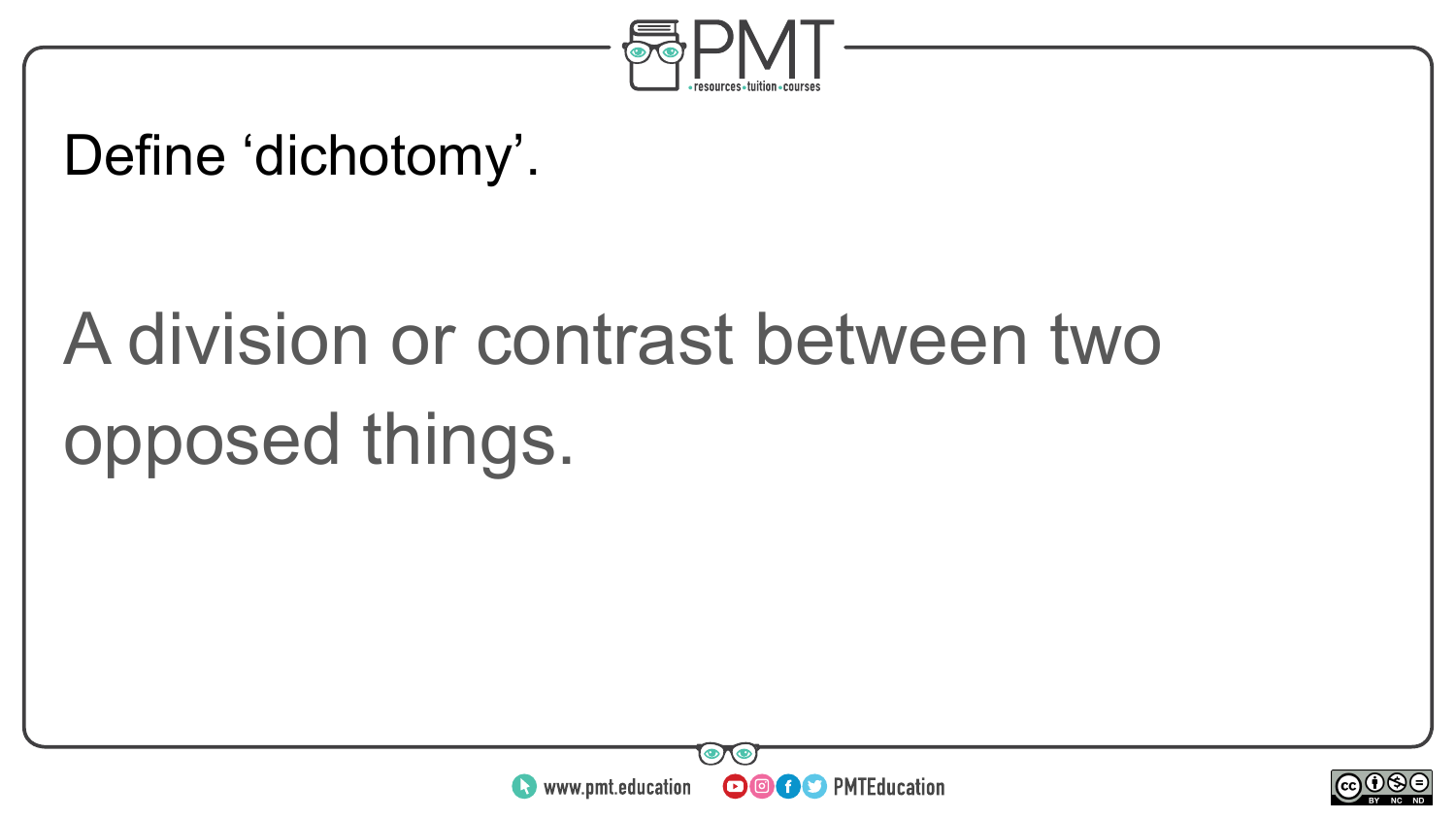

### Define 'double entendre.



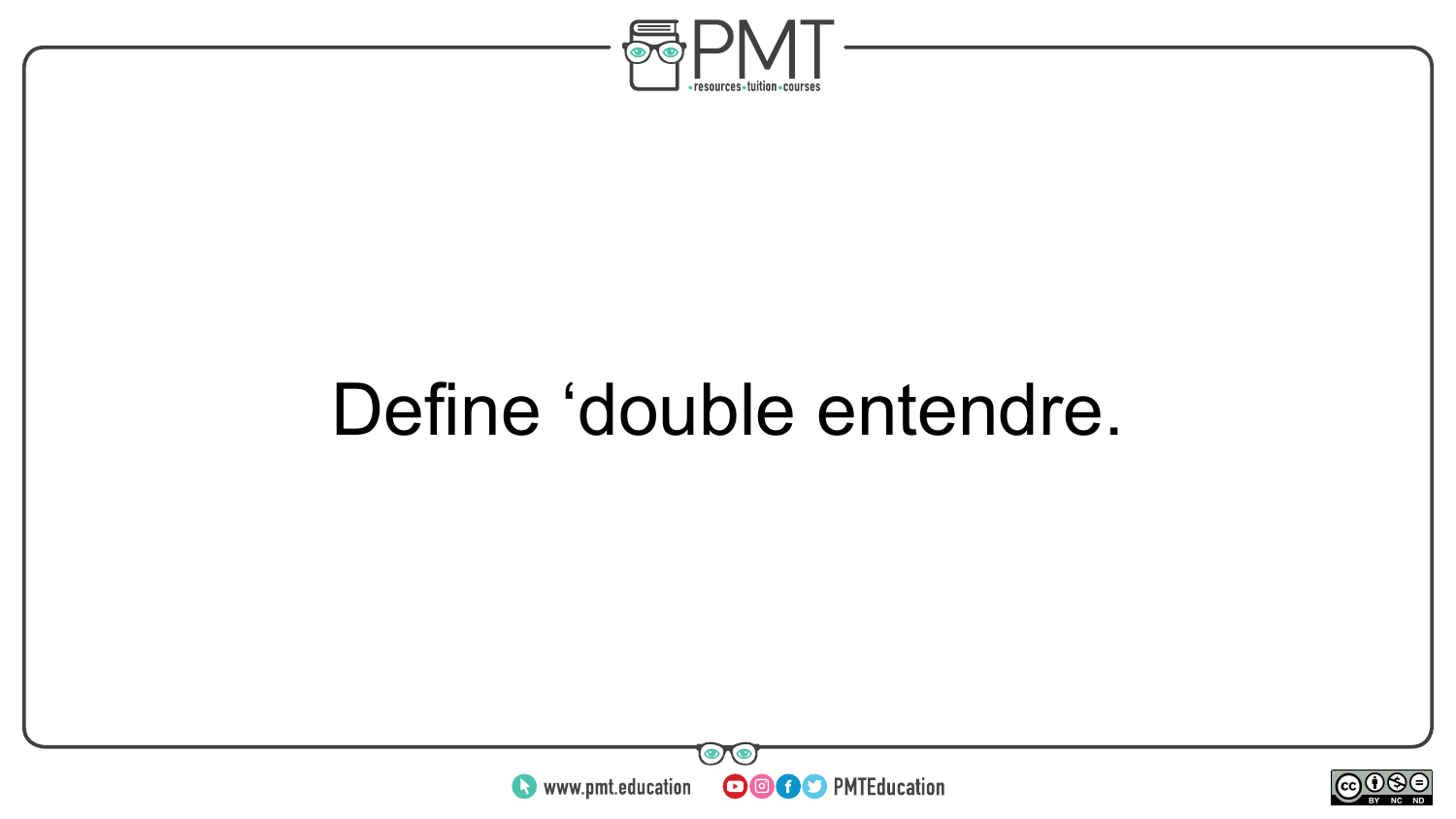

#### Define 'double entendre'.

Words or phrases that have a double meaning and is deliberately ambiguous, especially when one of the meanings is risque.

*For example, in Elizabethan England, the use of the word "die" referred to both death and orgasm.* 



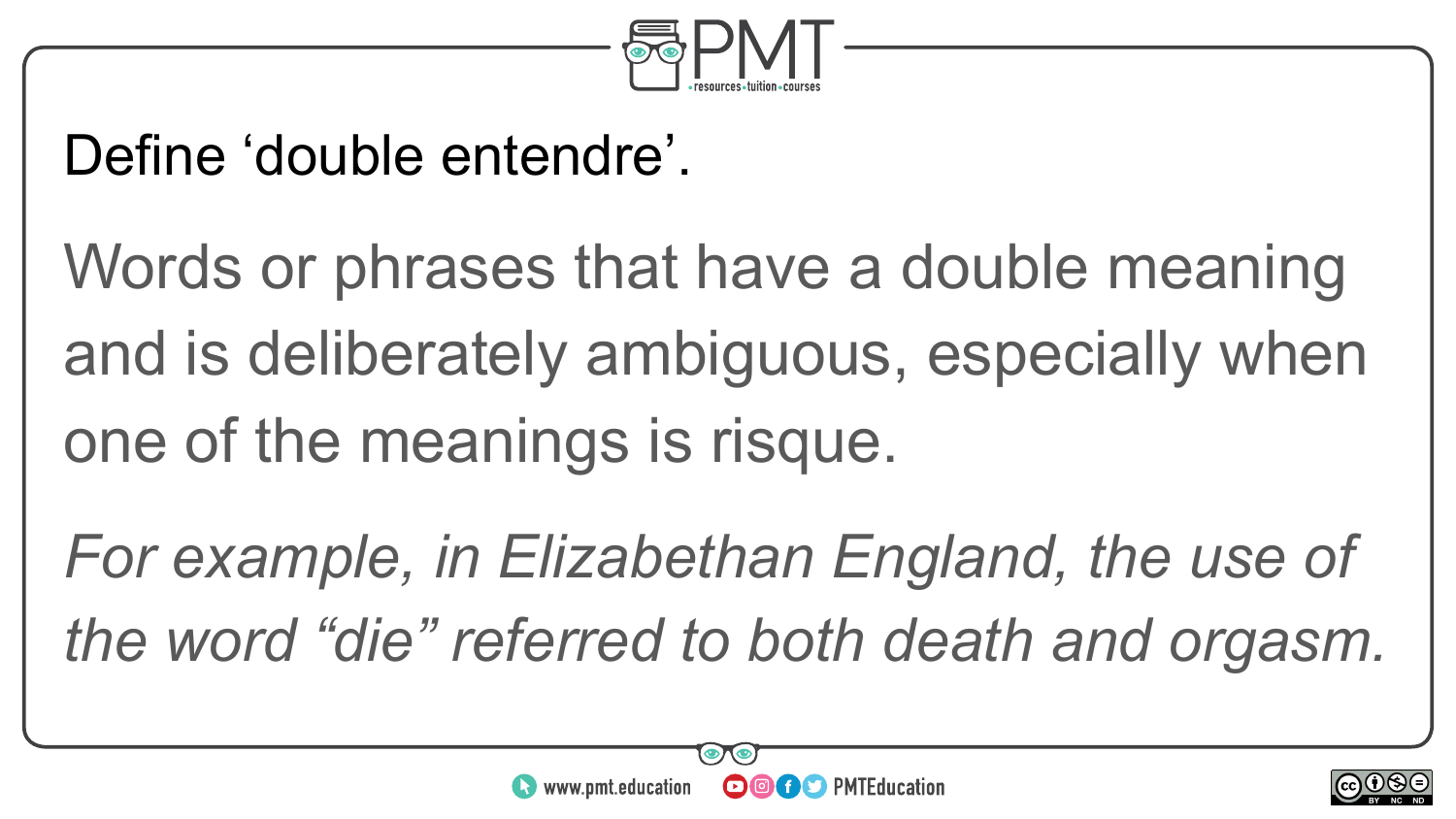

## Define 'dysphemism.



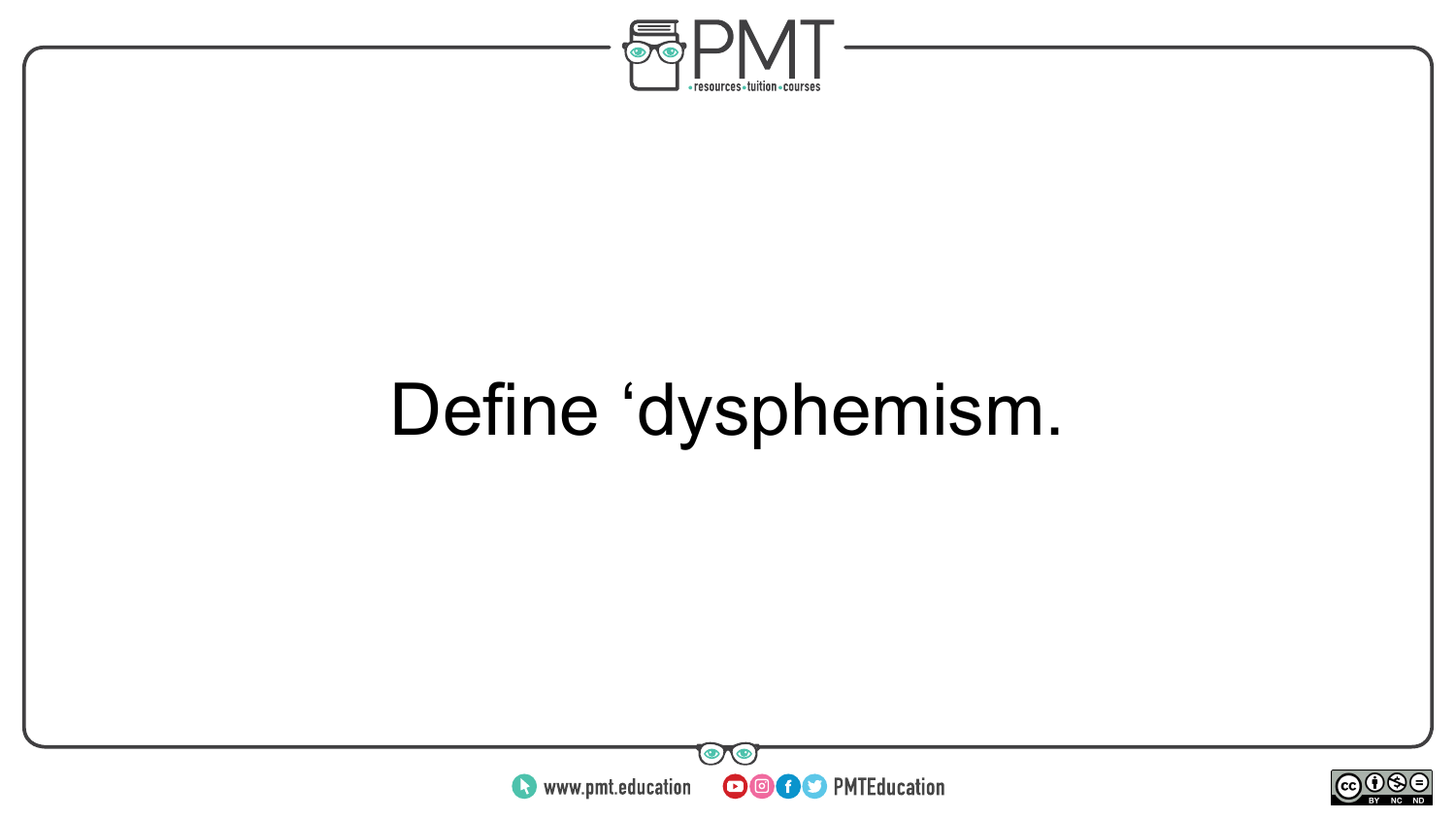

#### Define 'dysphemism'.

### A substitution of a more offensive term for one considered less so.



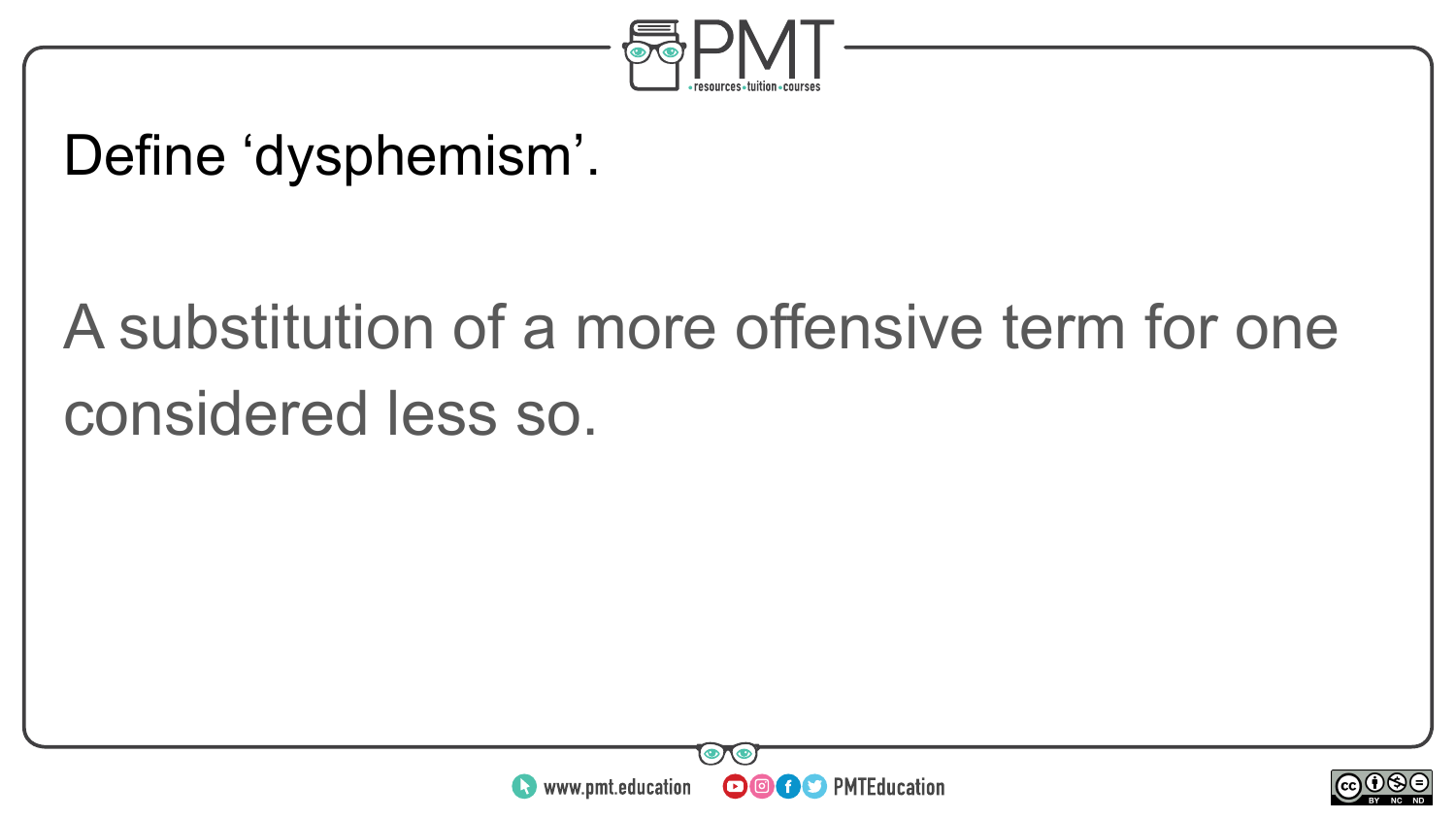

## Define 'epithet'.



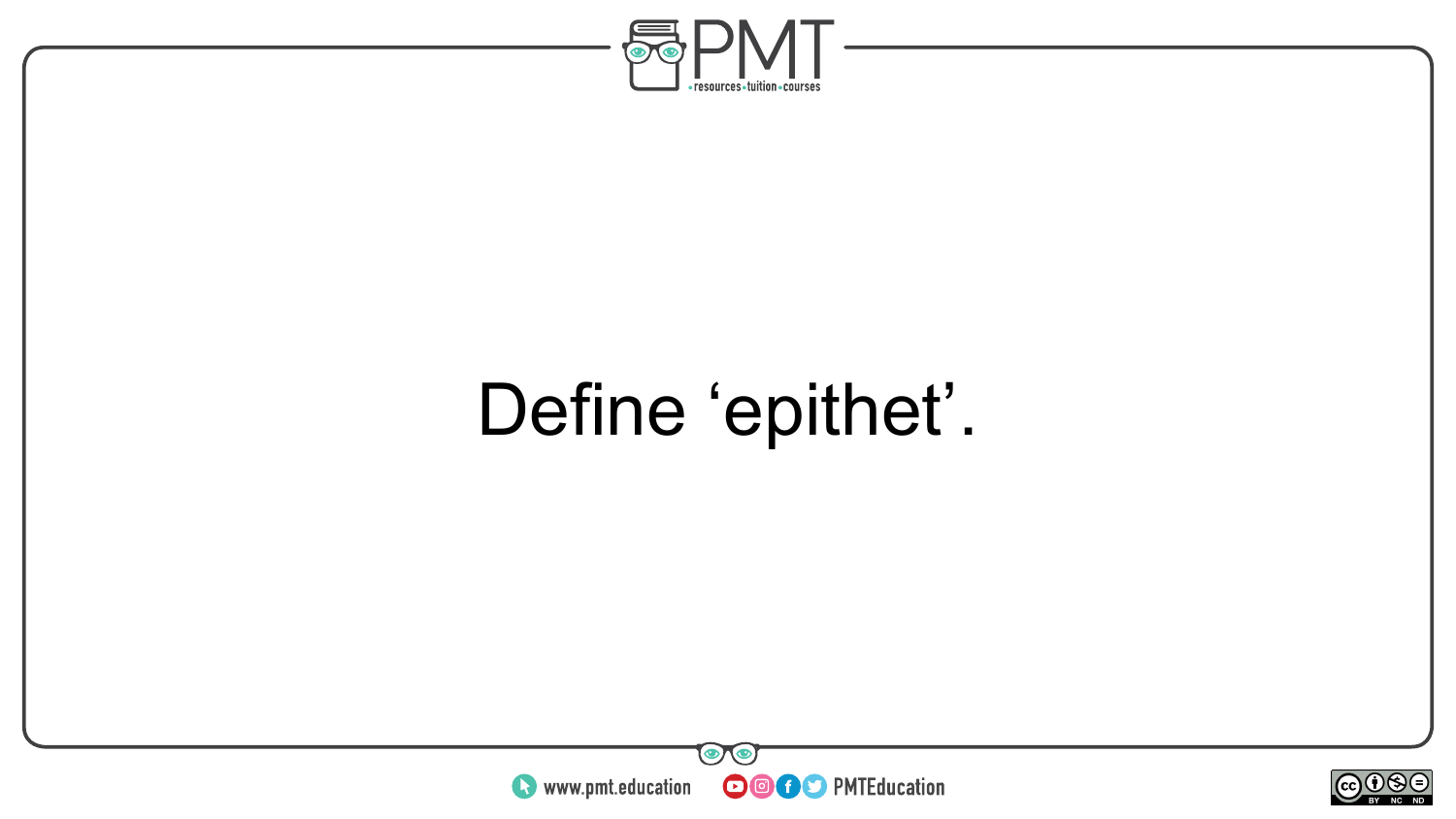

#### Define 'epithet'.

## A word or phrase applied to a person to describe an actual or credited quality.

## *For example: "star crossed lovers" for Romeo and Juliet.*

**OOOO** PMTEducation

 $\bullet$  www.pmt.education

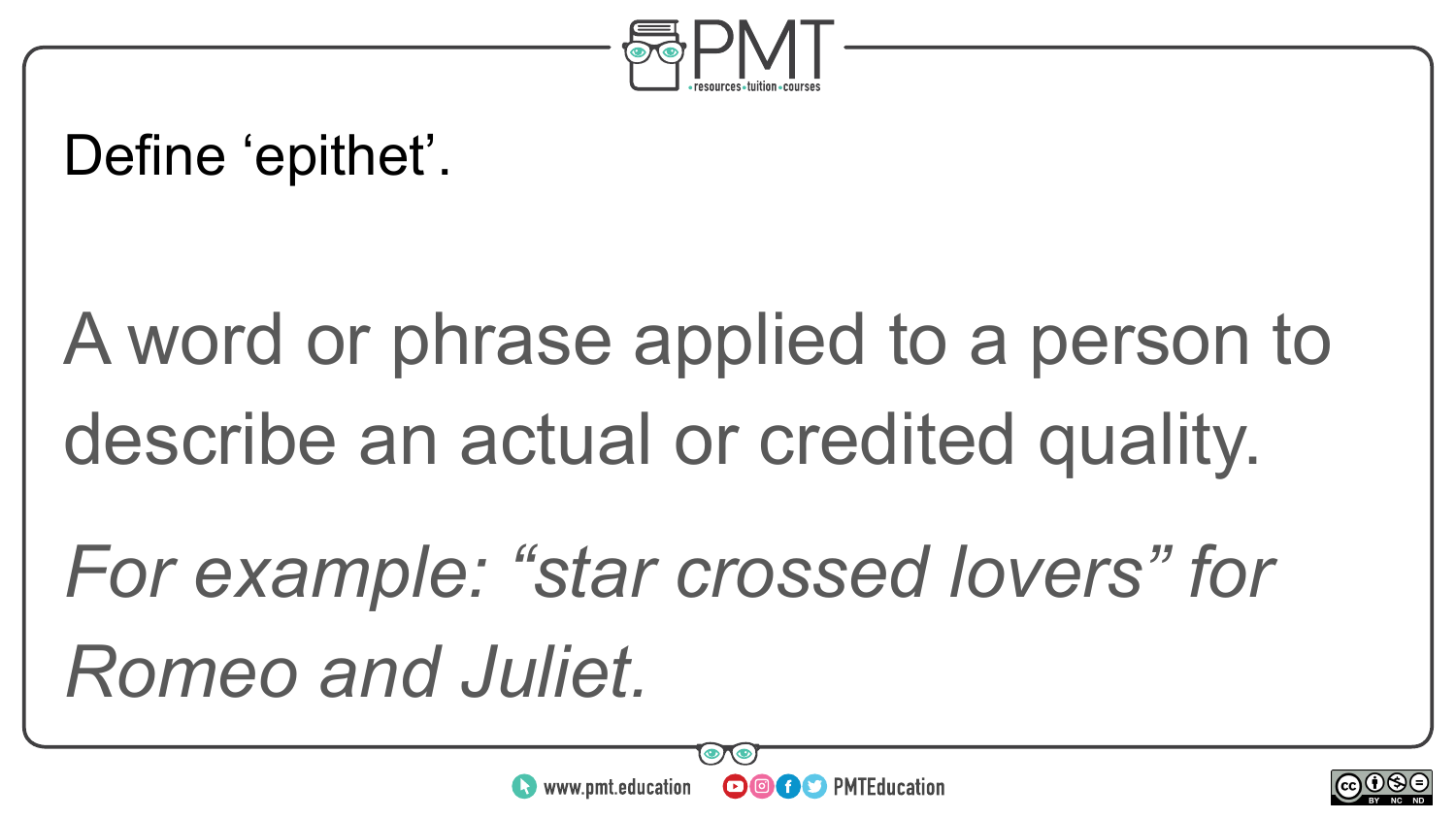

## Define 'epitome'.



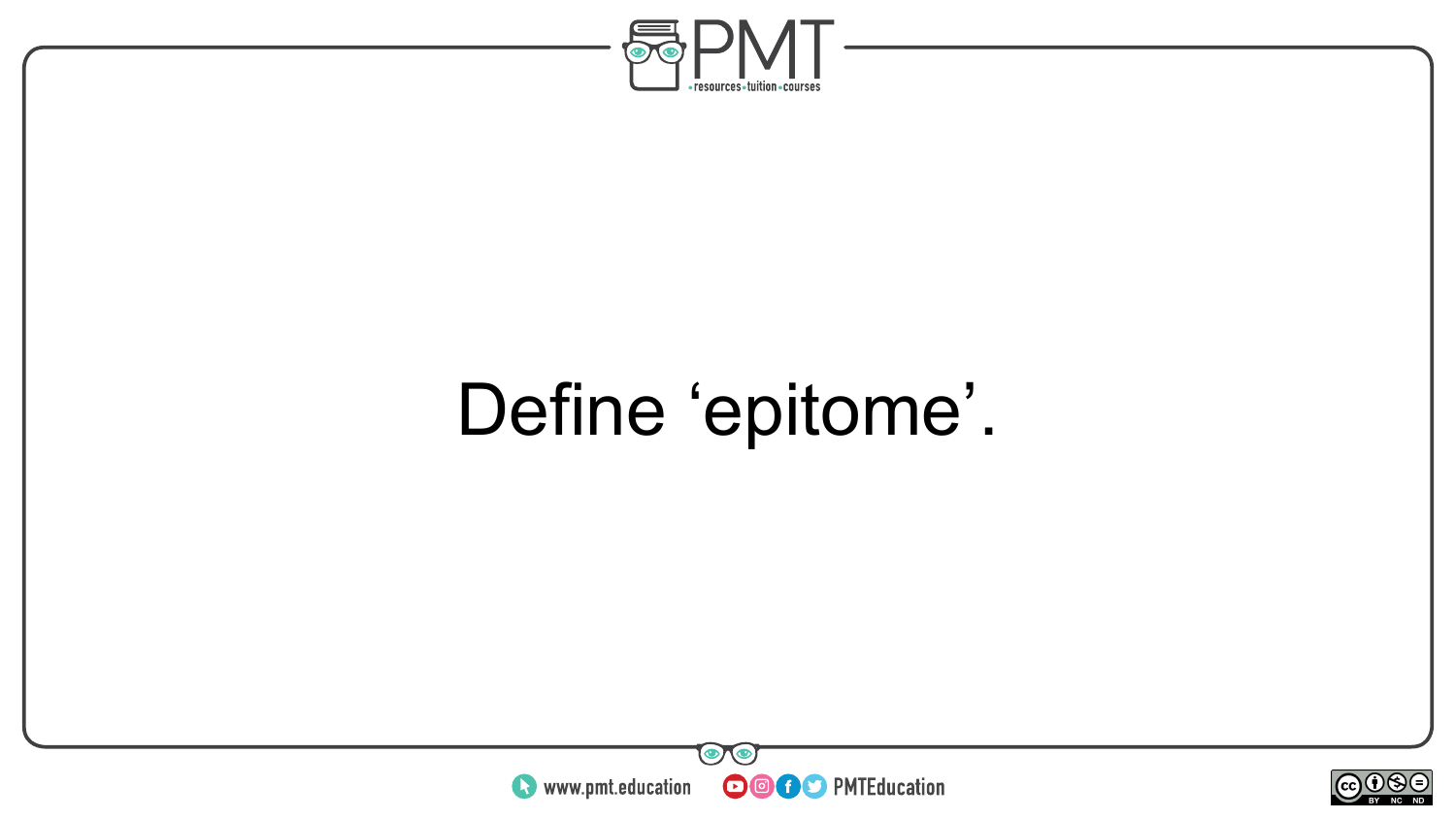

#### Define 'epitome'.

## A perfect example or embodiment of a concept.



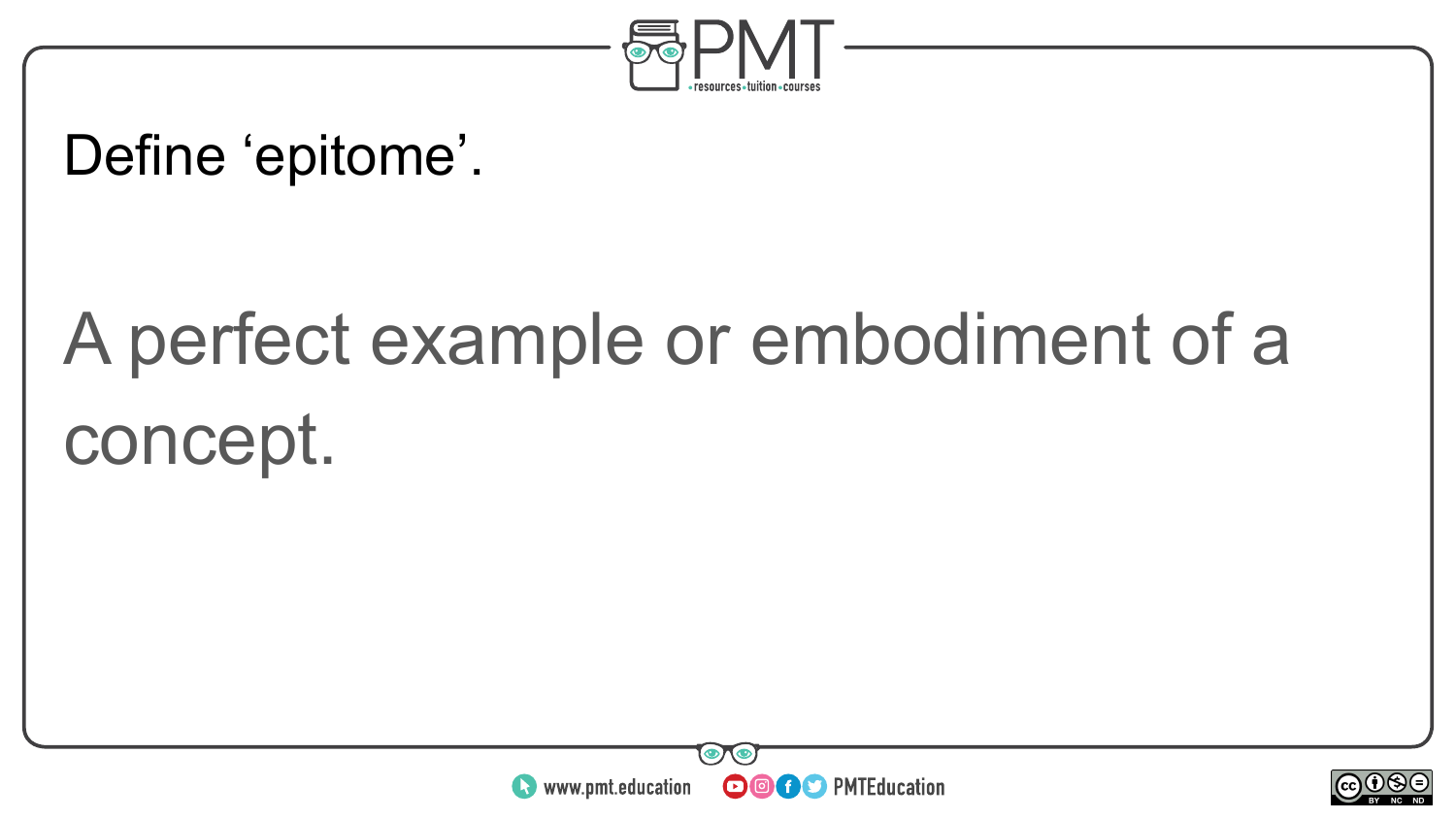

### Define 'epizeuxis'.



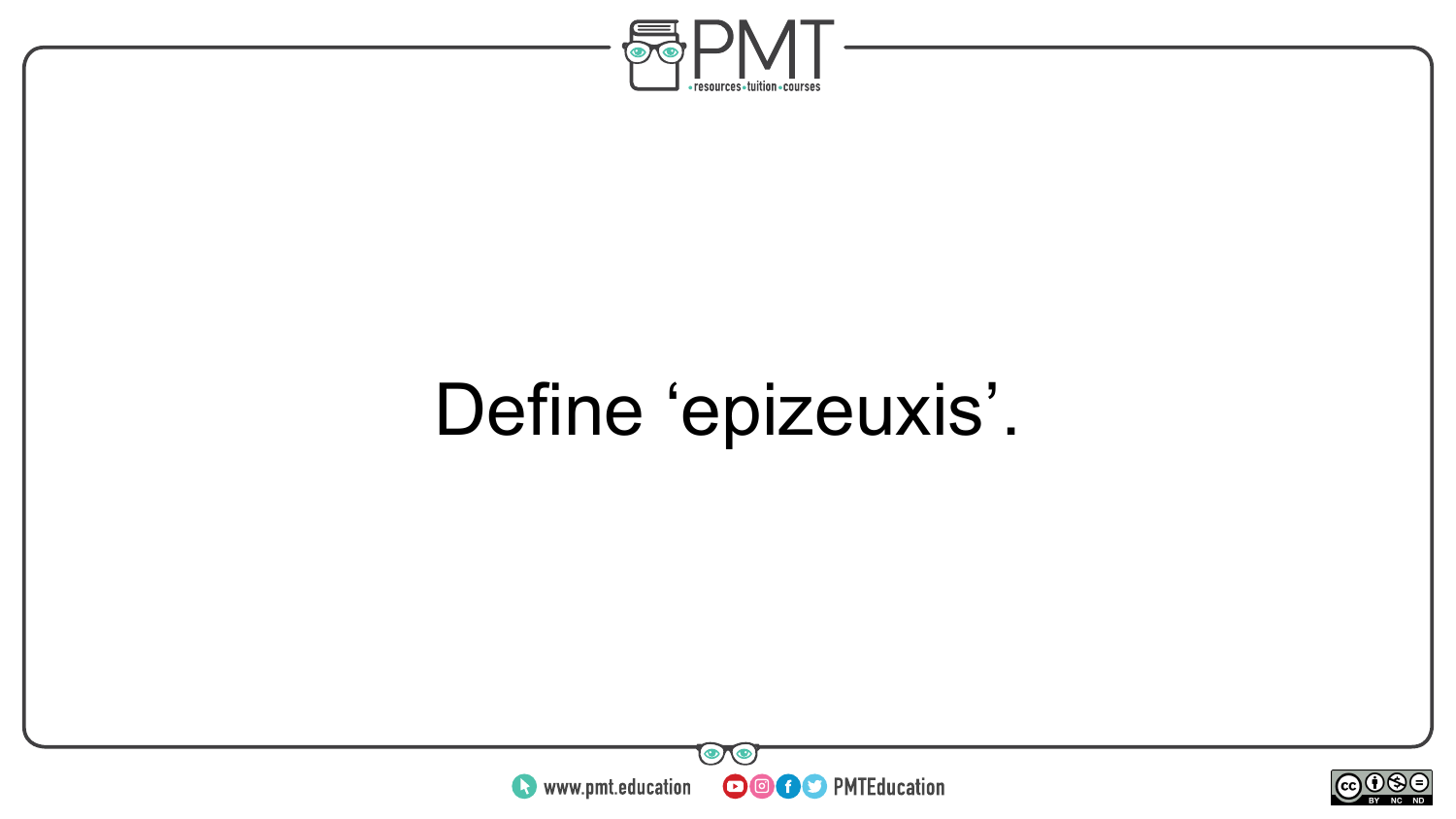

#### Define 'epizeuxis'.

## The repetition of words in succession within the same sentence.



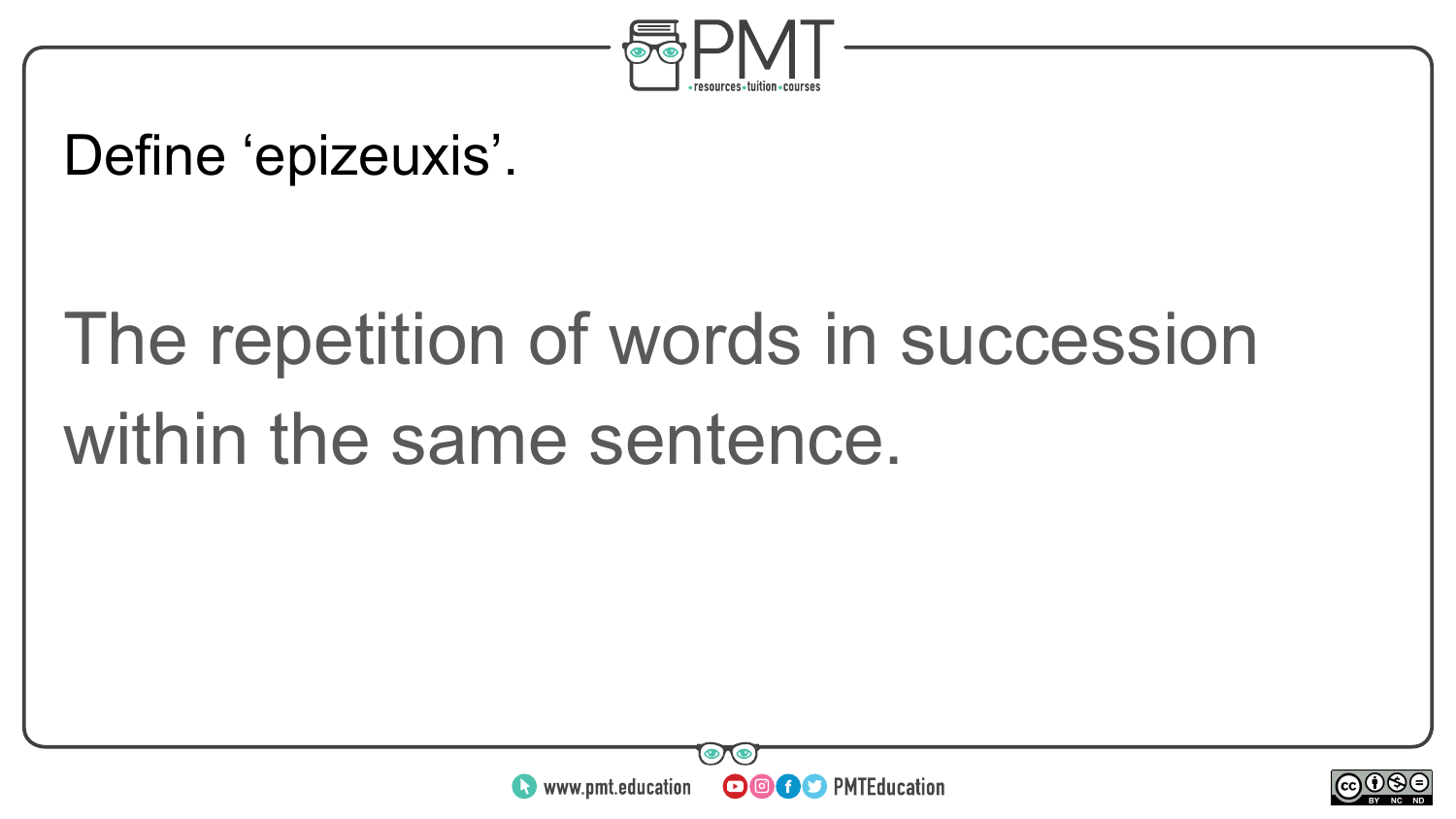

### Define 'euphemism'.



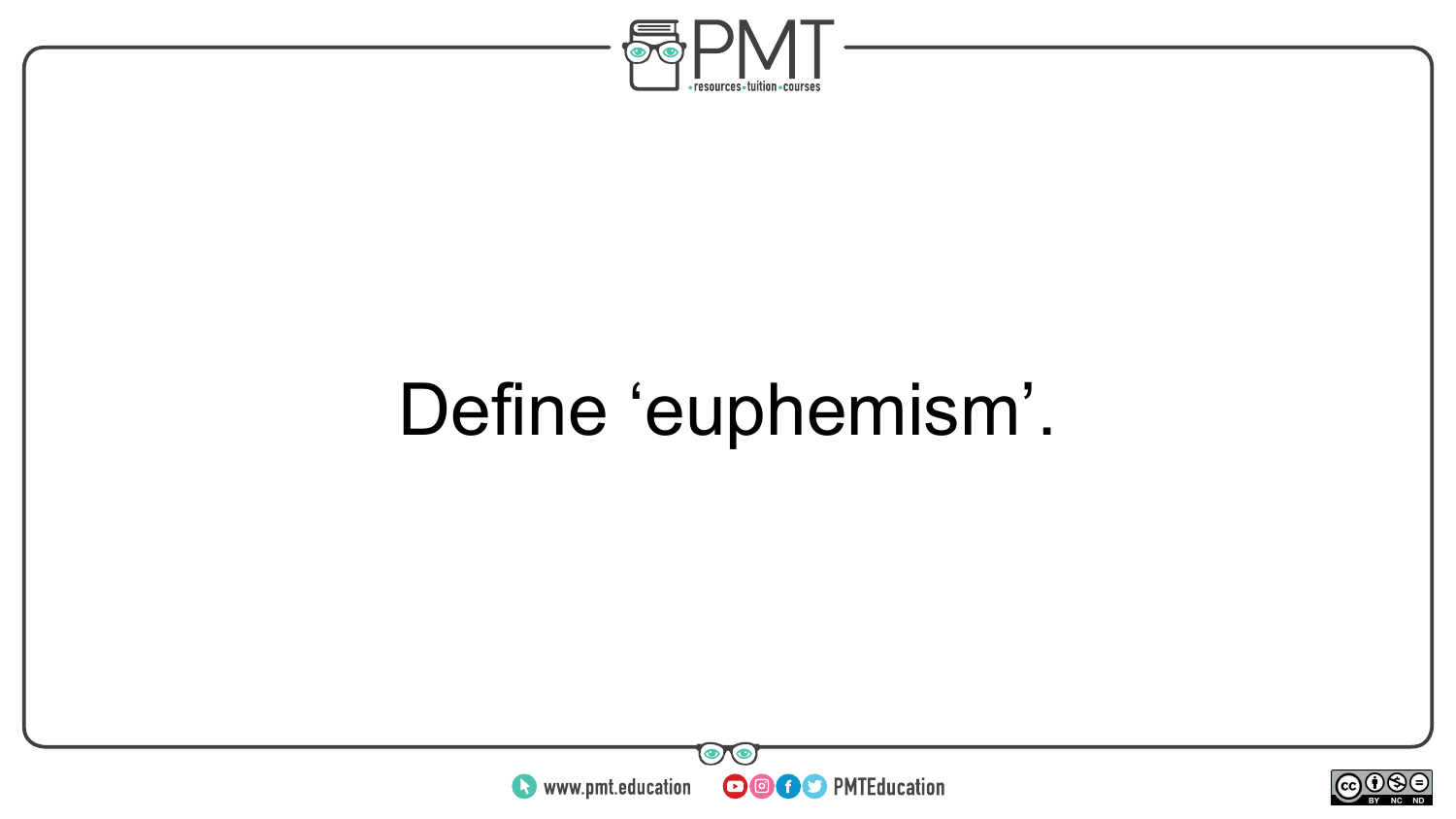

#### Define 'euphemism'.

## The substitution of a harmless term for one that is considered as offensively risque or explicit.



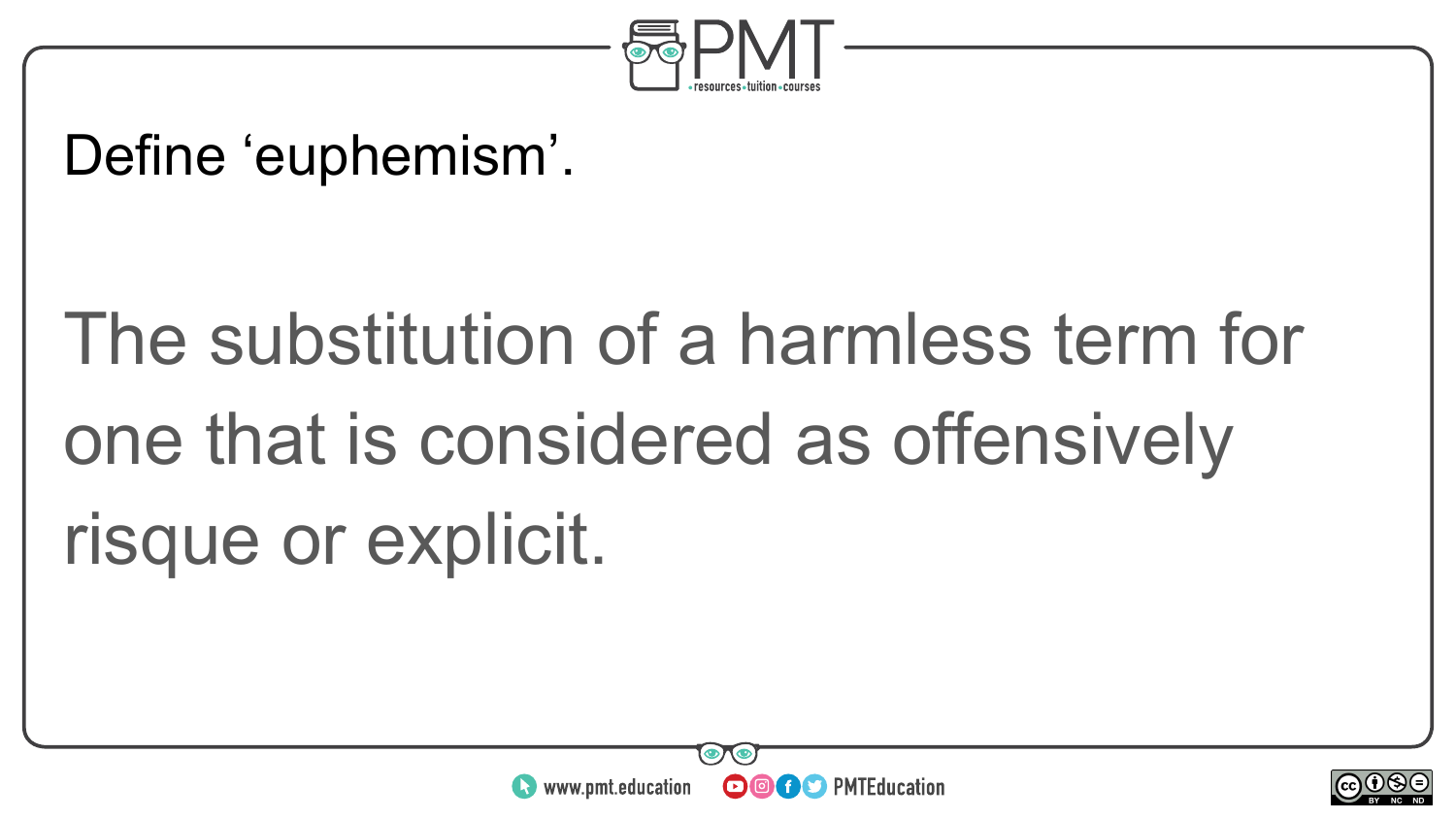

### Define 'extended metaphor'.



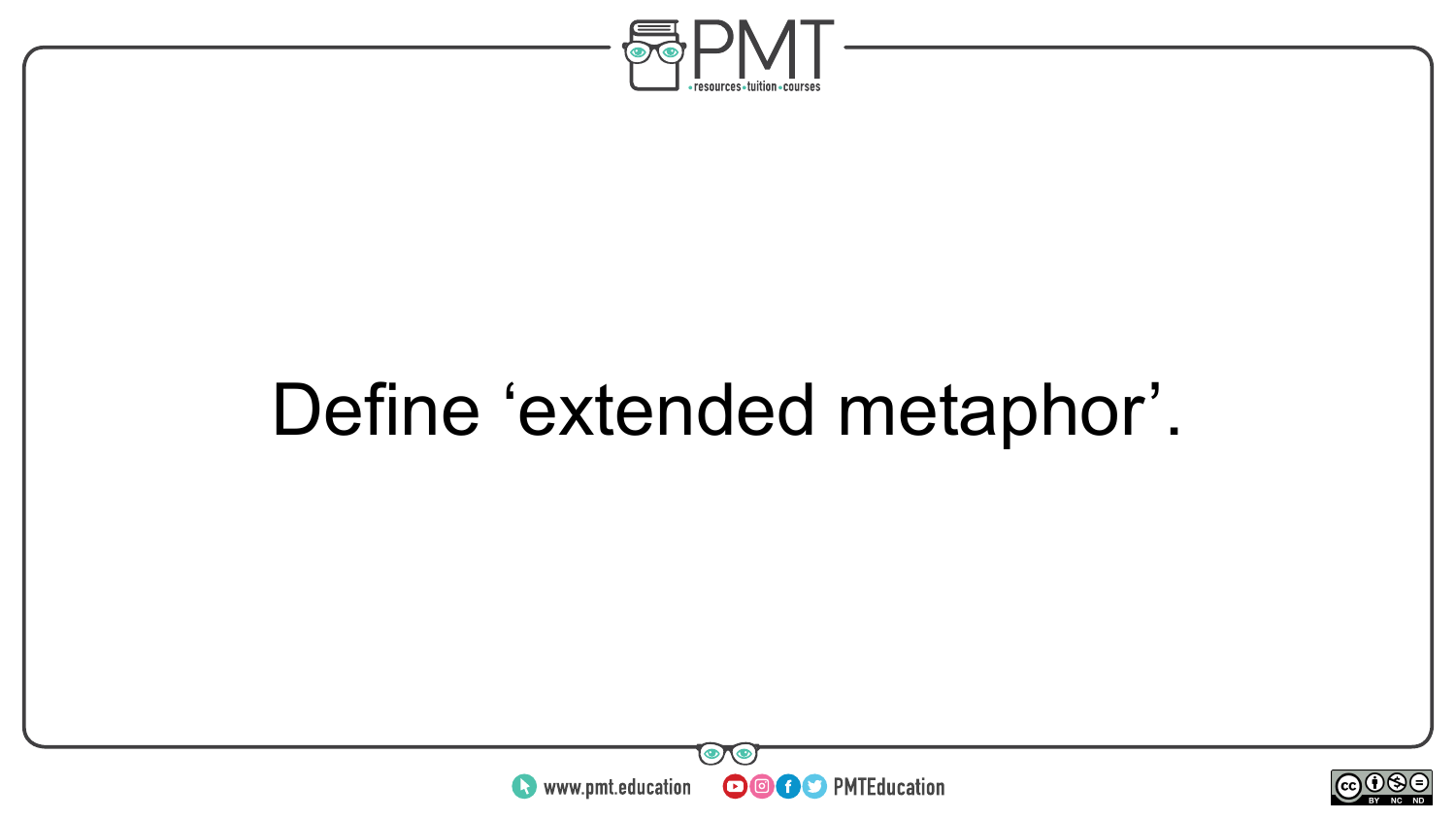

#### Define 'extended metaphor'.

# A metaphor that continues over many sentences and could even extend throughout the entire play.



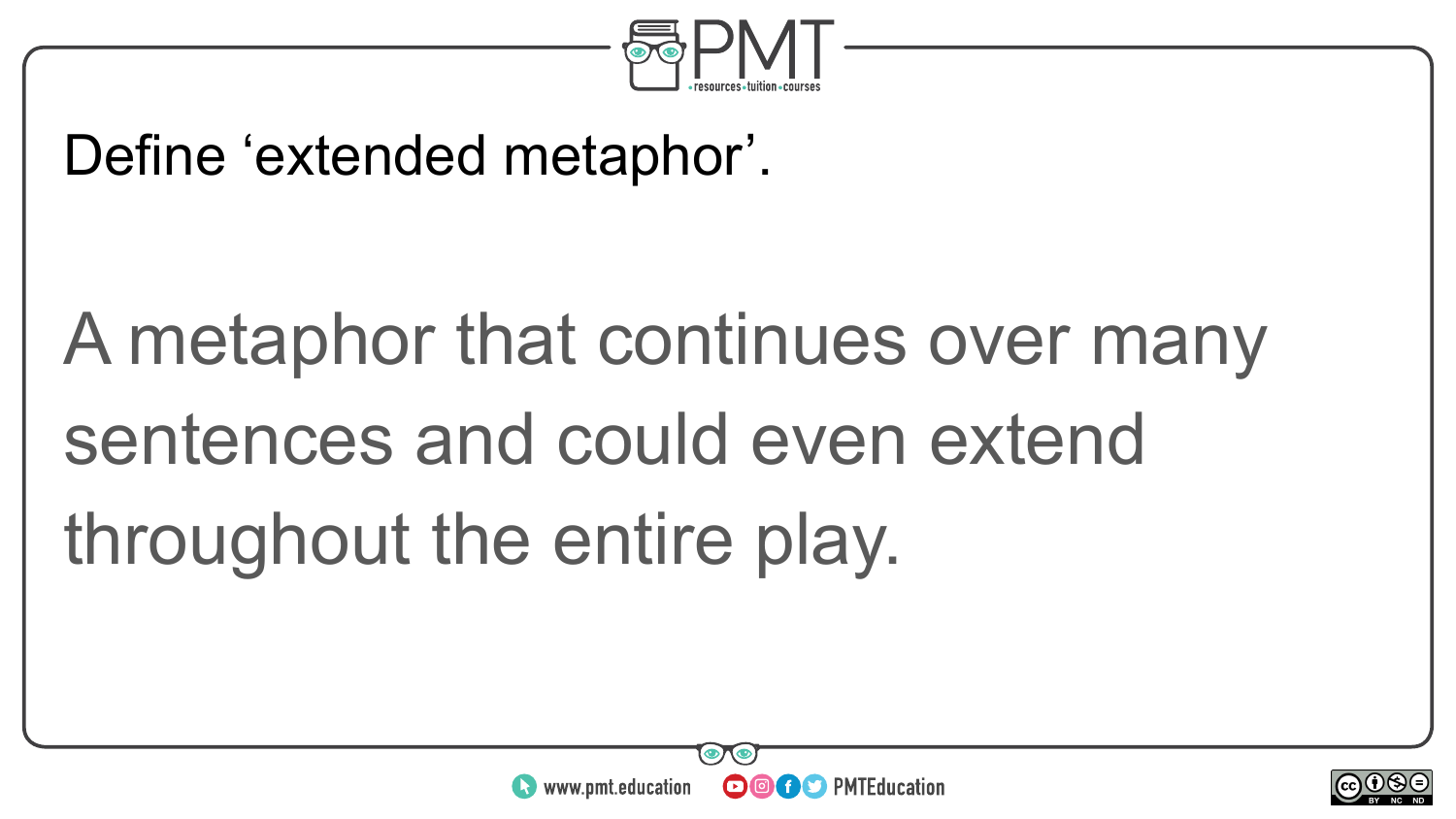

## Define 'foreshadowing'.



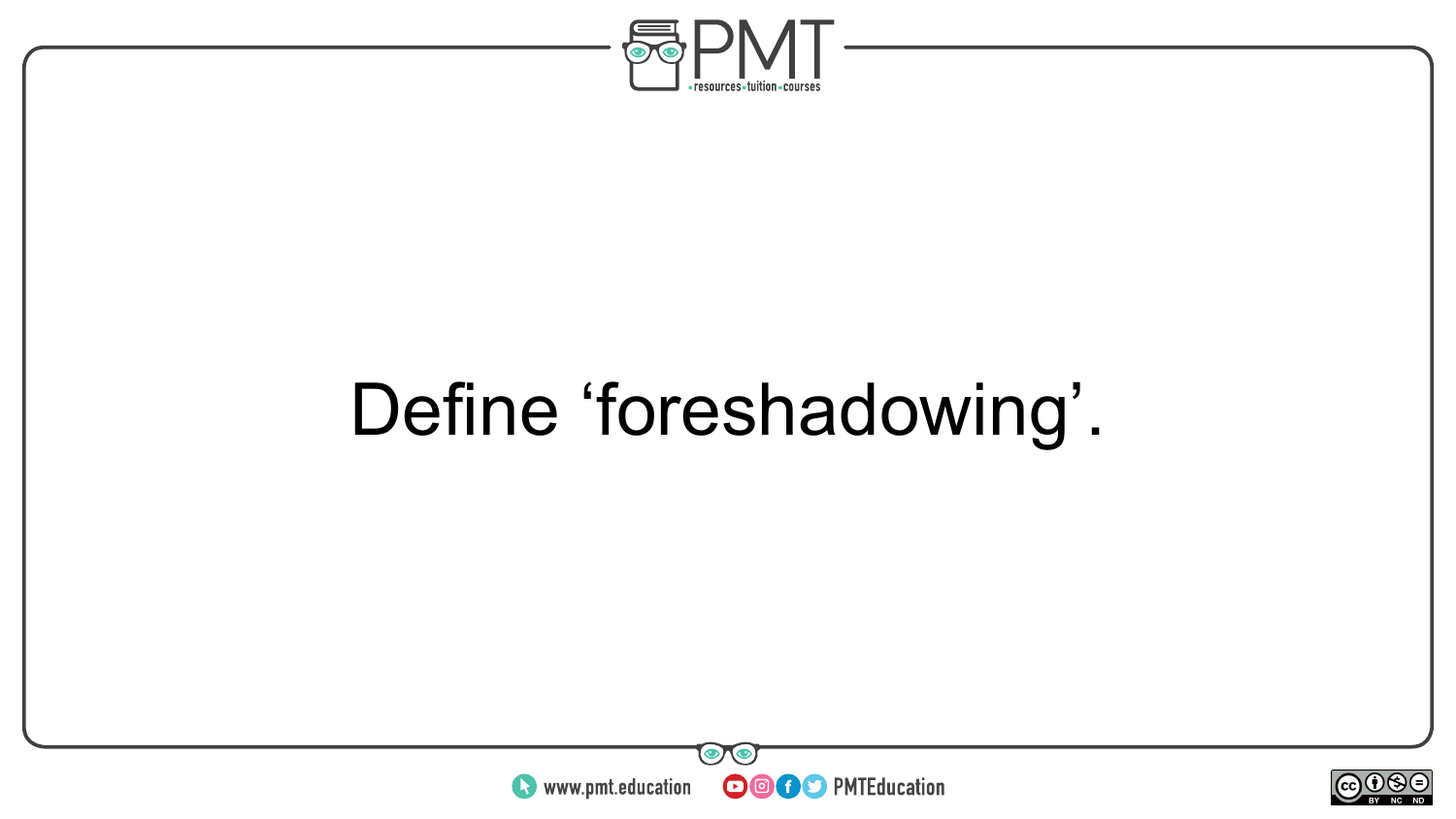

#### Define 'foreshadowing'.

# An indication that an event will occur later in the narrative.

*[Fan says that her father is much "kinder" than before which Scrooge's change].* 



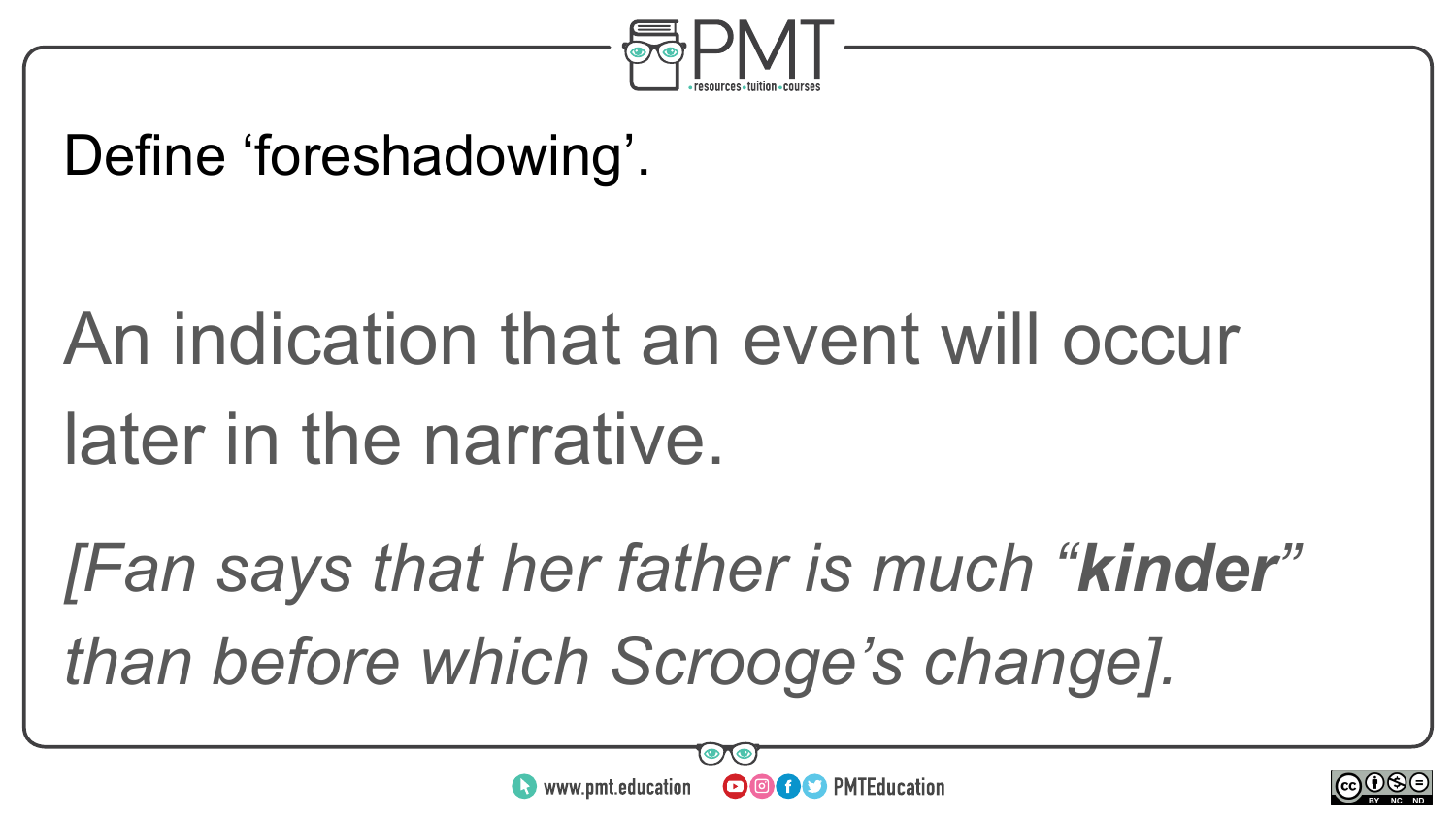

## Define 'grotesque'.



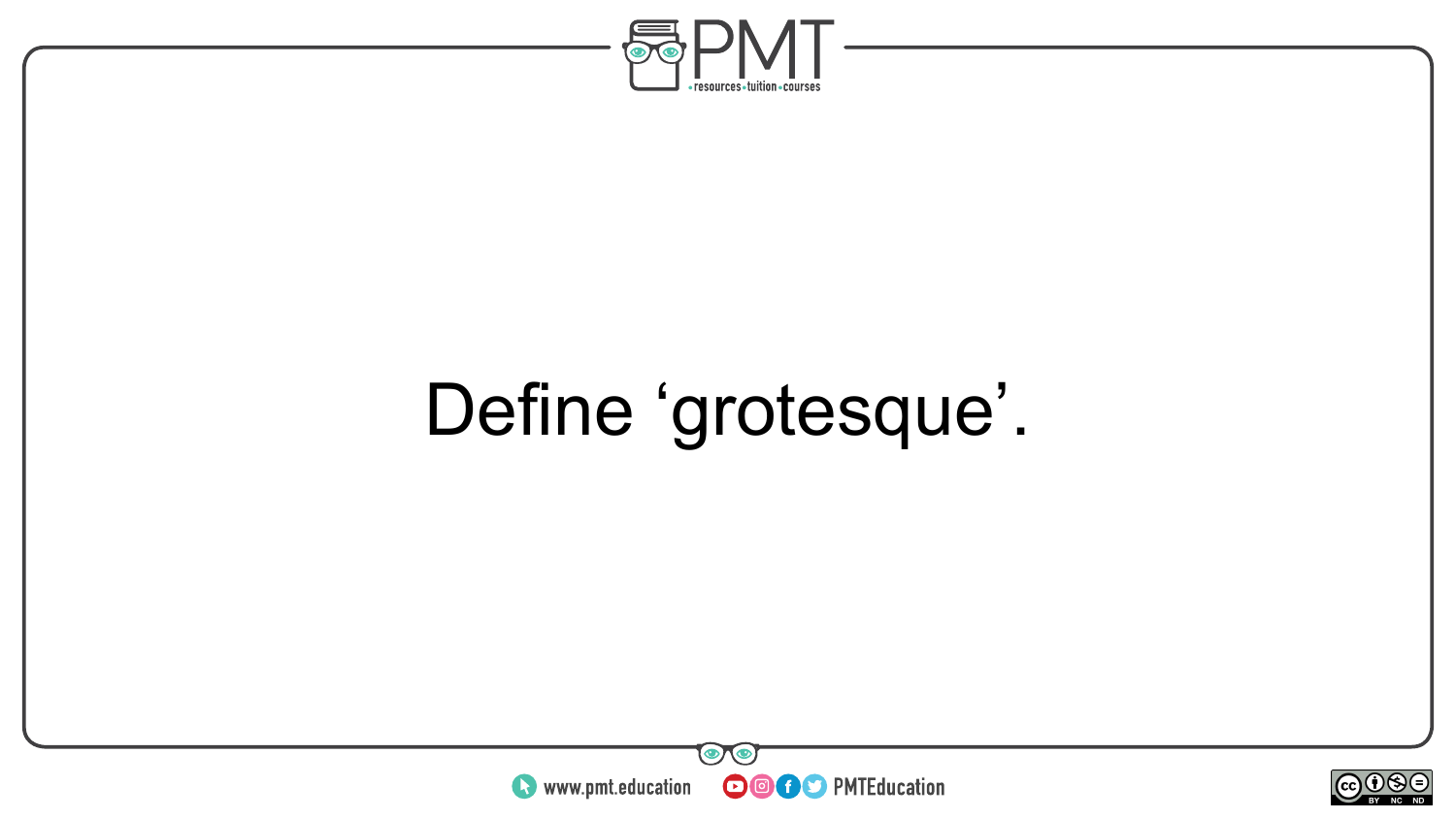

#### Define 'grotesque'.

# Ugly and distorted, physically or figuratively, in a way that is comic or repulsive.



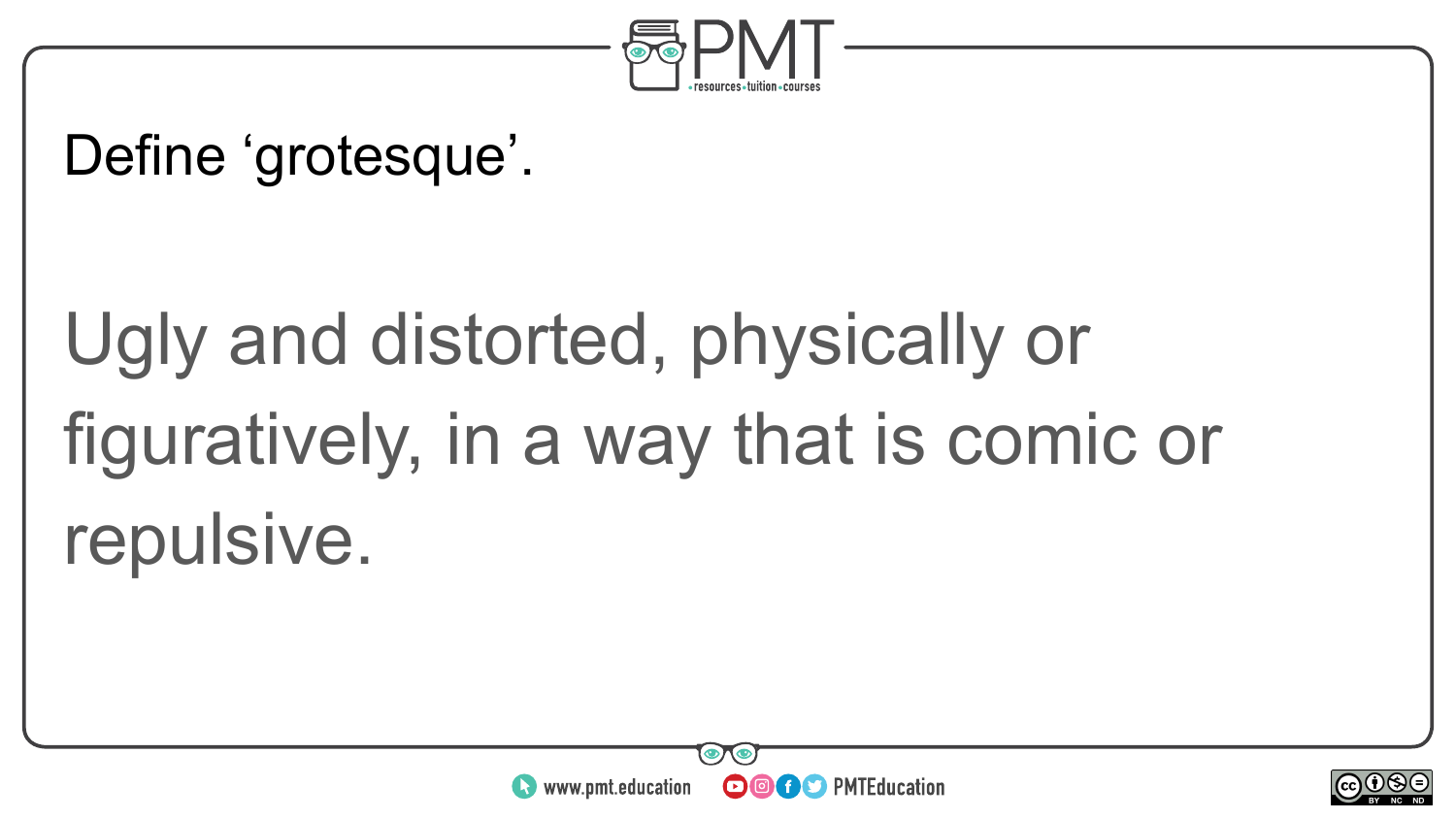

## Define 'hyperbole'.



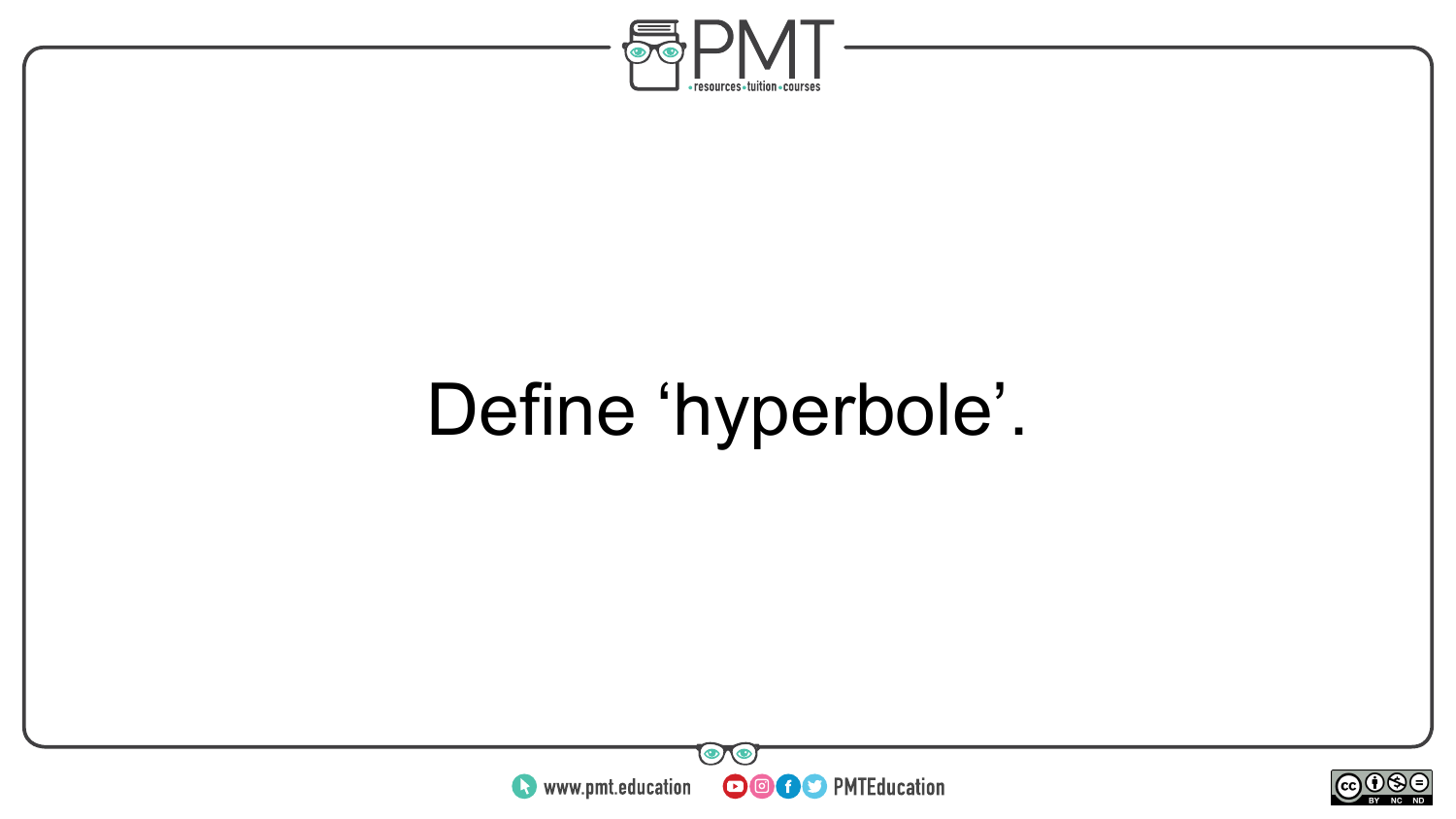

#### Define 'hyperbole'.

### Use of exaggerated statements.



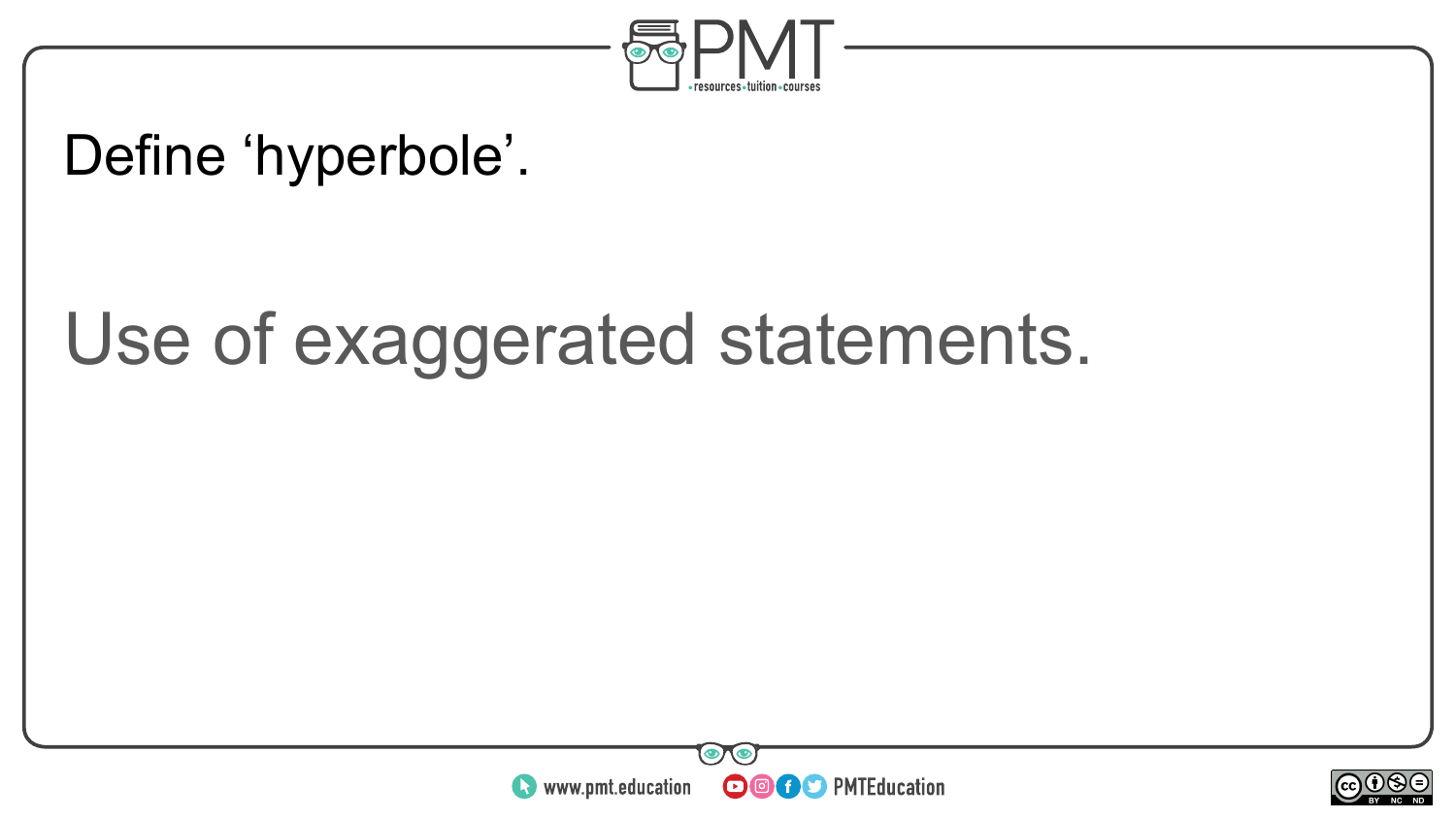

## Define 'imagery'.



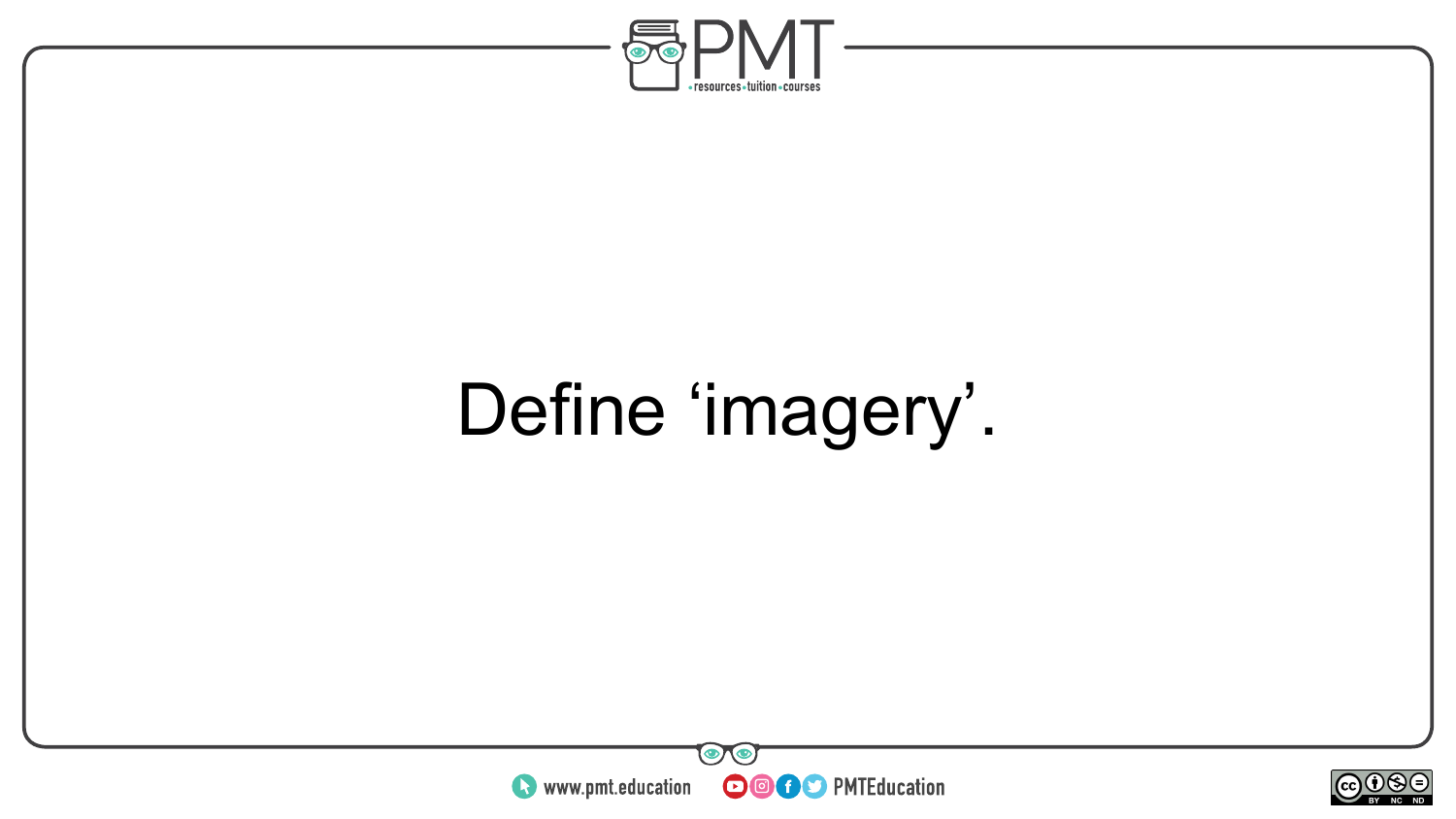

#### Define 'imagery'.

## Use of language which is visually descriptive or symbolic.



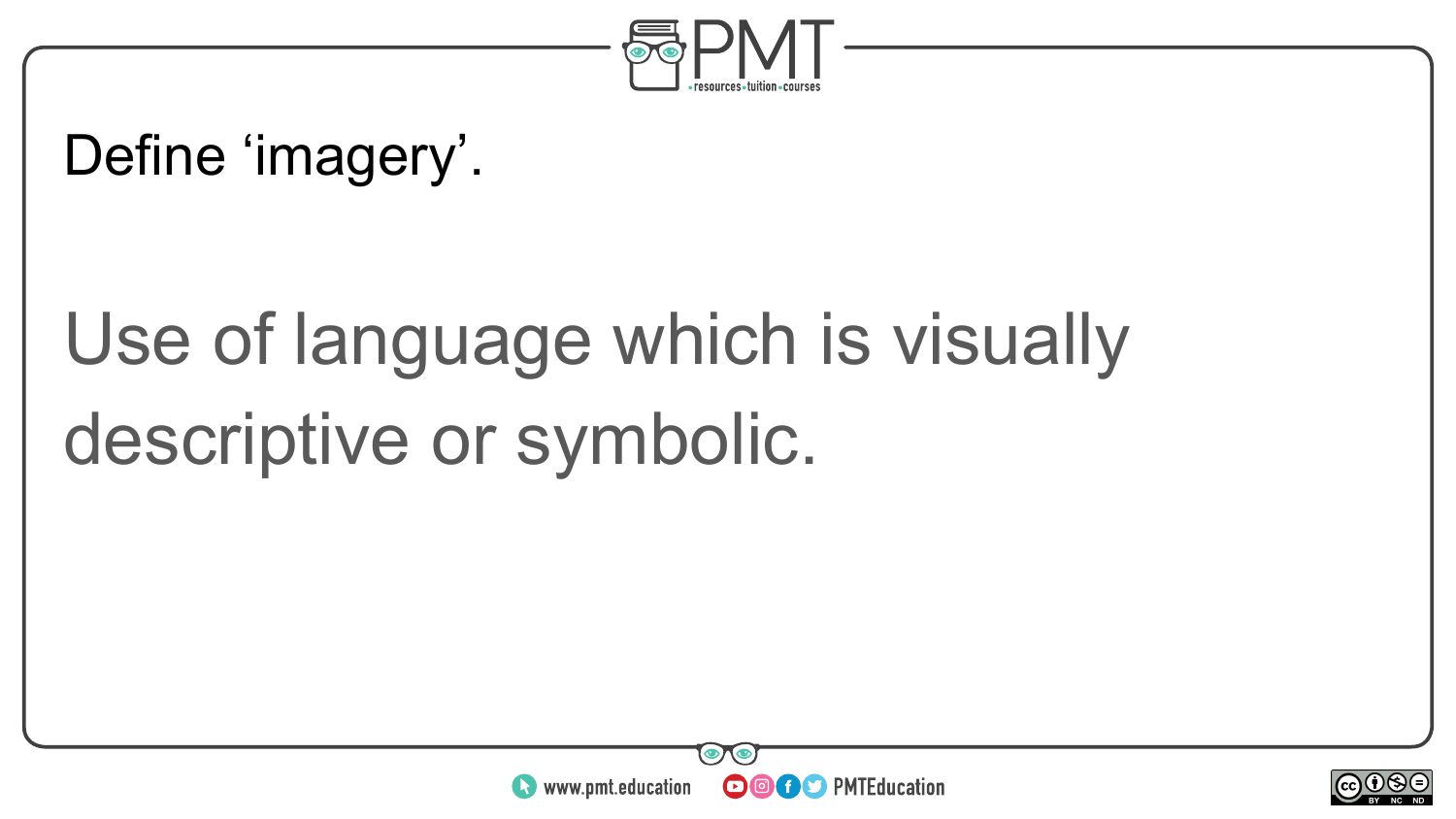

## Define 'irony'.



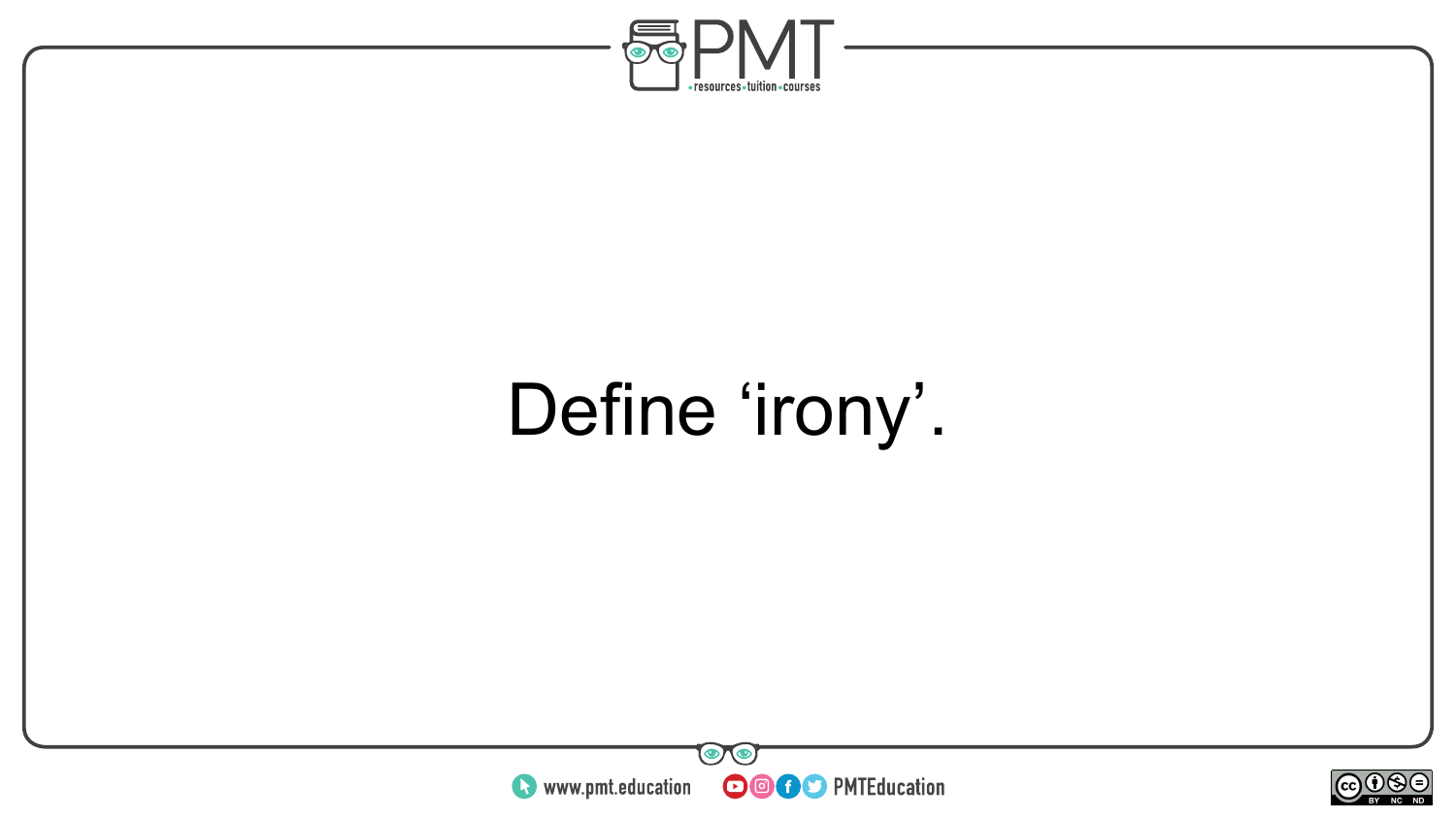

#### Define 'irony'.

# Embedding a meaning by using language typically implying the opposite of what the writer is intending to express, often for a humorous effect.



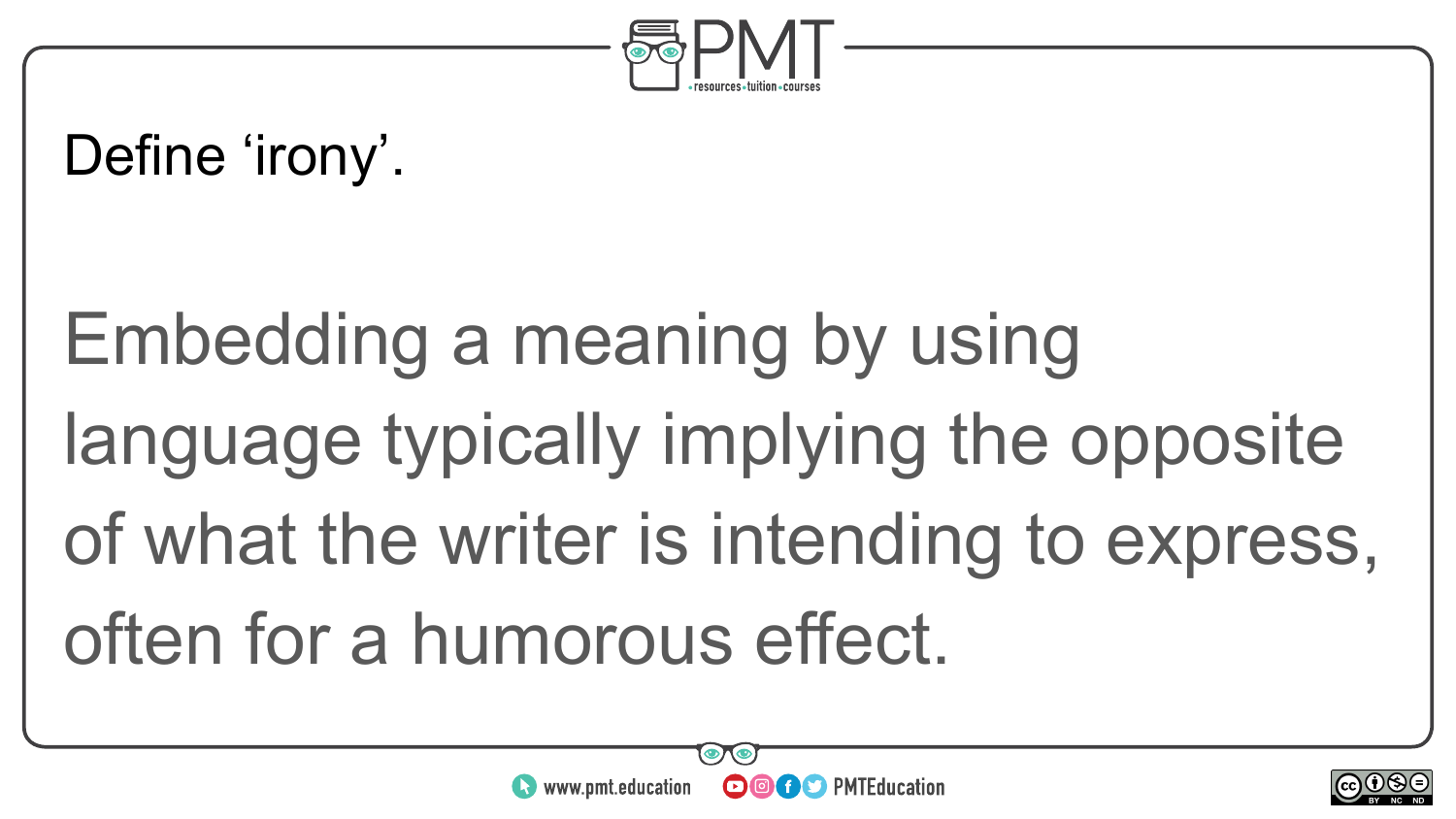

## Define 'juxtaposition'.



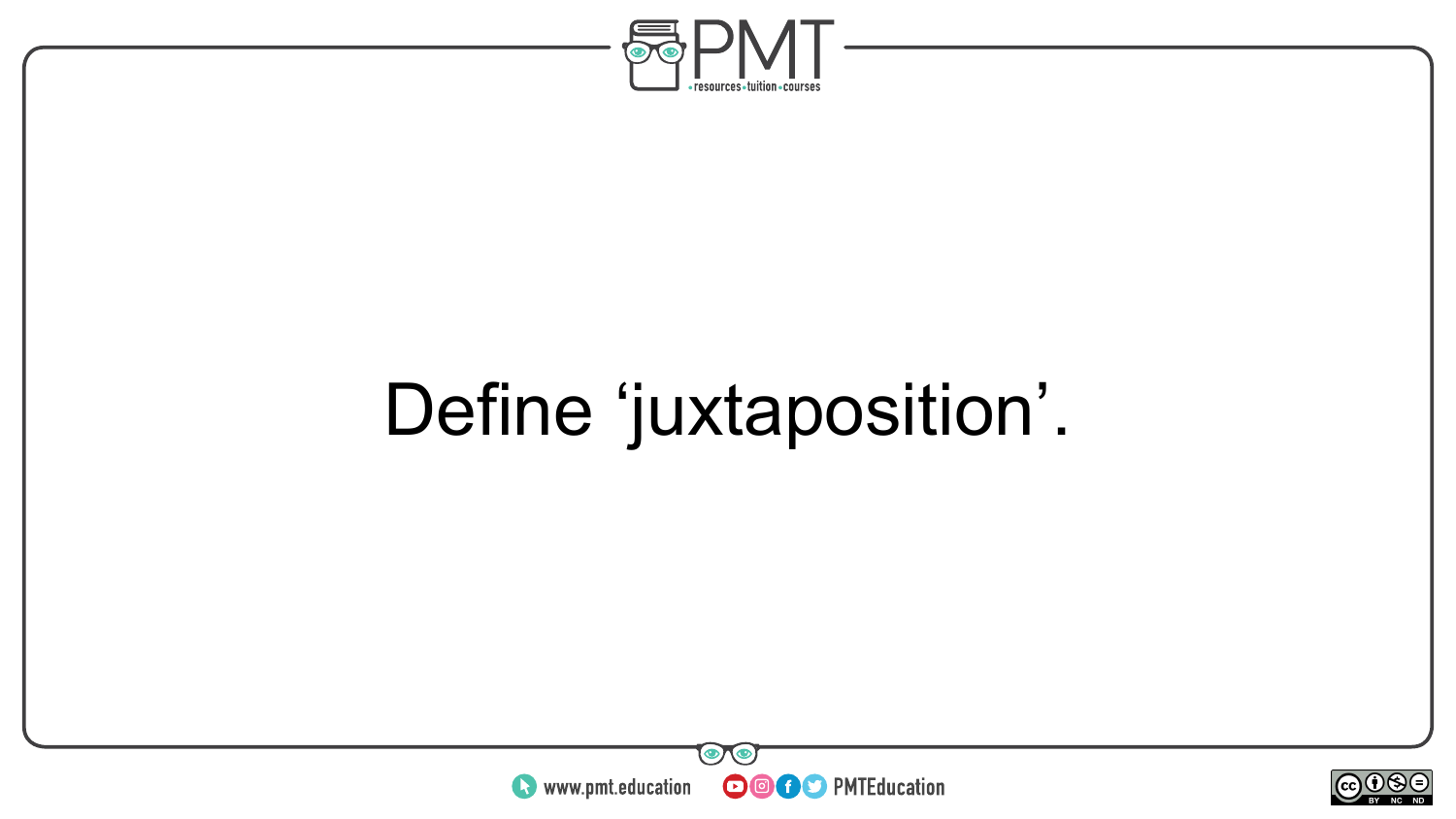

#### Define 'juxtaposition'.

Comparing two concepts, characters, or clauses, in close proximity in a passage for the effect of contrast.

*For example: "Here is much to do with hate, but more to do with love"*



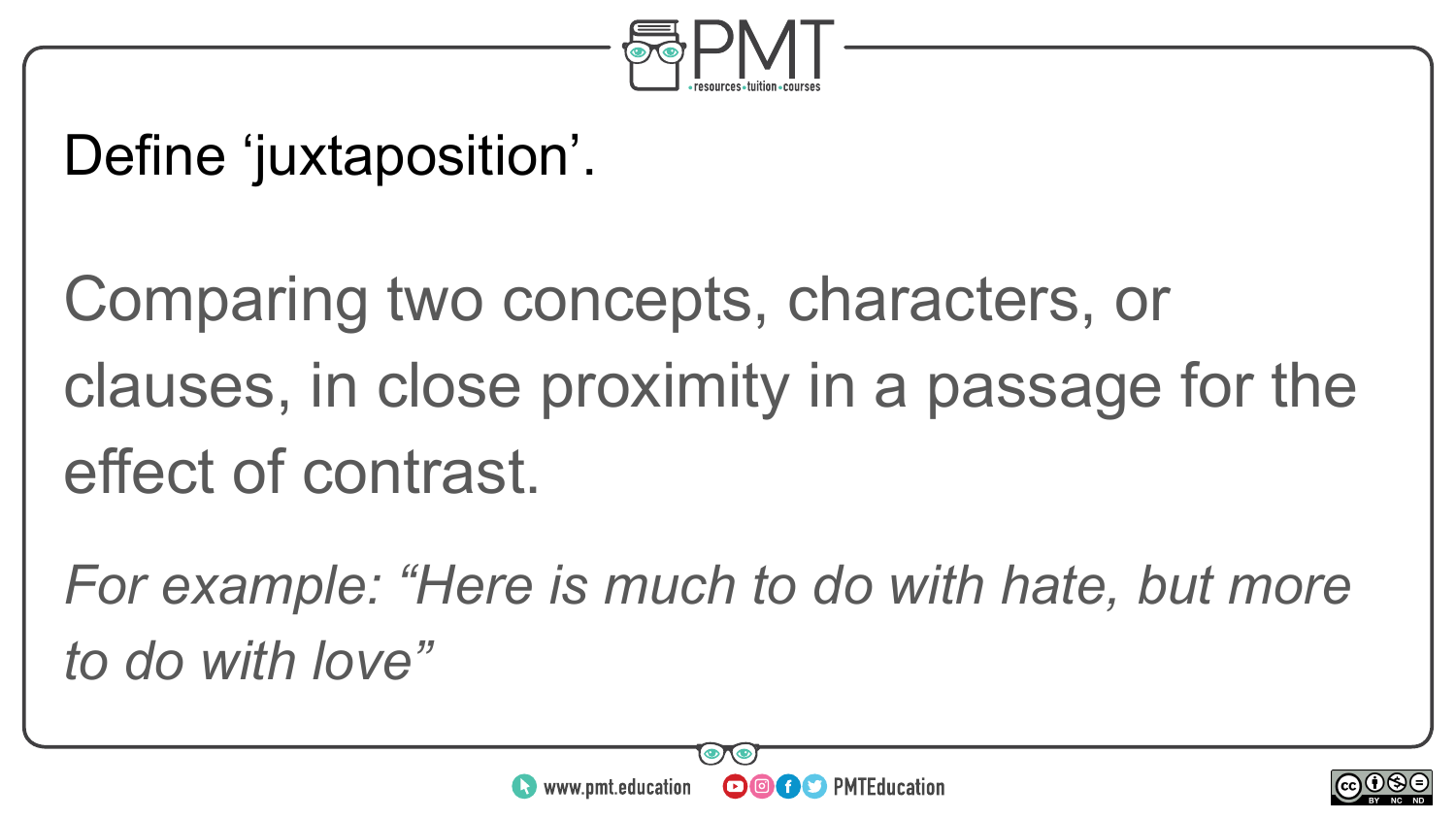

### Define 'manifestation'.



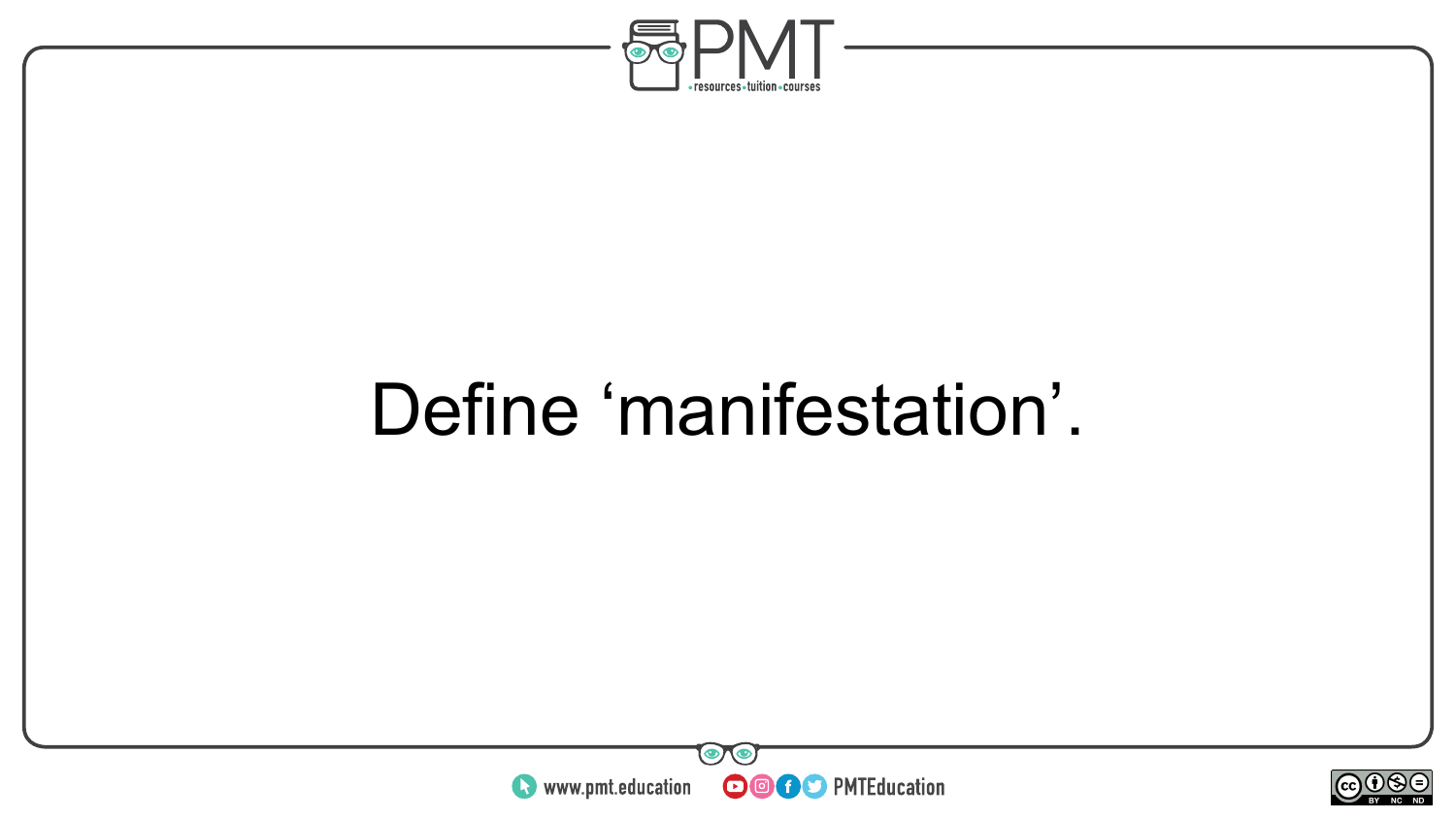

#### Define 'manifestation'.

# A physical expression or realisation of an abstract idea through a character, object, place or event.



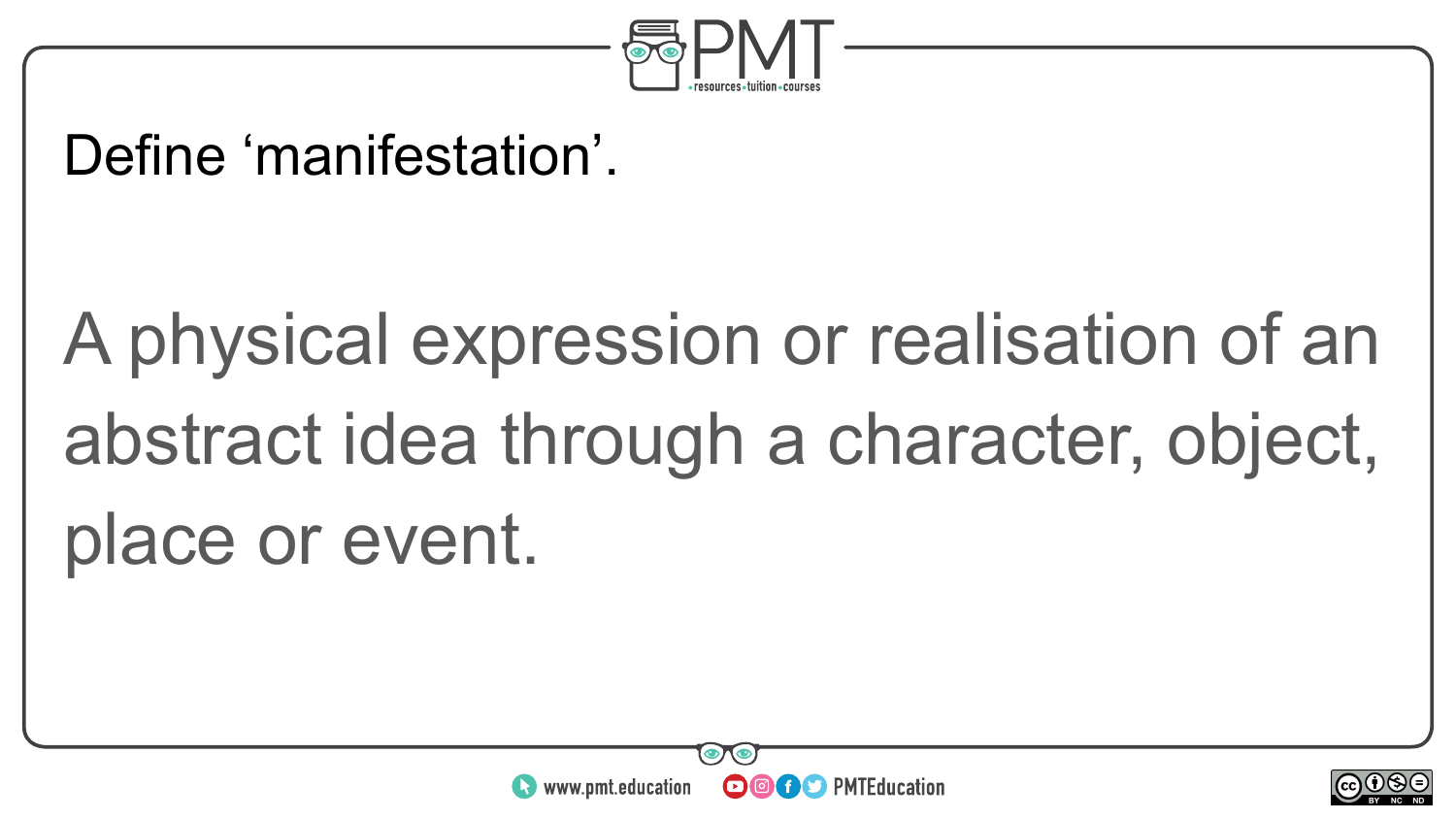

### Define 'motif'.



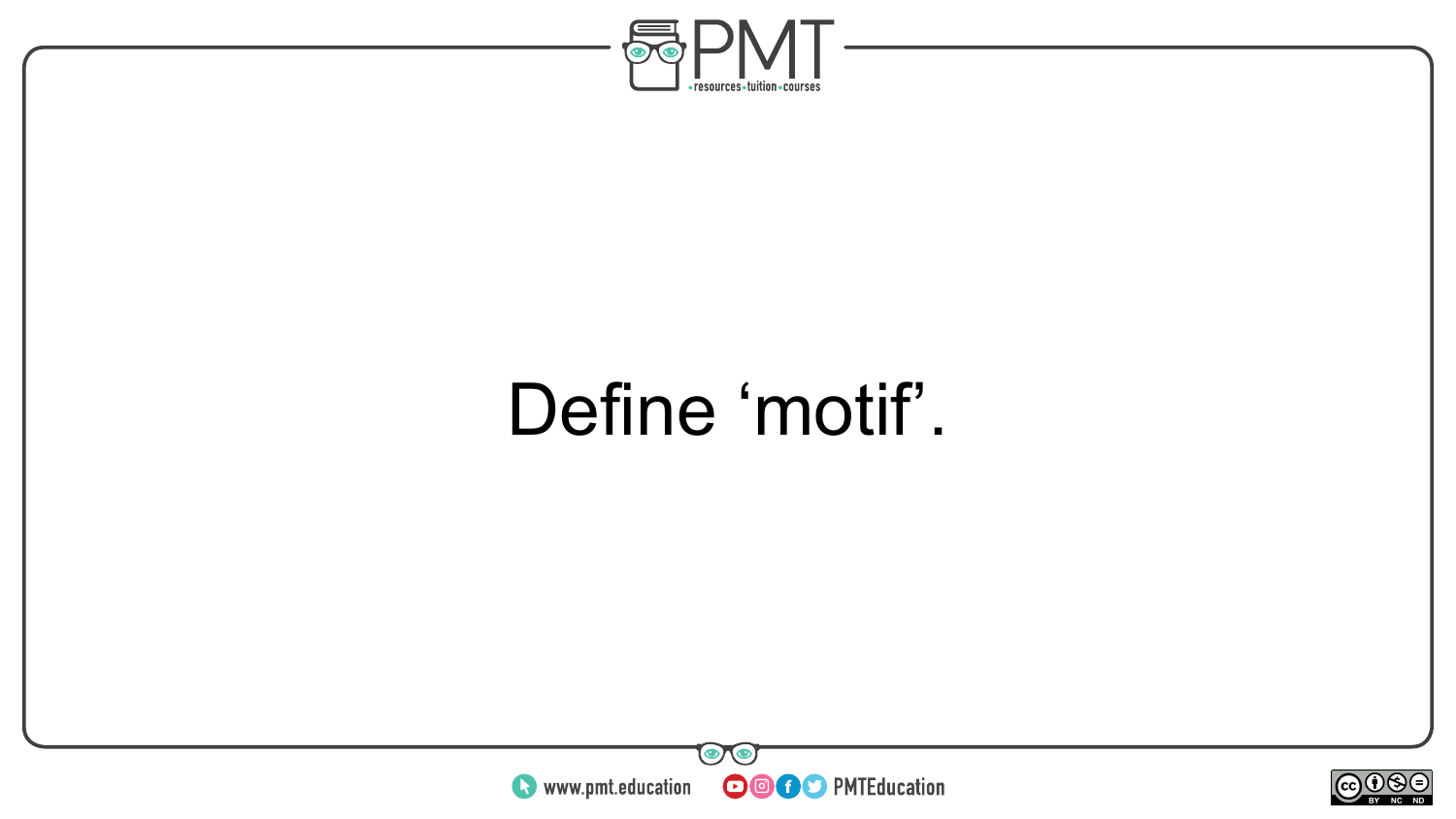

#### Define 'motif'.

An element that reoccurs, such as a word, phrase, idea, image, action, character or symbol that appears throughout the play for emphasis.



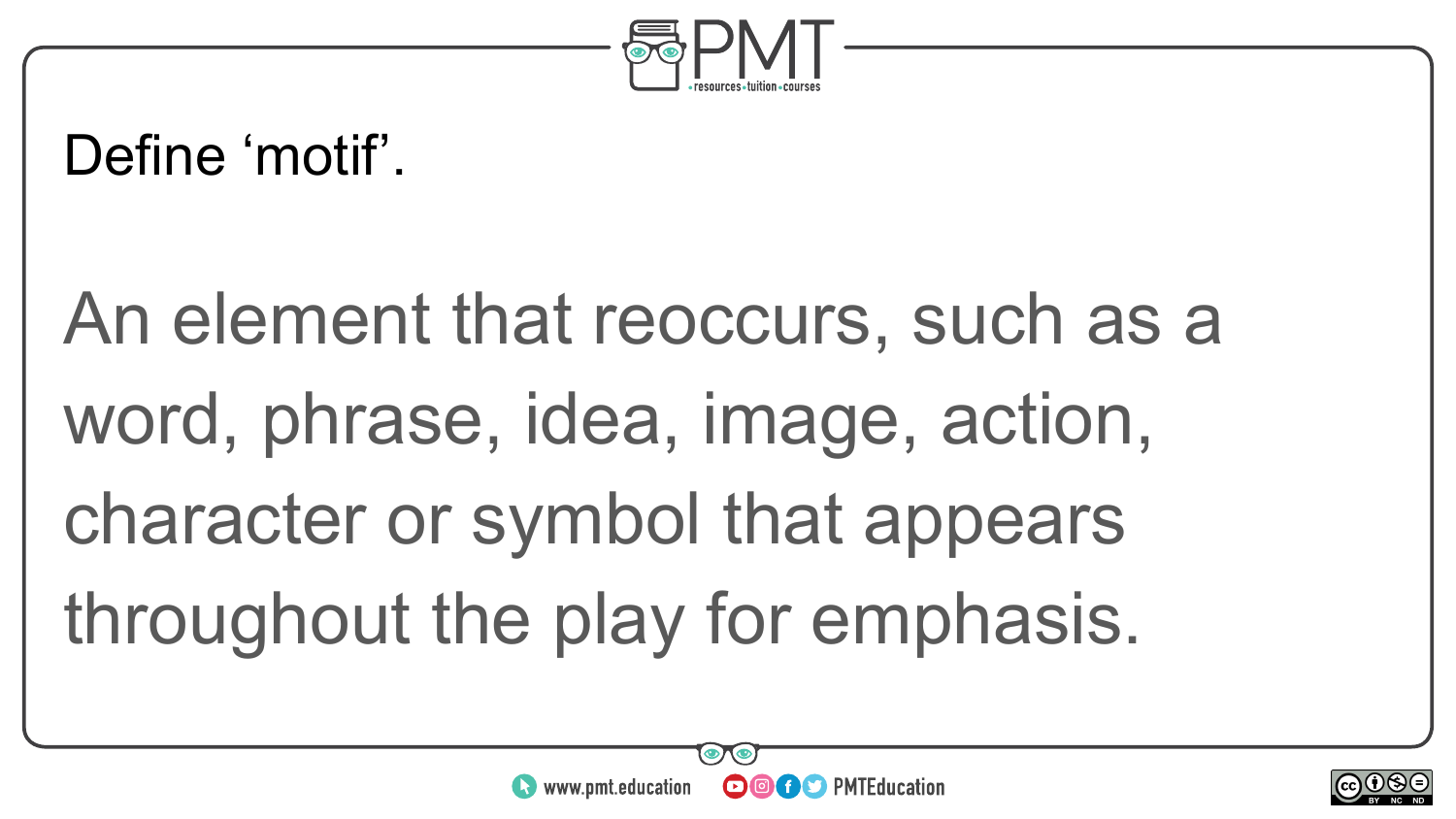

## Define 'oxymoron'.



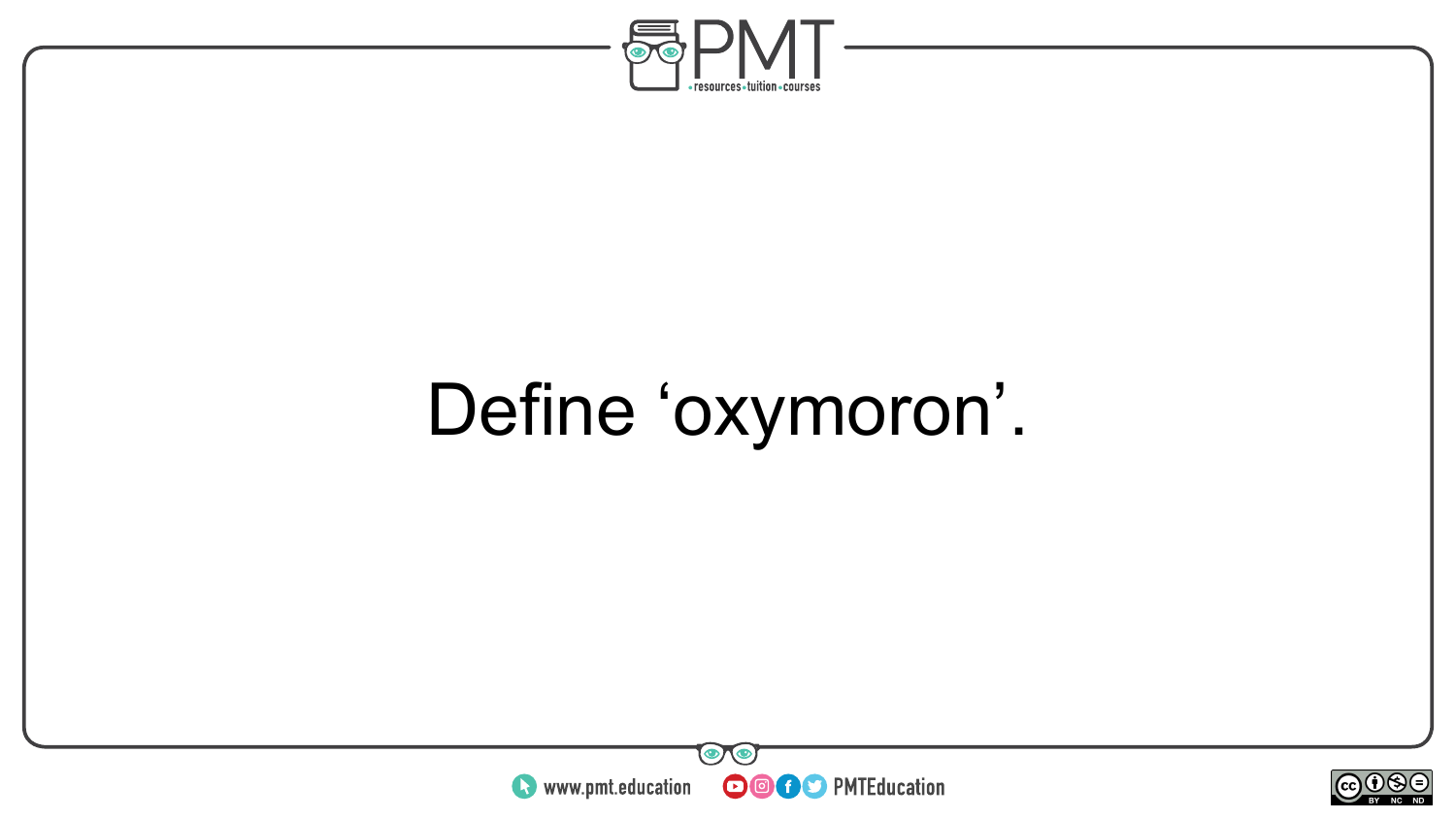

#### Define 'oxymoron'.

## Two opposing terms are placed next to each other.

*For example, when Juliet says "O happy dagger"*



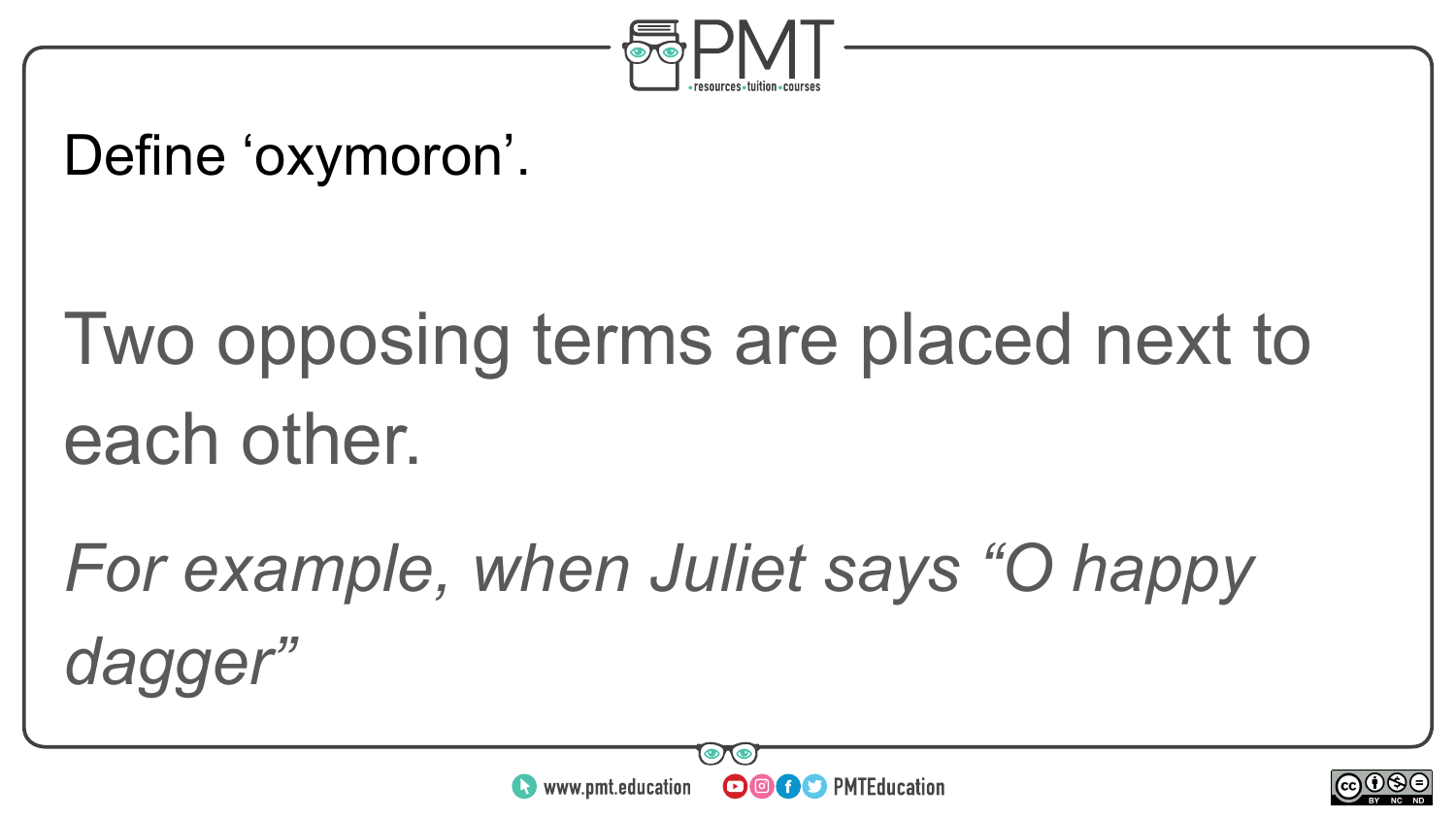

### Define 'parable'.



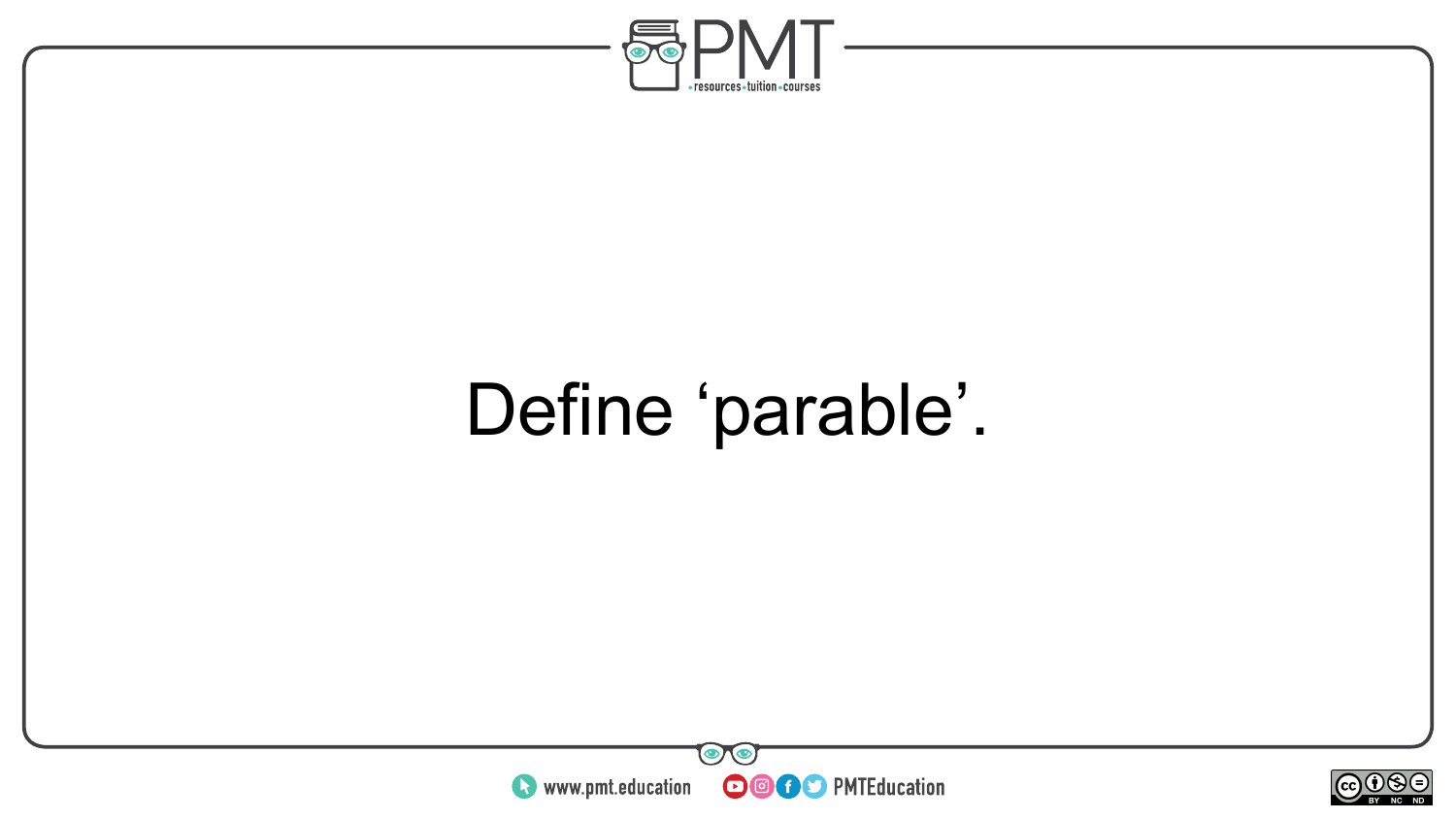

#### Define 'parable'.

# A story used to teach a moral or spiritual lession, typically told in the Bible by Jesus.



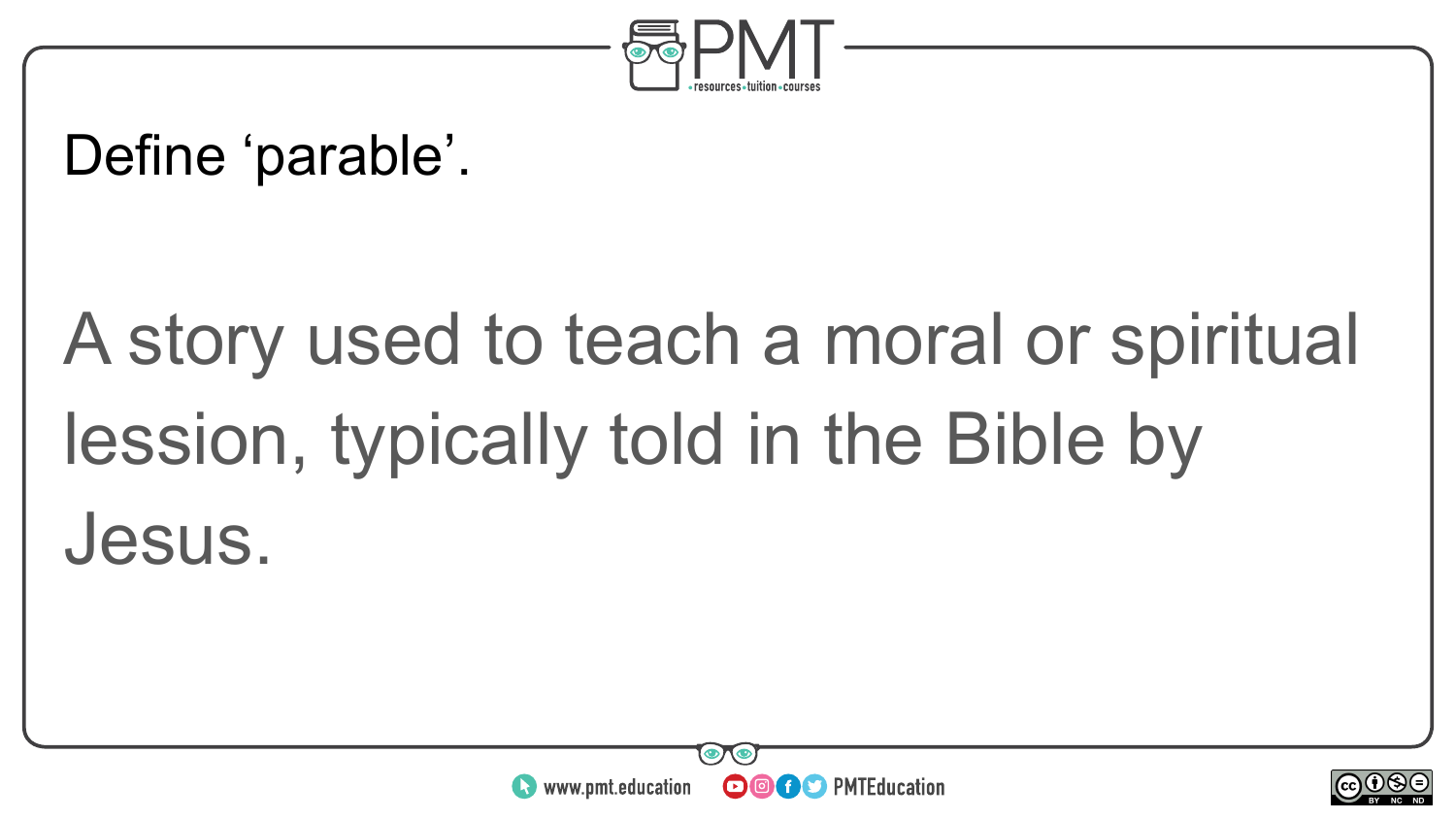

## Define 'pathetic fallacy'.



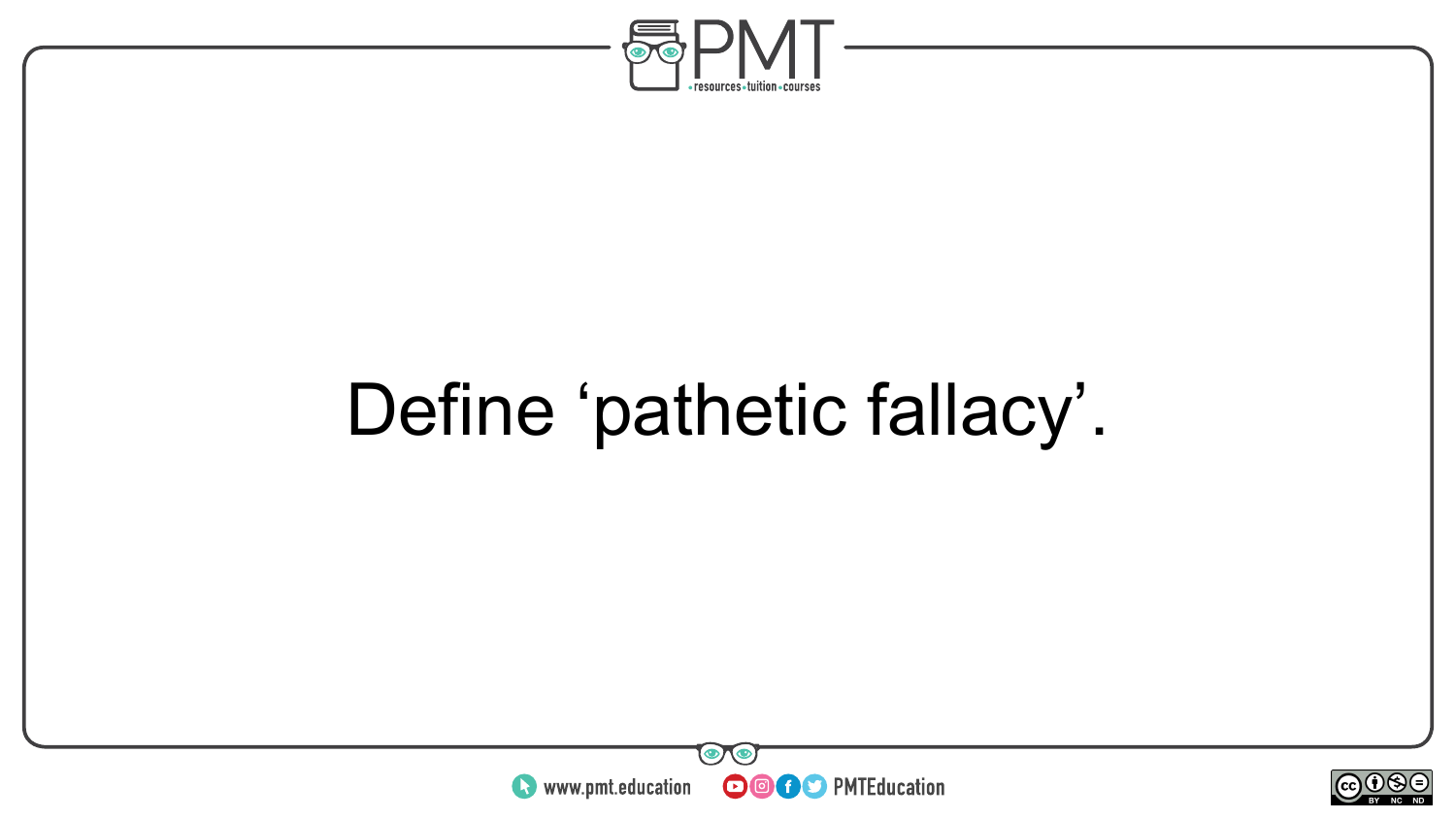

#### Define 'pathetic fallacy'.

# Attributing human qualities to nonhuman things.



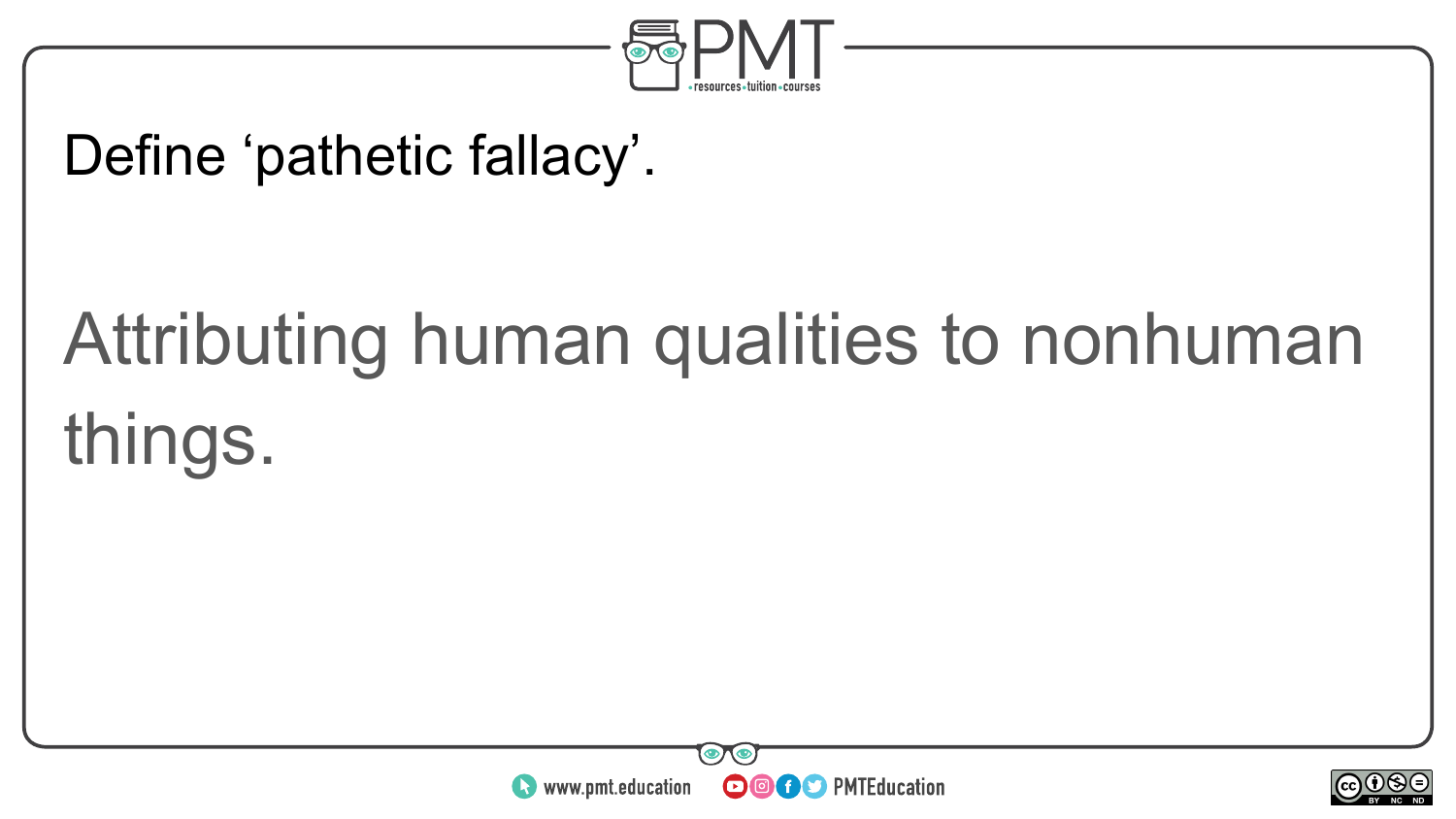

## Define 'personification'.



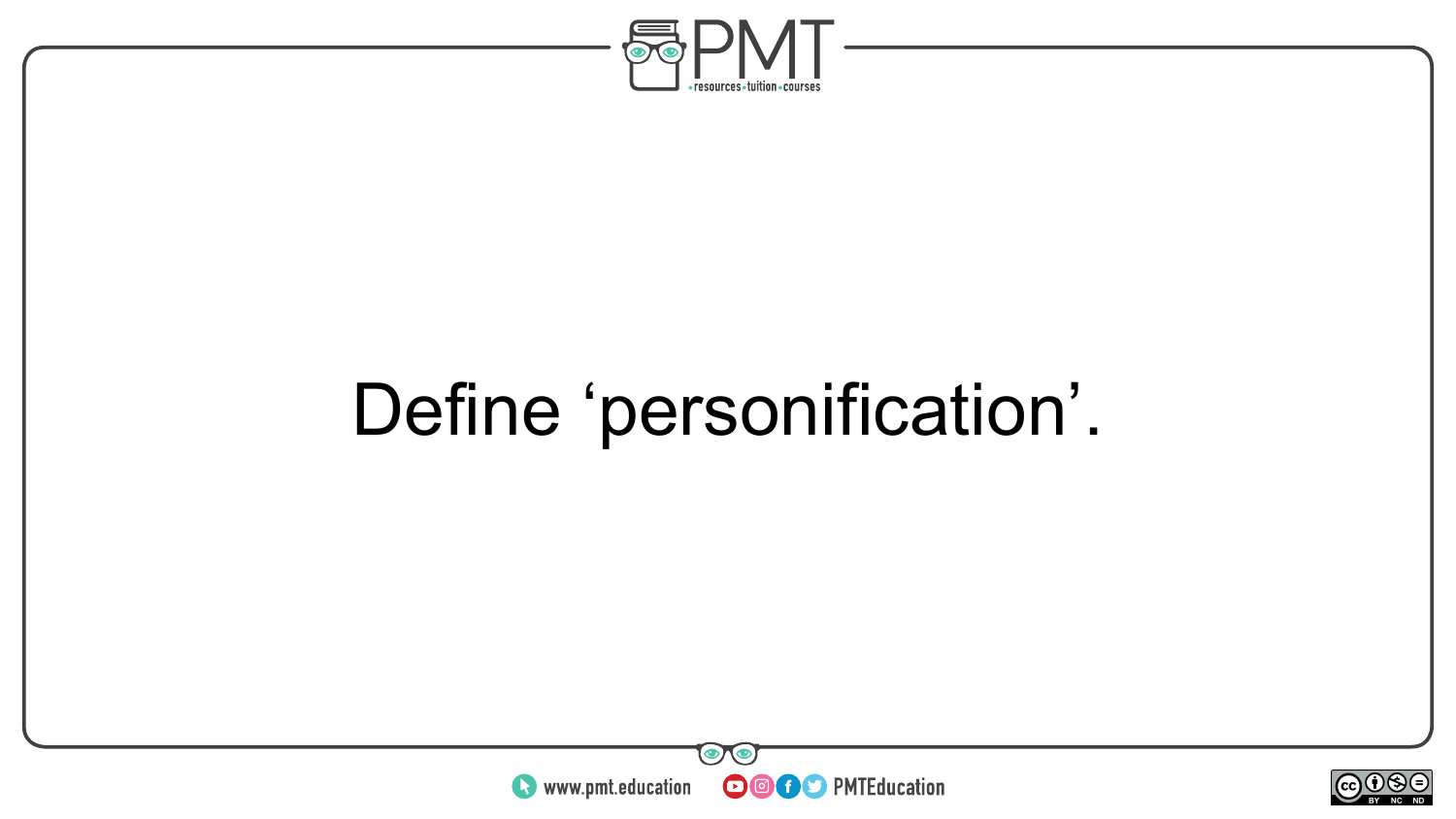

#### Define 'personification'.

### Giving something non-human a human trait, capability, or personality.



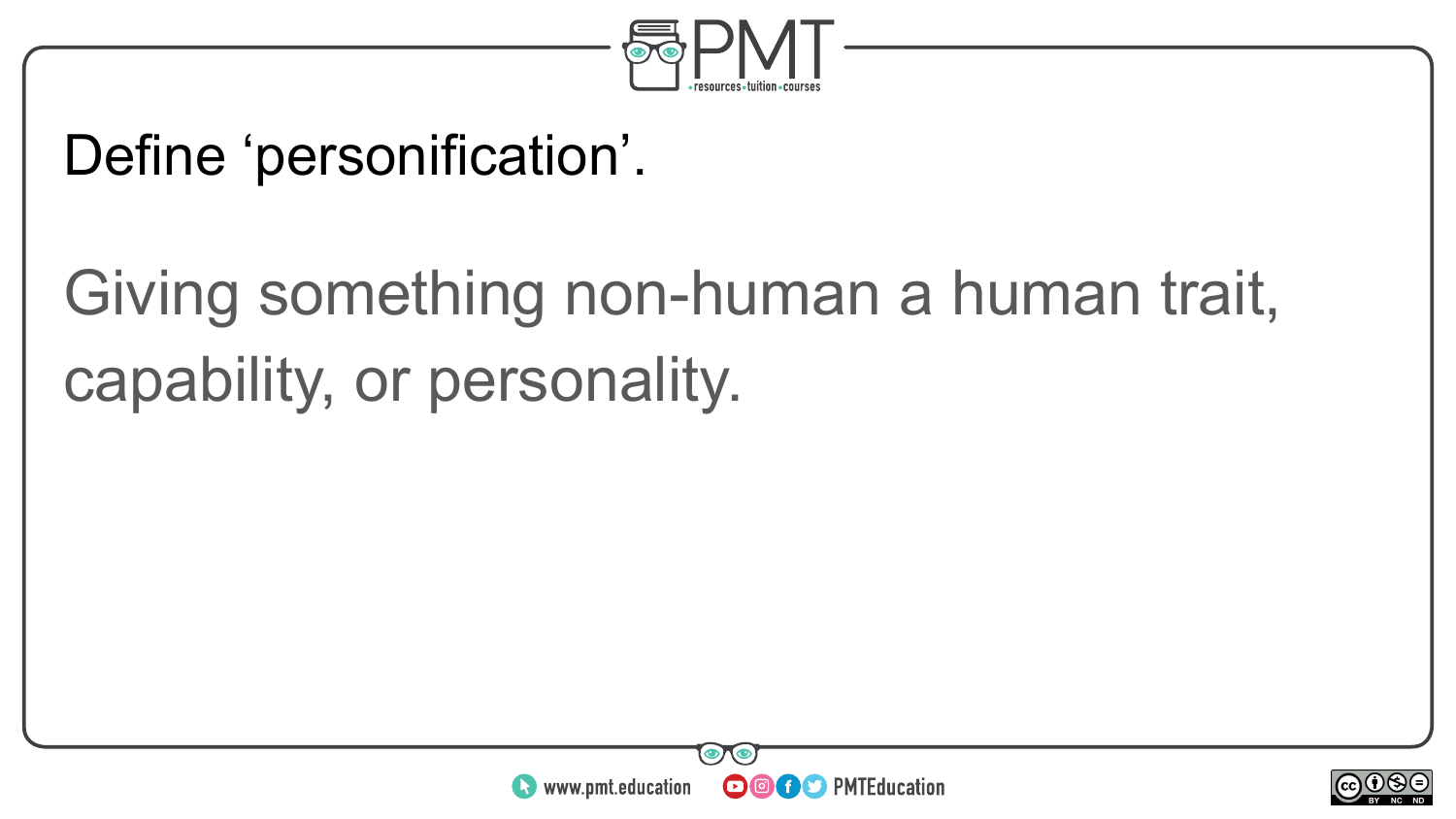

## Define 'pun'.



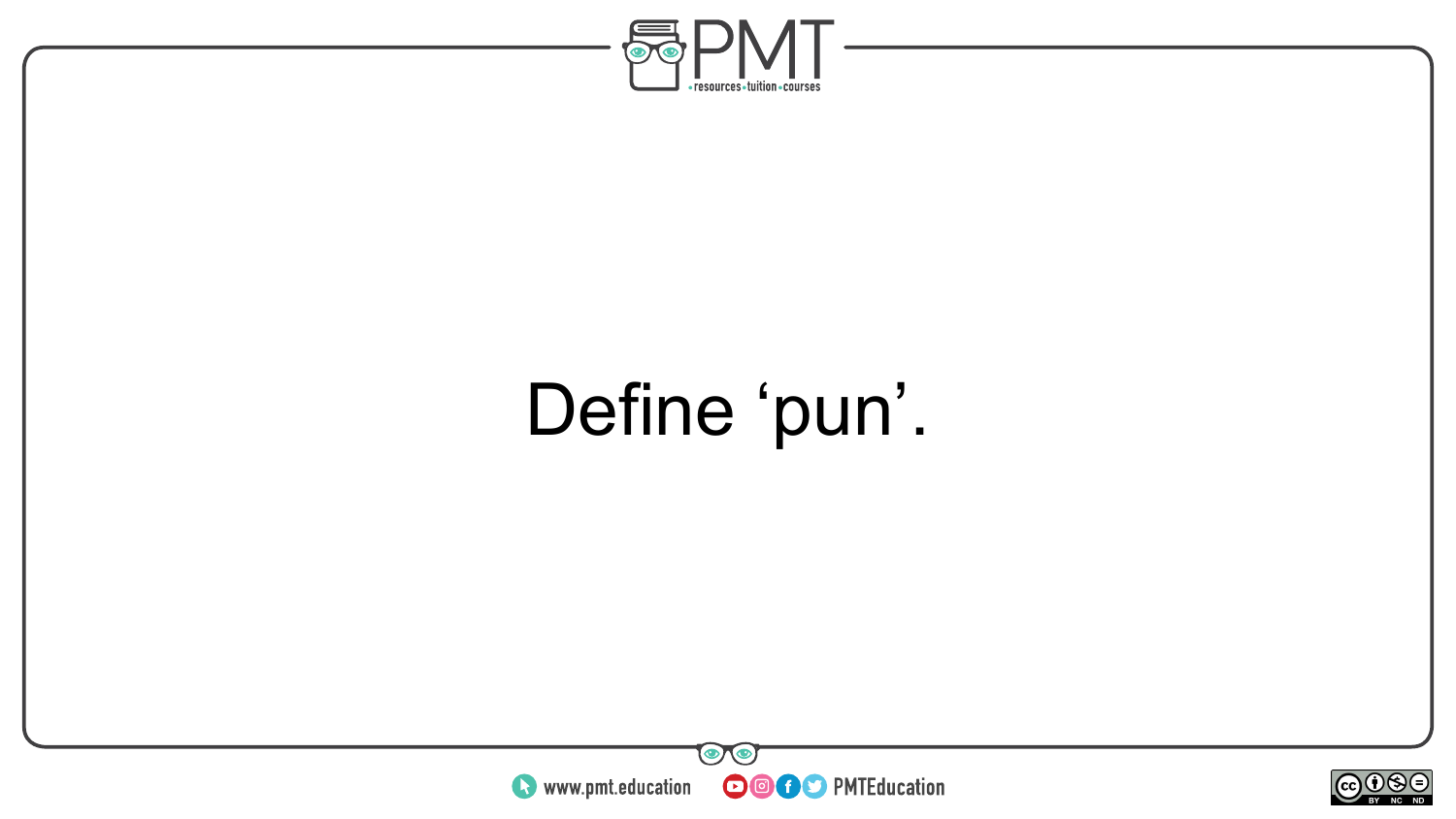

#### Define 'pun'.

# A play on words which suggests multiple meanings.



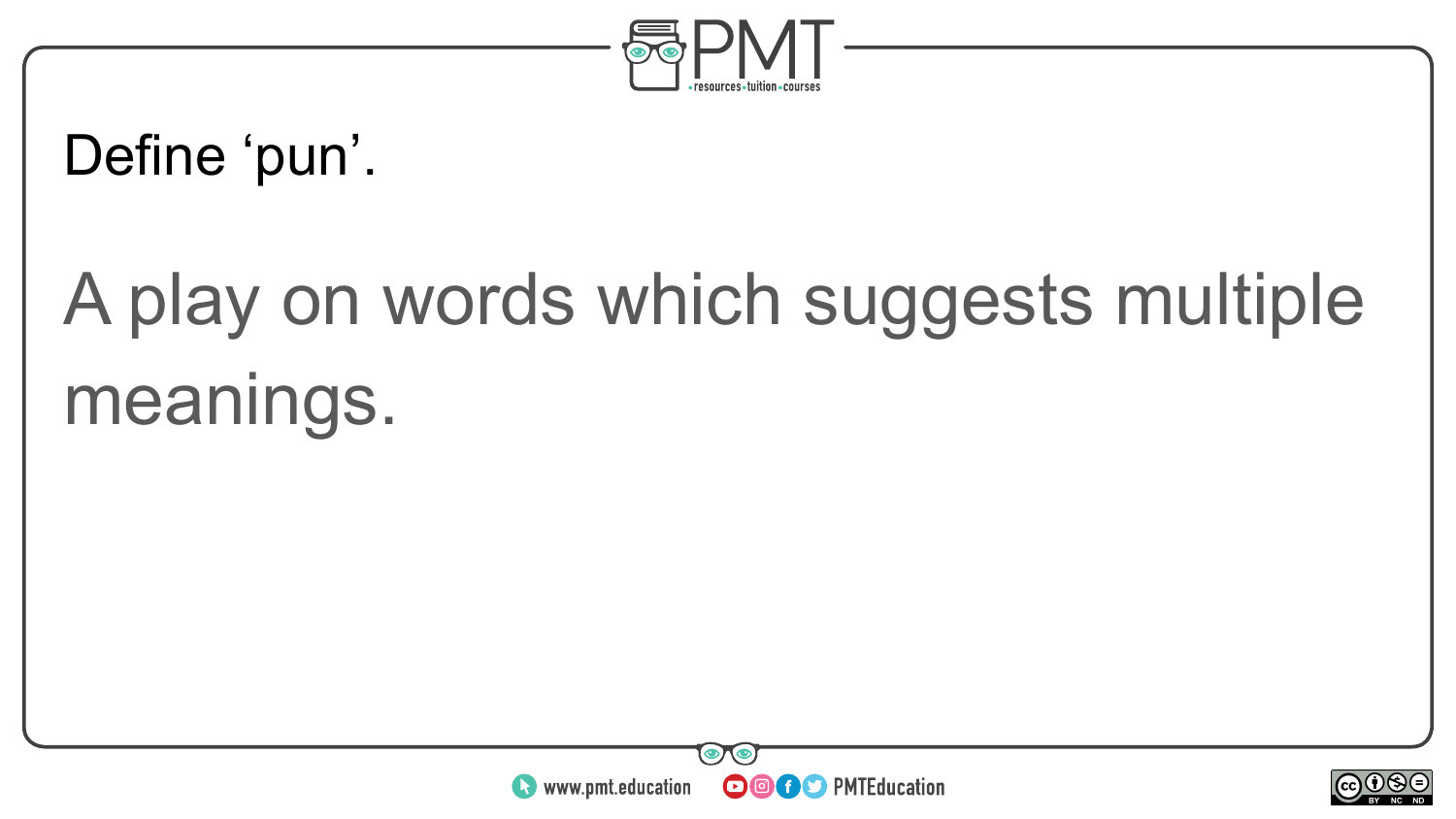

### Define 'satire'.



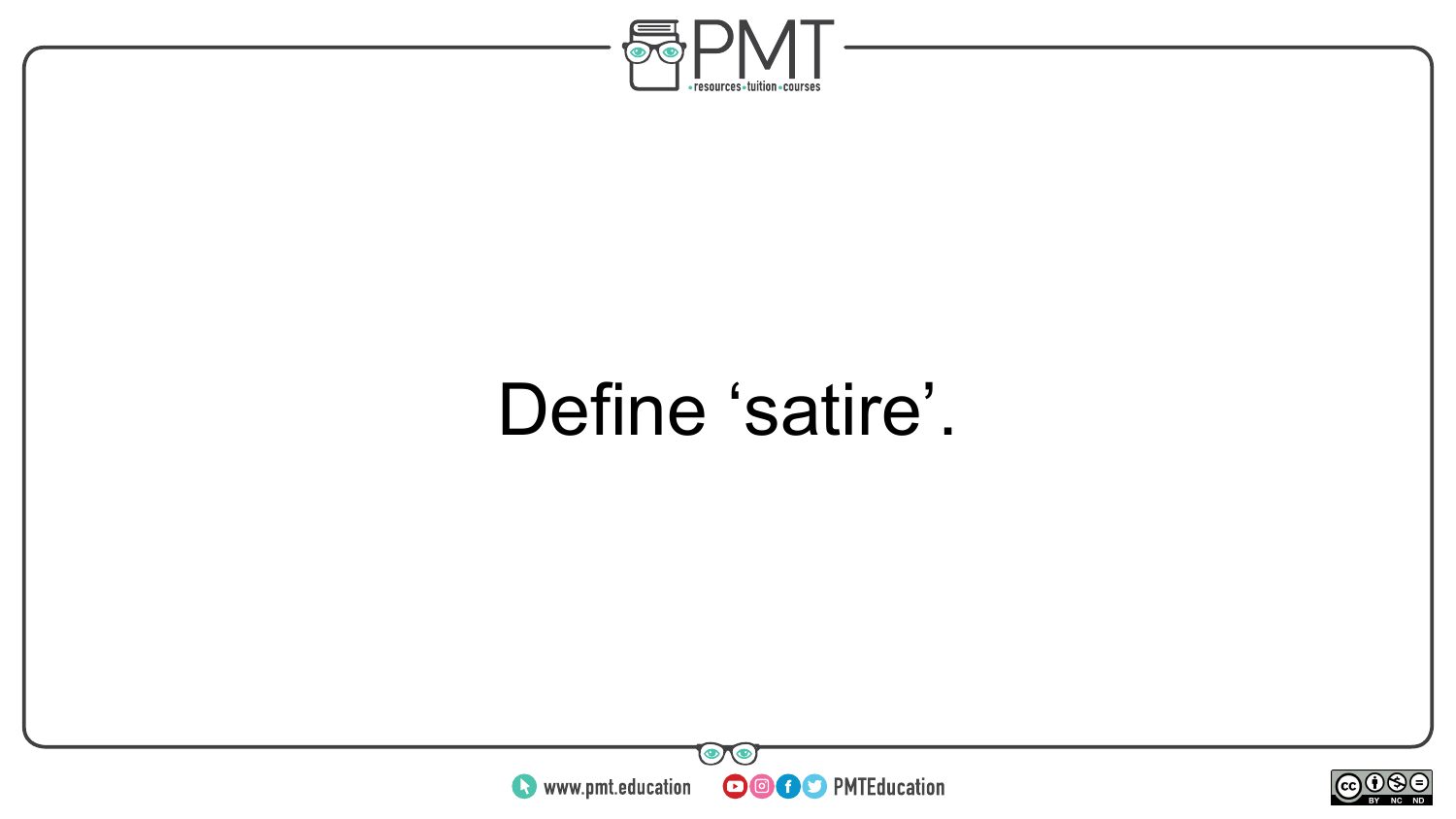

#### Define 'satire'.

# Criticizing people through the use of humour or irony.



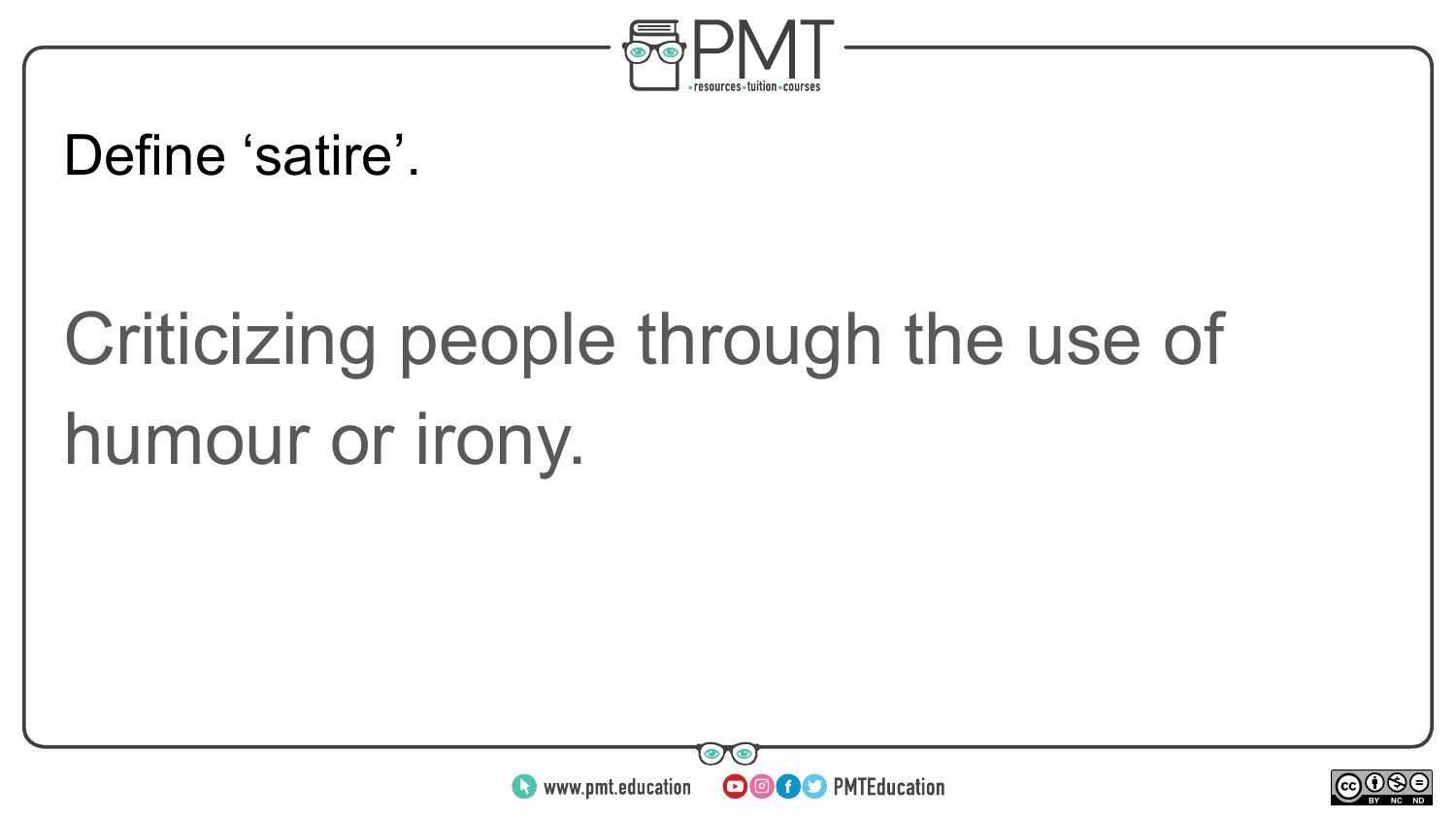

### Define 'semantic field'.



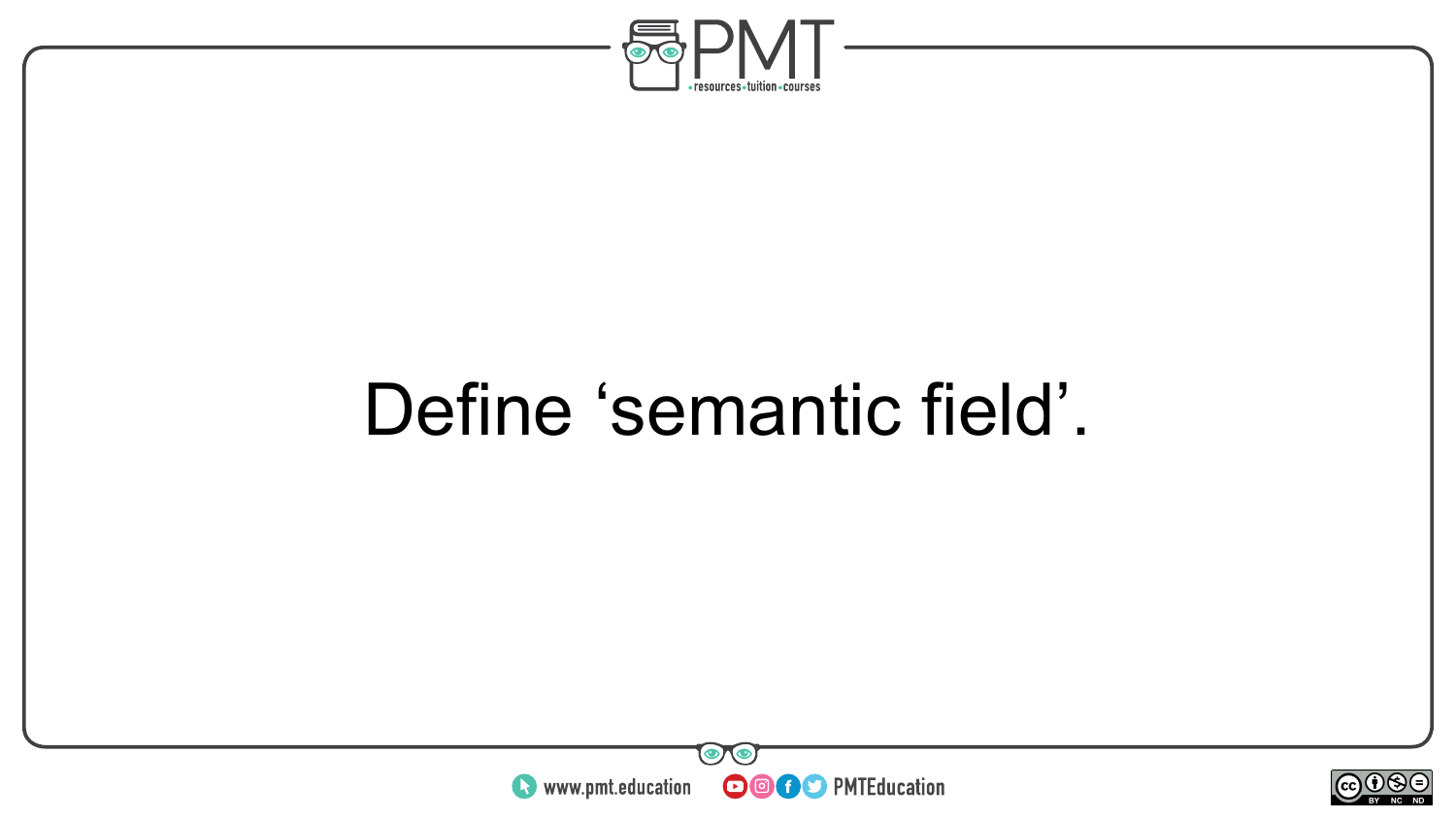

#### Define 'semantic field'.

# A writer uses words which are linked by a theme or topic throughout a text or passage.



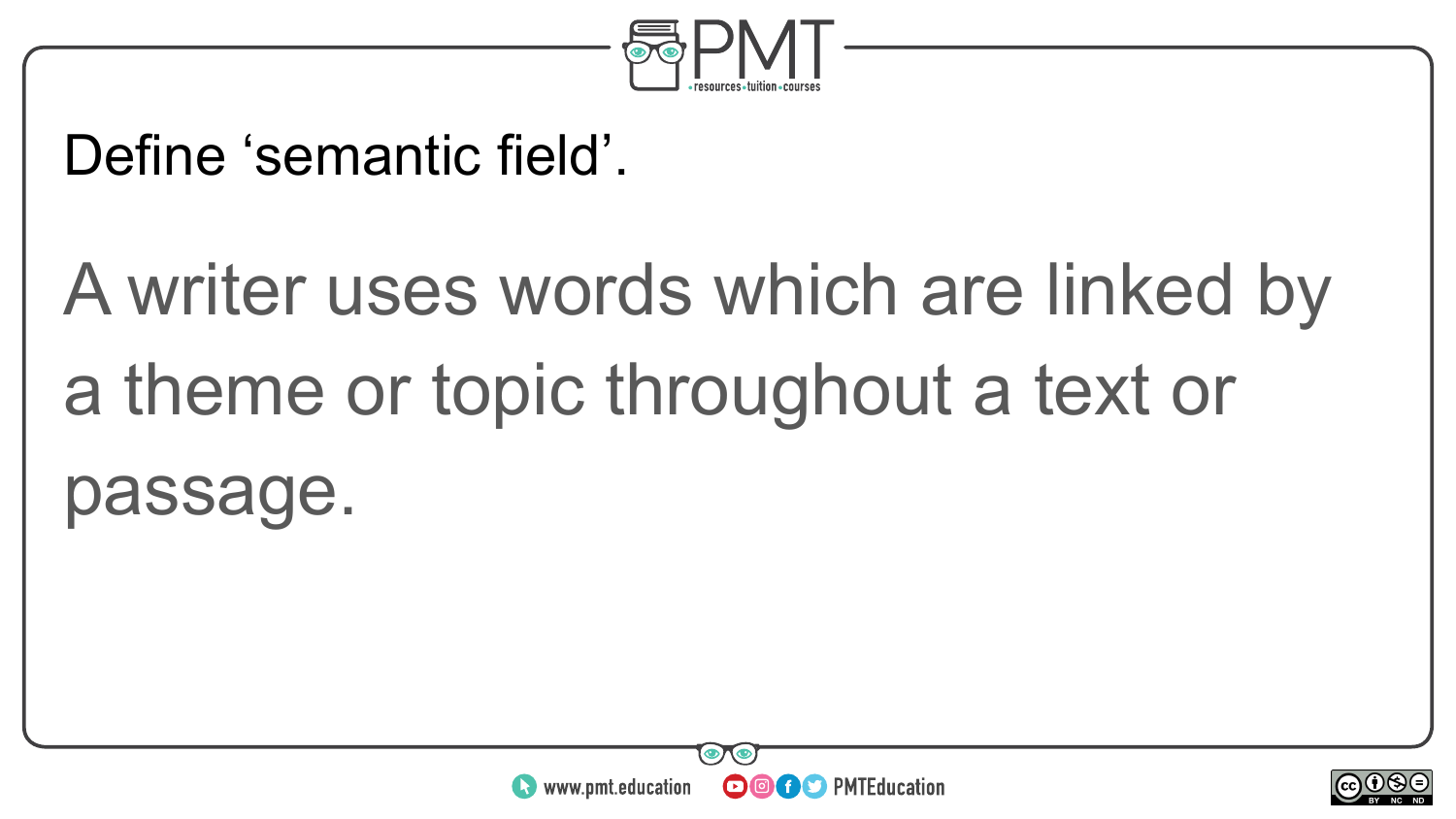

### Define 'sibilance'.



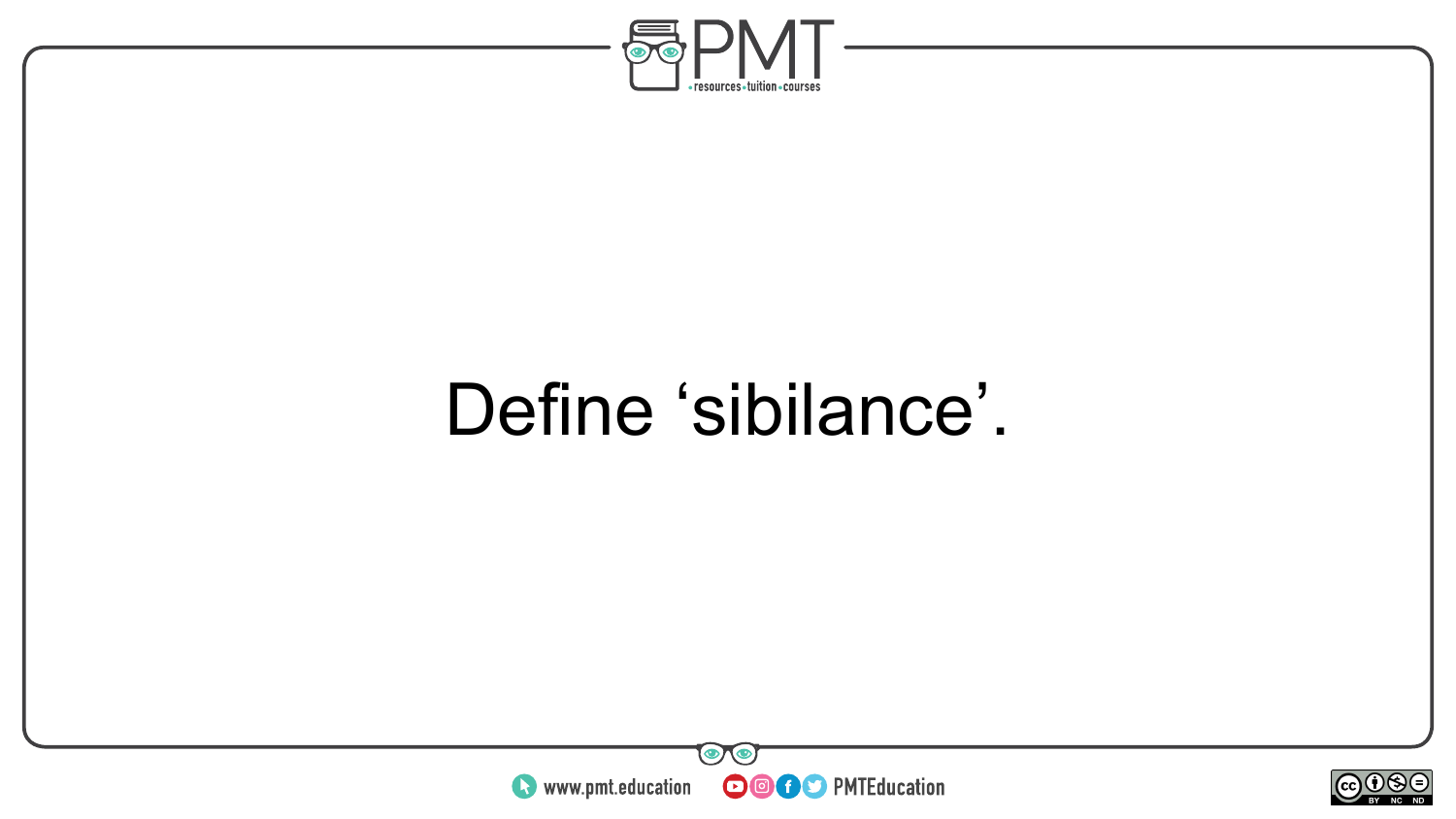

#### Define 'sibilance'.

# The repetition of an "s" sound in a word, sentence, or section of text.



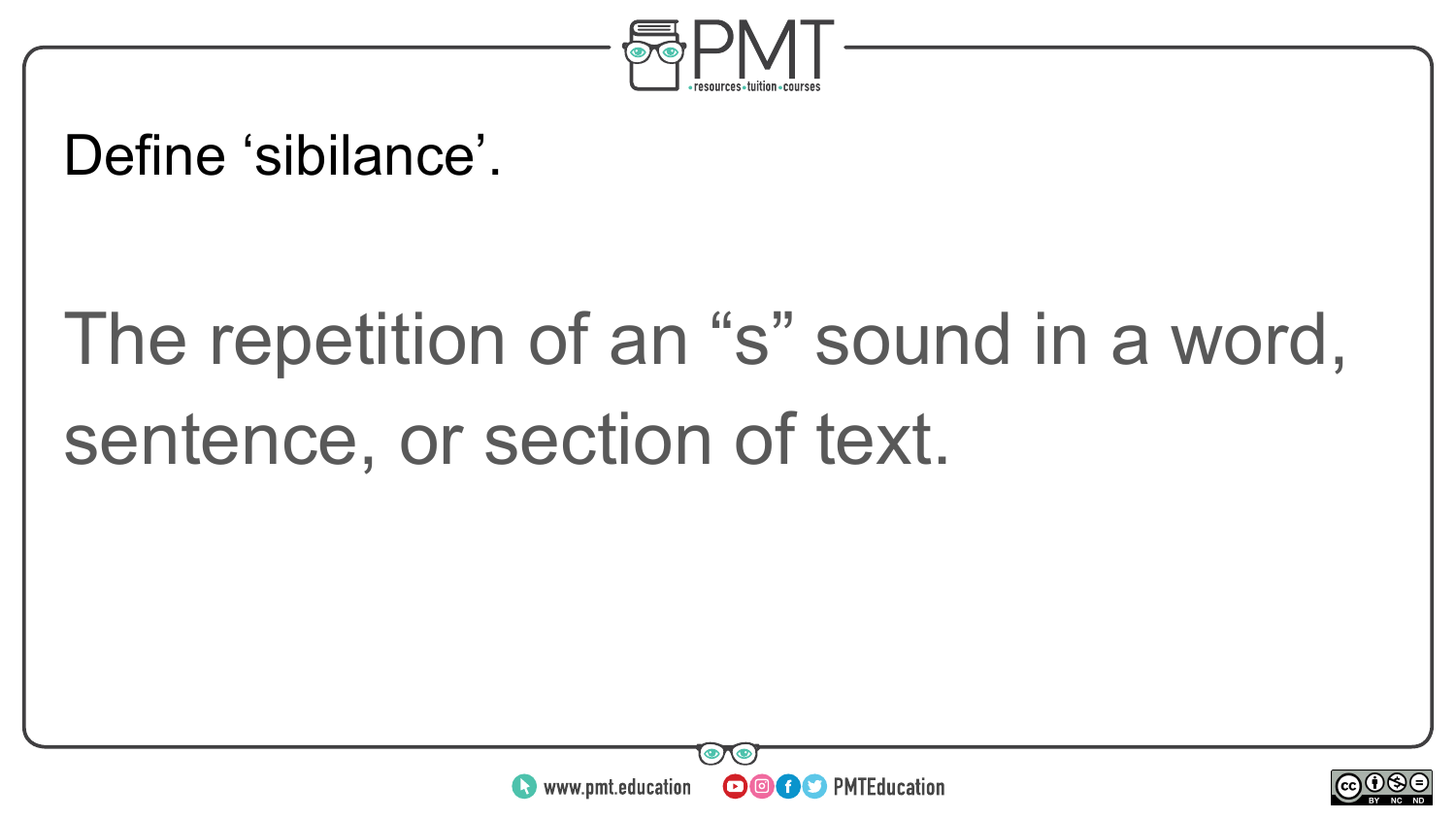

### Define 'similie'.



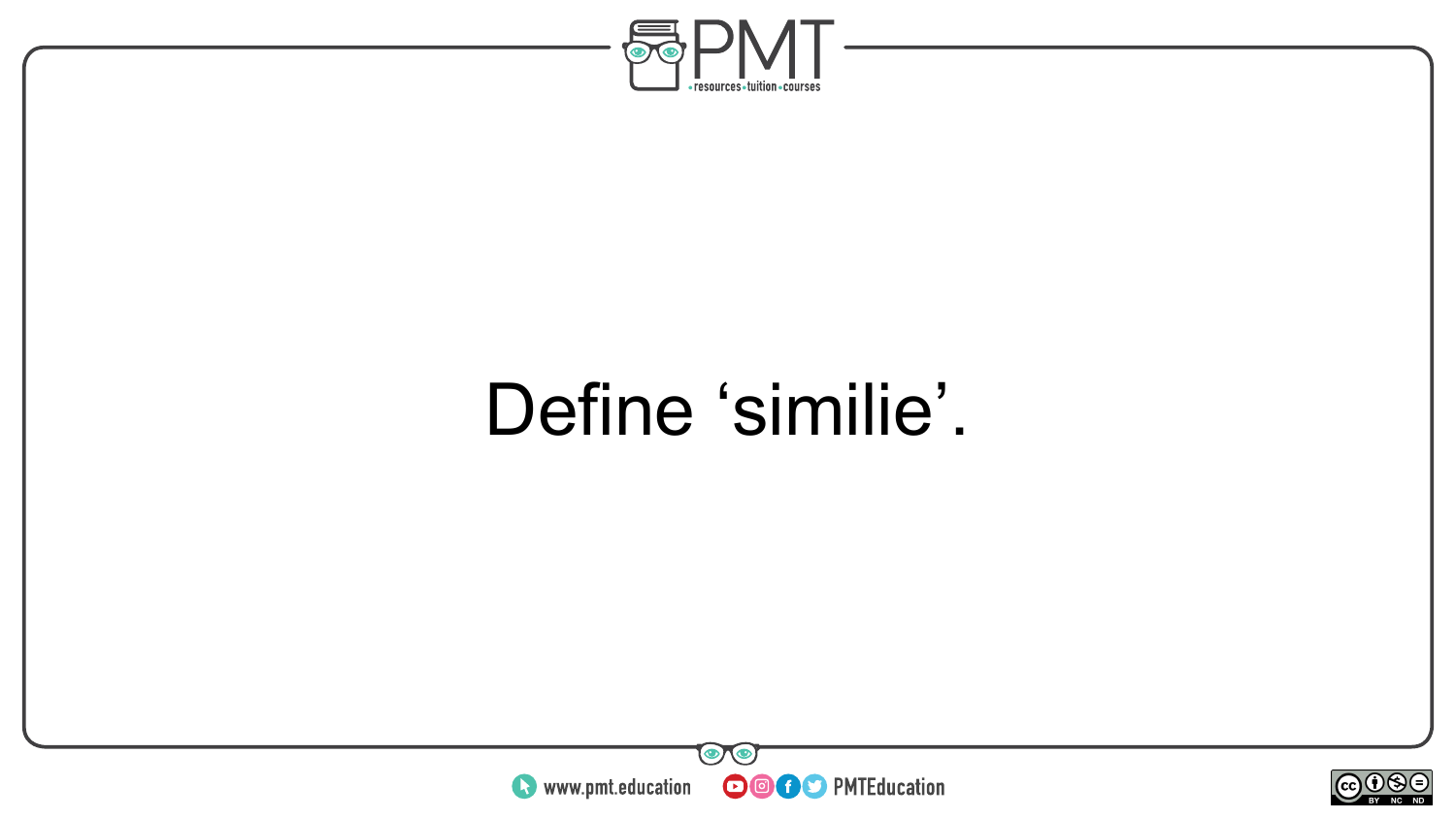

#### Define 'similie'.

# Comparing something to something else in a nonliteral way, in order to convey a particular idea or quality of the original thing.



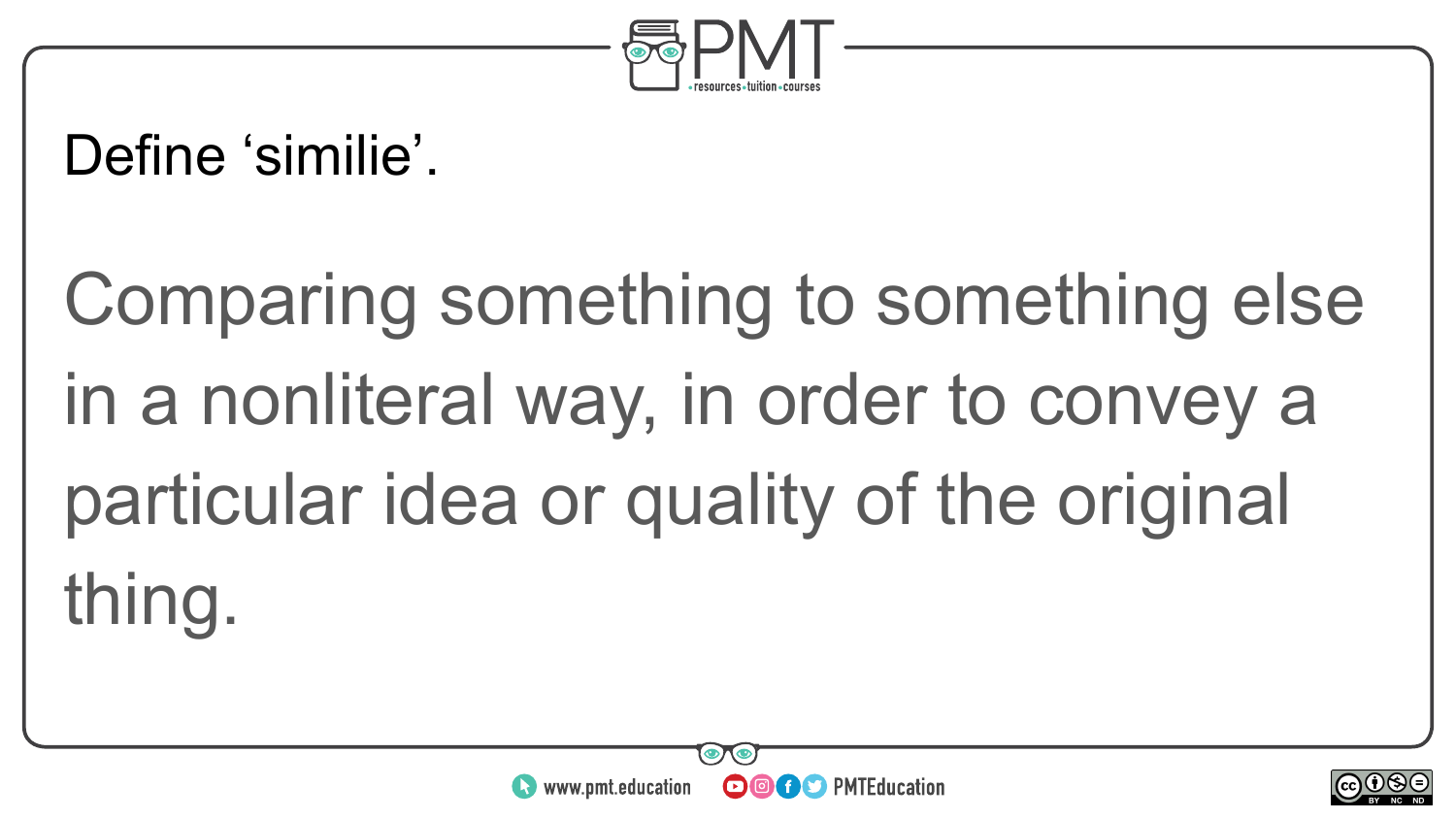

## Define 'symbolism'.



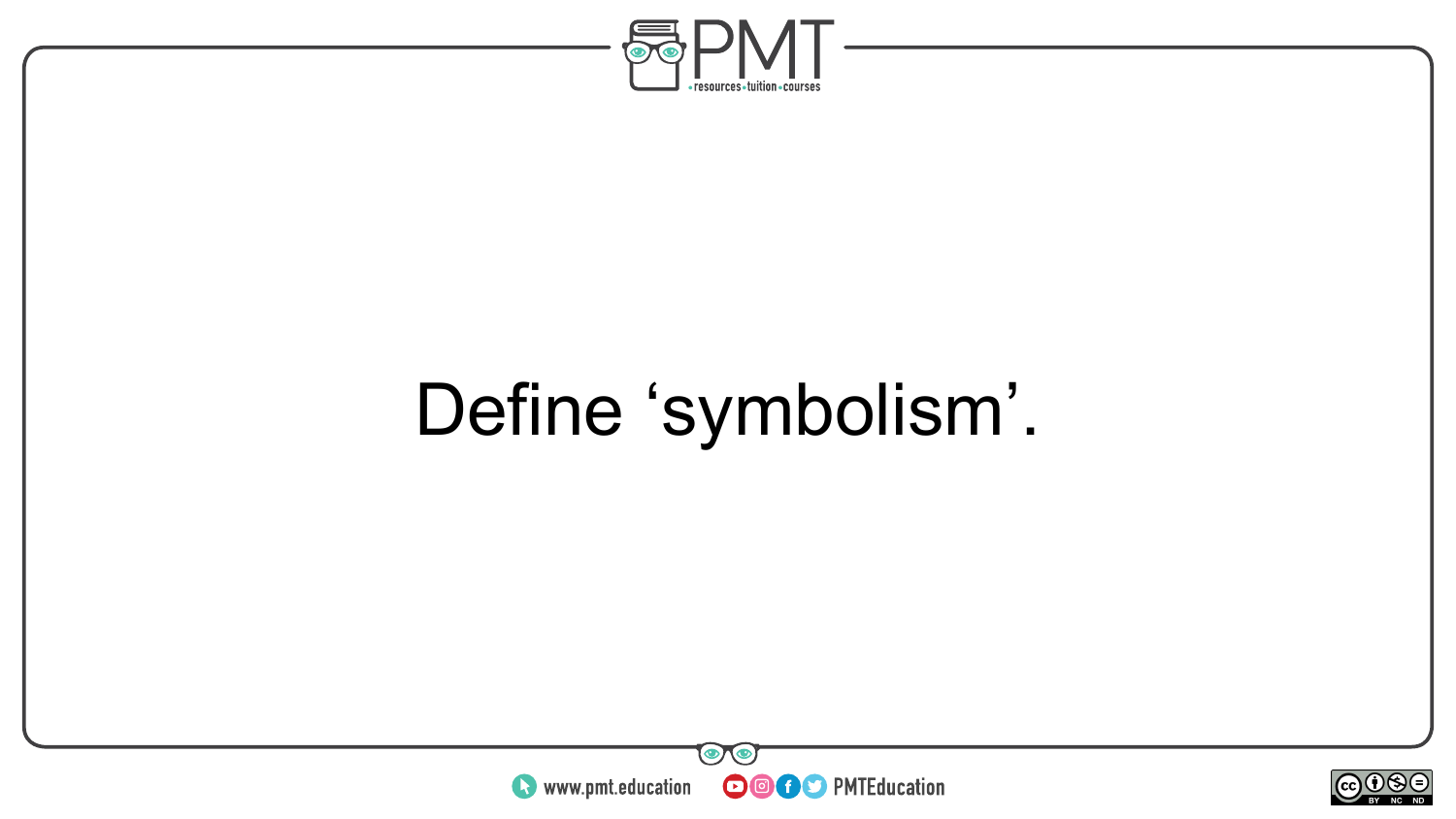

#### Define 'symbolism'.

# Using one object or character to represent a wider concept running throughout the novel.



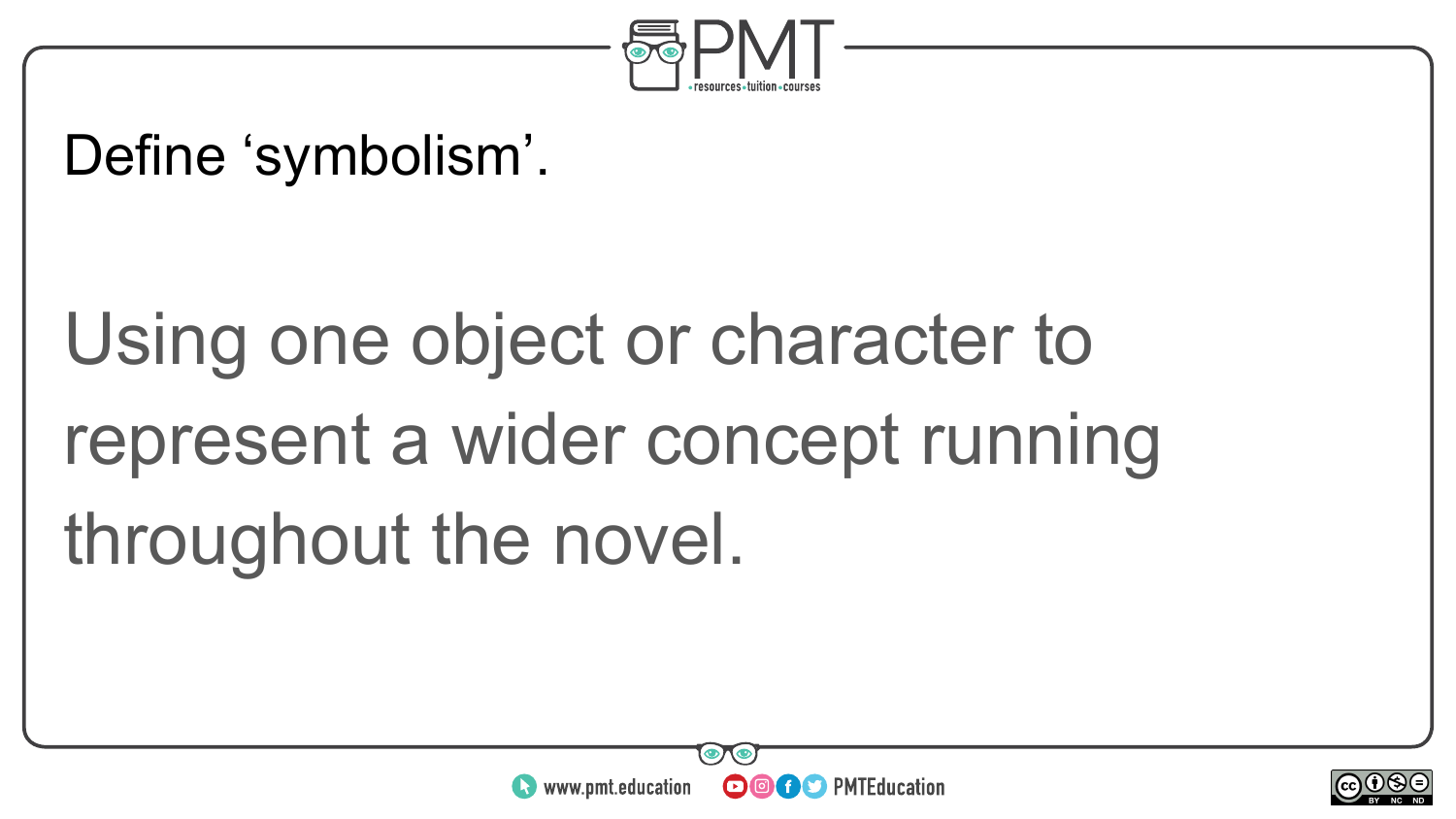

### Define 'trope'.



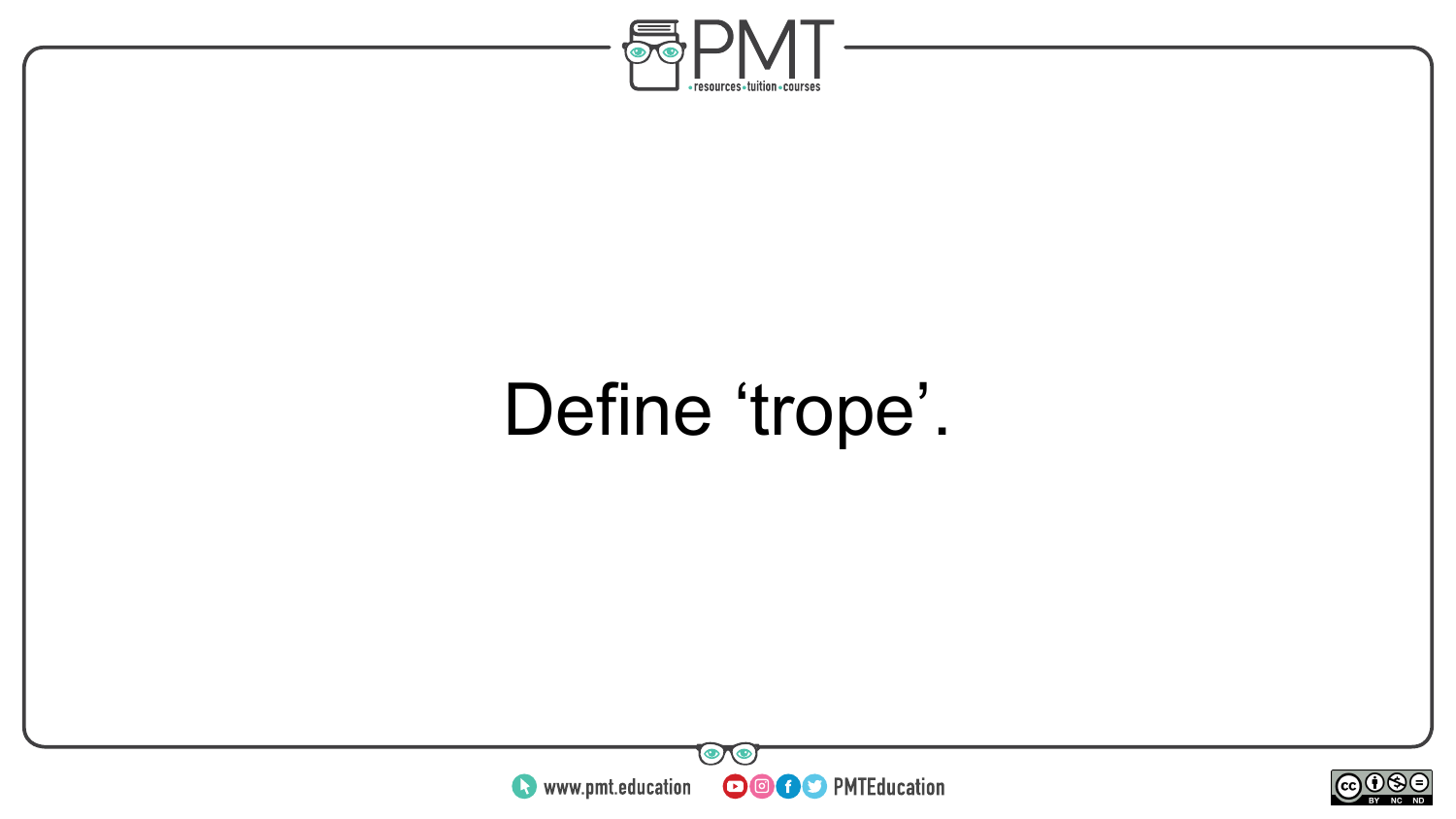

#### Define 'trope'.

## A particualar type of character, event or setting that is used frequently in stories.



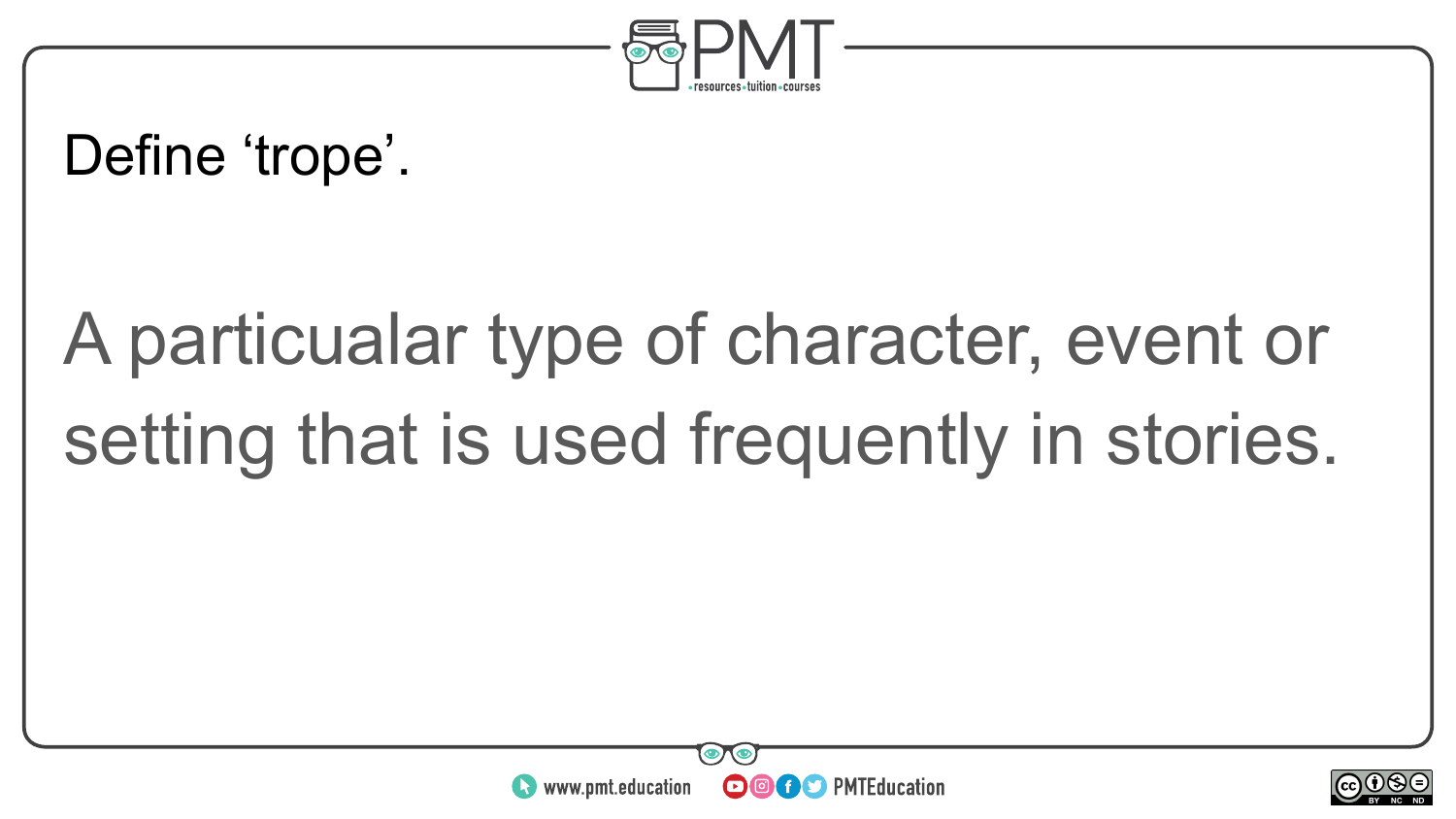

### Define 'zoomorphism'.



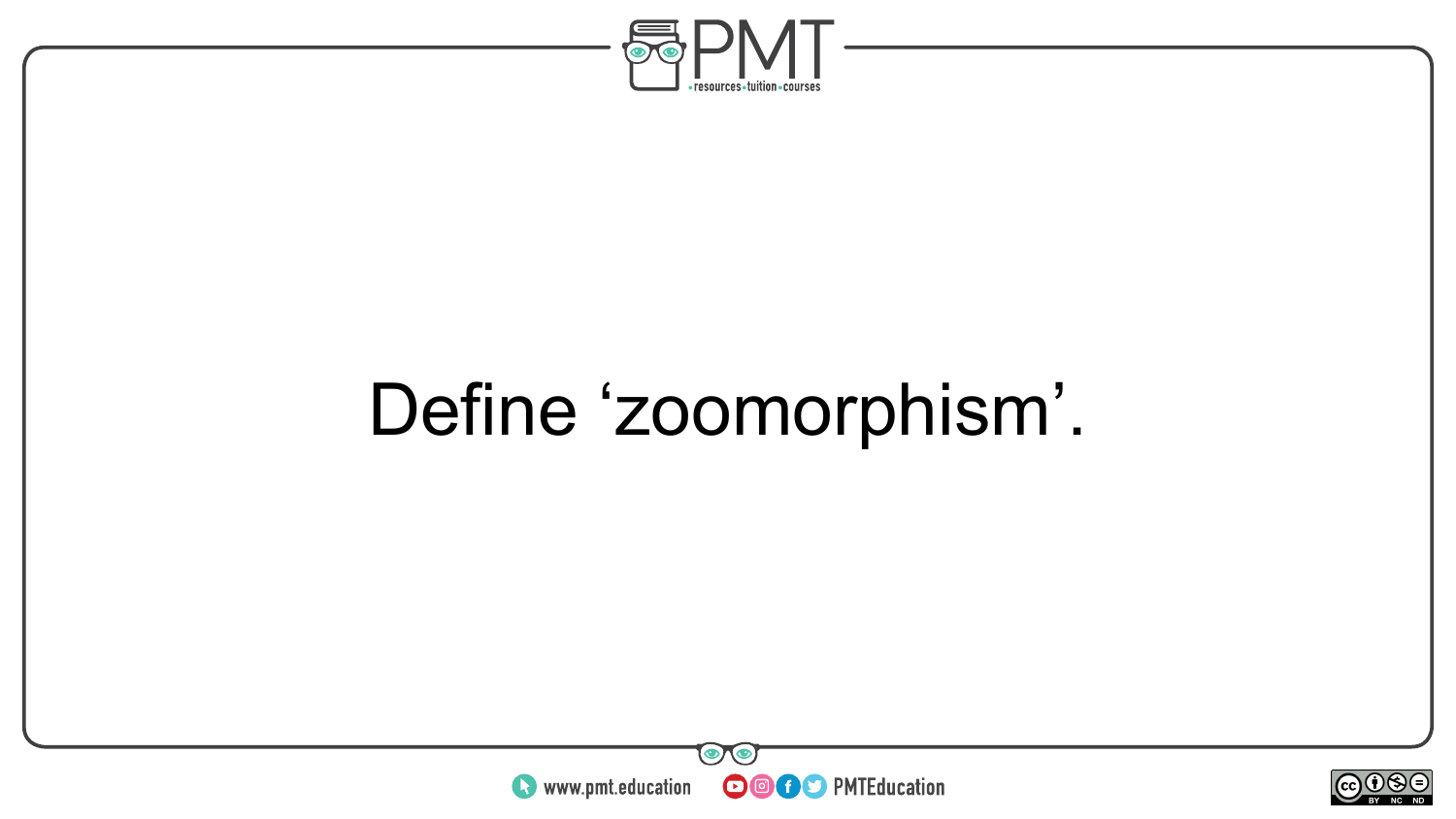

#### Define 'zoomorphism'.

### Imagery representing animal forms.



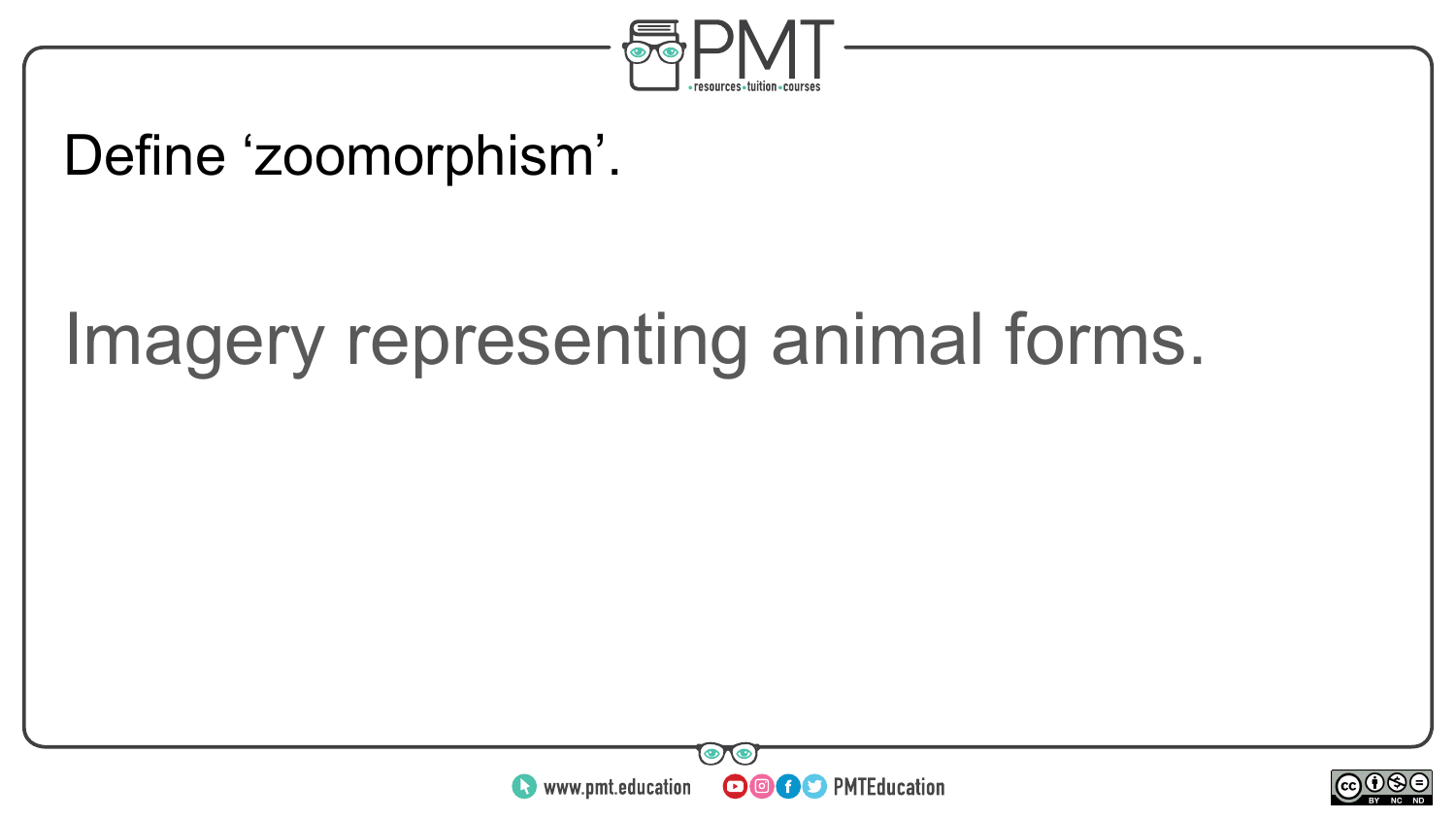

## Define 'anaphora'.



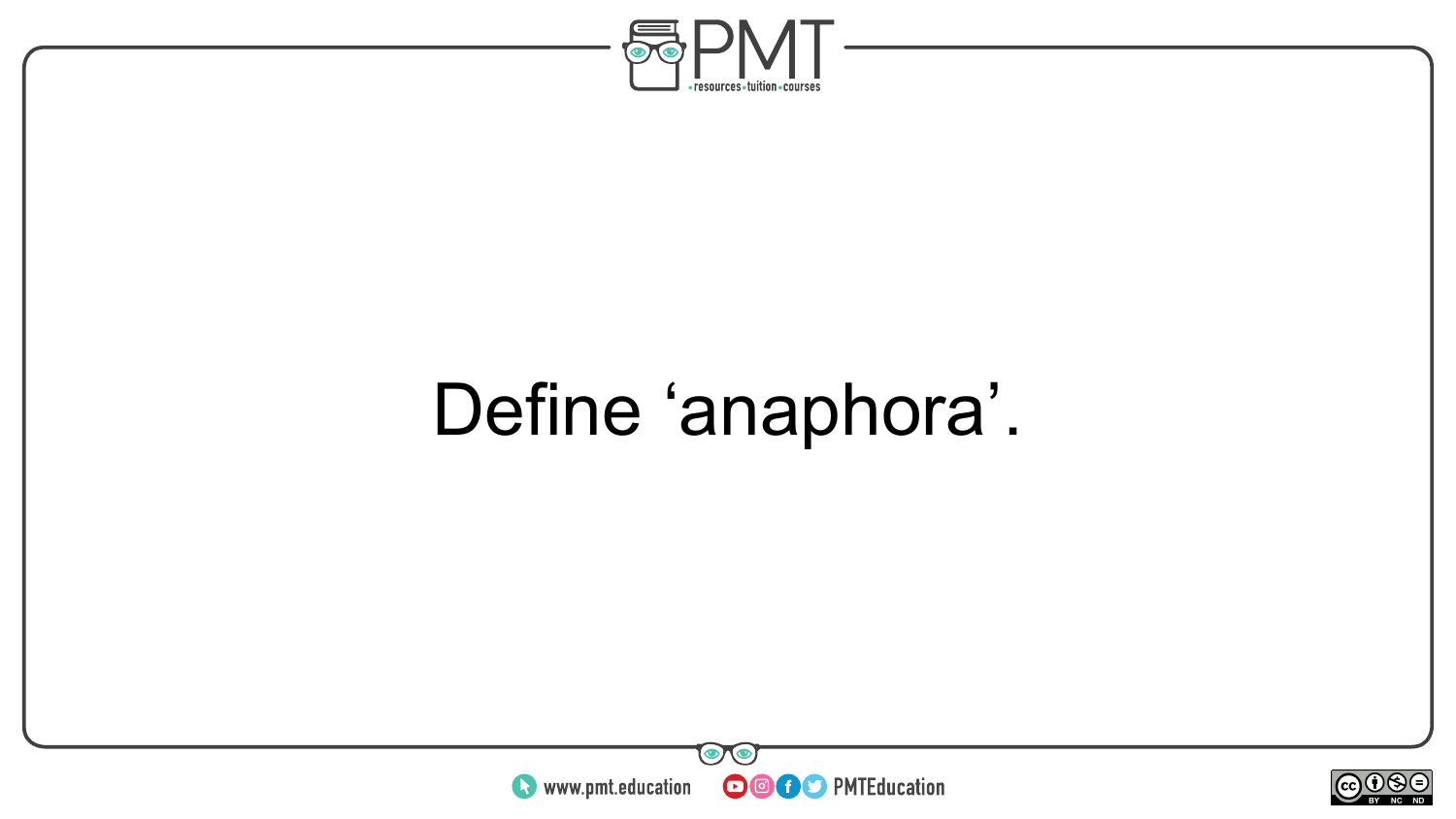

#### Define 'anaphora'.

## Repeating a sequence of words at the beginning of adjascent clauses.



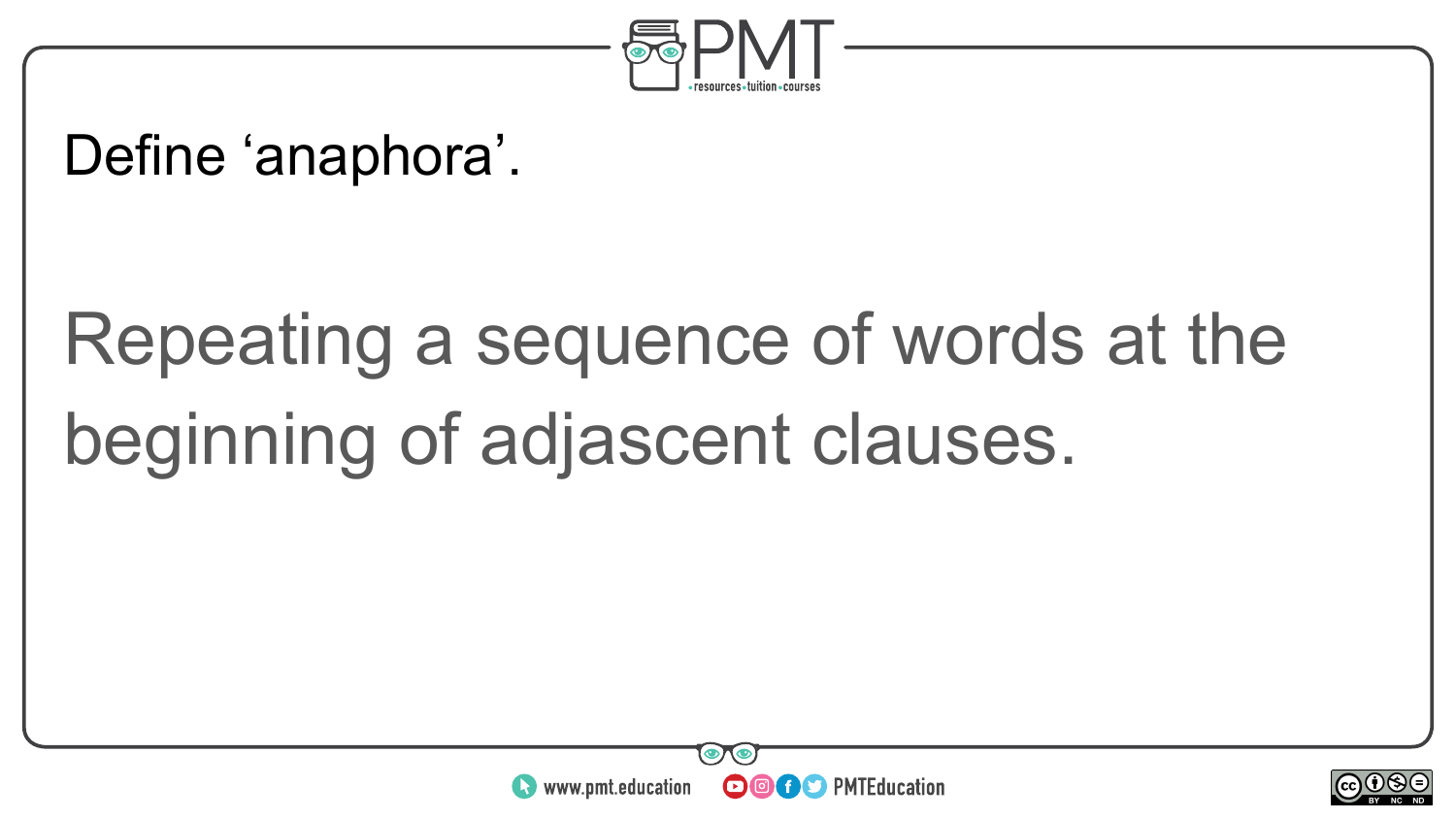

### Define 'antithesis'.



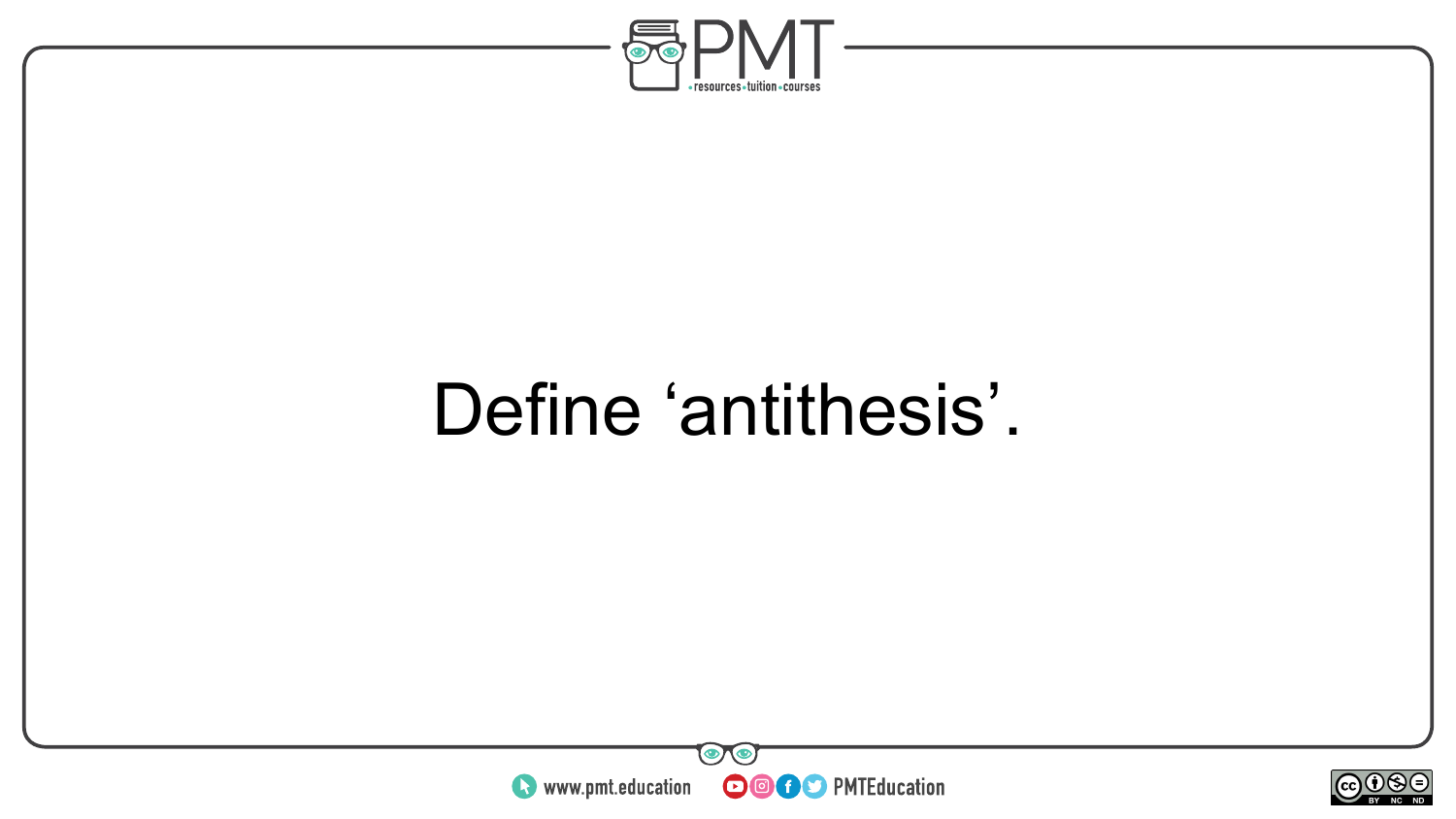

### Define 'antithesis'.

## Parallel structure that uses opposites to create emphasis

## *For example: "It was the best of times, it was the worst of times"*



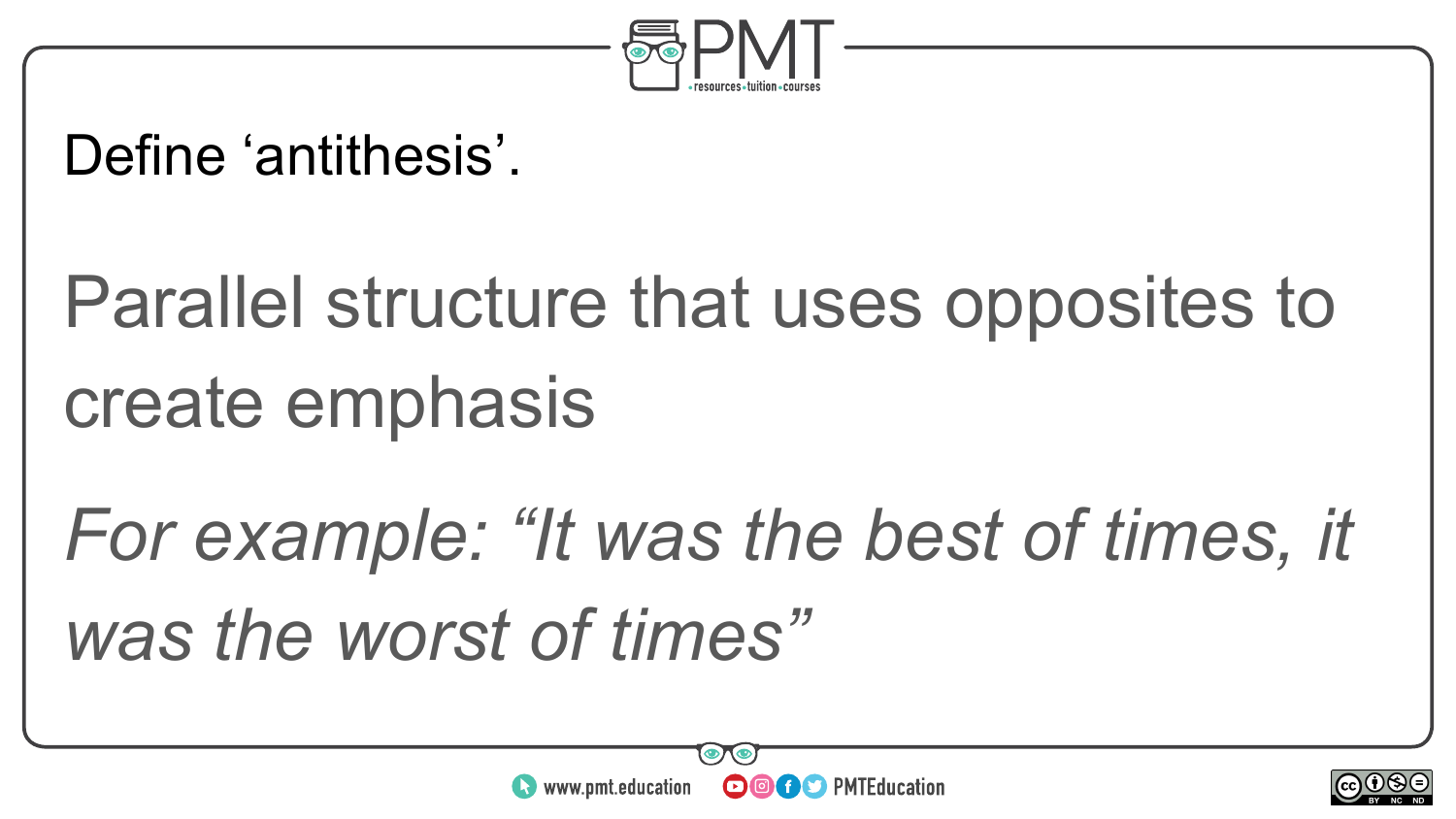

### Define 'aside'.



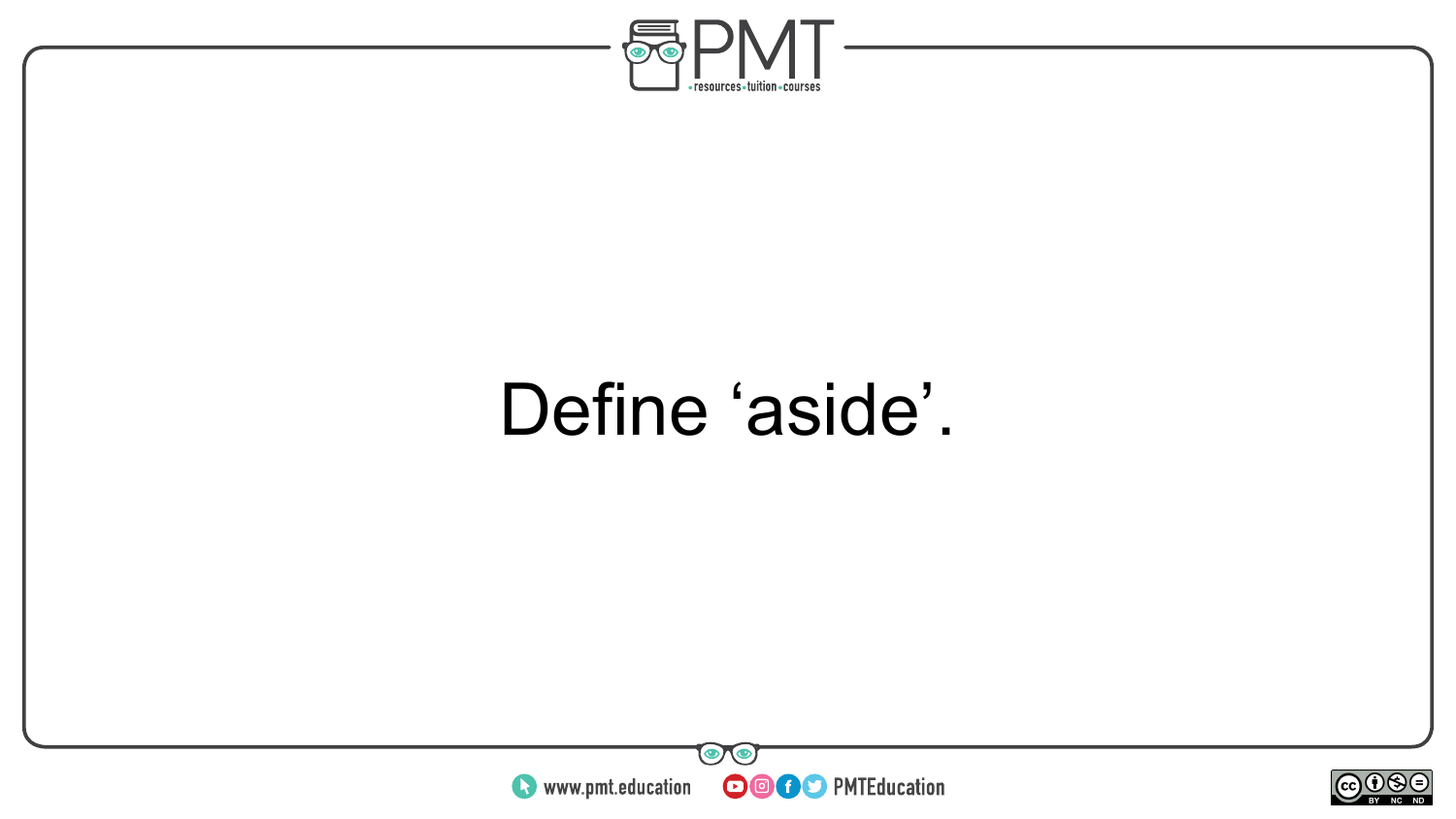

#### Define 'aside'.

# A part of an actor's lines that are not meant to be heard by other charavcters on stage and intended only for the audience; a short digression.



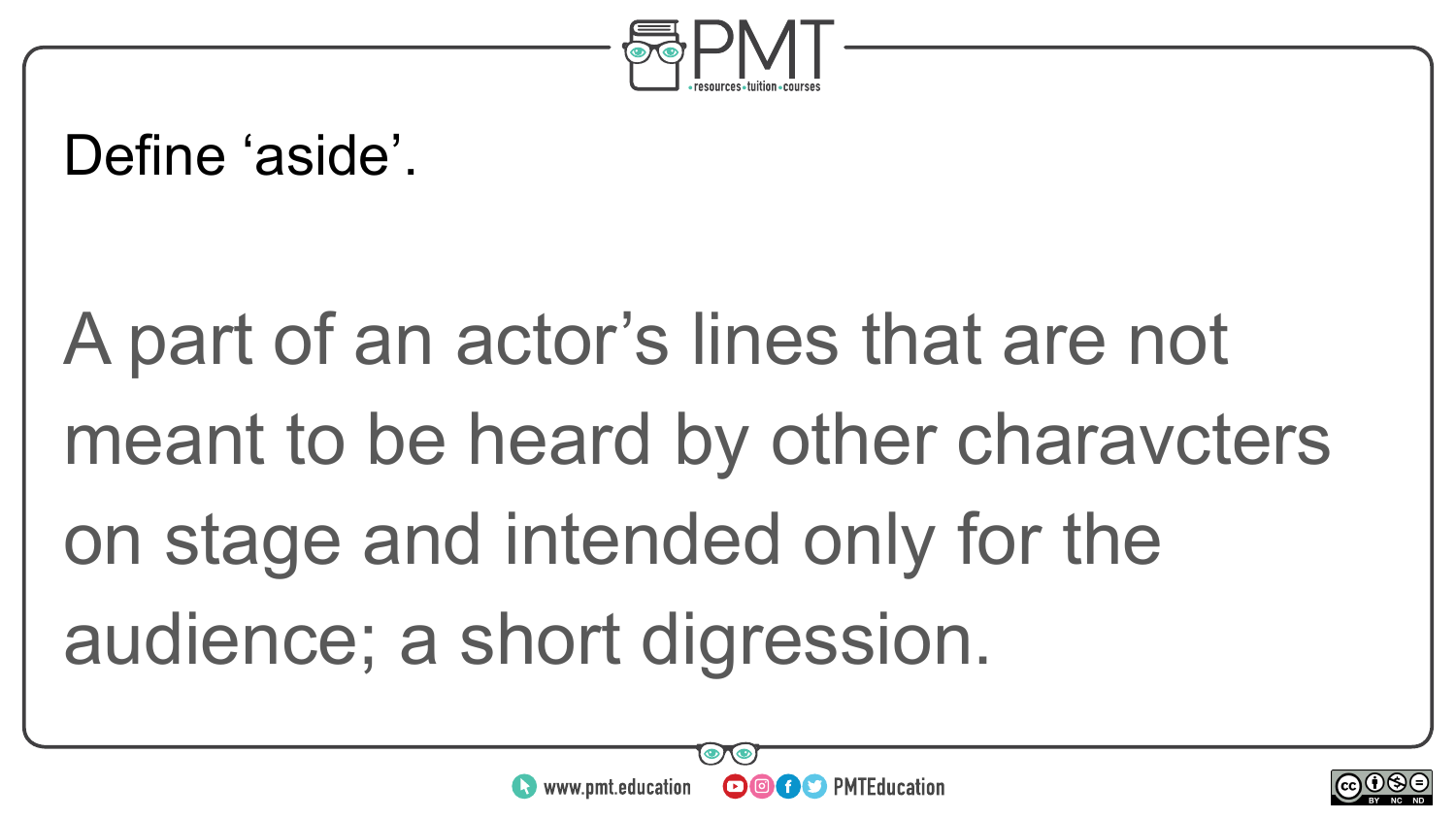

### Define 'blank verse'.



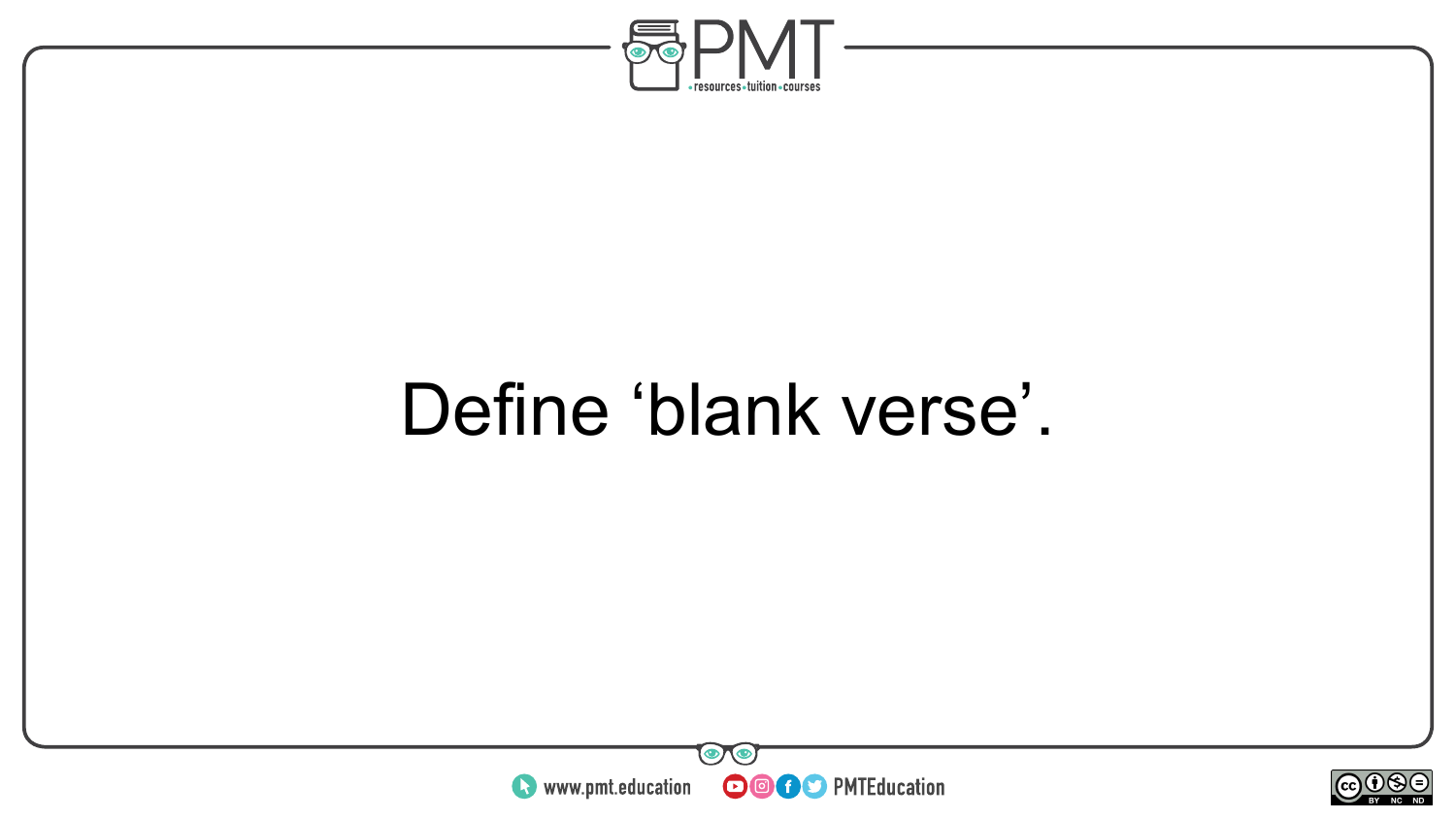

#### Define 'blank verse'.

## Unrhymed poetry written in iambic pentameter.



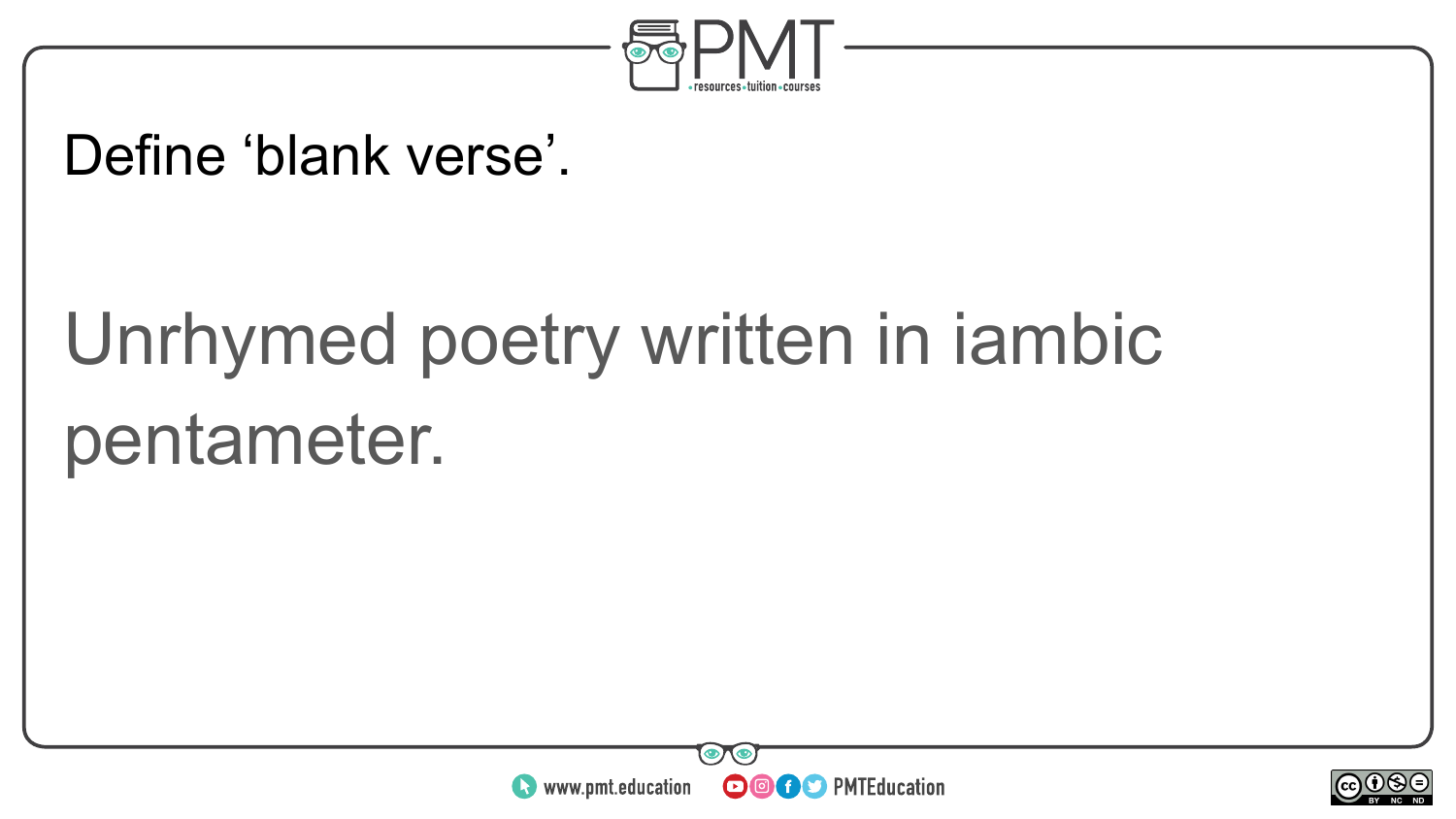

## Define 'couplet'.



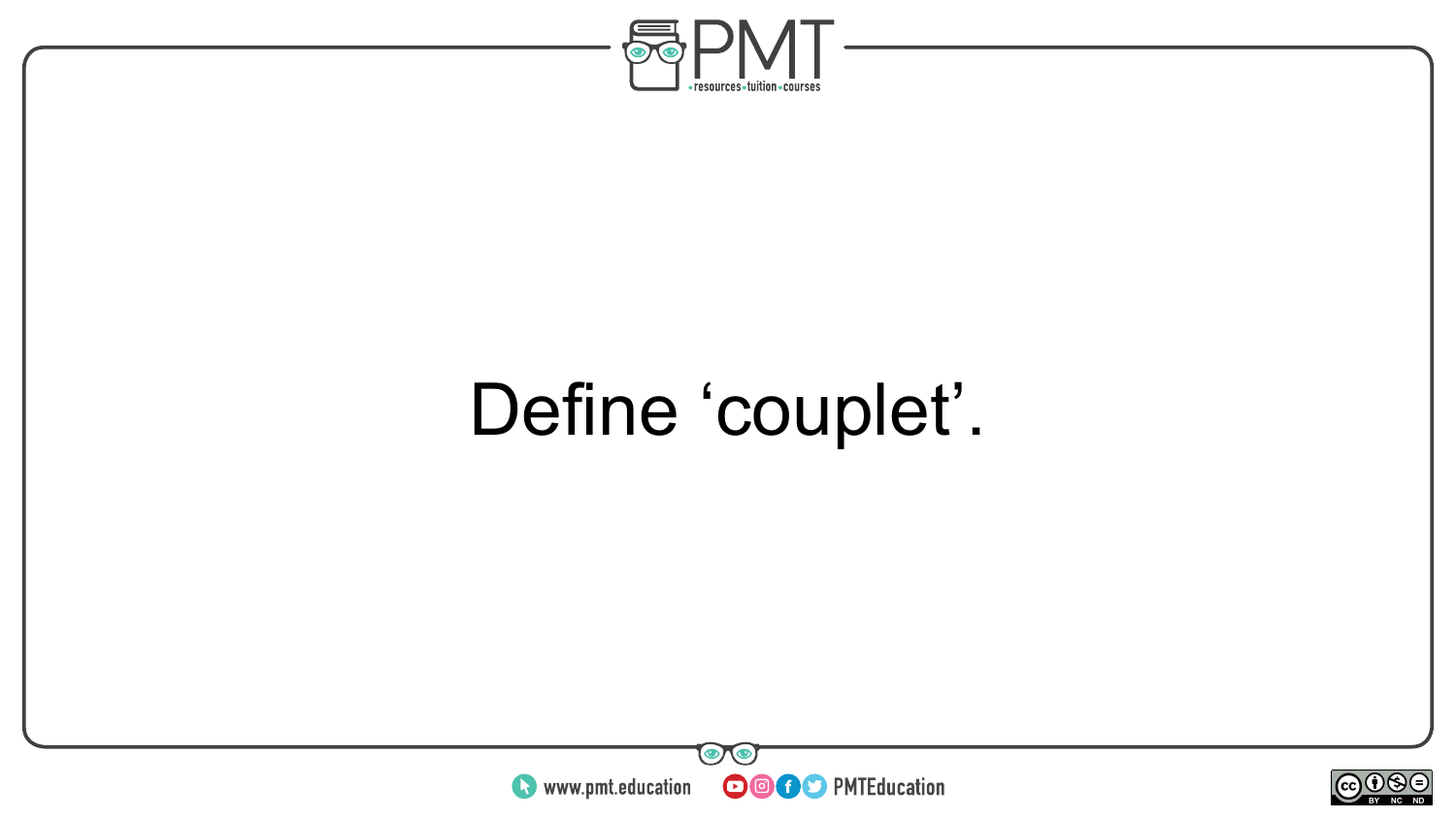

### Define 'couplet'.

### A rhymed pair of lines.



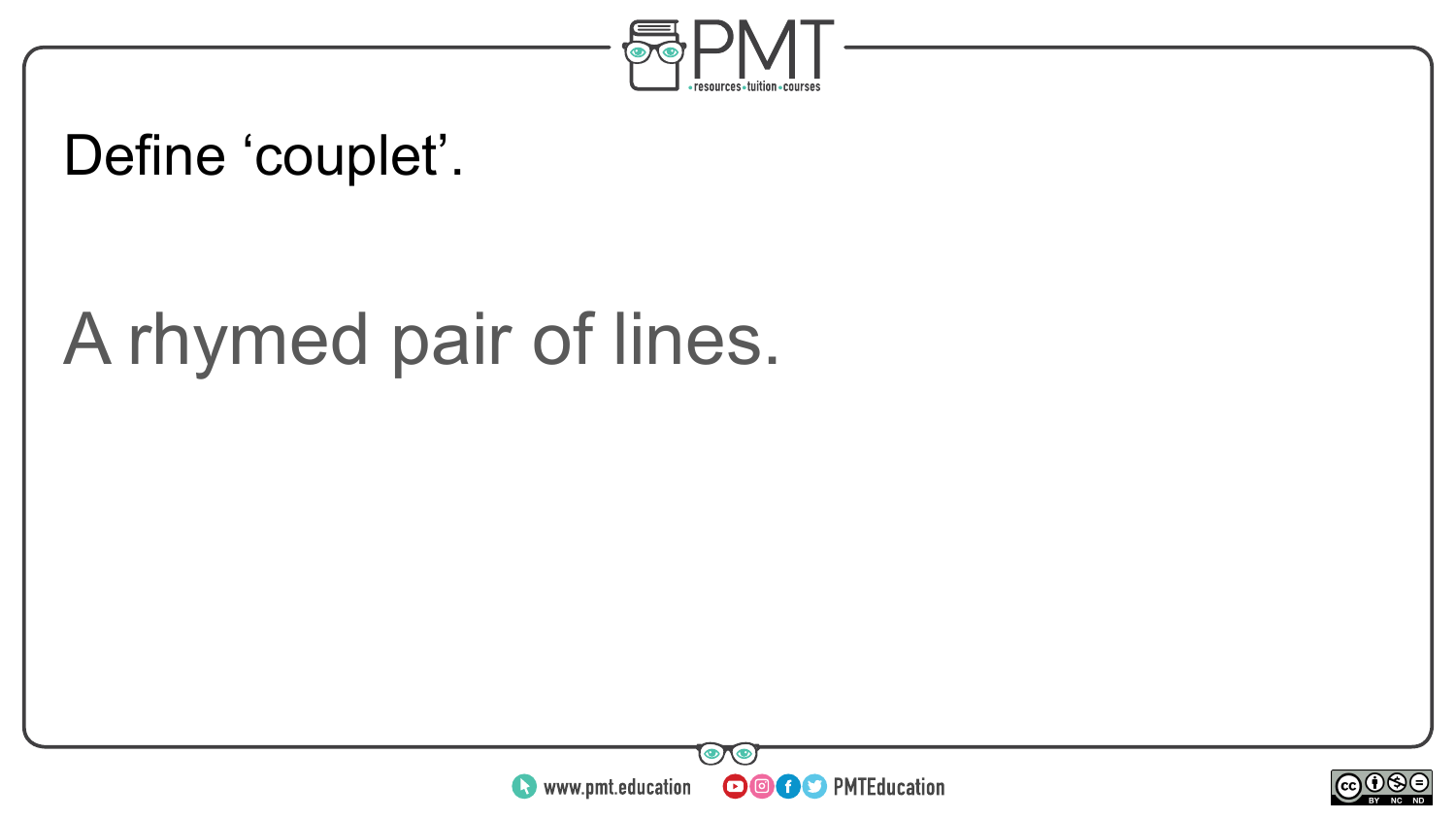

## Define 'cyclical'.



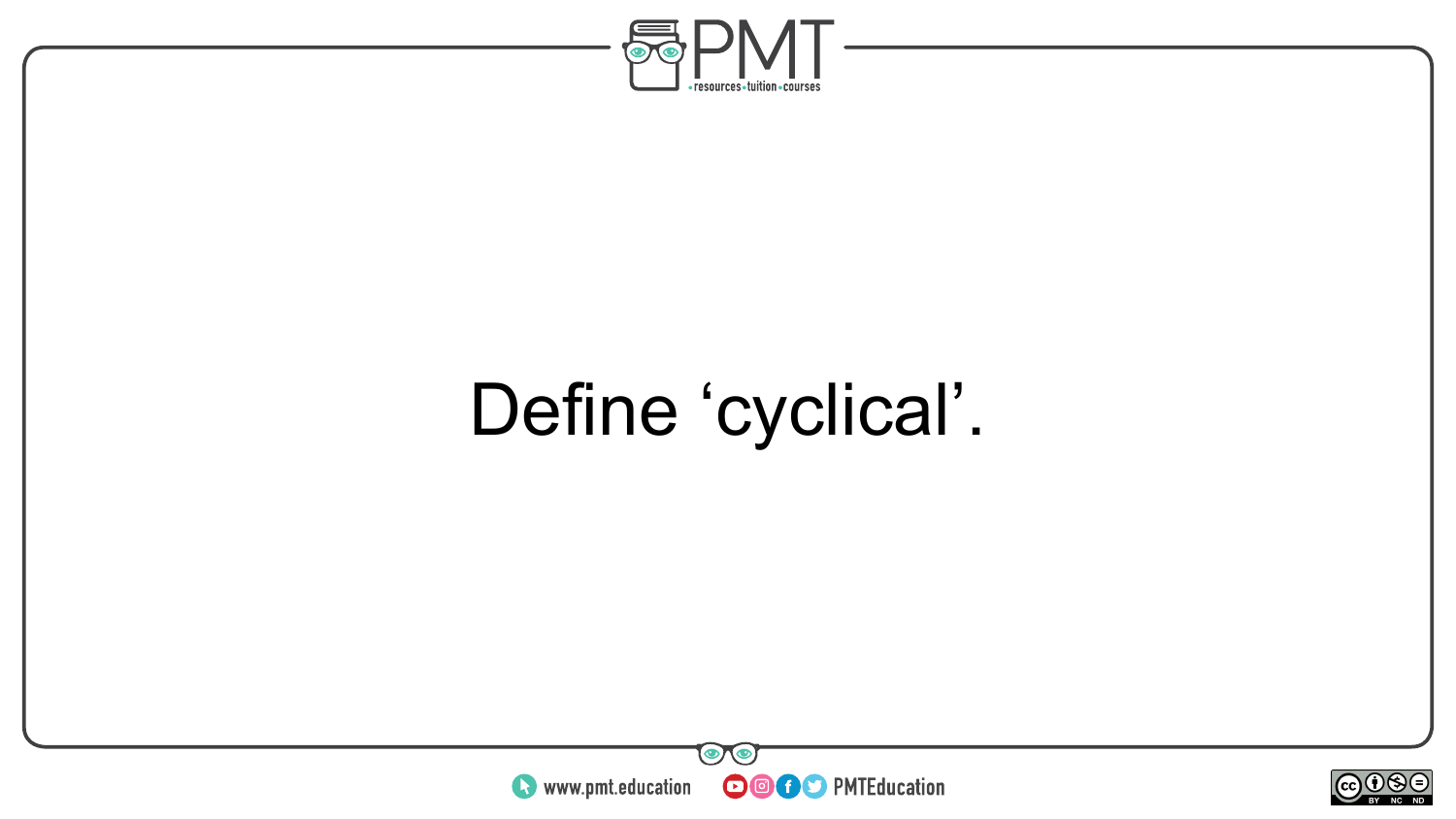

### Define 'cyclical'.

## When the same sequence of events repeas throughout a story.



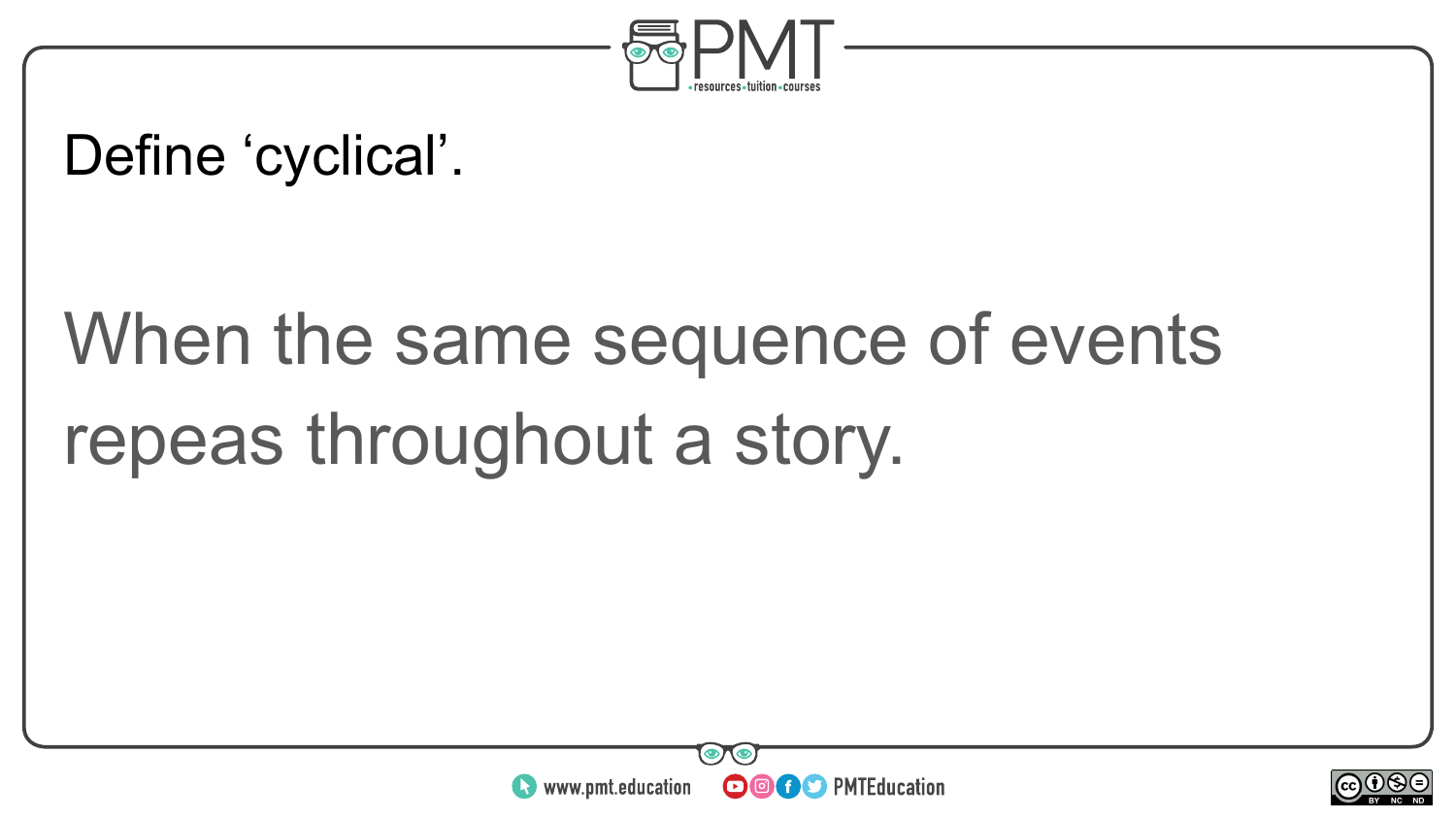

## Define 'dramatic irony'.



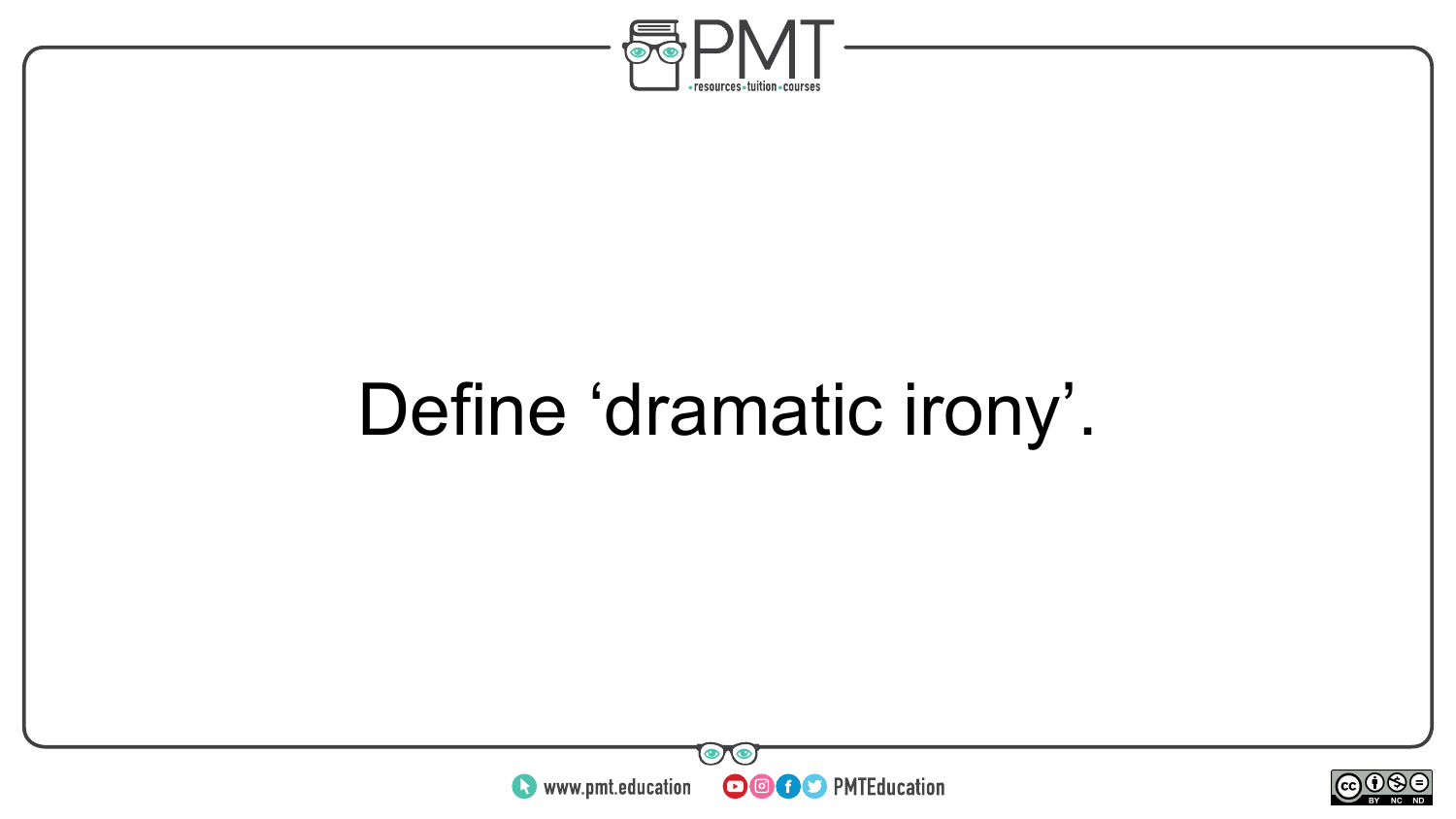

#### Define 'dramatic irony'.

## When a charcacter shows that they are oblivious of reality of which the audience is aware.



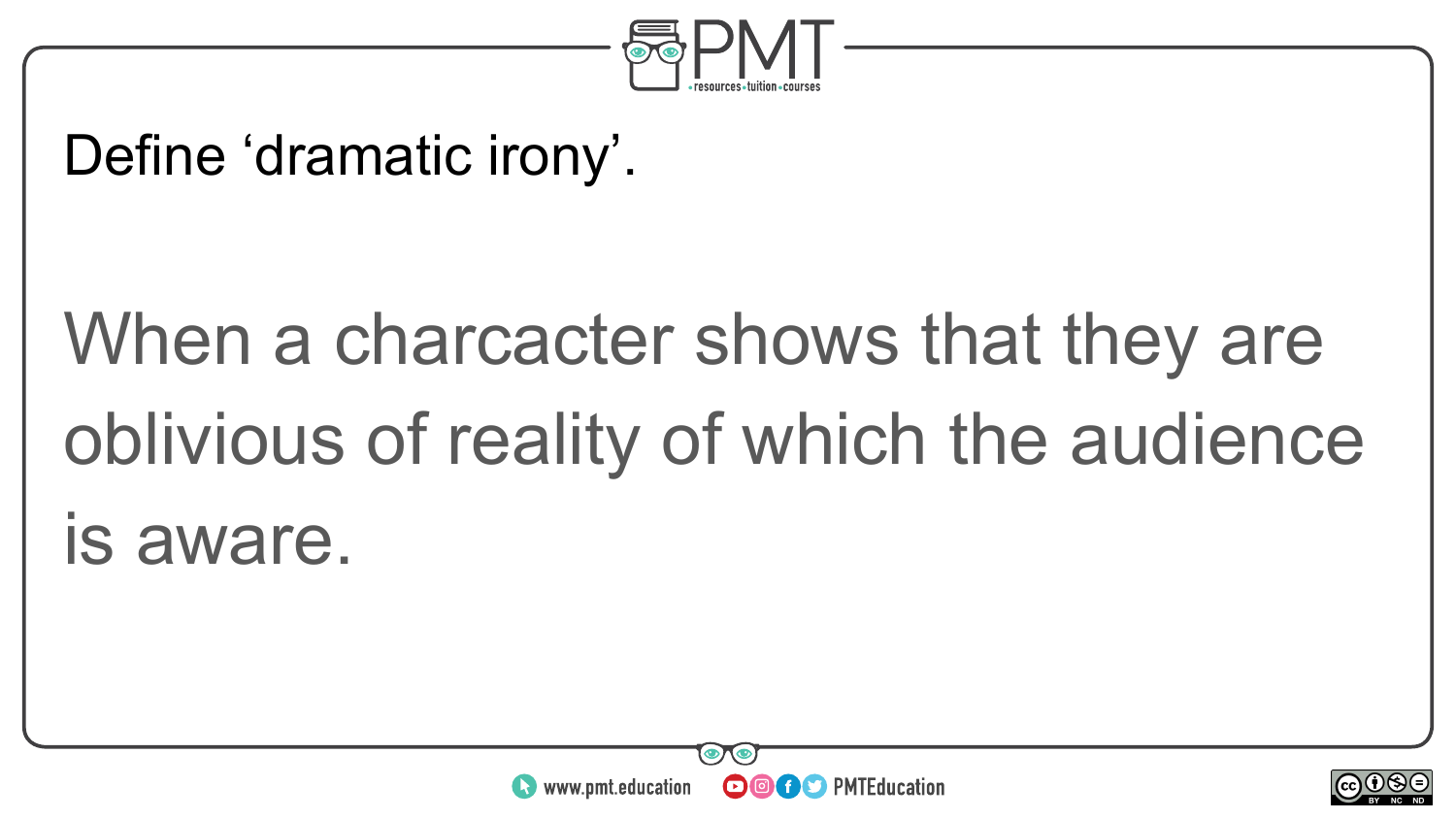

### Define 'dramatic monologue'.



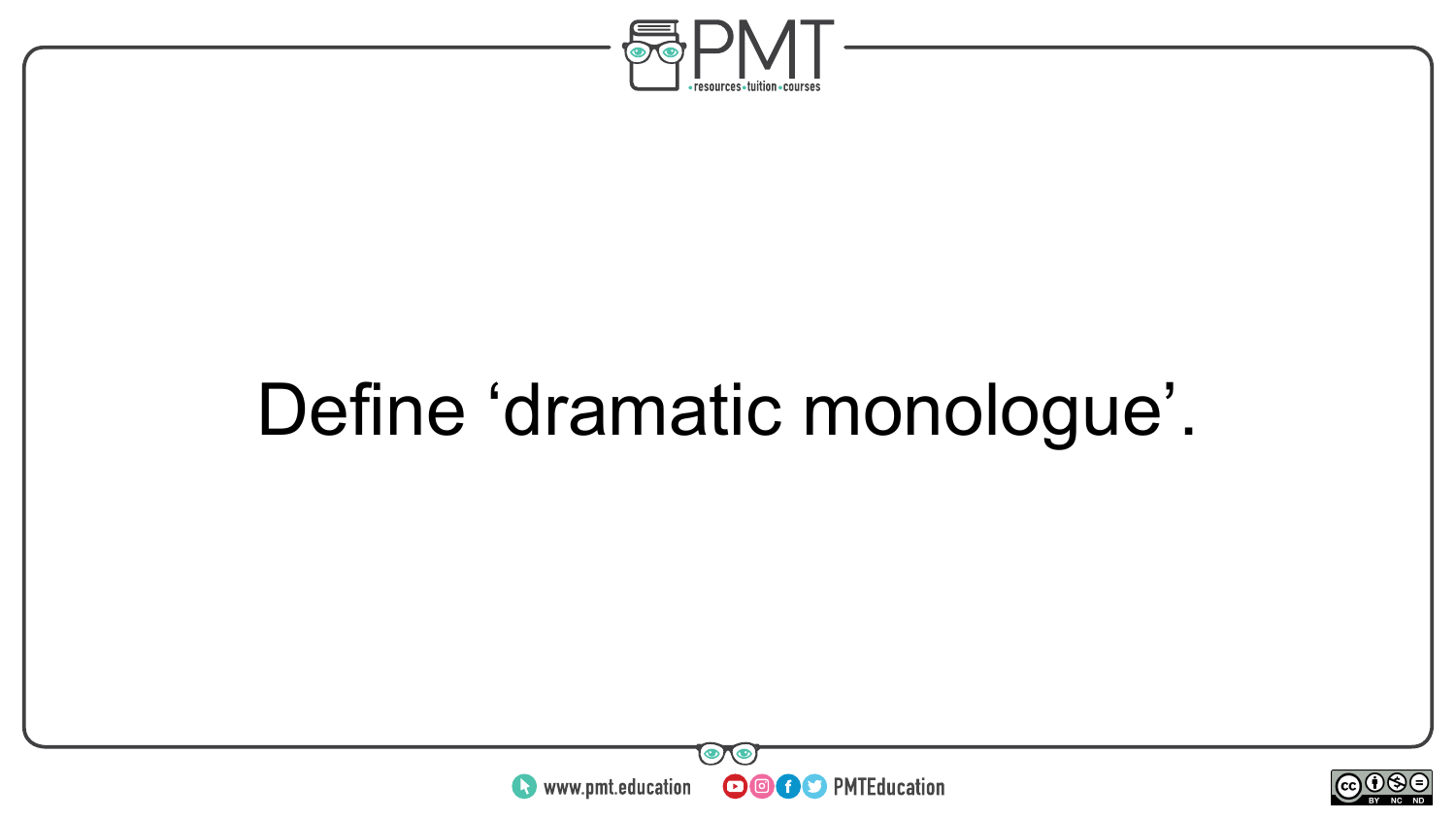

#### Define 'dramatic monologue'.

## A passage of speech in which one person is speaking to an audience or 'thinking out loud'.



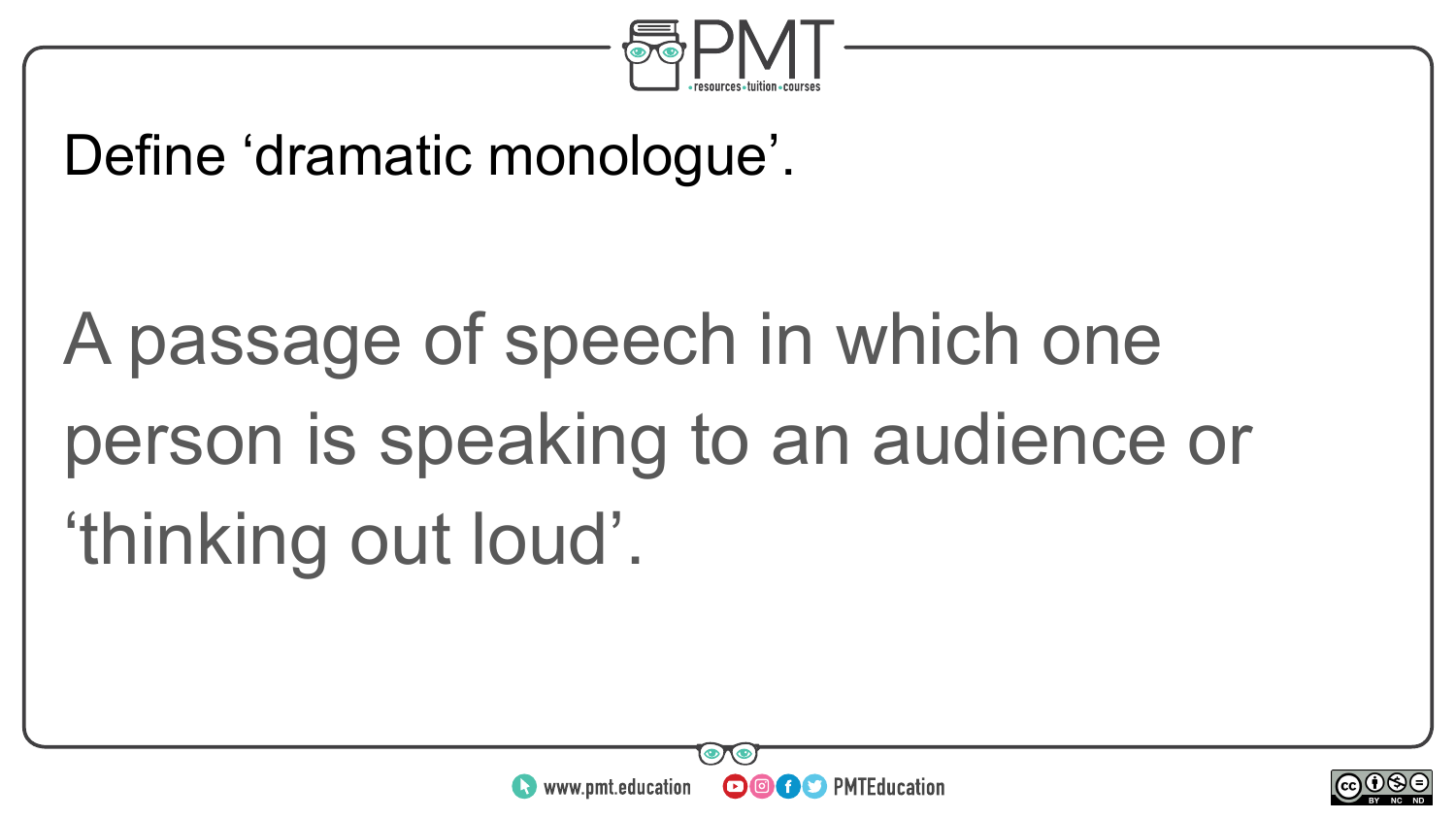

## Define 'epistophe'.



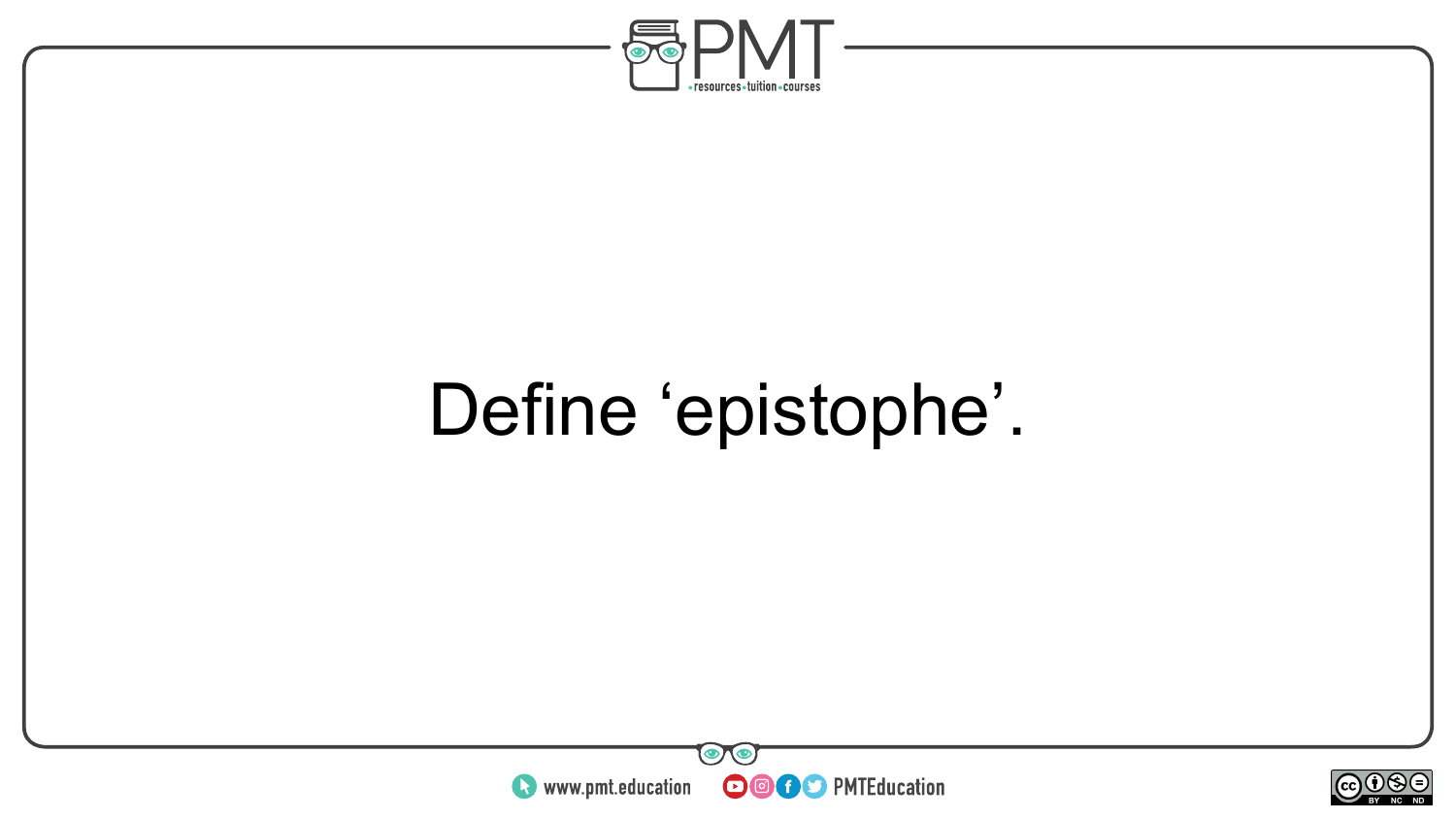

#### Define 'epistrophe'.

# When the same word (or group of words) is employed at the end of successive sentences with the aim of emphasising it.



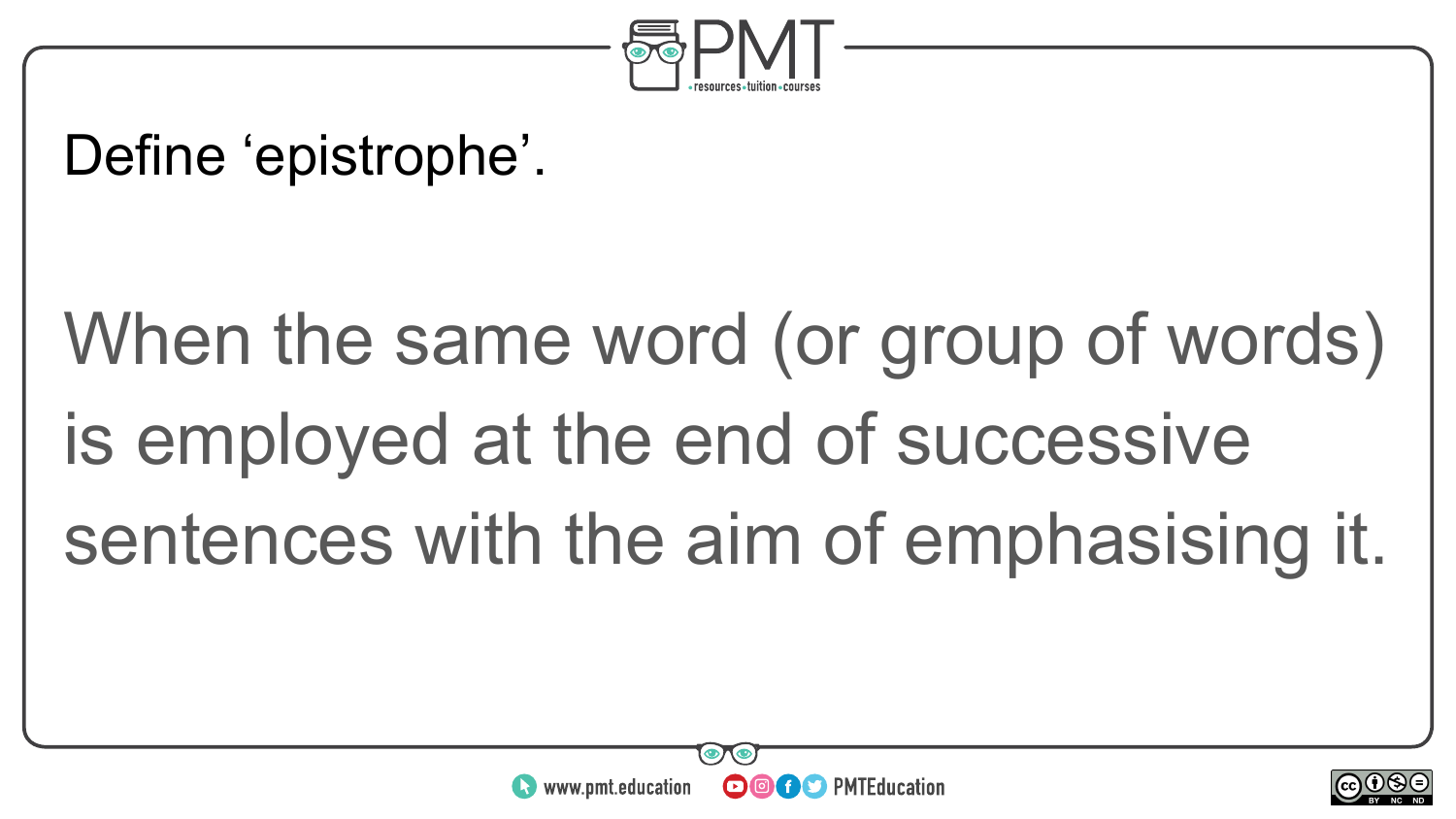

## Define 'exposition'.



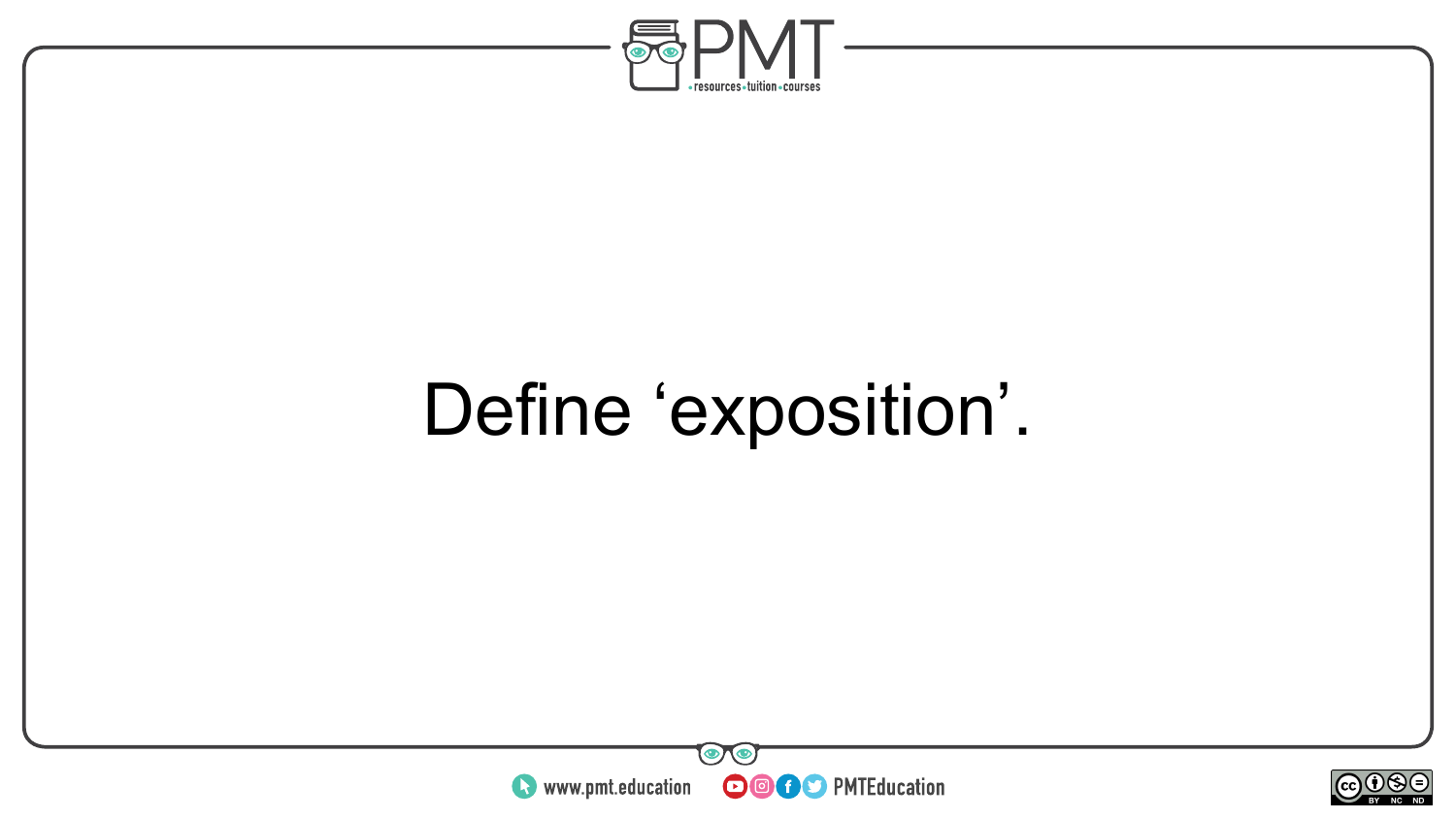

### Define 'exposition'.

Information provided through stage directions, narration, dialogue, or description, used to introduce the audience to crucial background information.



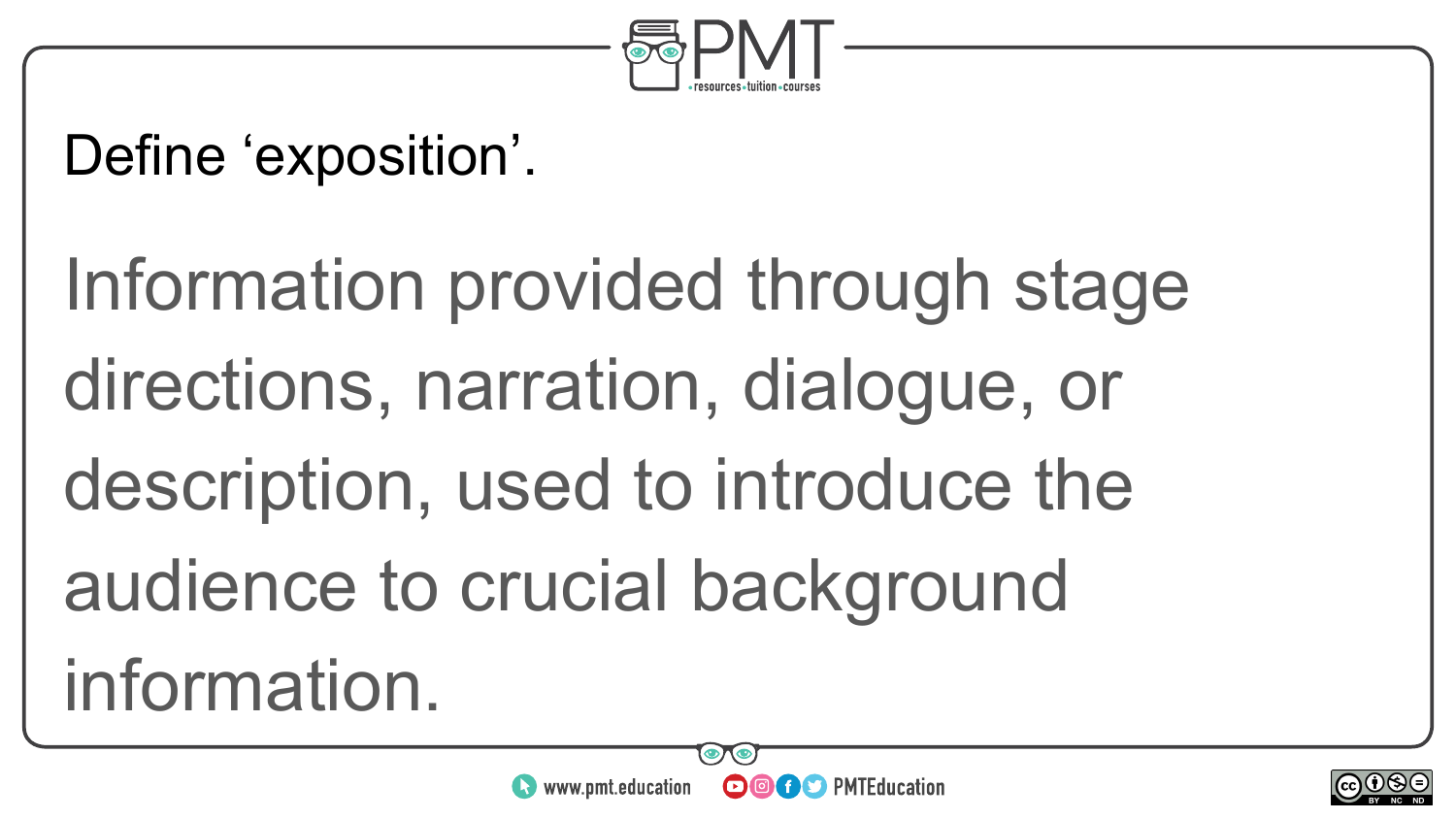

## Define 'heroic couplet'.



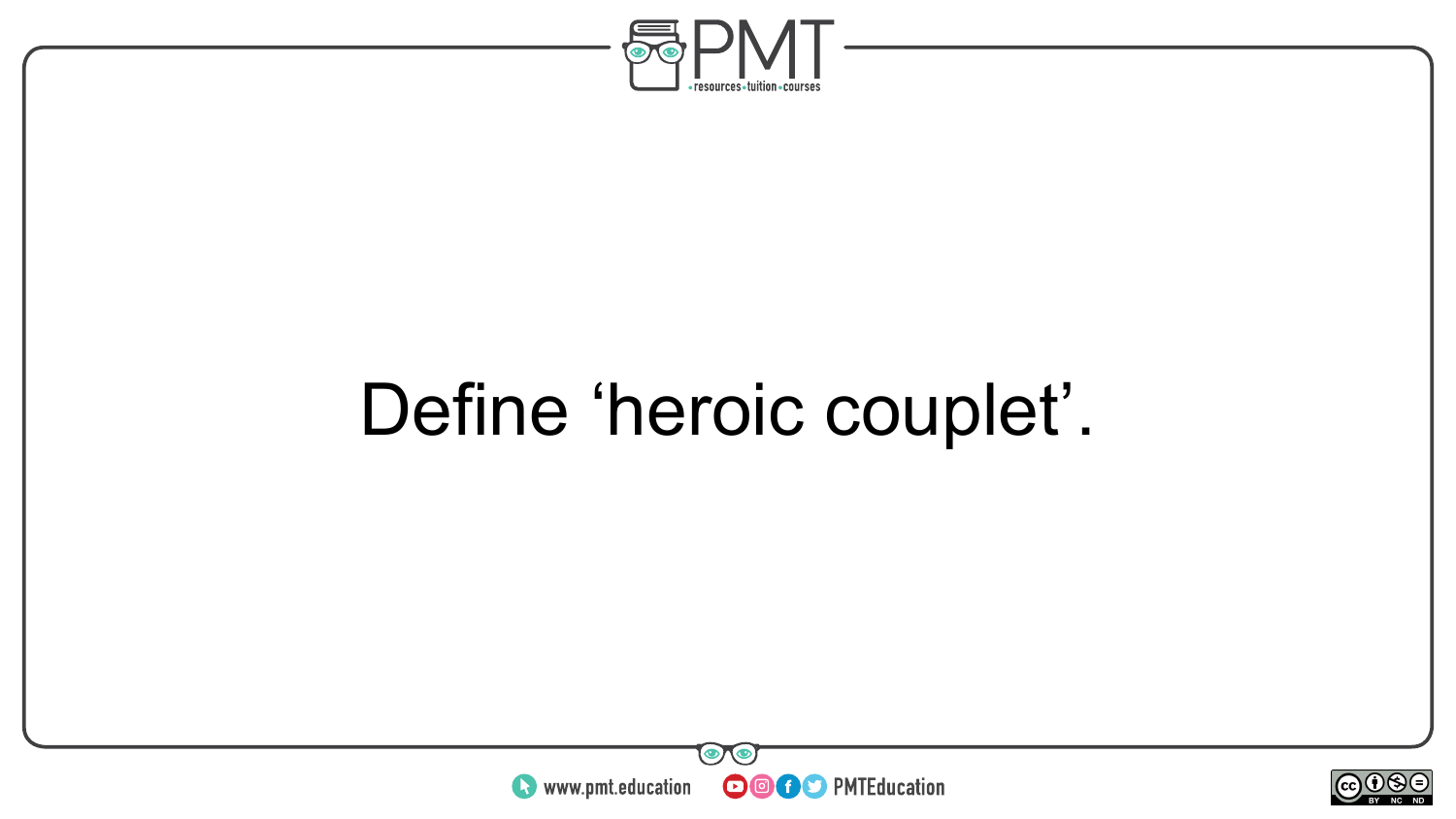

#### Define 'heroic couplet'.

## The last two lines of a Shakespearean Sonnet - a couplet of rhyming iambic pentameter.



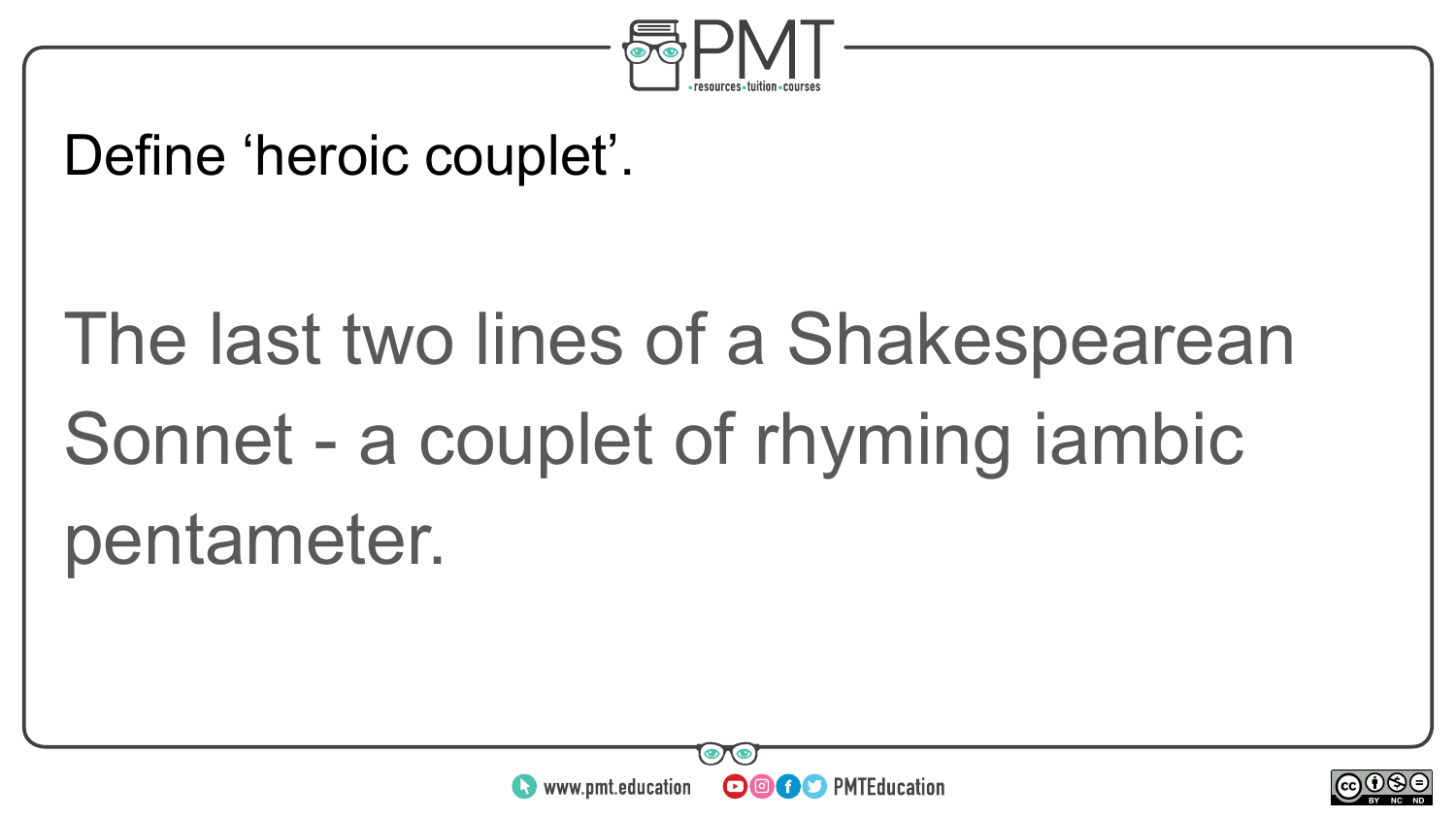

## Define 'iambic pentameter'.



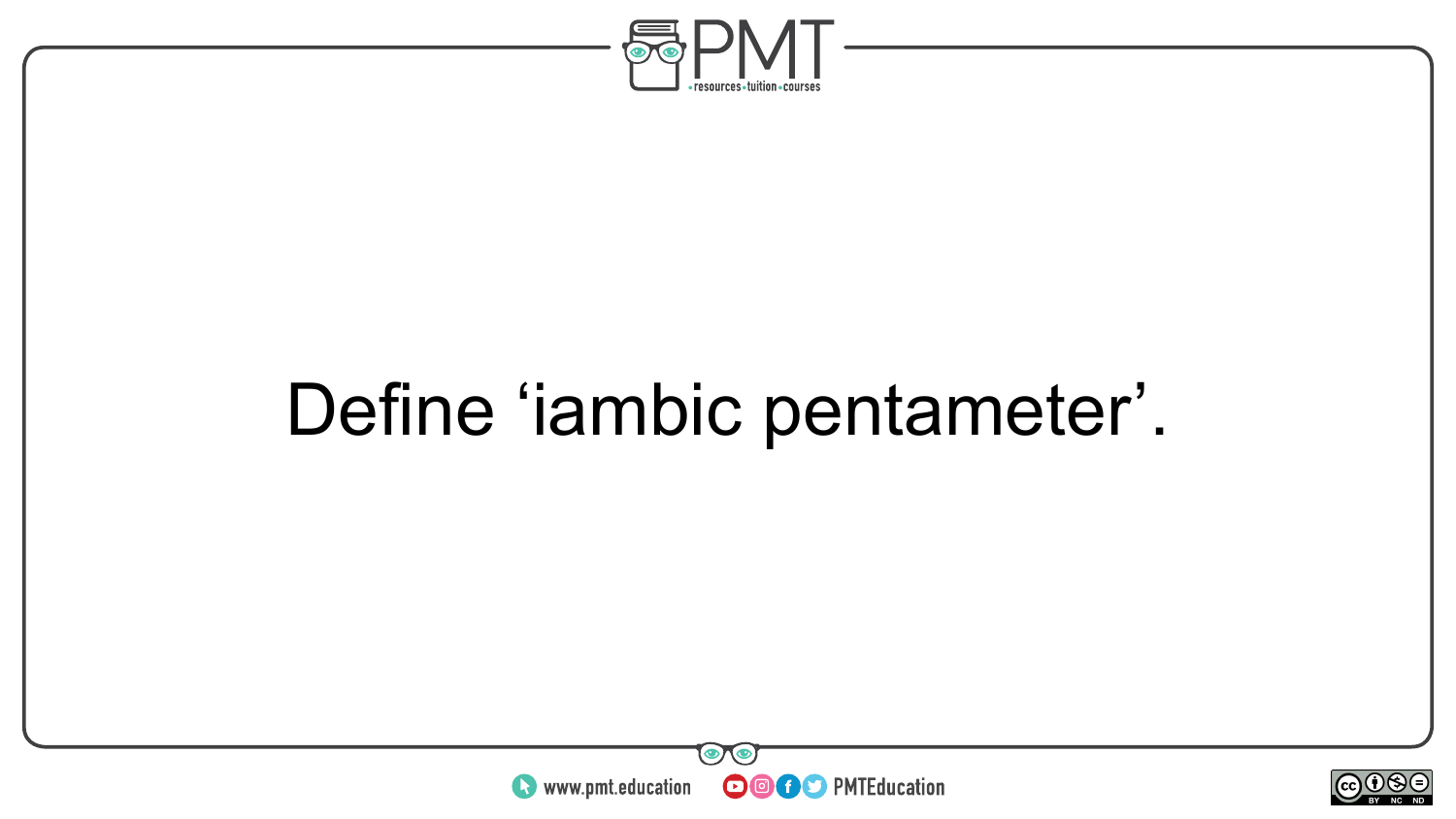

#### Define 'iambic pentameter'.

# A sentence (ten syllables in total) which is composed of two syllables: the first unstressed; the second stressed.



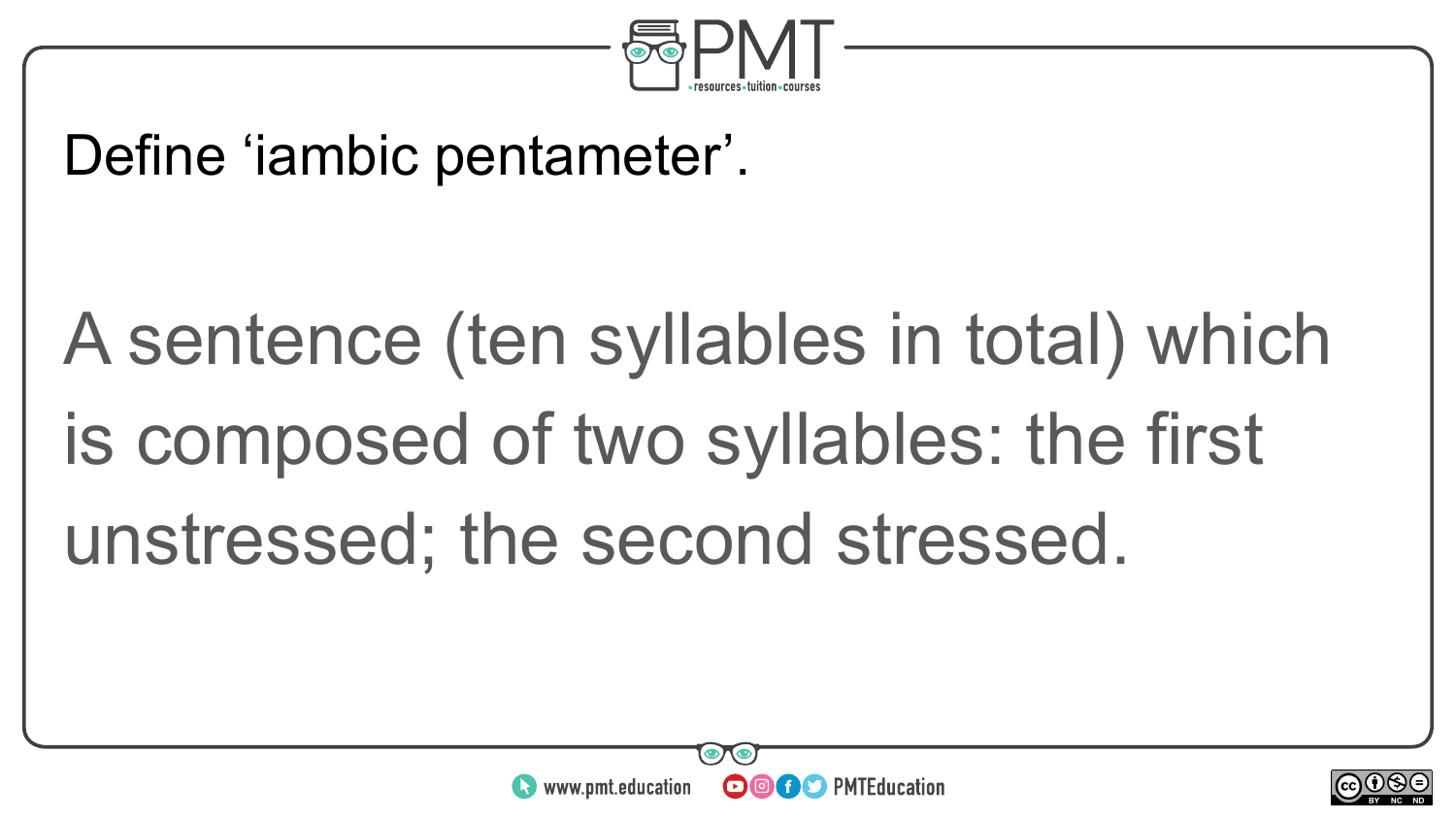

### Define 'In Media Res'.



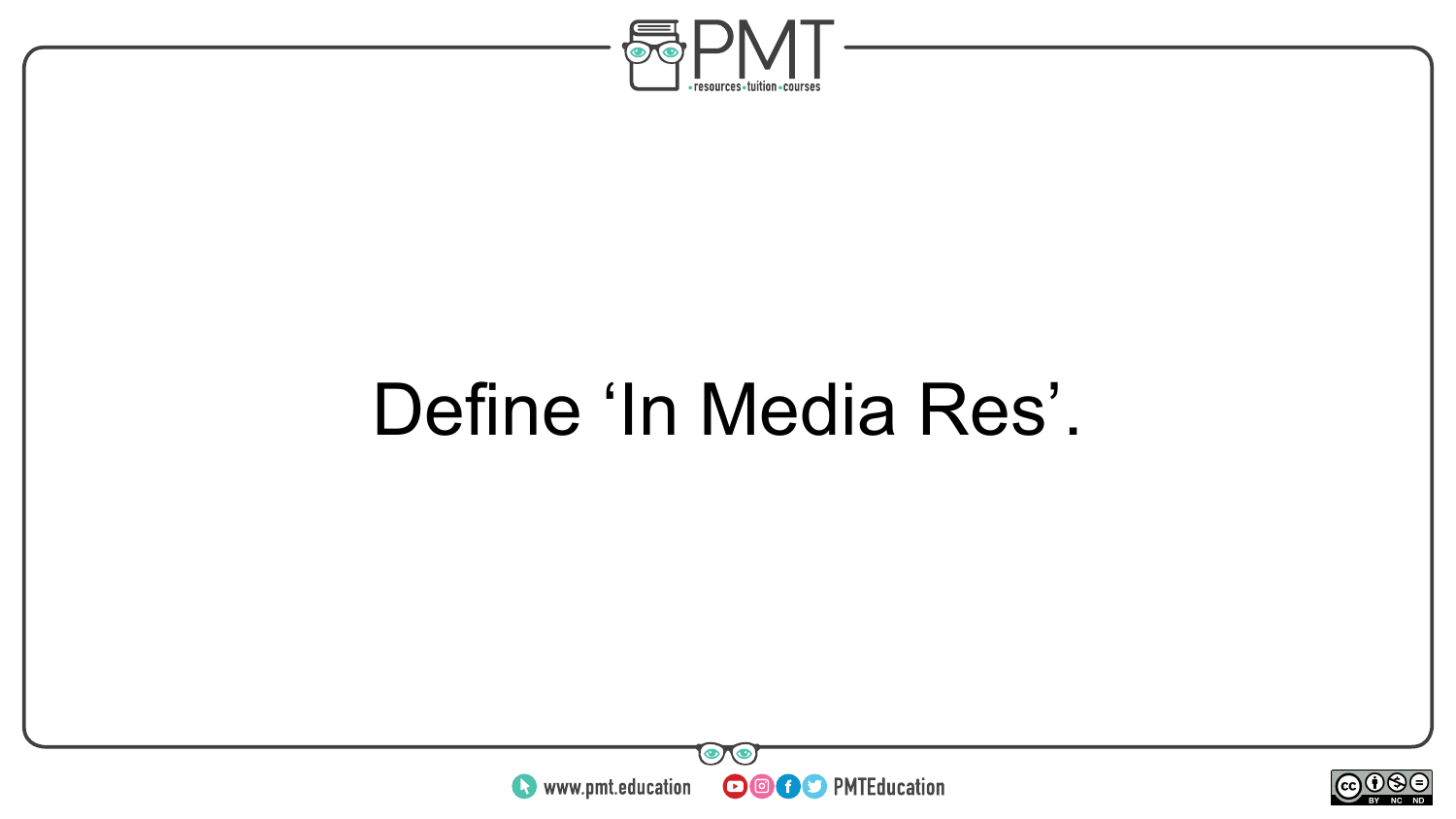

#### Define 'In Media Res'.

### Starting in the middle of the action.



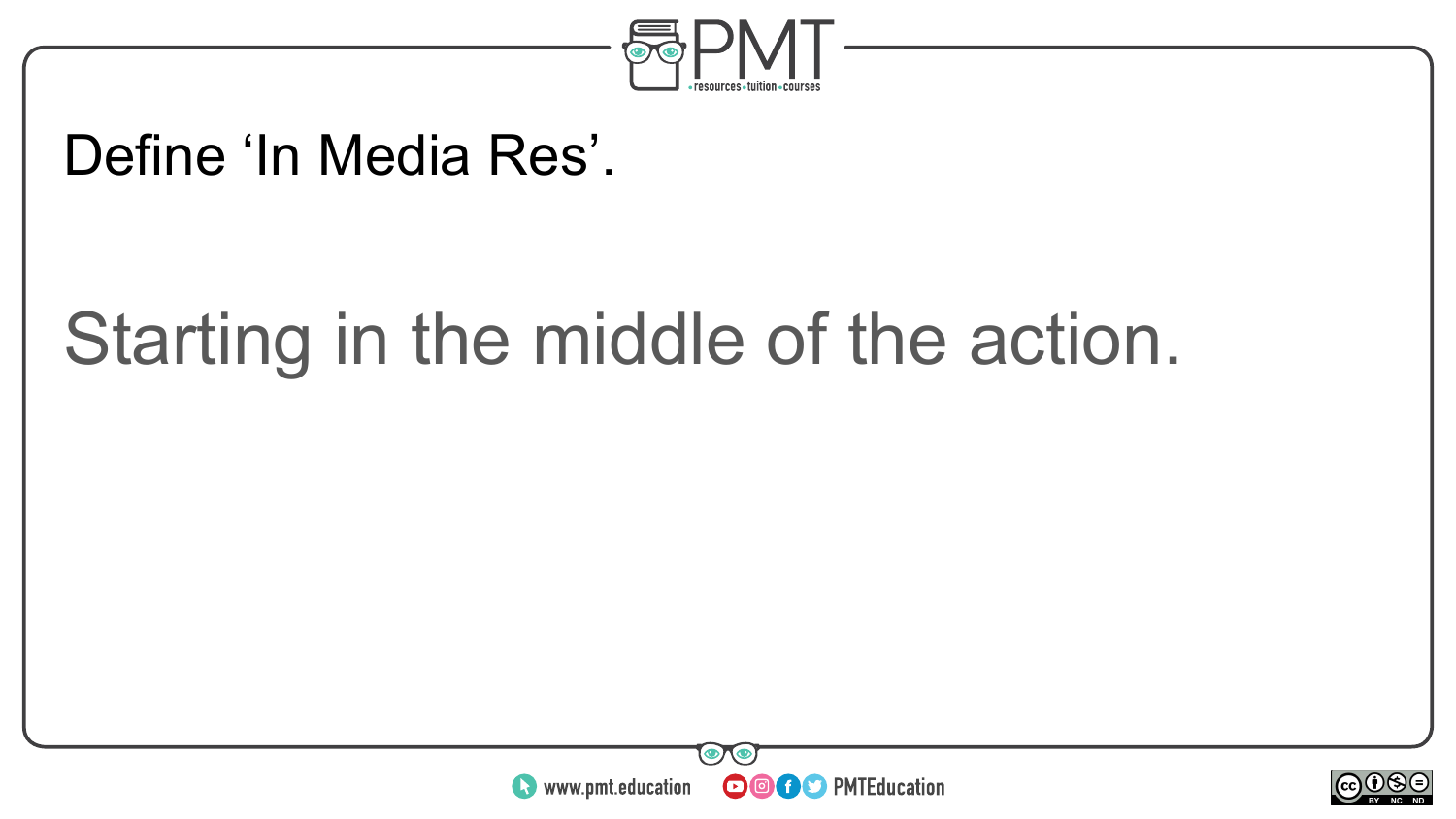

### Define 'microcosm'.



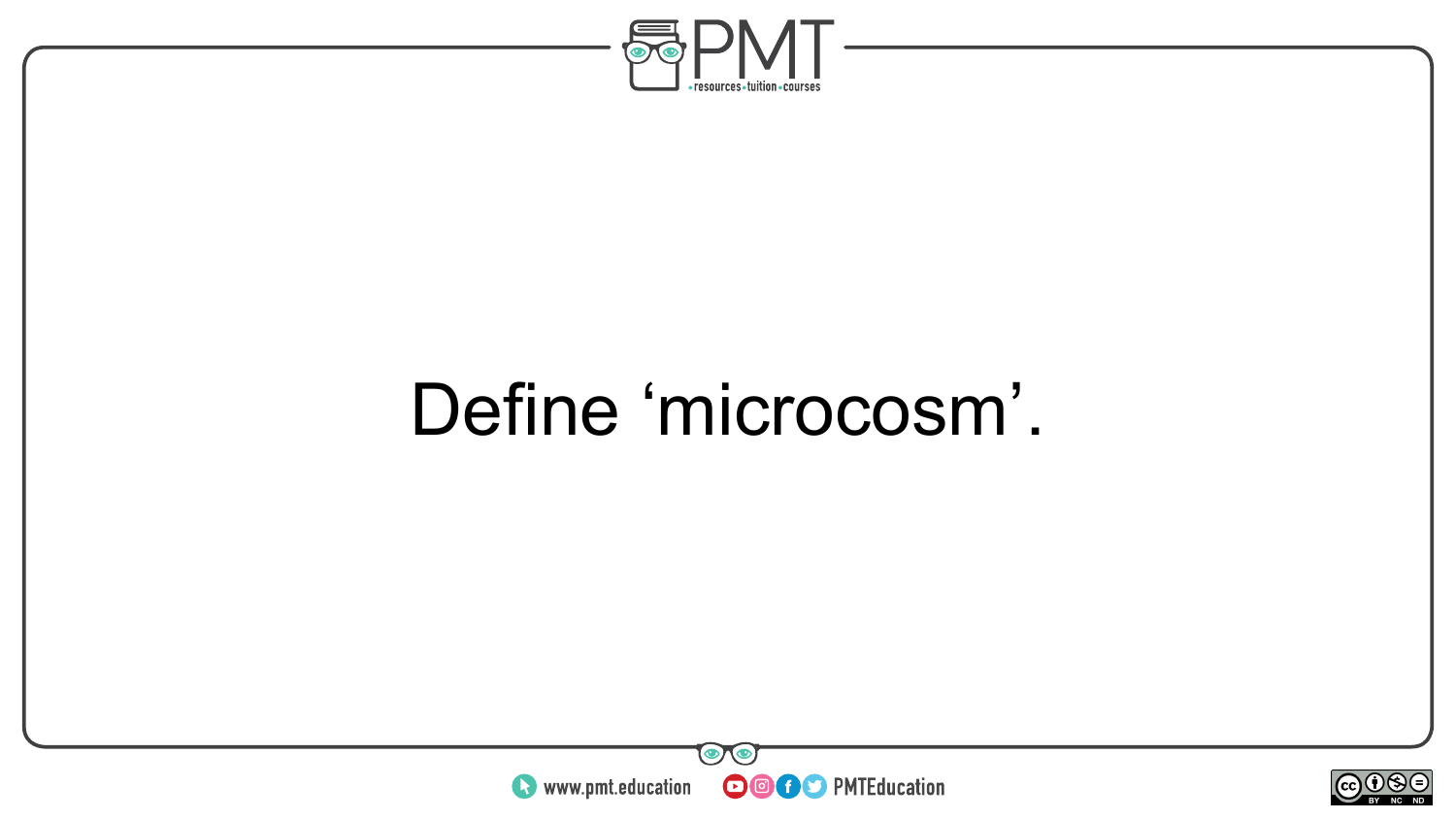

### Define 'microcosm'.

Using a place, group of people, or event in the small-scale to represent something much larger.

*For example, the battle at the start of Macbeth is a microcosm for the whole play.*



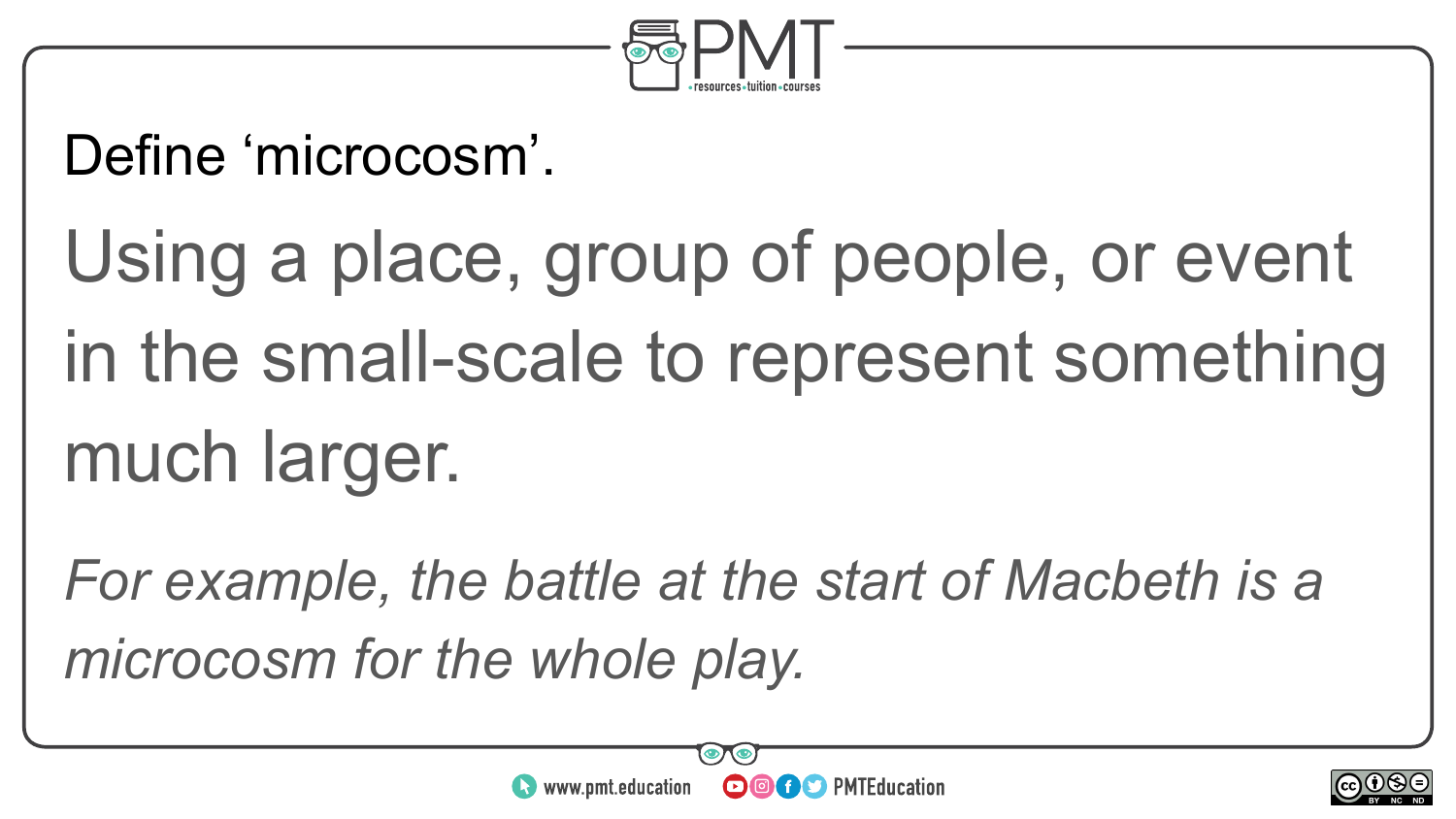

### Define 'paradox'.



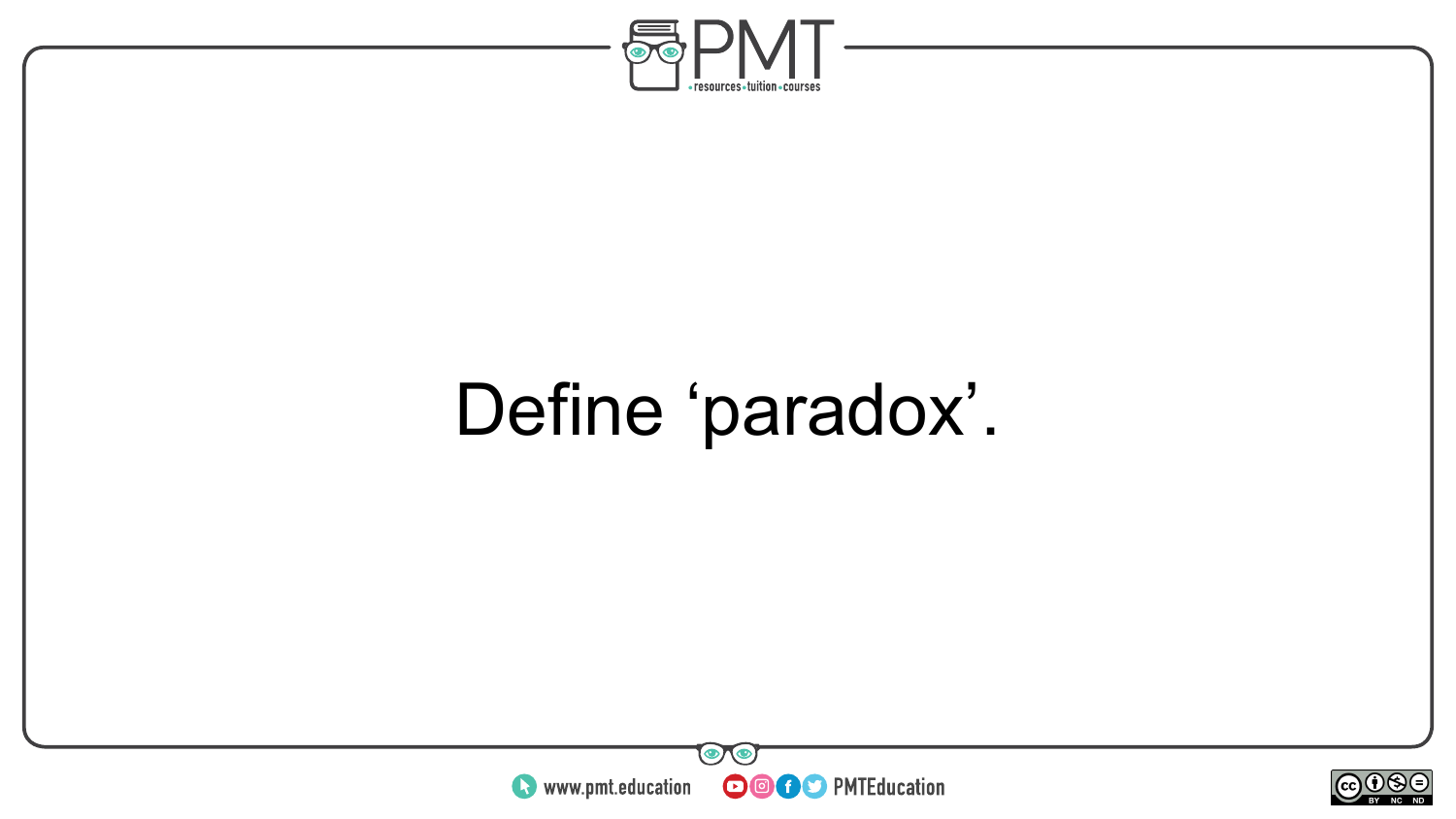

#### Define 'paradox'.

## A statement that seems to contradict itself but is still true.



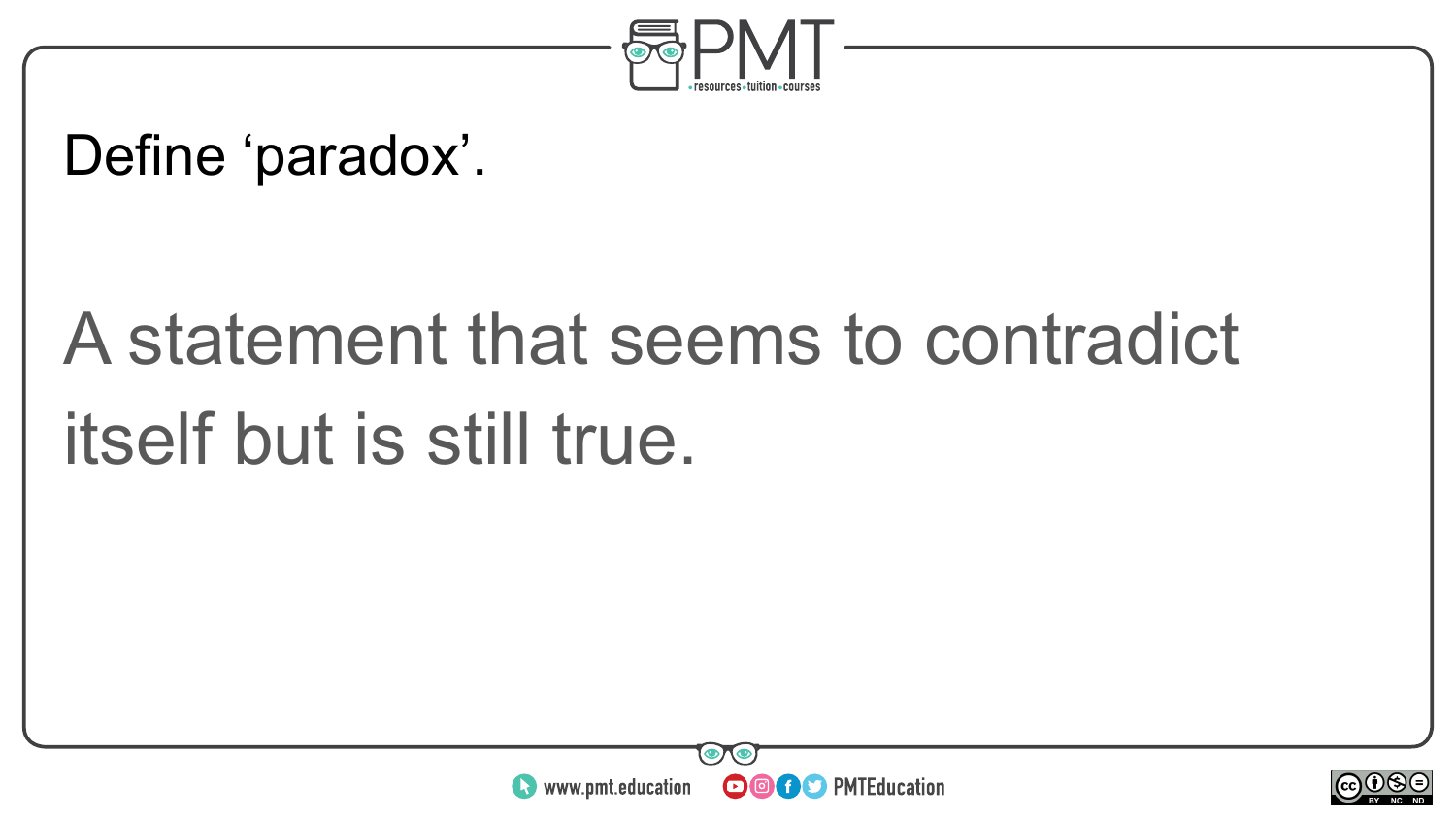

## Define 'parallelism'.



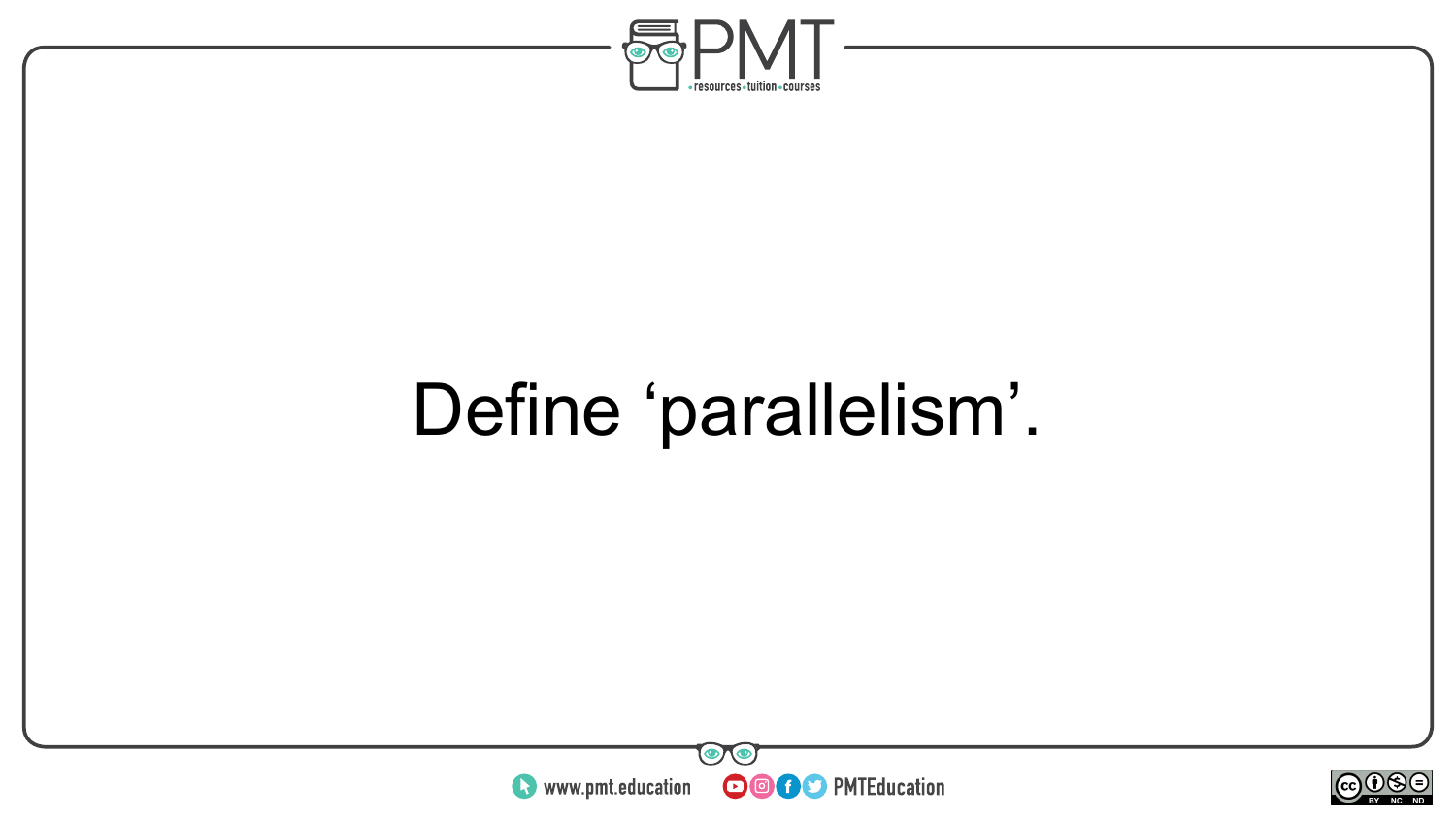

#### Define 'parallelism'.

Using components that are similar in grammar, structure, or meaning within a sentence or multiple sentences, or throughout the text as a whole.

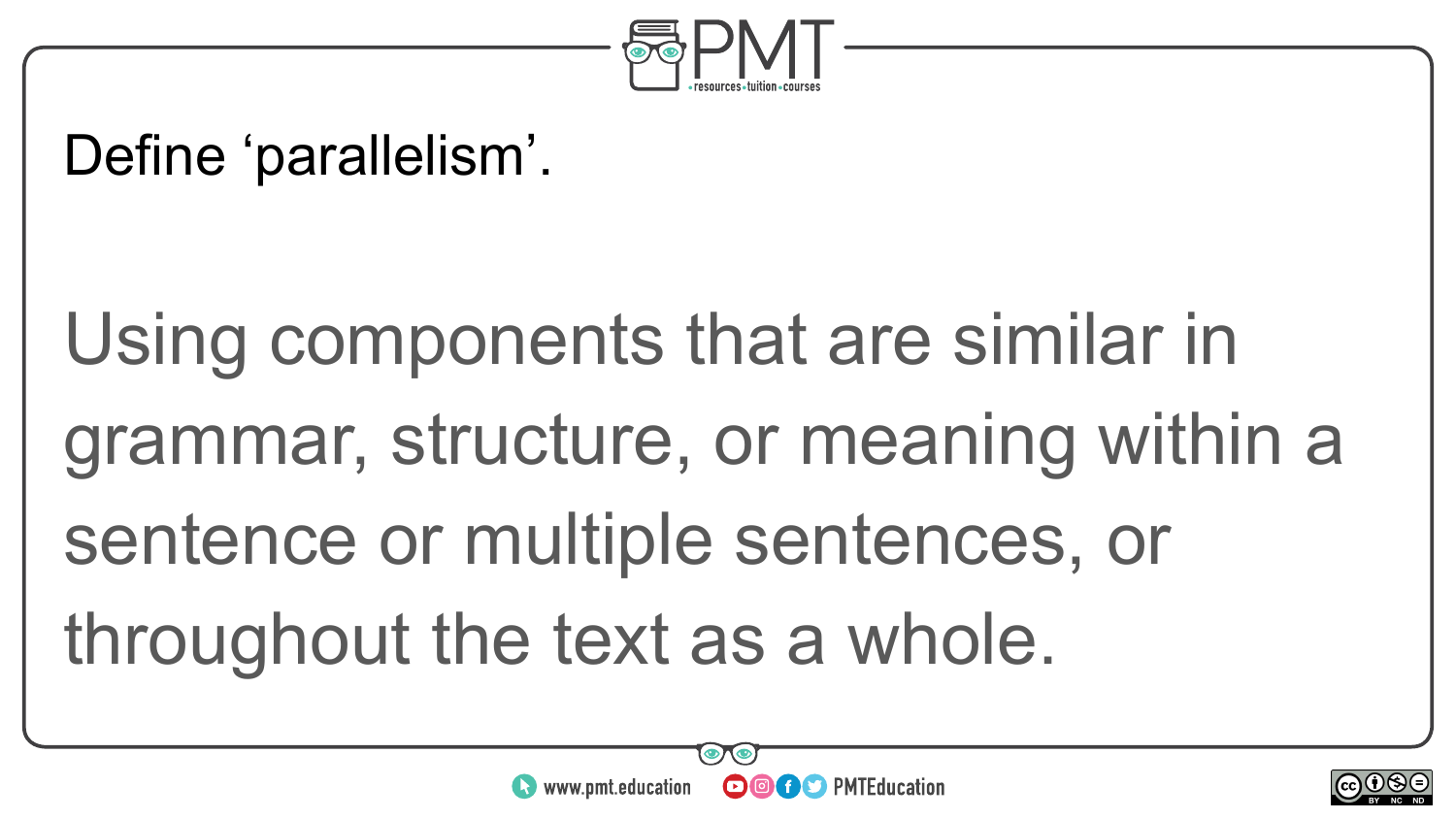

### Define 'refrain'.



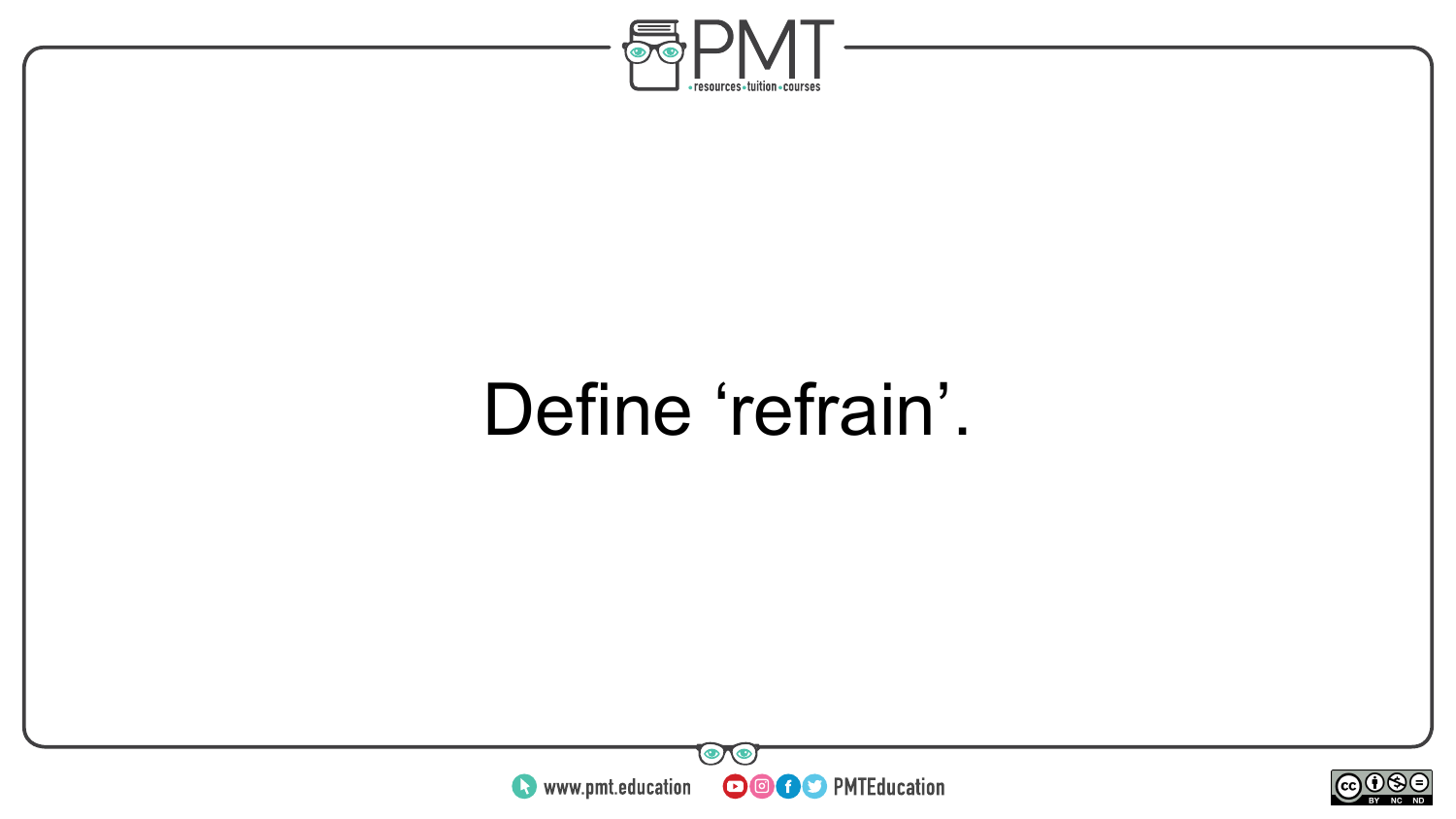

#### Define 'refrain'.

# A w rod, phrase, or sentence that is repeated throughout a text.



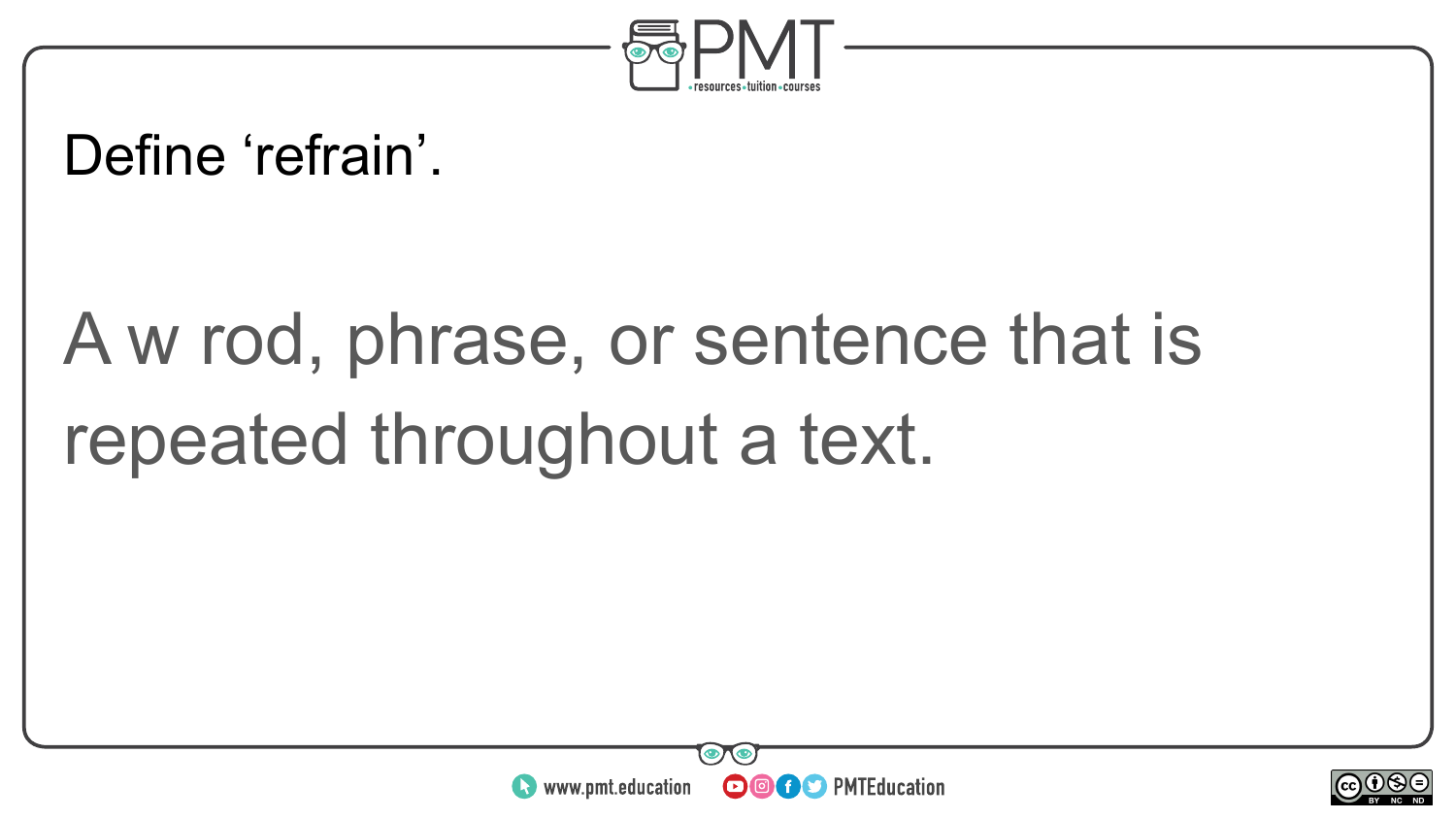

## Define 'soliloquy'.



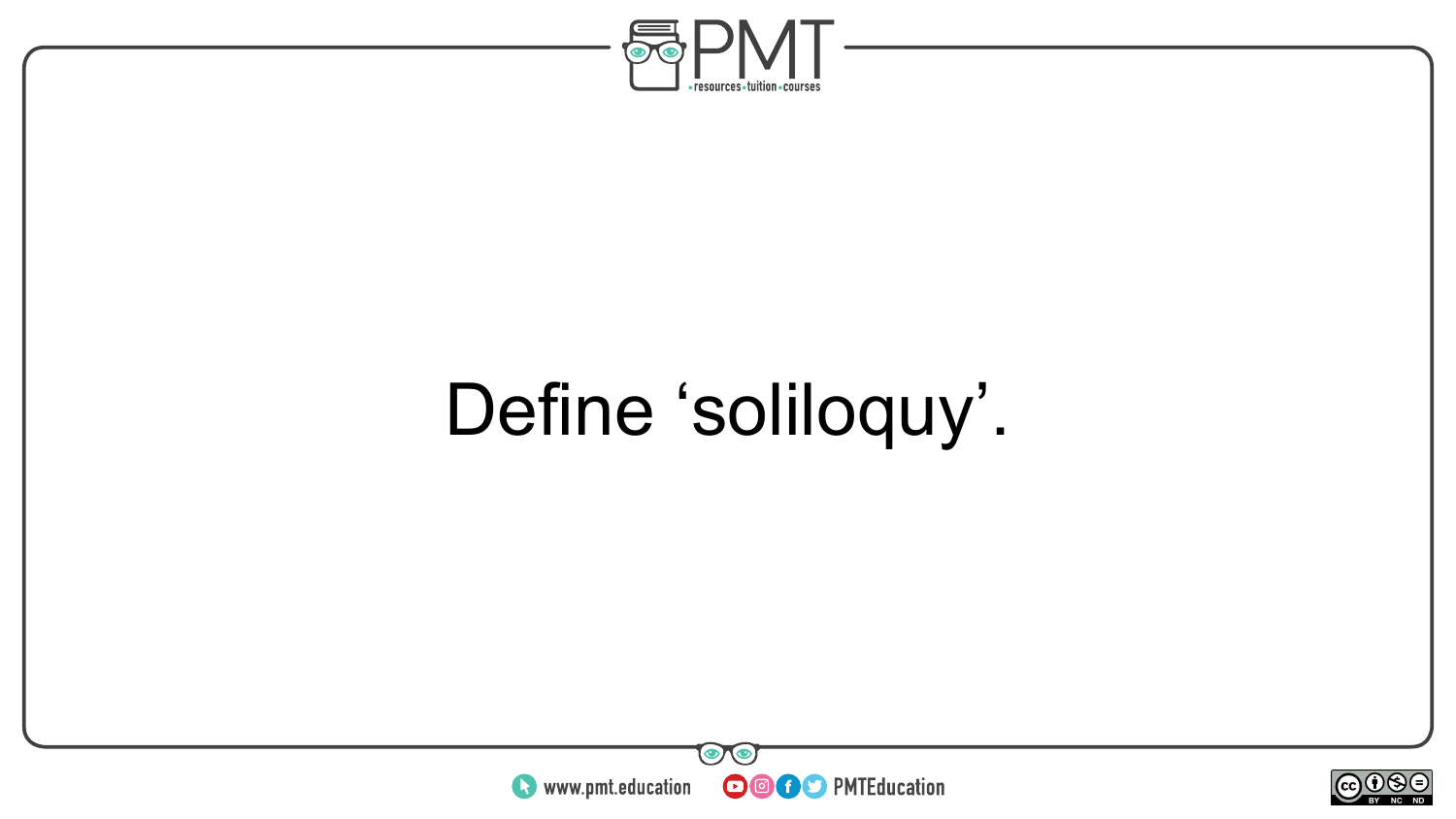

#### Define 'soliloquy'.

# A dramatic device whereby a character stands alone on stage and addresses the audience, giving voice to their deepest thoughts and feelings.



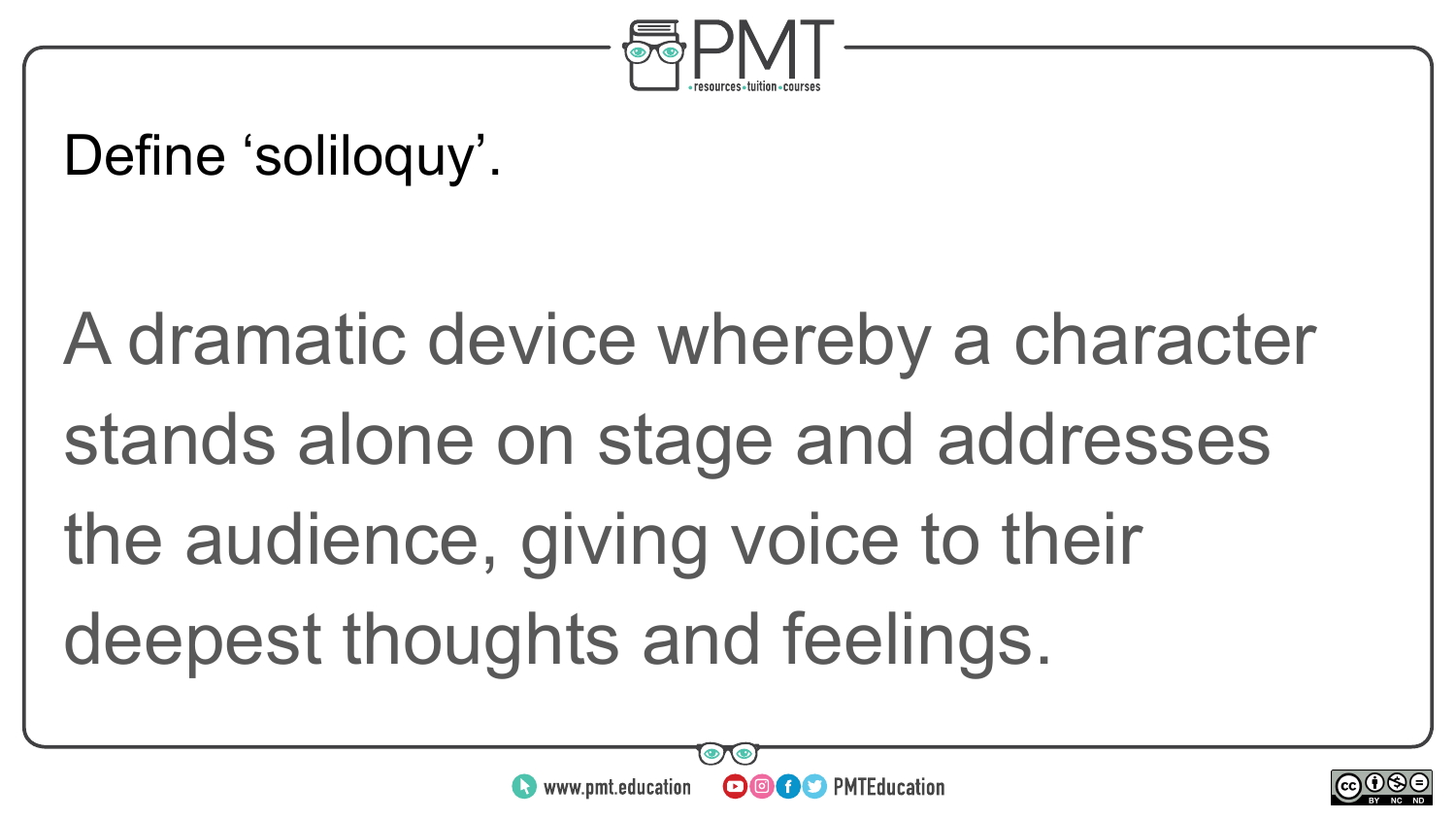

### Define 'sonnet form'.



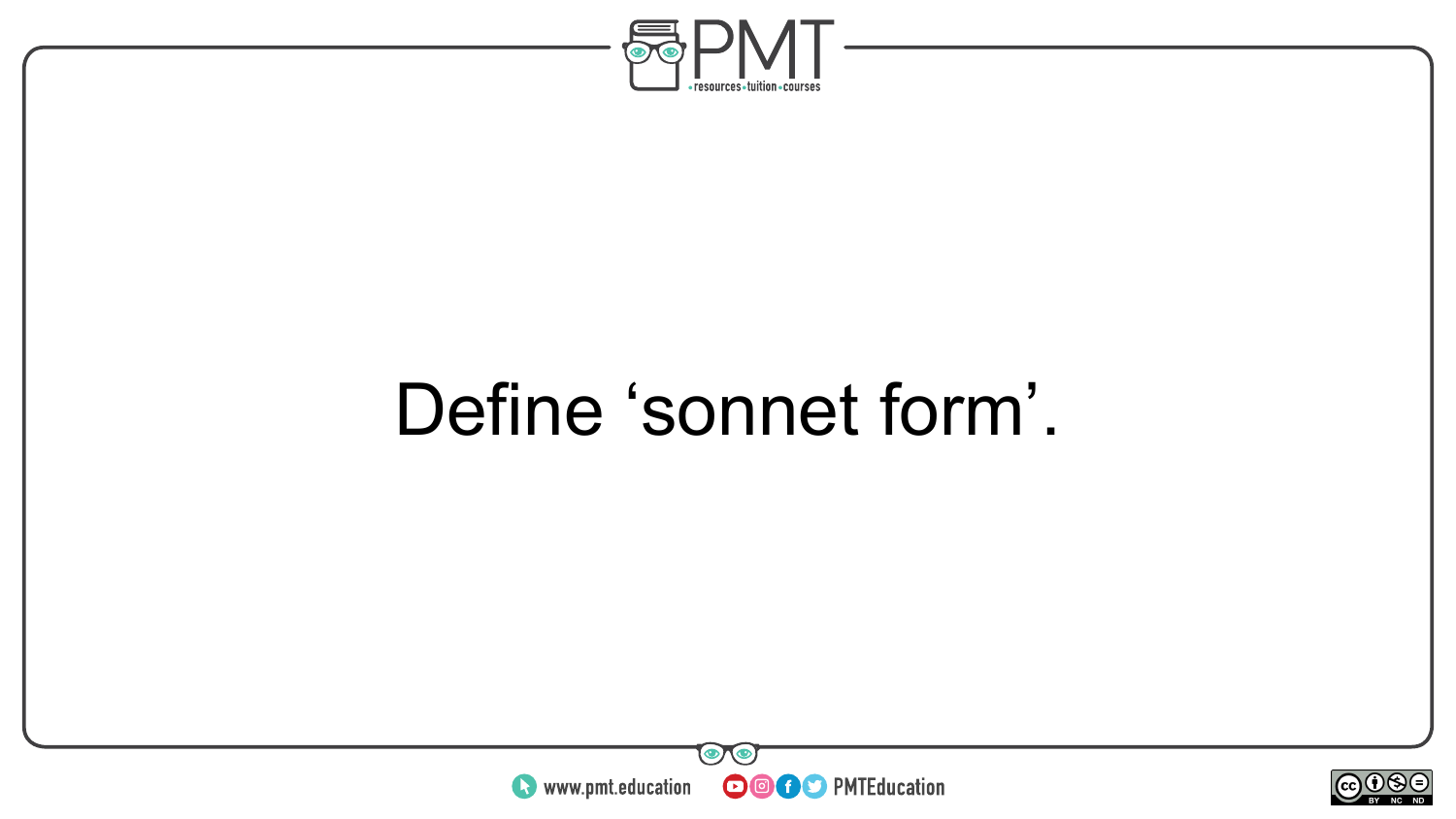

#### Define 'sonnet form'.

# A highly stylised form of poetry, with 14 lines written in iambic pentameter.

*For example, Romeo and Juliet's first real encounter in the balcony scene.*





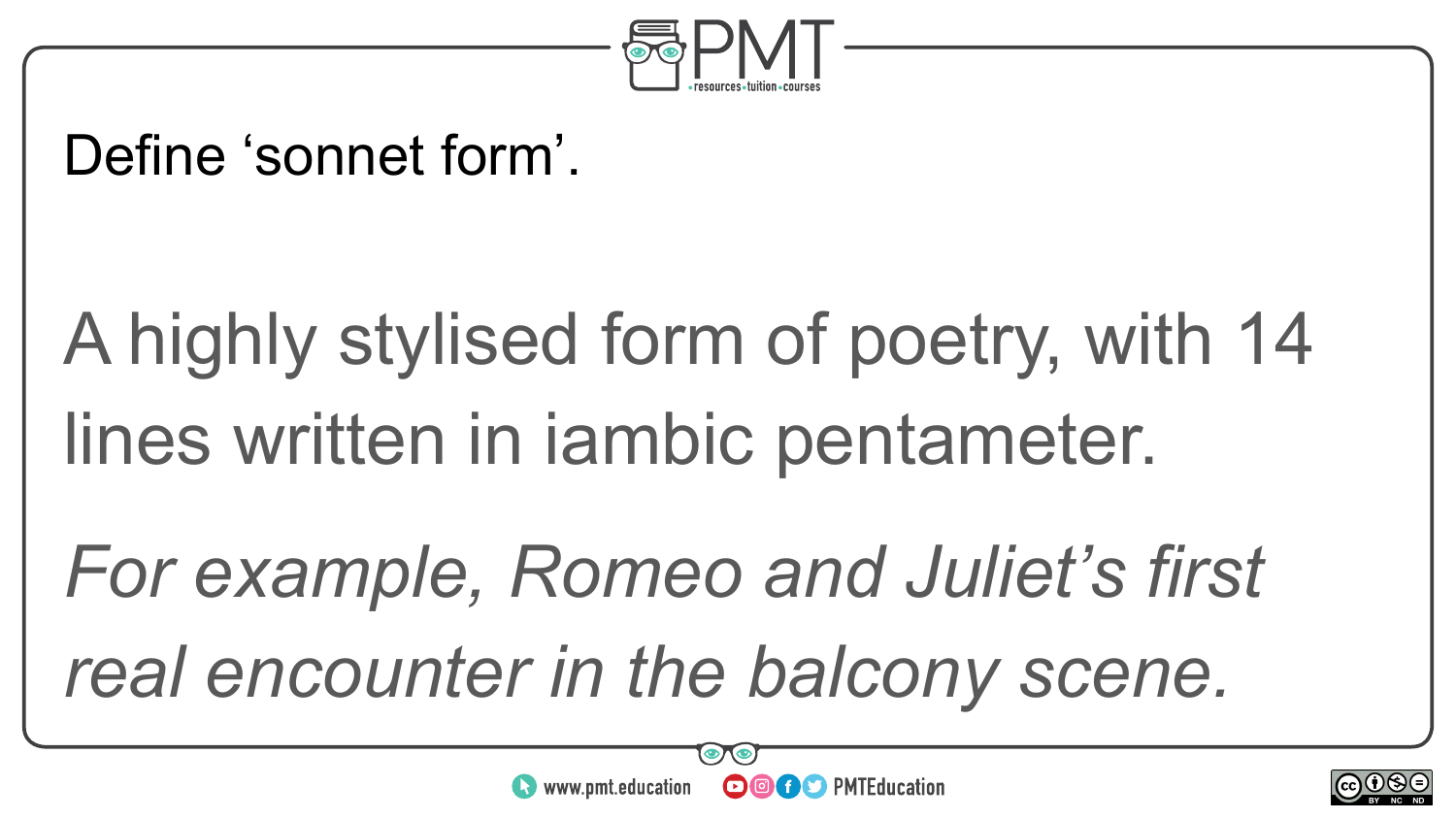

## Define 'stichomythia'.



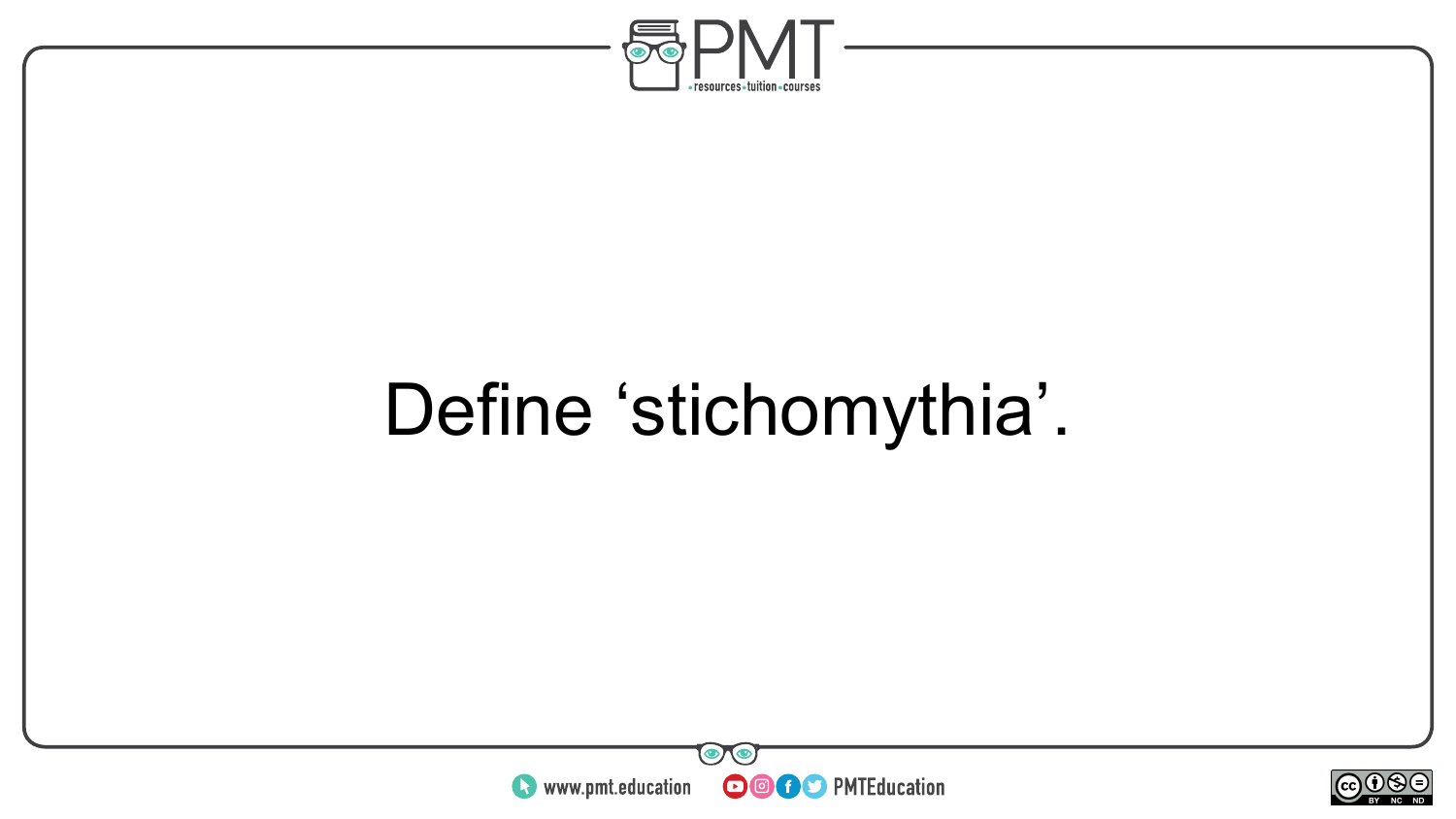

#### Define 'stichomythia'.

# A dialogue between two characters who speak one after the other in turn.



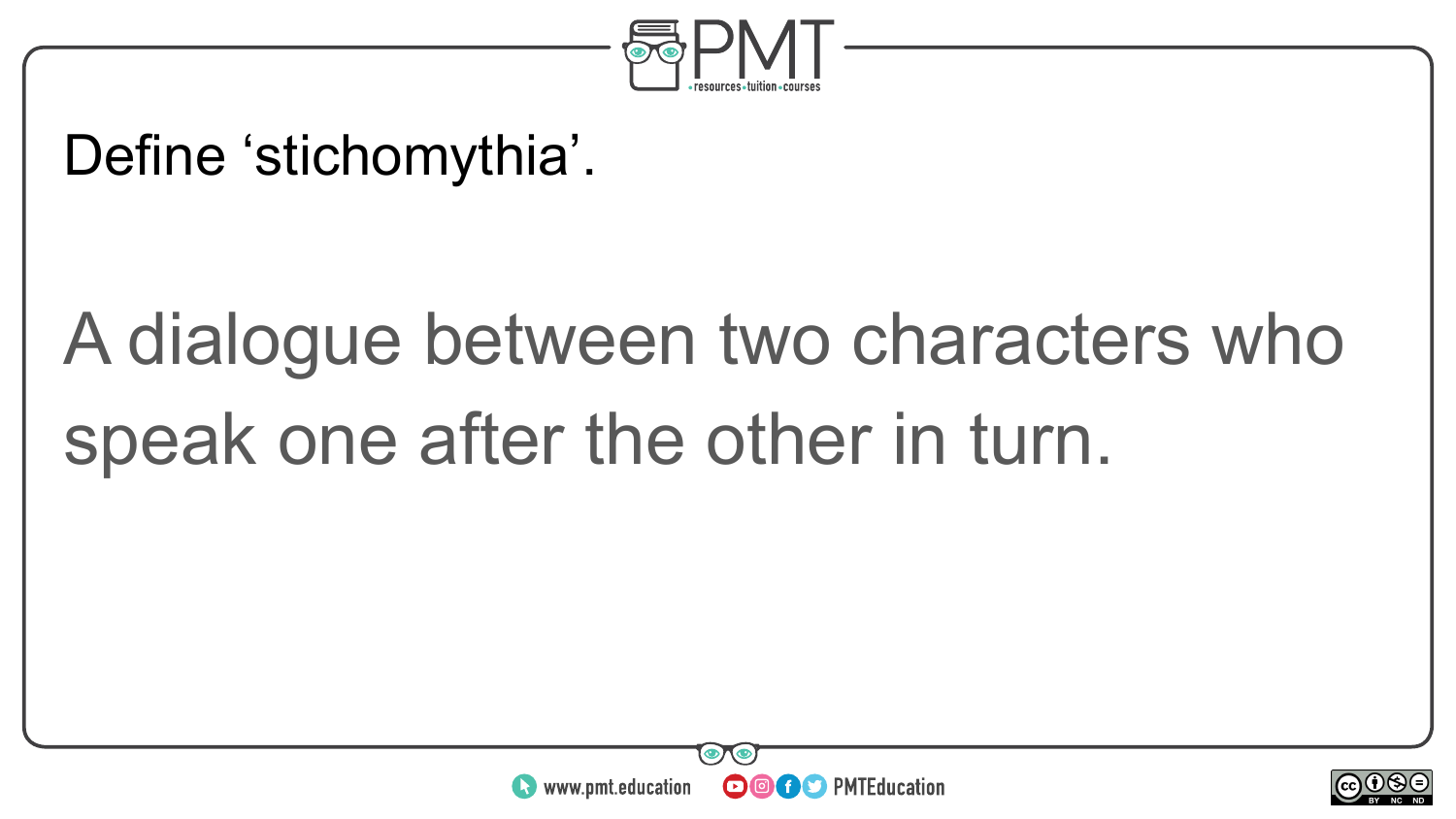

## Define 'anagnorisis'.



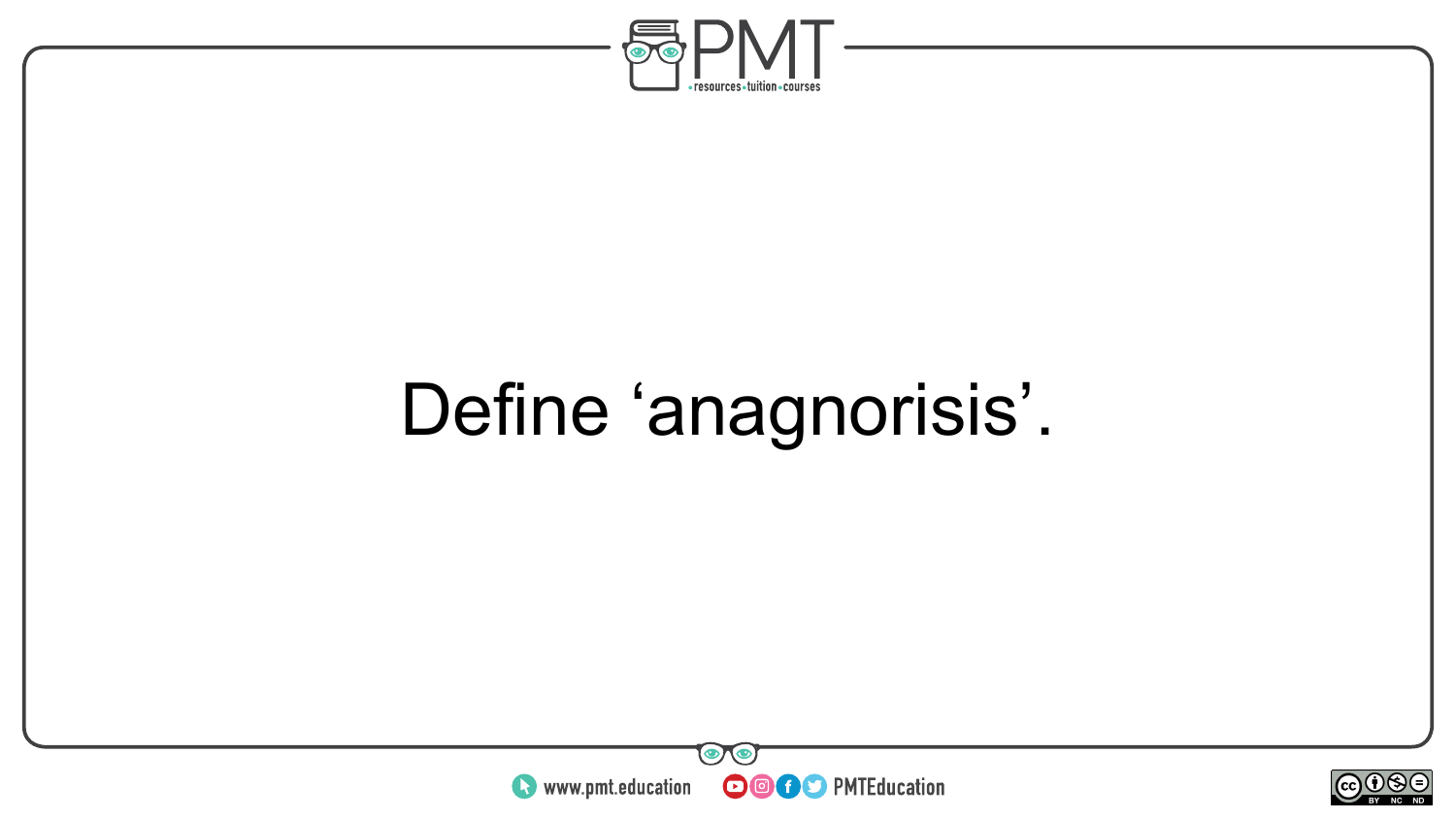

#### Define 'anagnorisis'.

An a moment in a play when a character makes a critical discovery, such as the tragic hero's sudden awareness of a real situation usually as a result of their downfall.



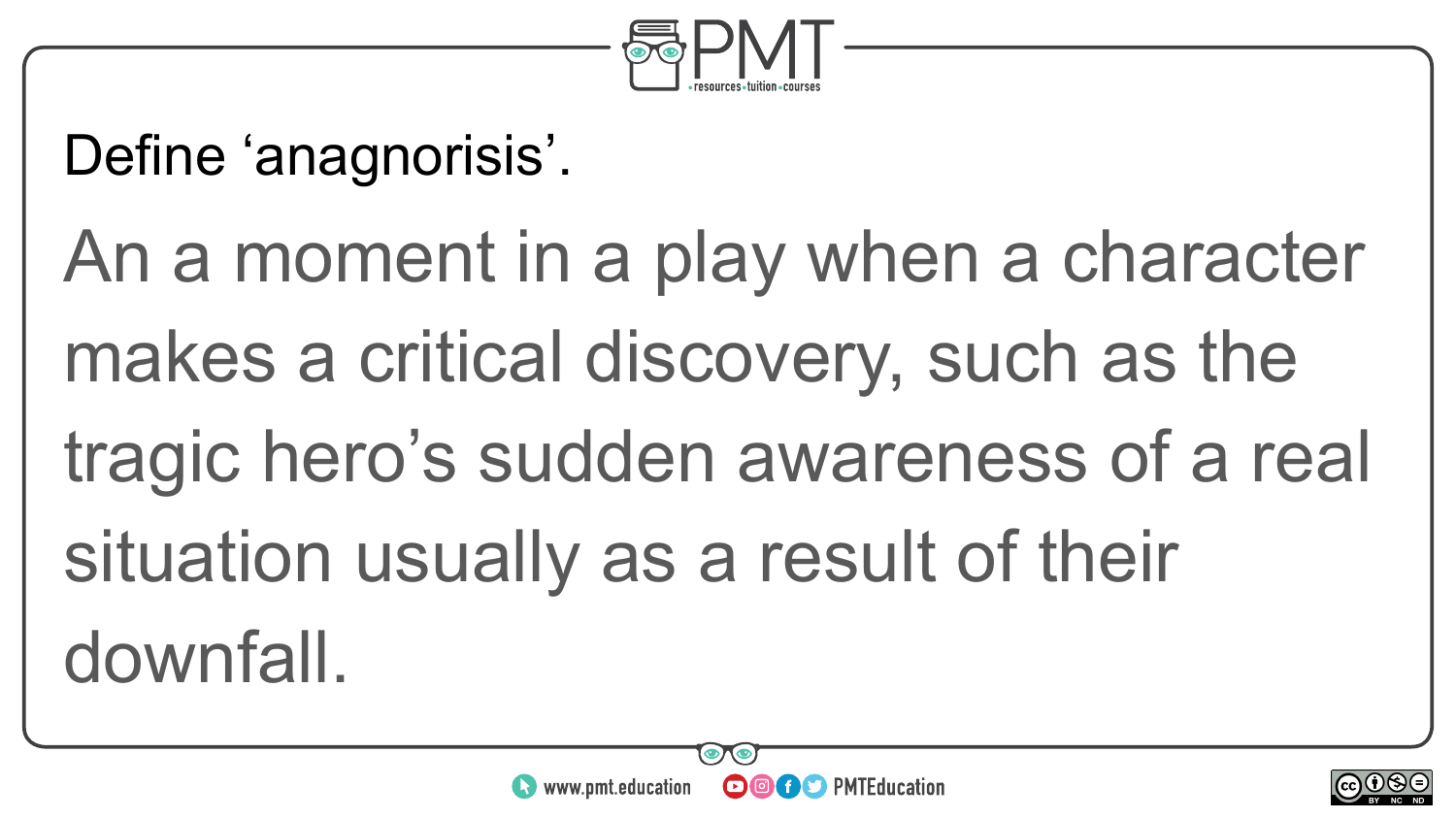

### Define 'catharsis'.



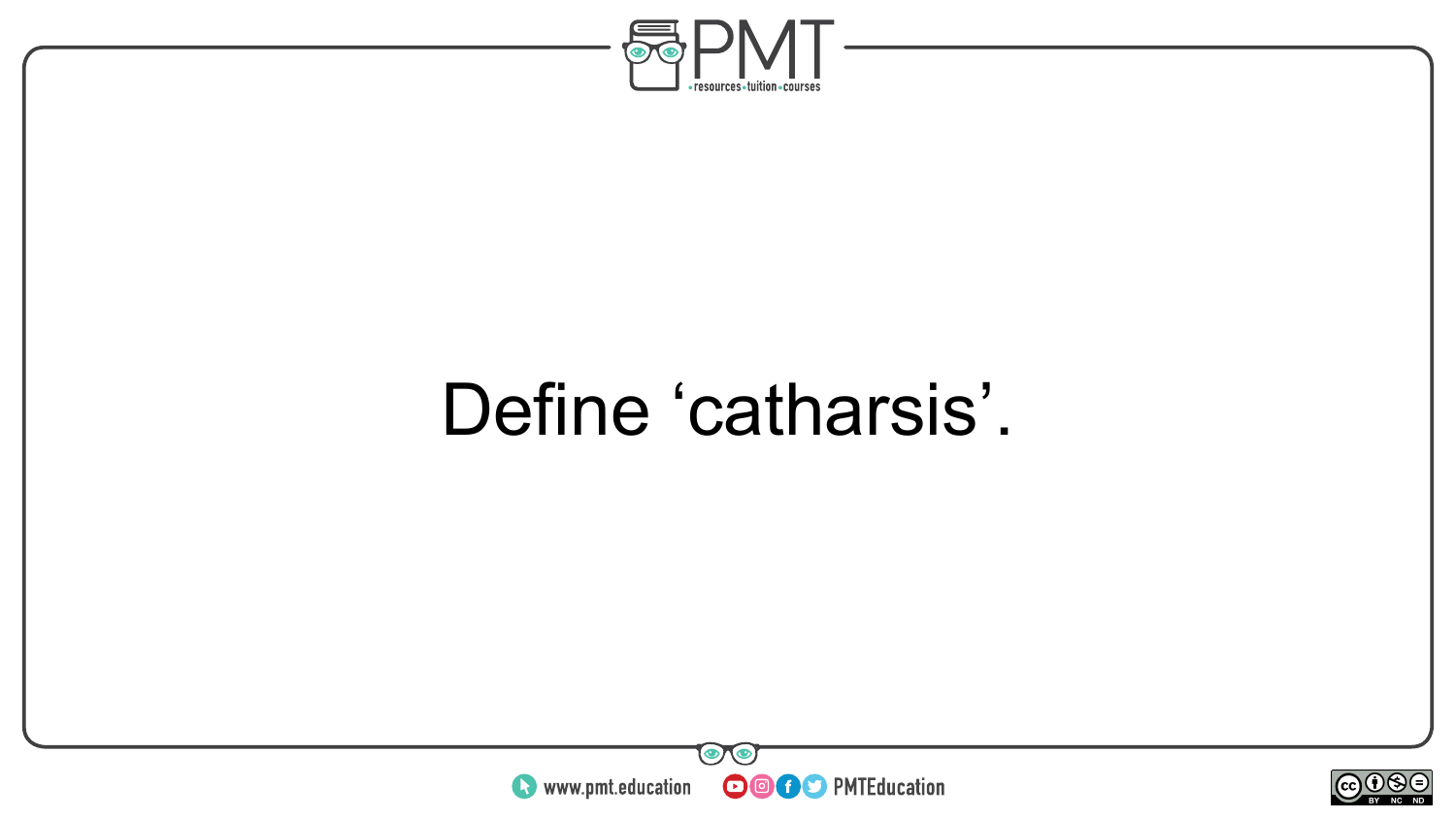

#### Define 'catharsis'.

# The process of letting go of or providing liberation from, strong or suppressed emotions.



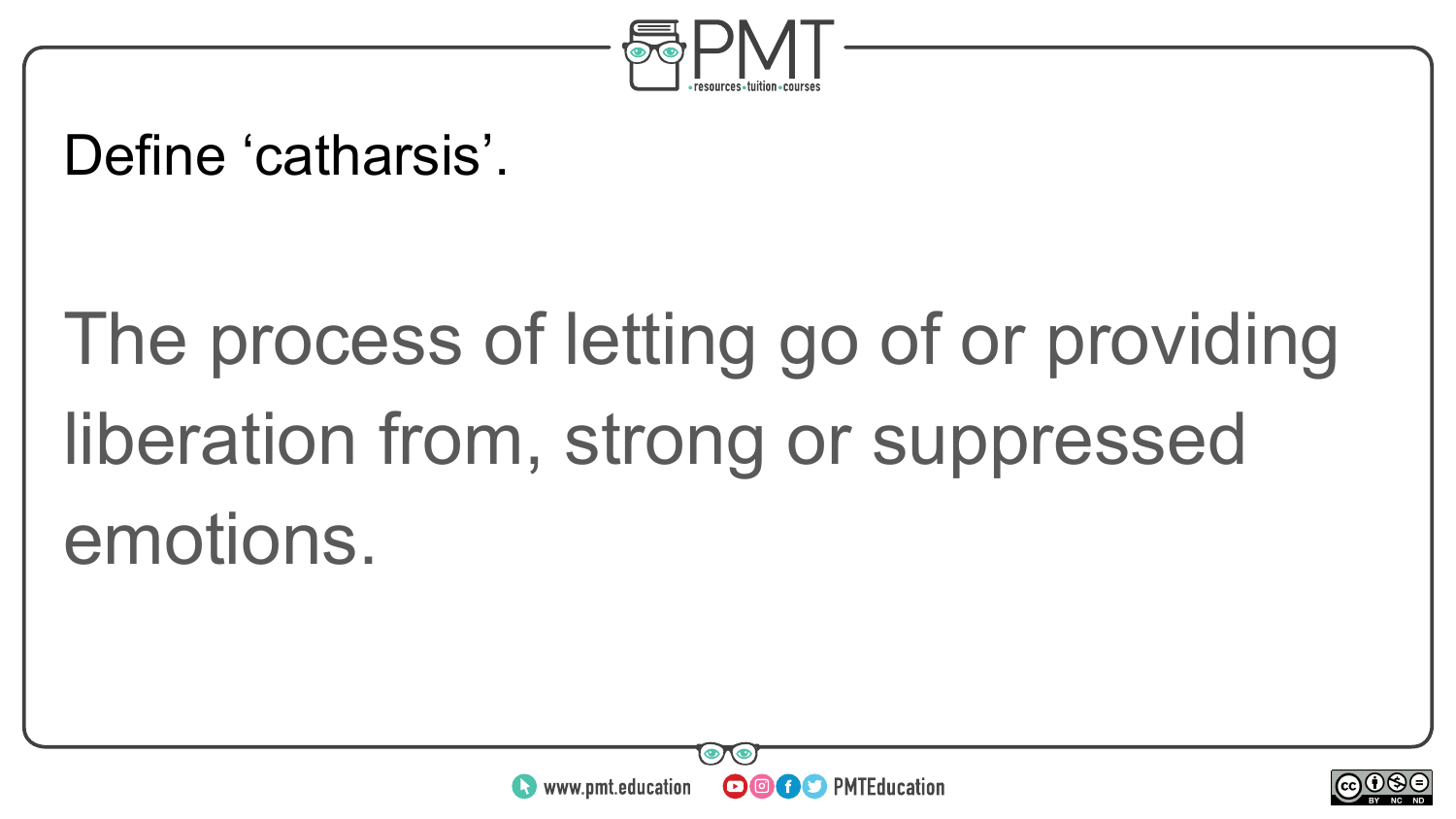

### Define 'foil'.



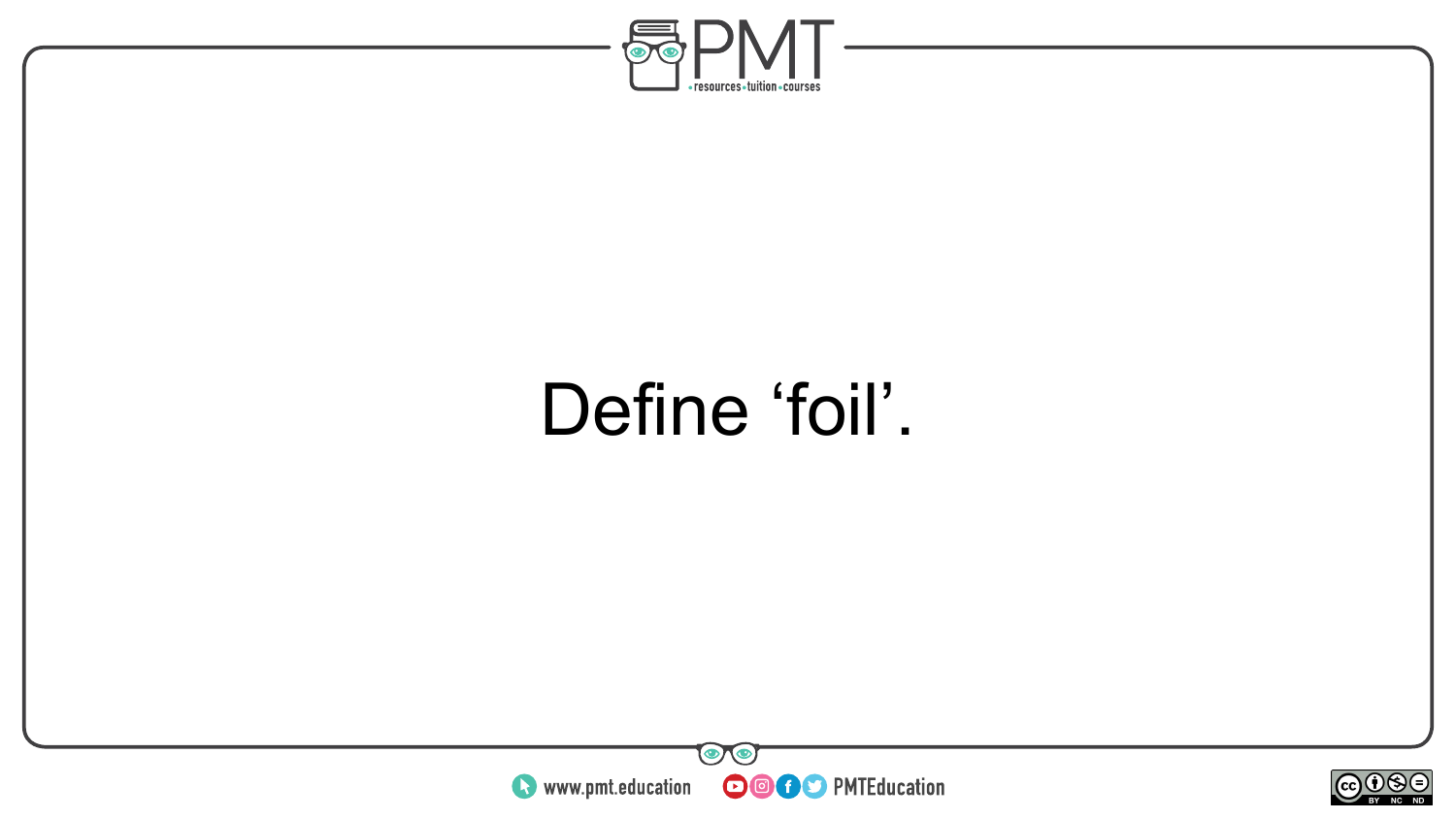

#### Define 'foil'.

A character with qualities that are in contrast with other characters.

*For example, Rosaline and Juliet, or Macbeth and Banquo.*



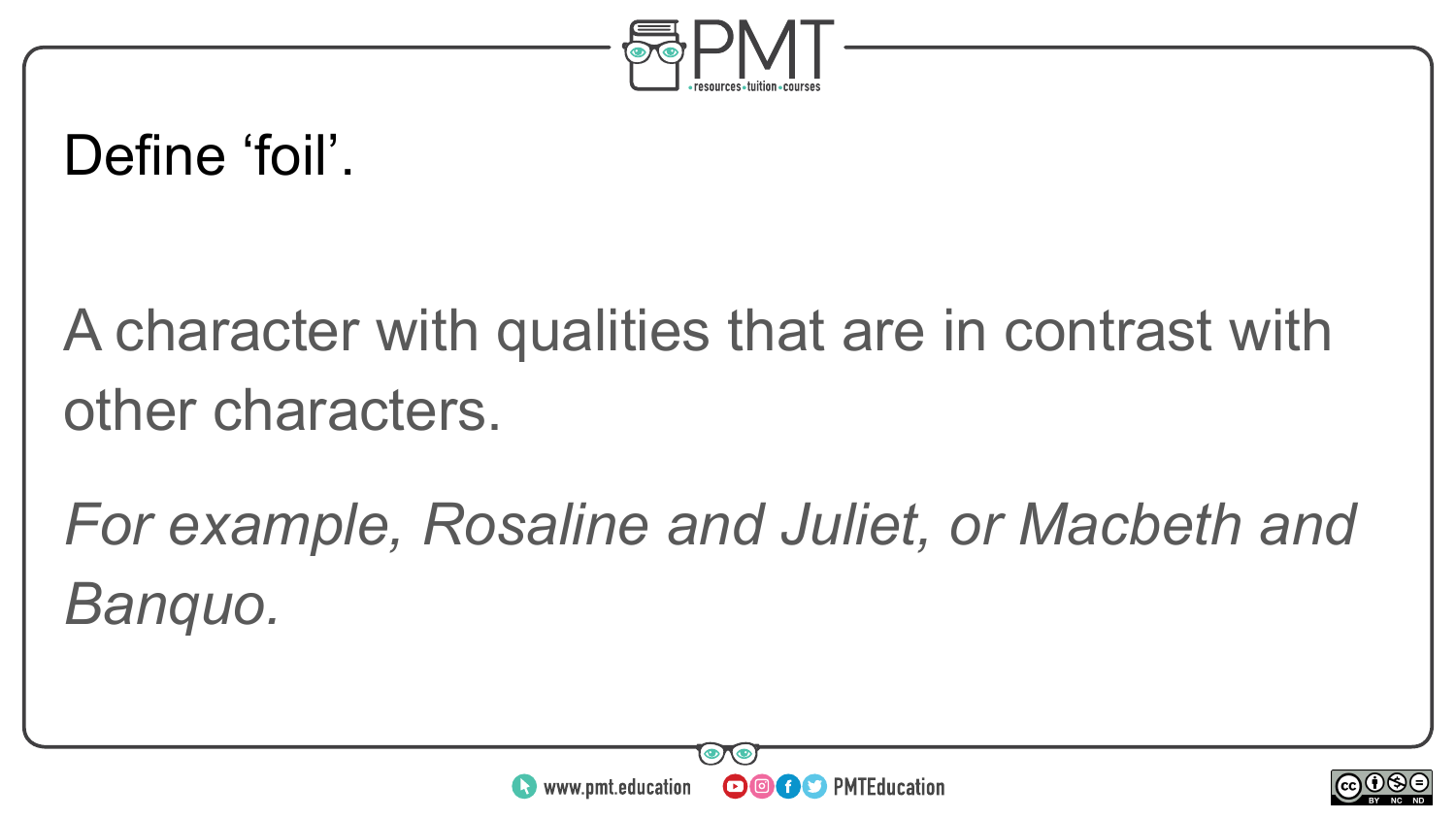

### Define 'hamartia'.



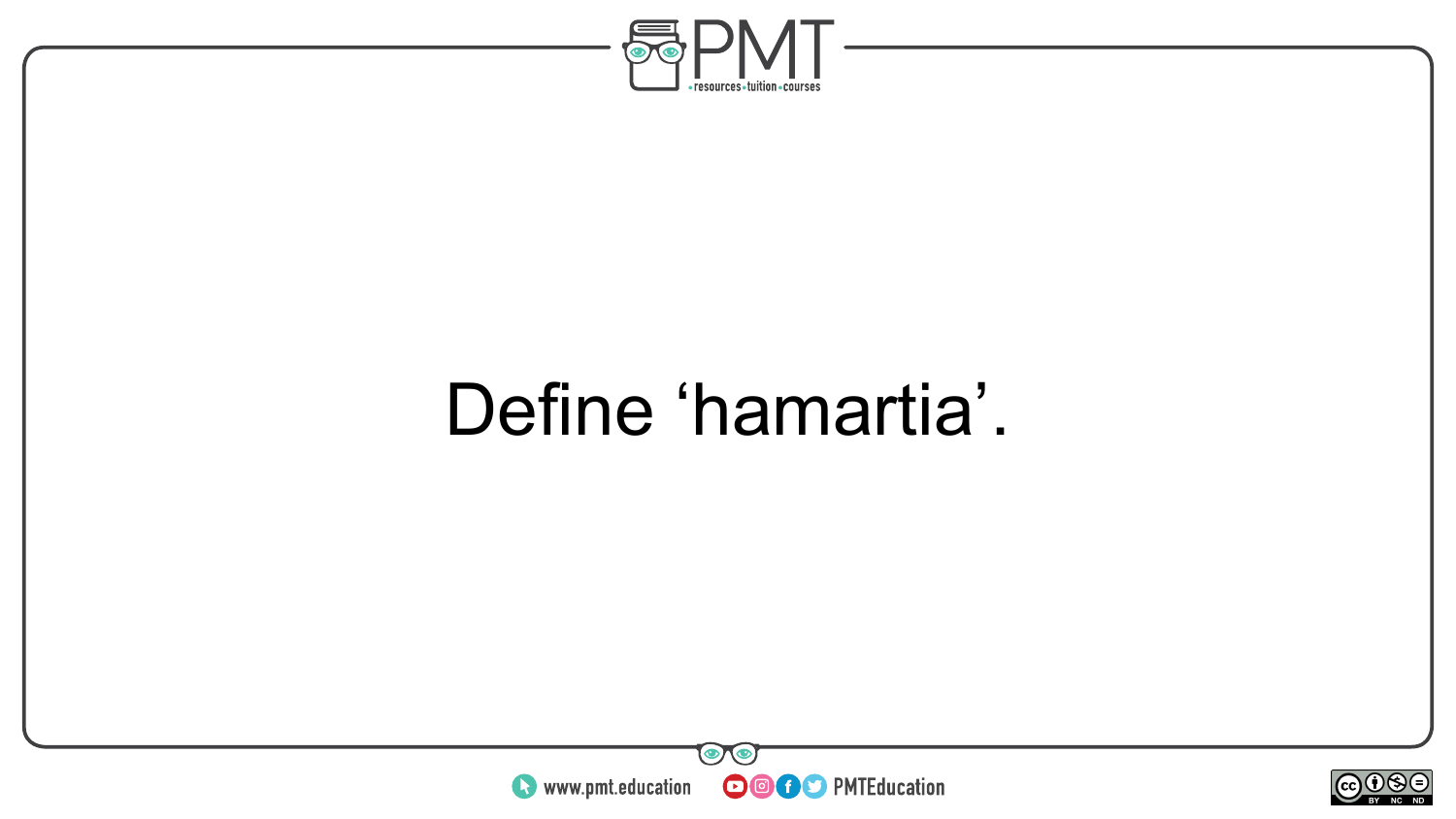

#### Define 'hamartia'.

#### A character's tragic flaw.



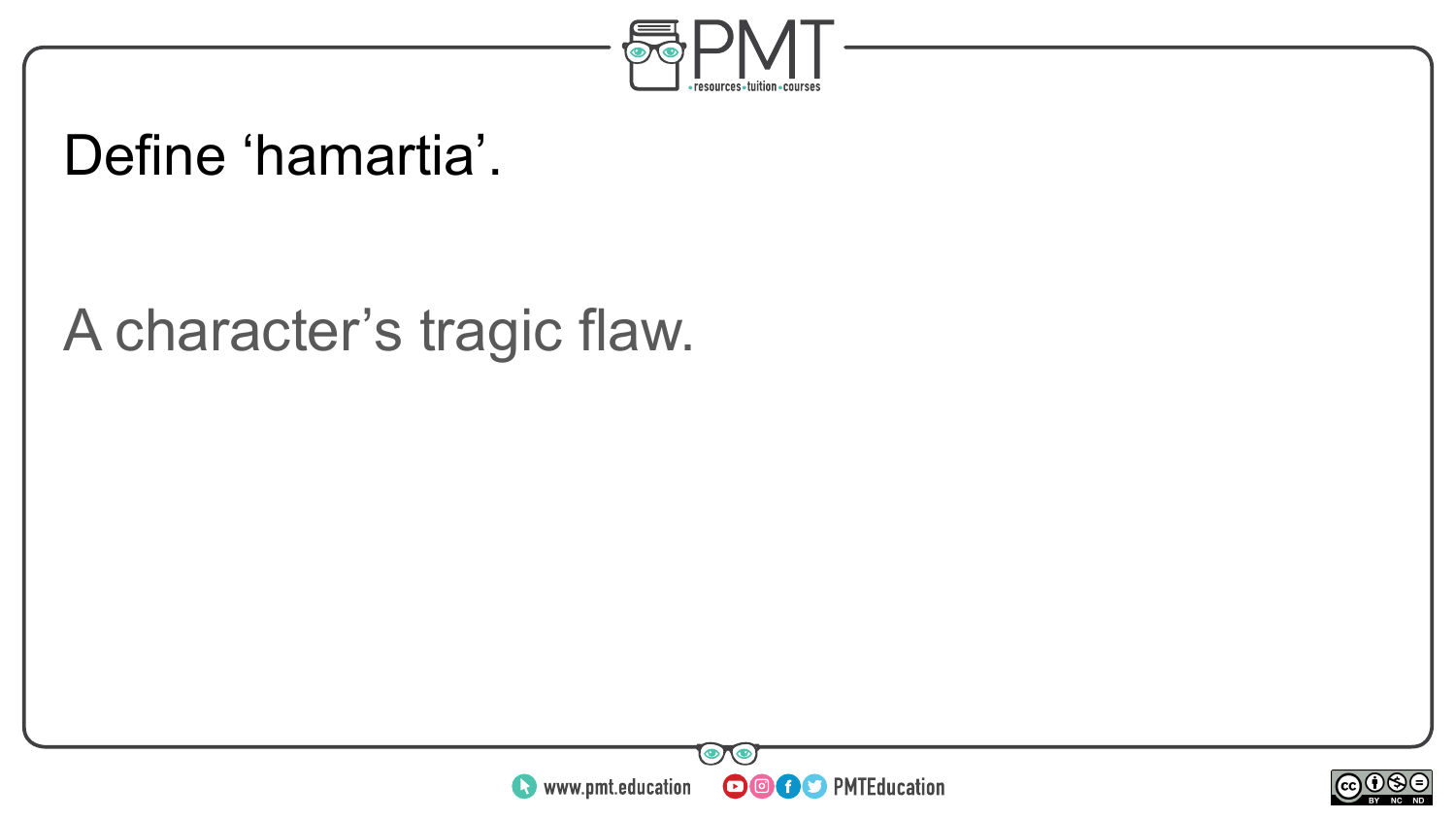

### Define 'hubris'.



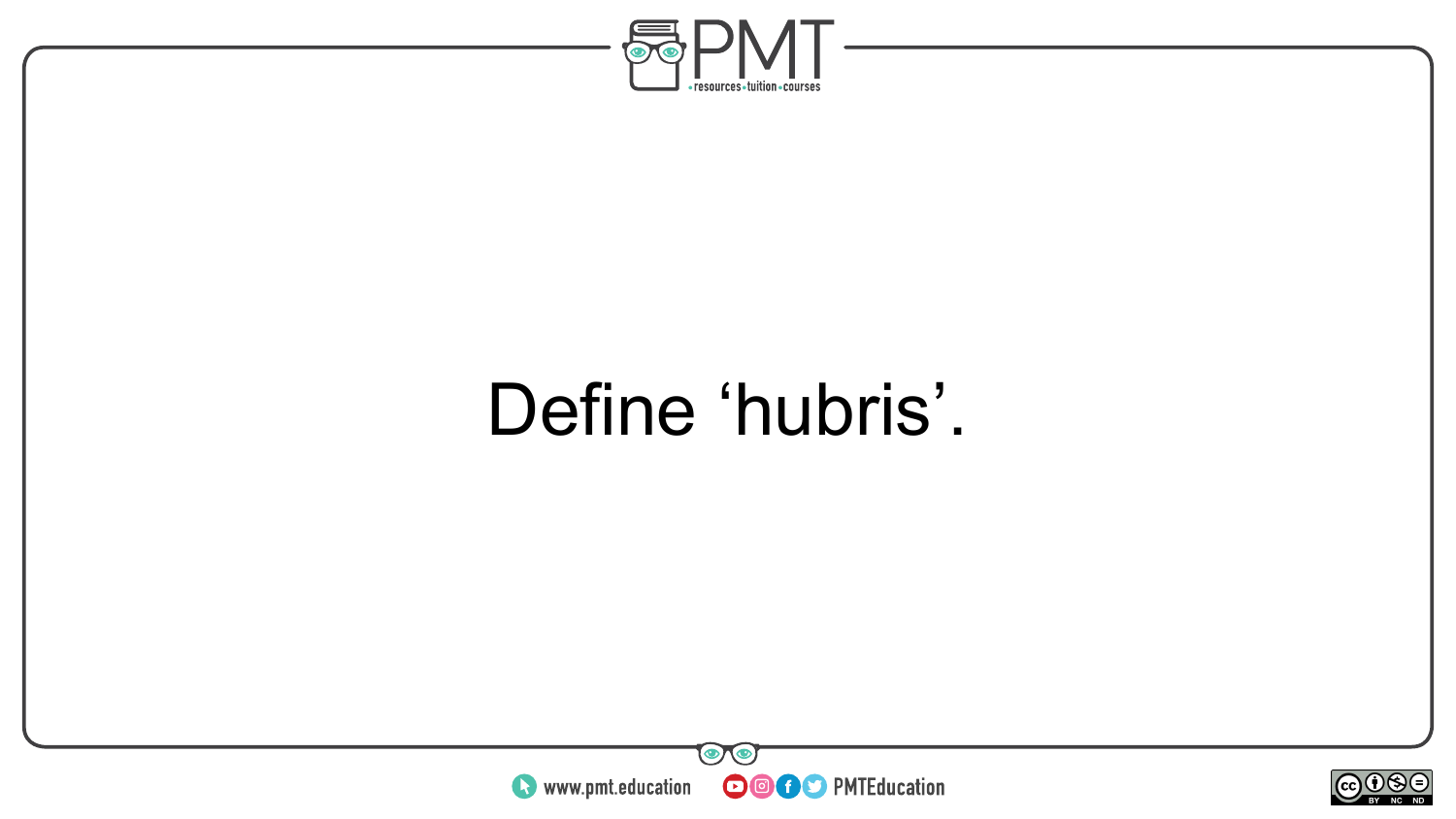

#### Define 'hubris'.

# An exaggerated self-pride or self-confidence which often leads to a fatal retaliation.



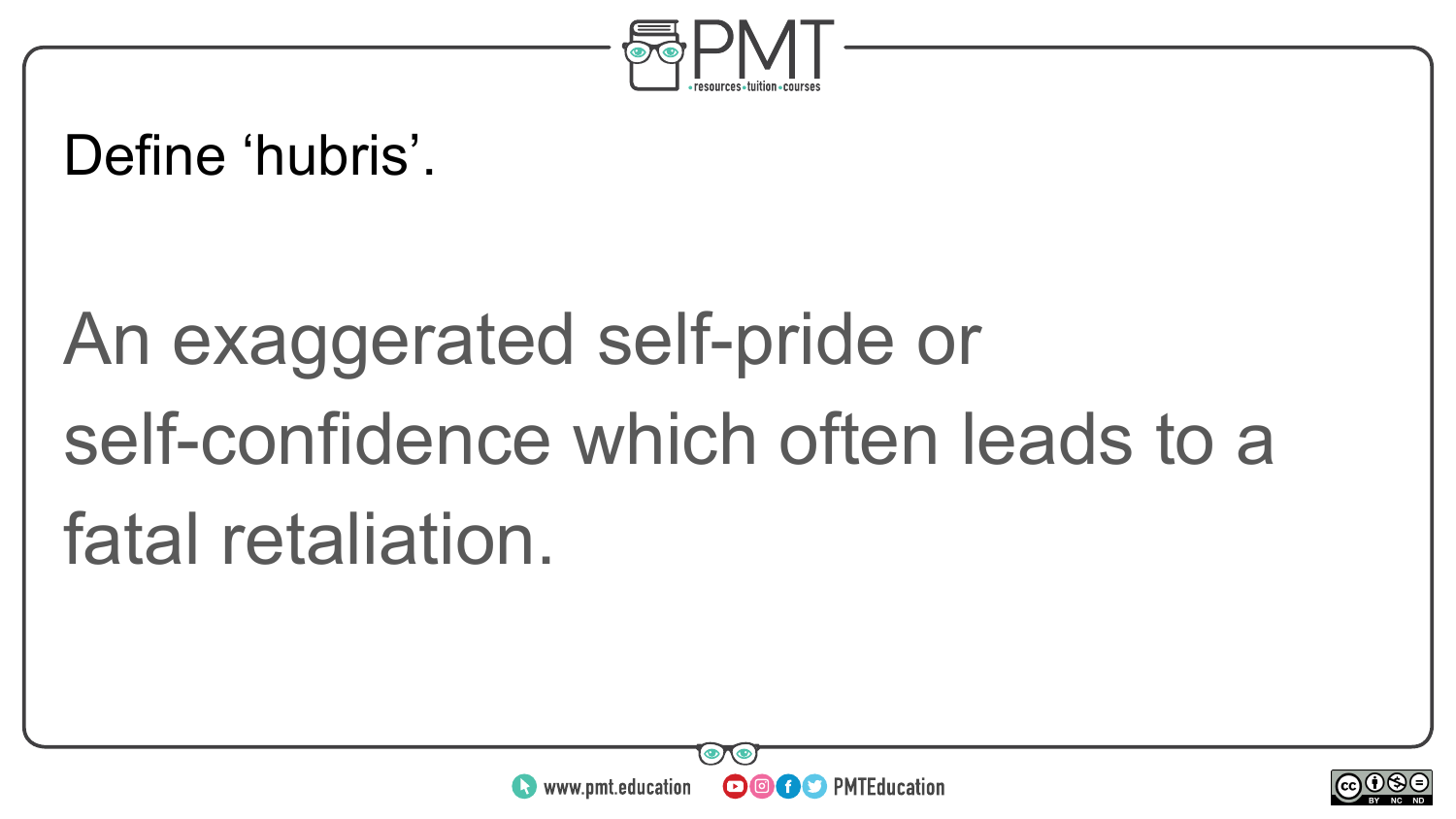

## Define 'peripeteia'.



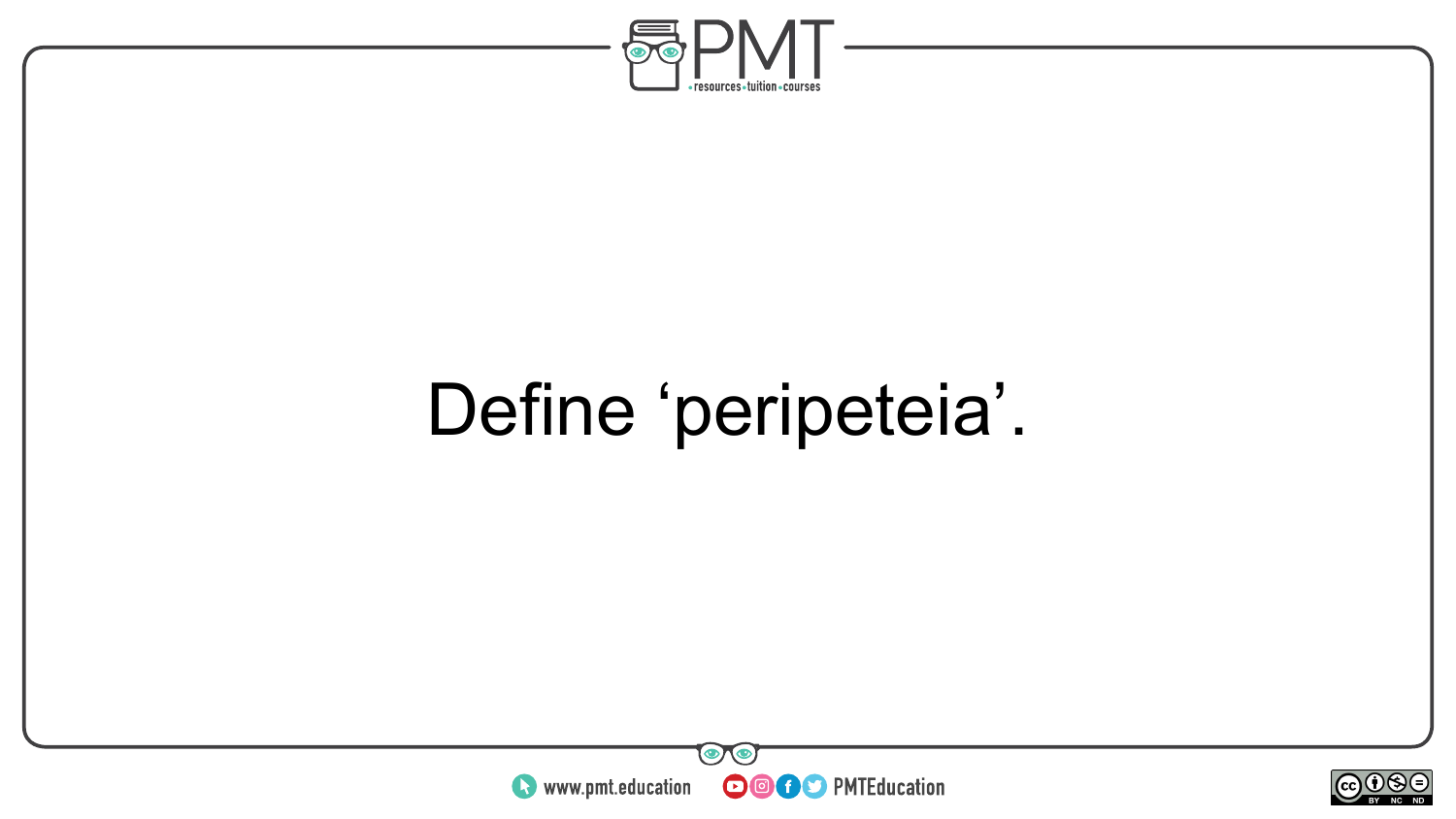

#### Define 'peripeteia'.

### The leading character in the play.



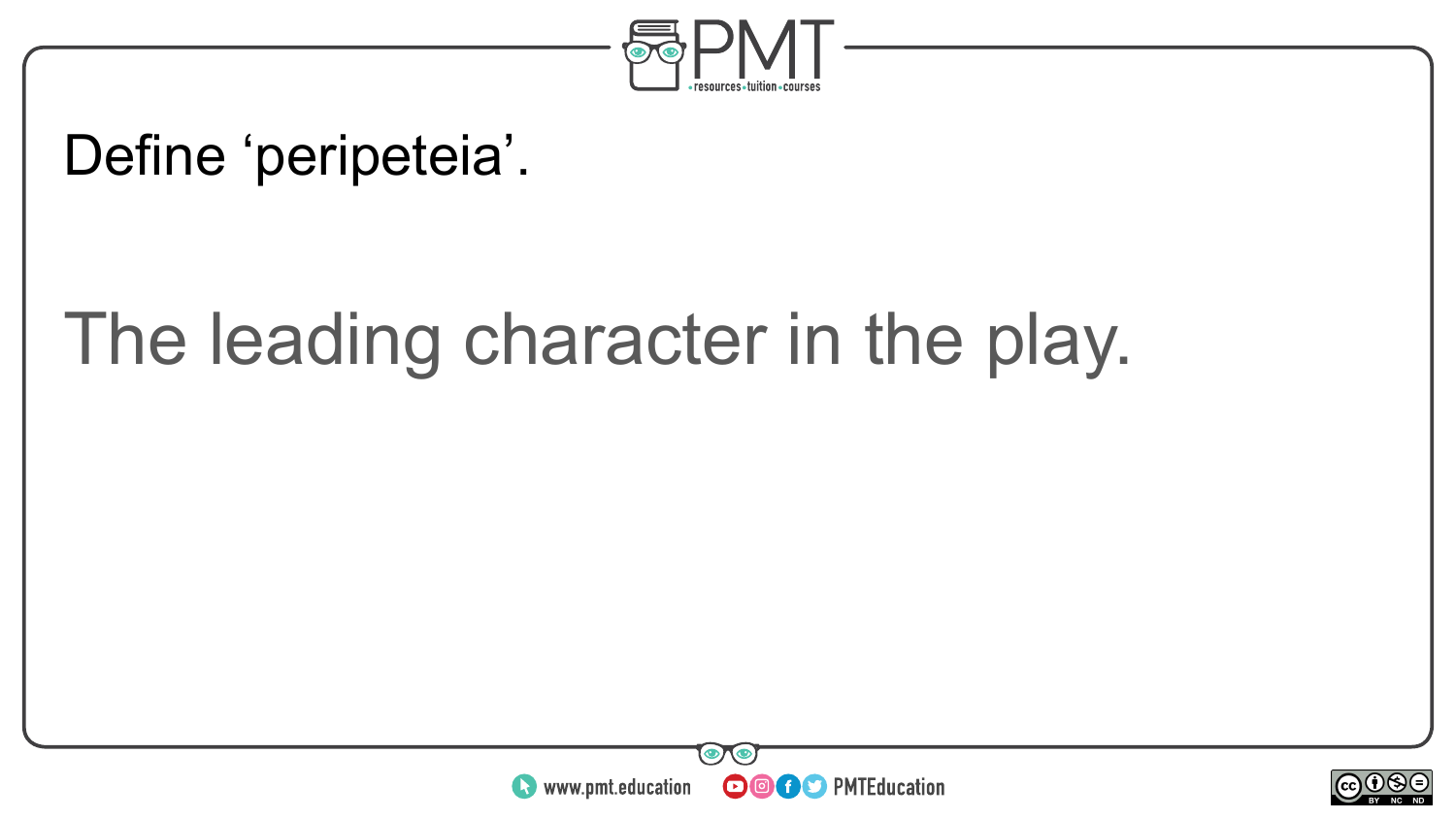

## Define 'protagonist'.



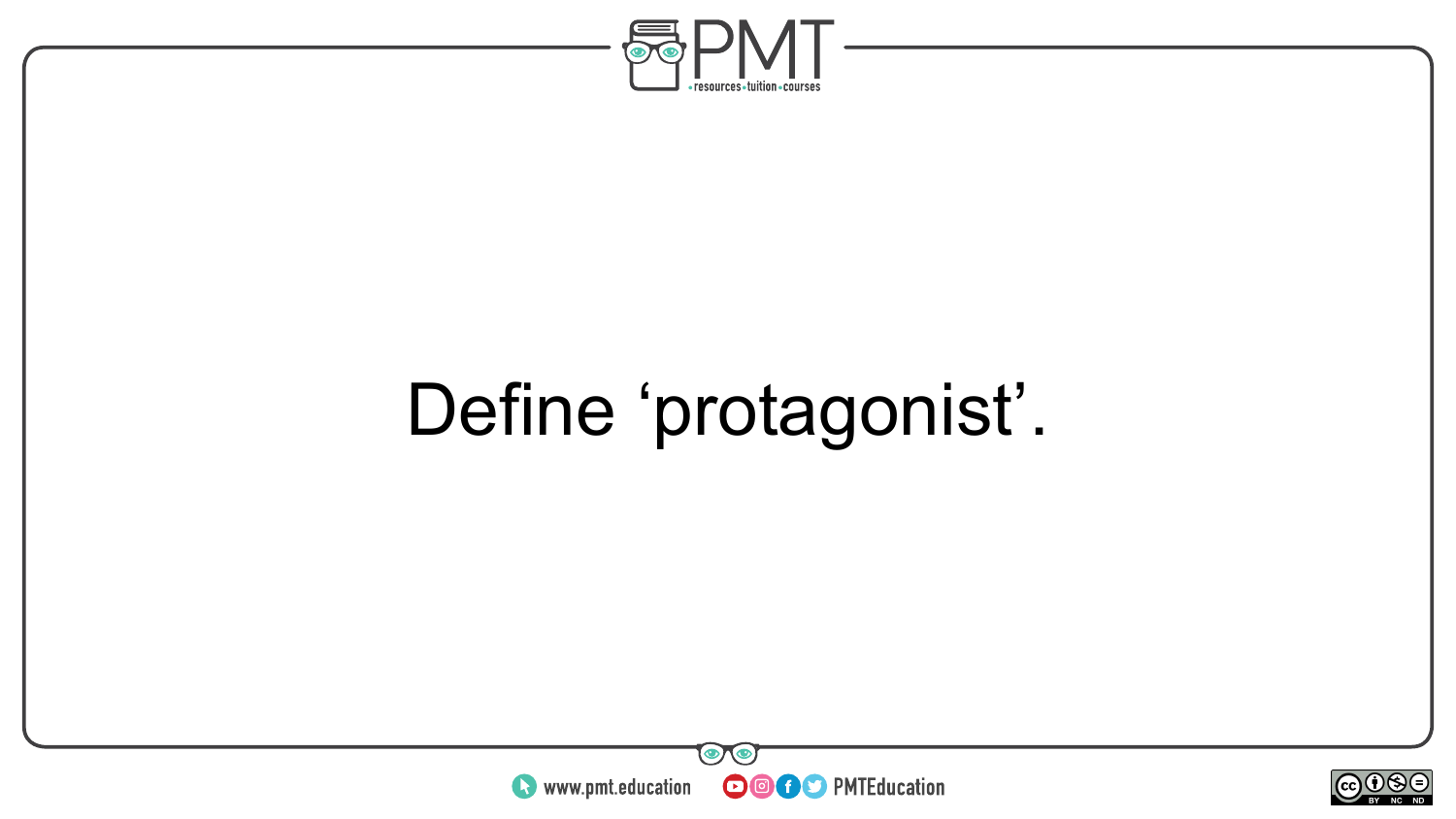

#### Define 'protagonist'.

### The leading character in the play



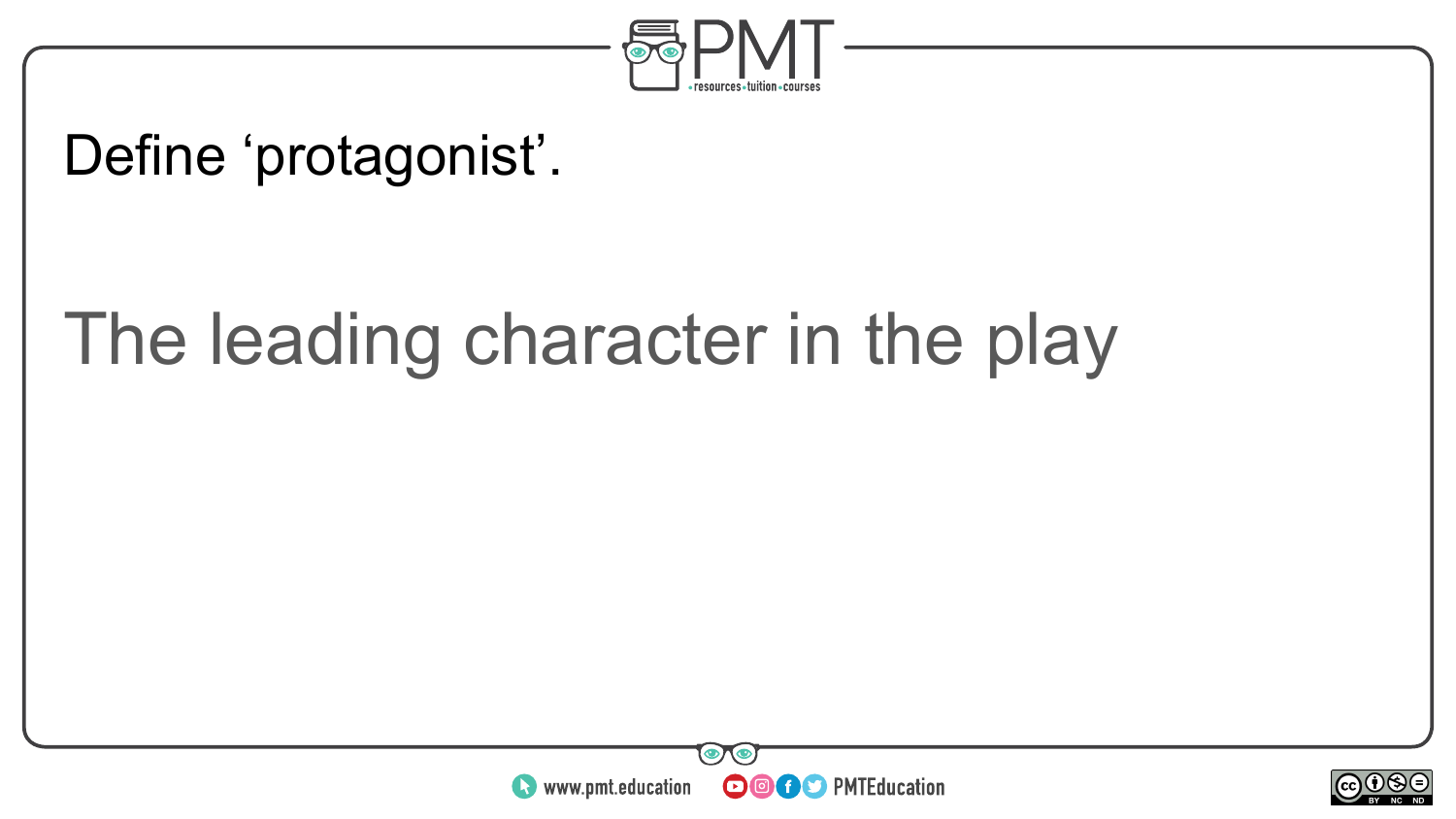

## Define 'tragic hero'.



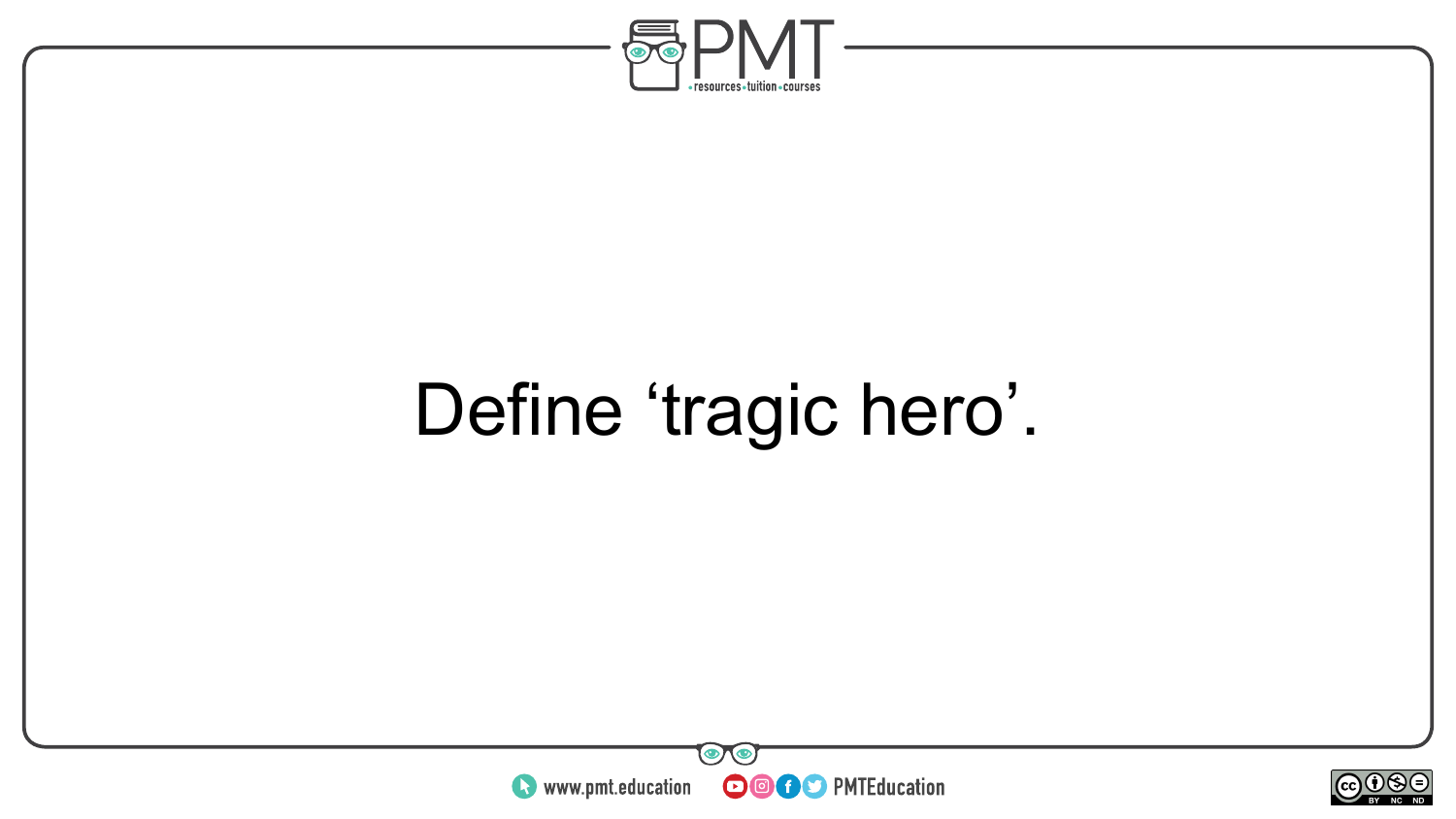

#### Define 'tragic hero'.

# A character who is usually depicted as perfect and honourable yet has one 'fatal flaw' or hamartia.



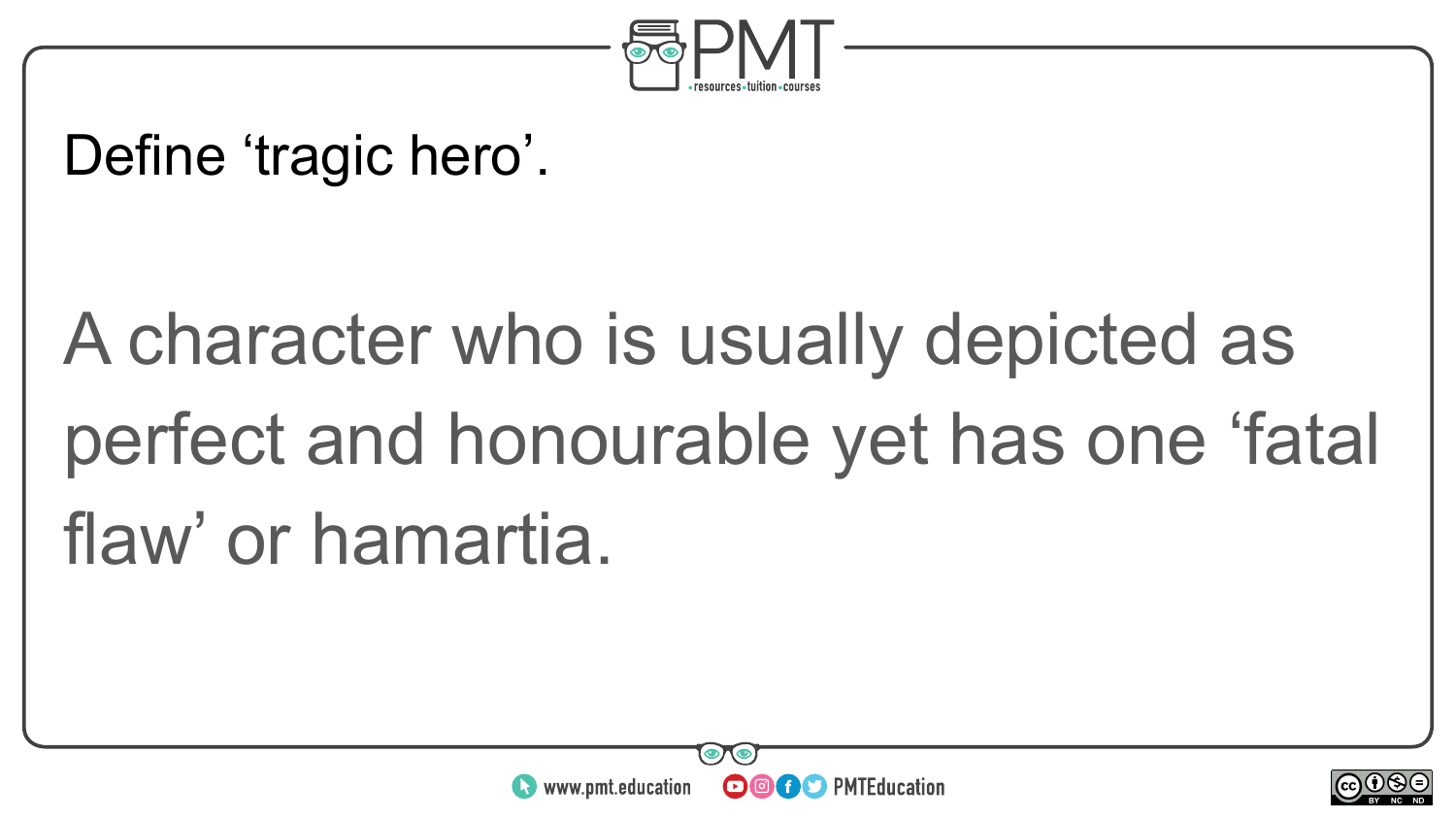

## Define 'Arthurian Legend'.



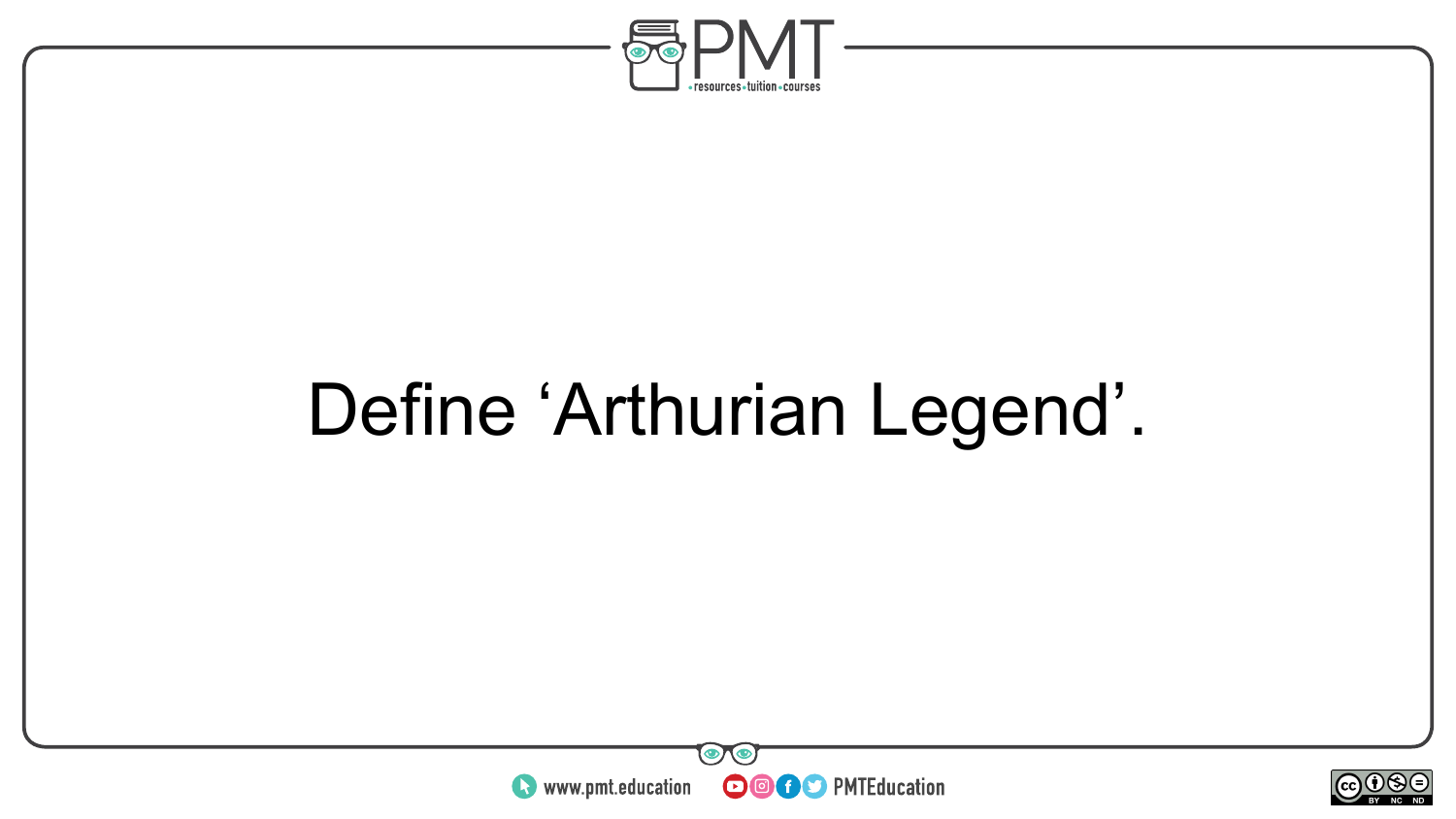

#### Define 'Arthurian Legend'.

# The stories of King Arthur and his Knights of the Round Table, popular for how they celebrate chivalry and patriotism.



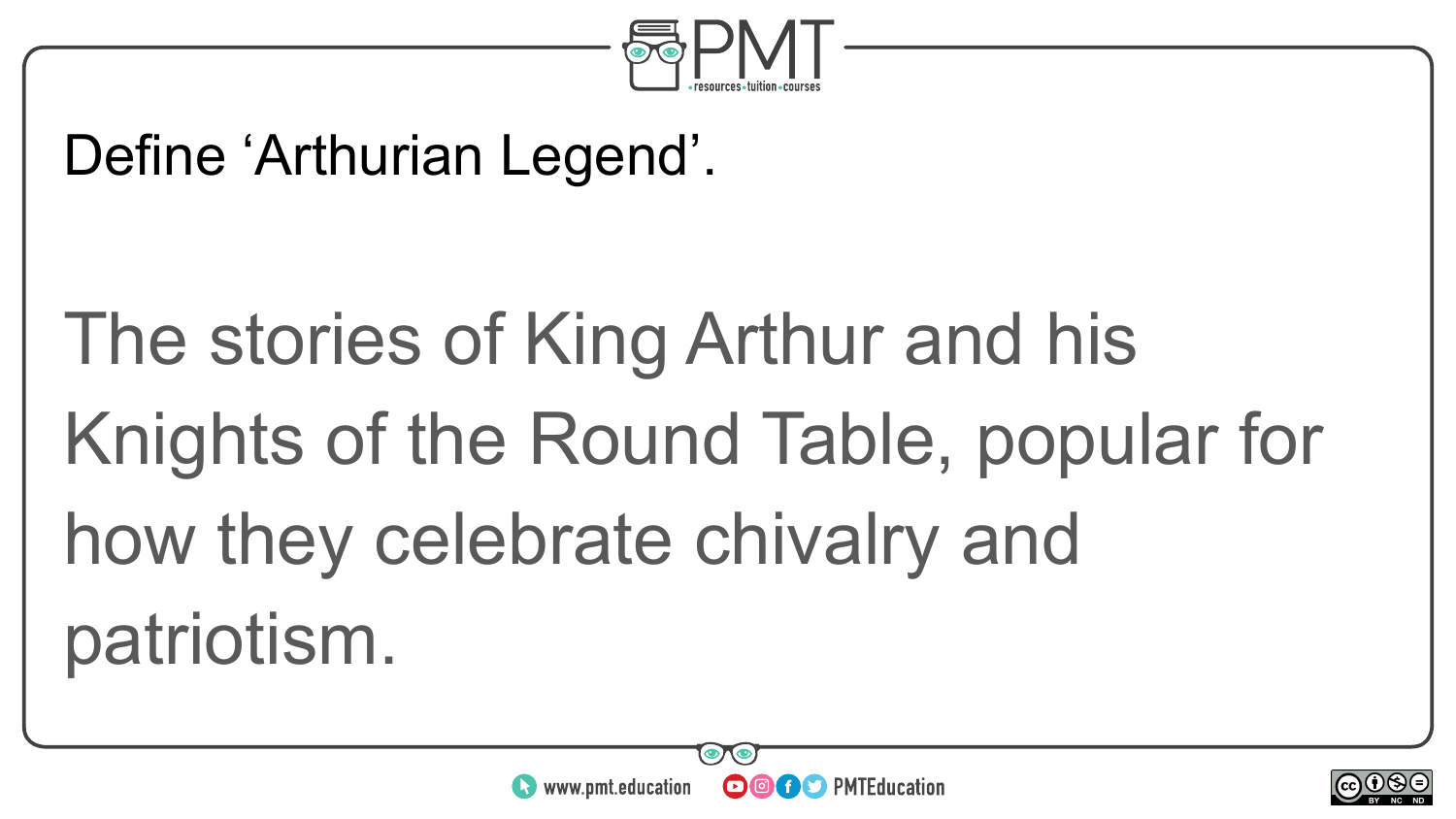

## Define 'autonomy'.



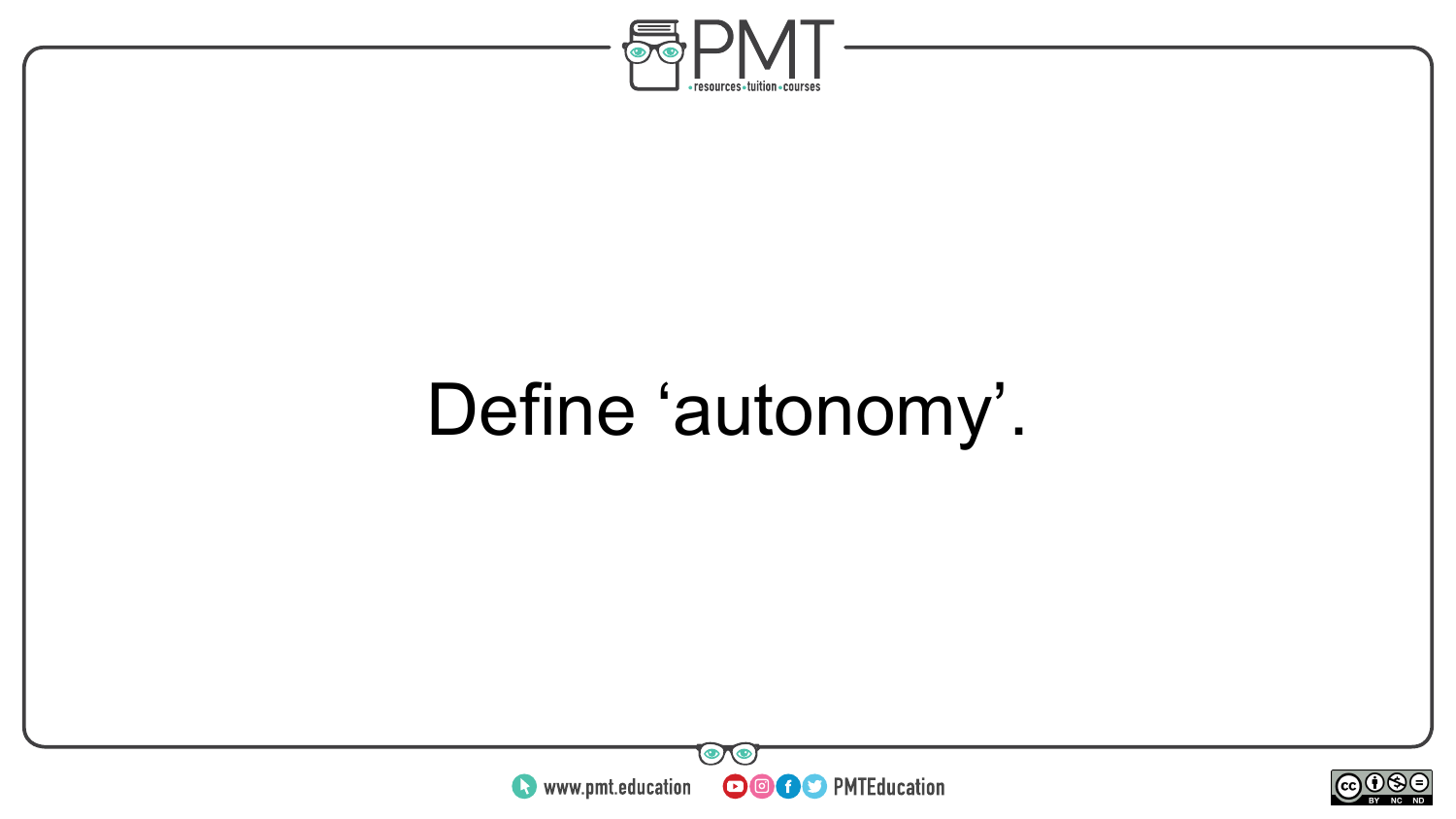

#### Define 'autonomy'.

# The right and ability to be able to govern yourself, including your actions and decisions.



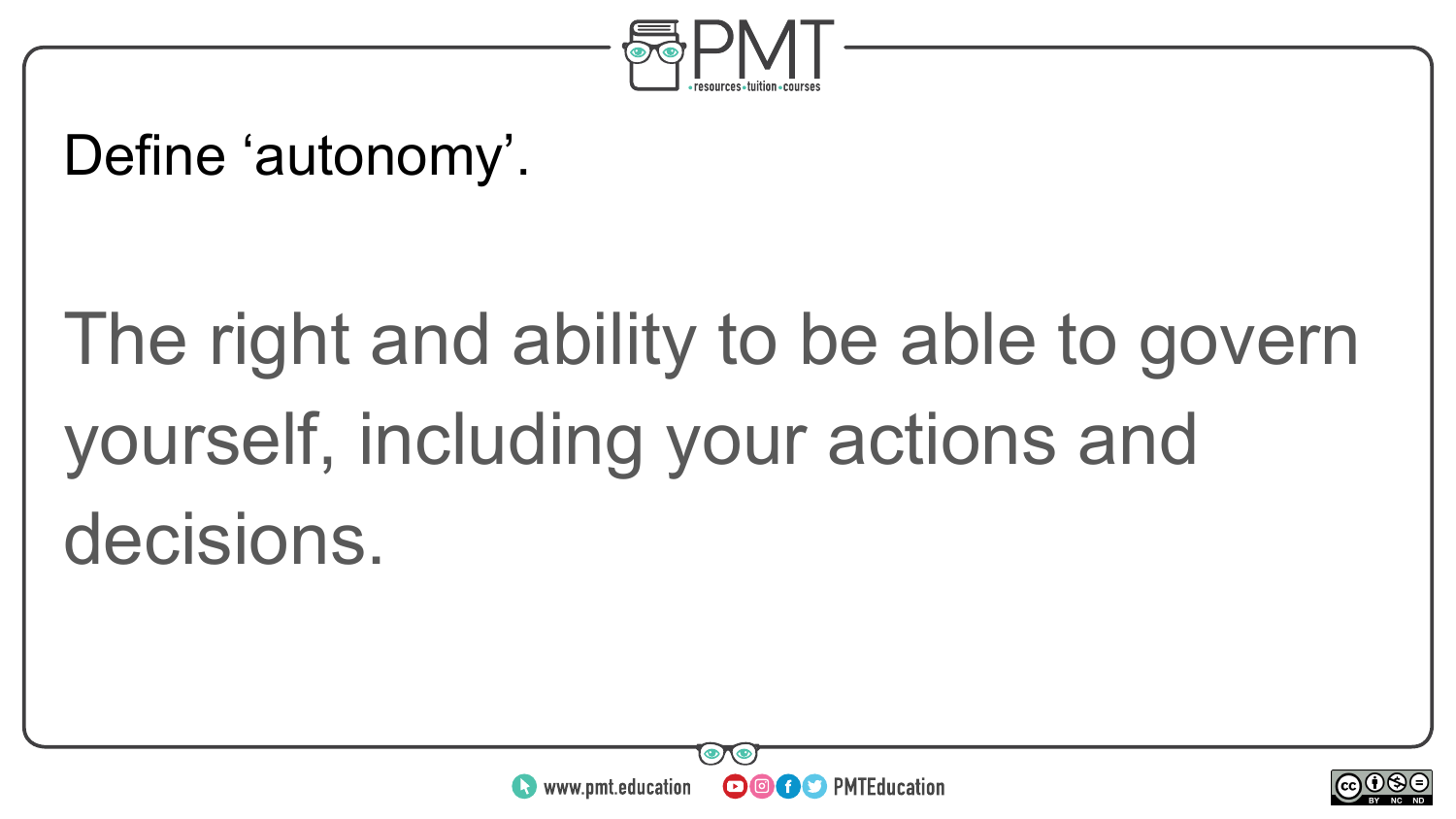

## Define 'code of chivalry'.



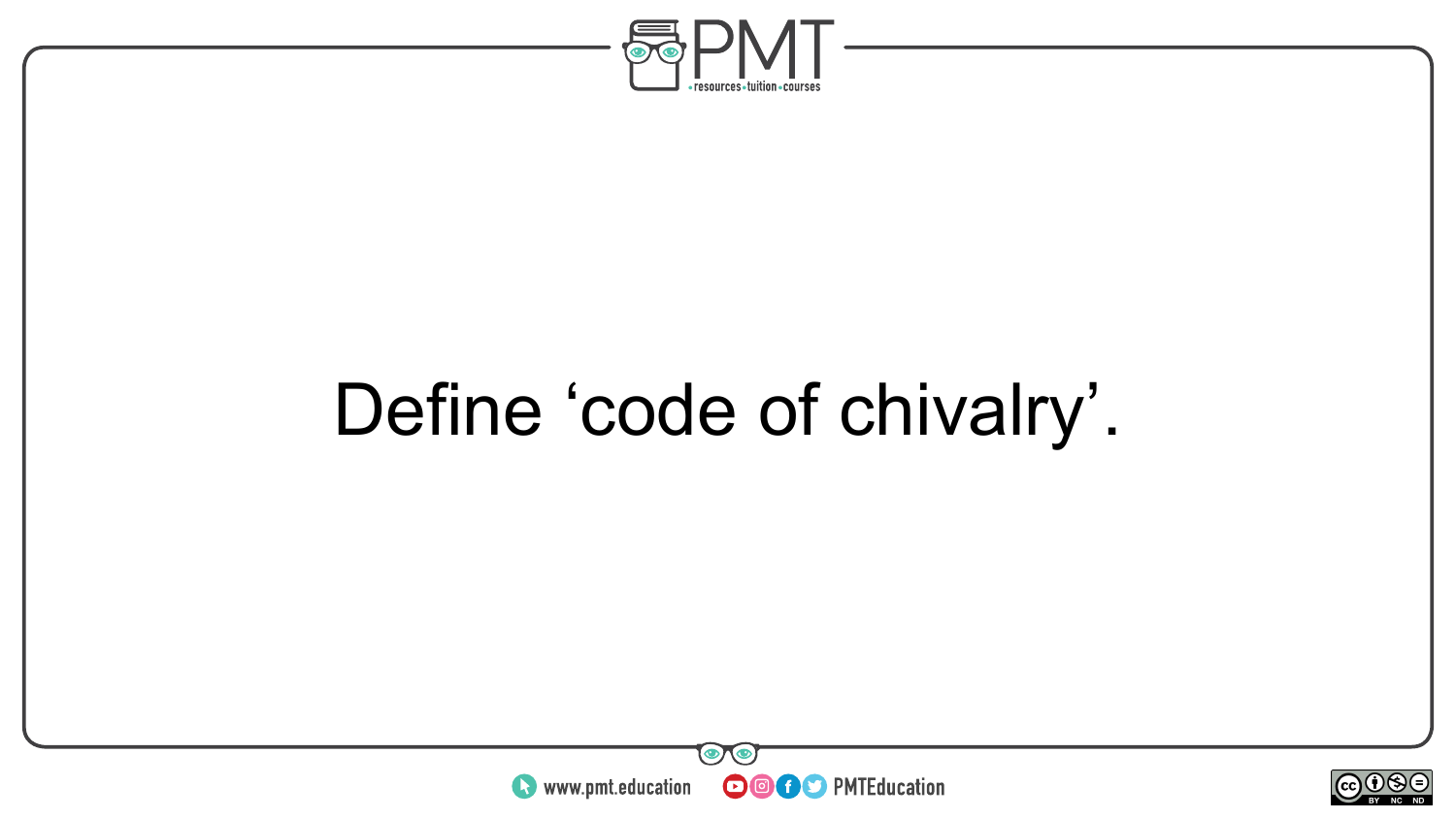

#### Define 'code of chivalry'.

# The moral, religious, and social code of Medieval knights, including bravery, honour and courtesy.



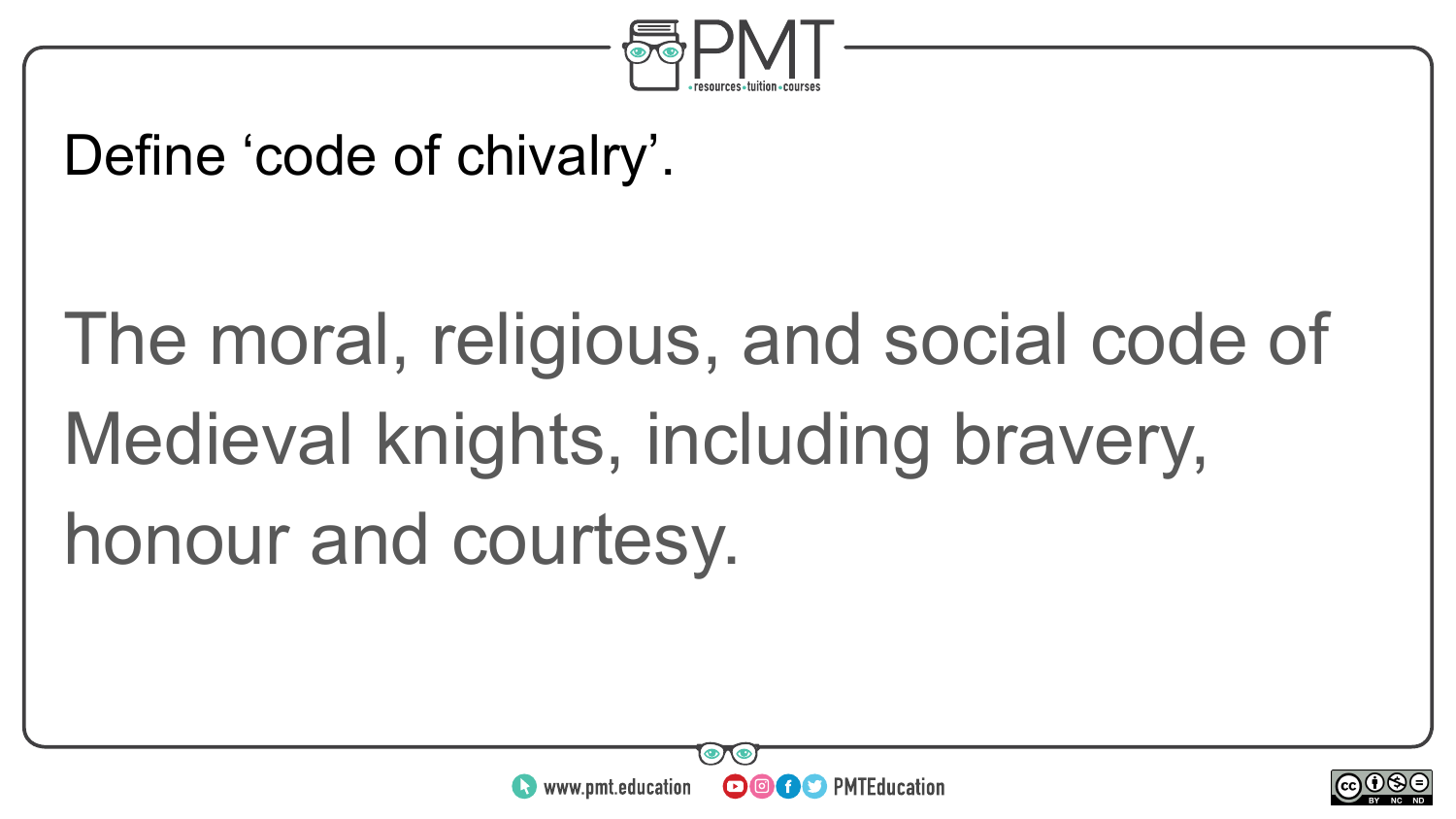

### Define 'convention'.



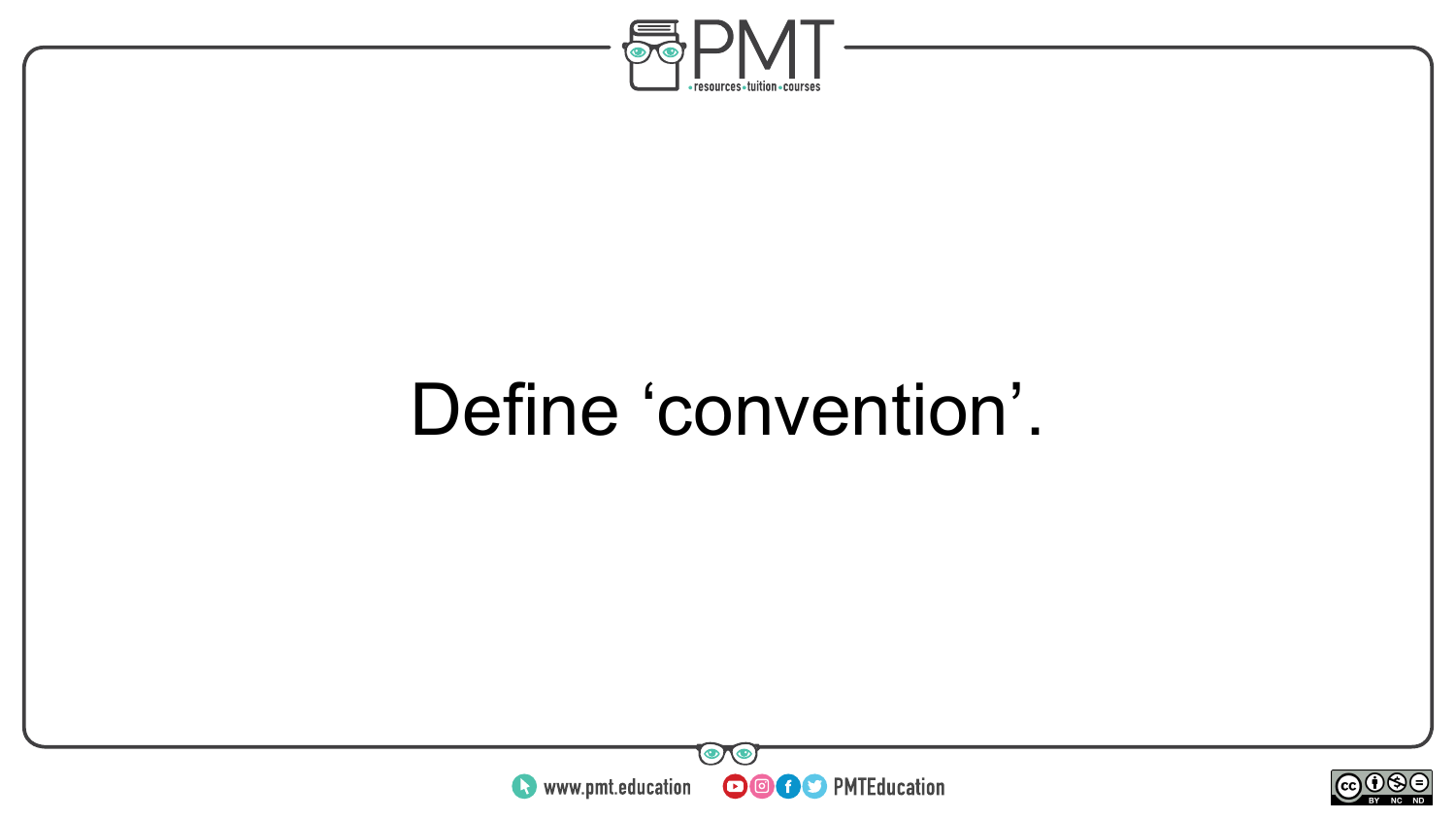

#### Define 'convention'.

The traditional way of doing things.



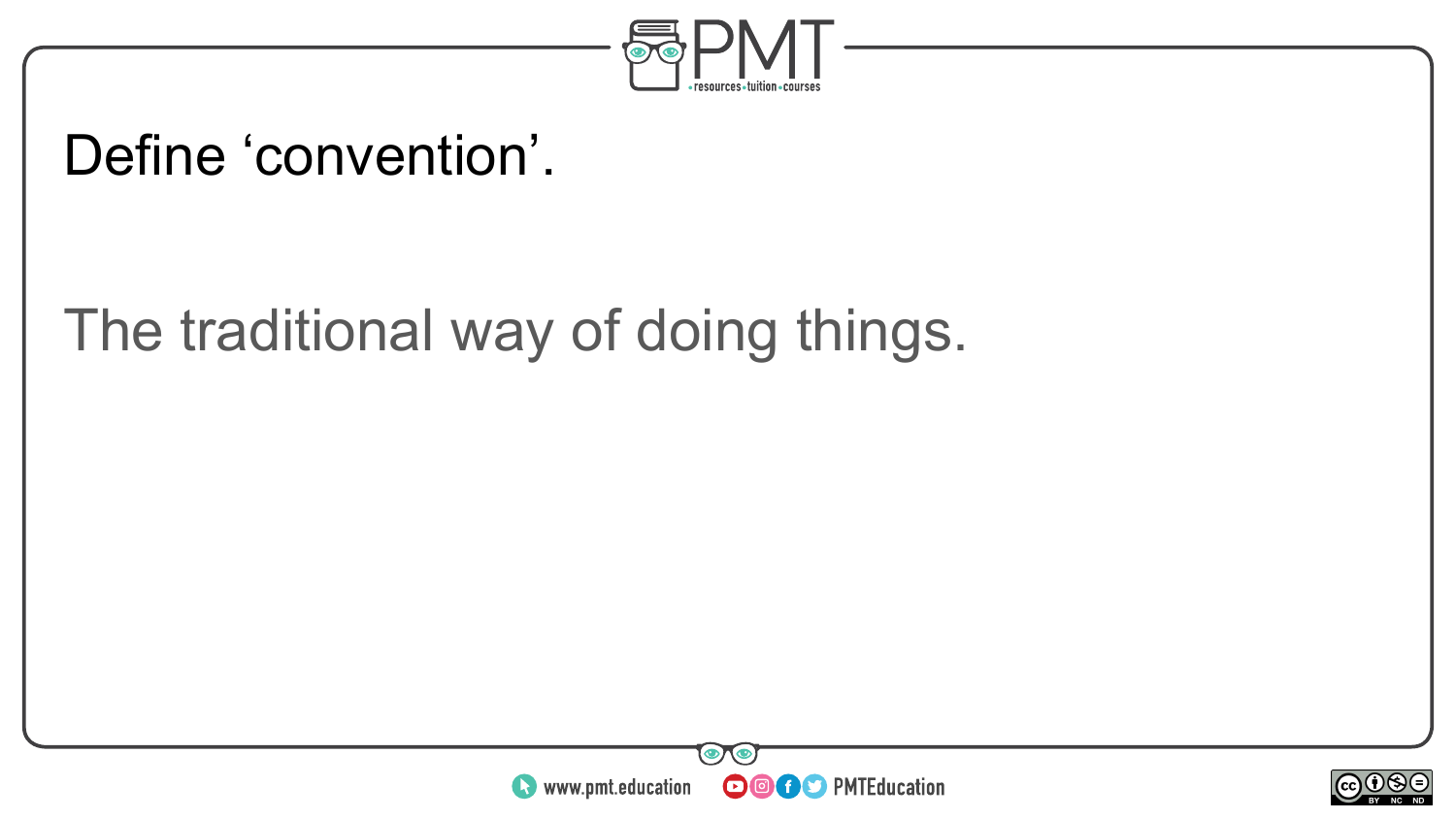

### Define 'dehumanise'.



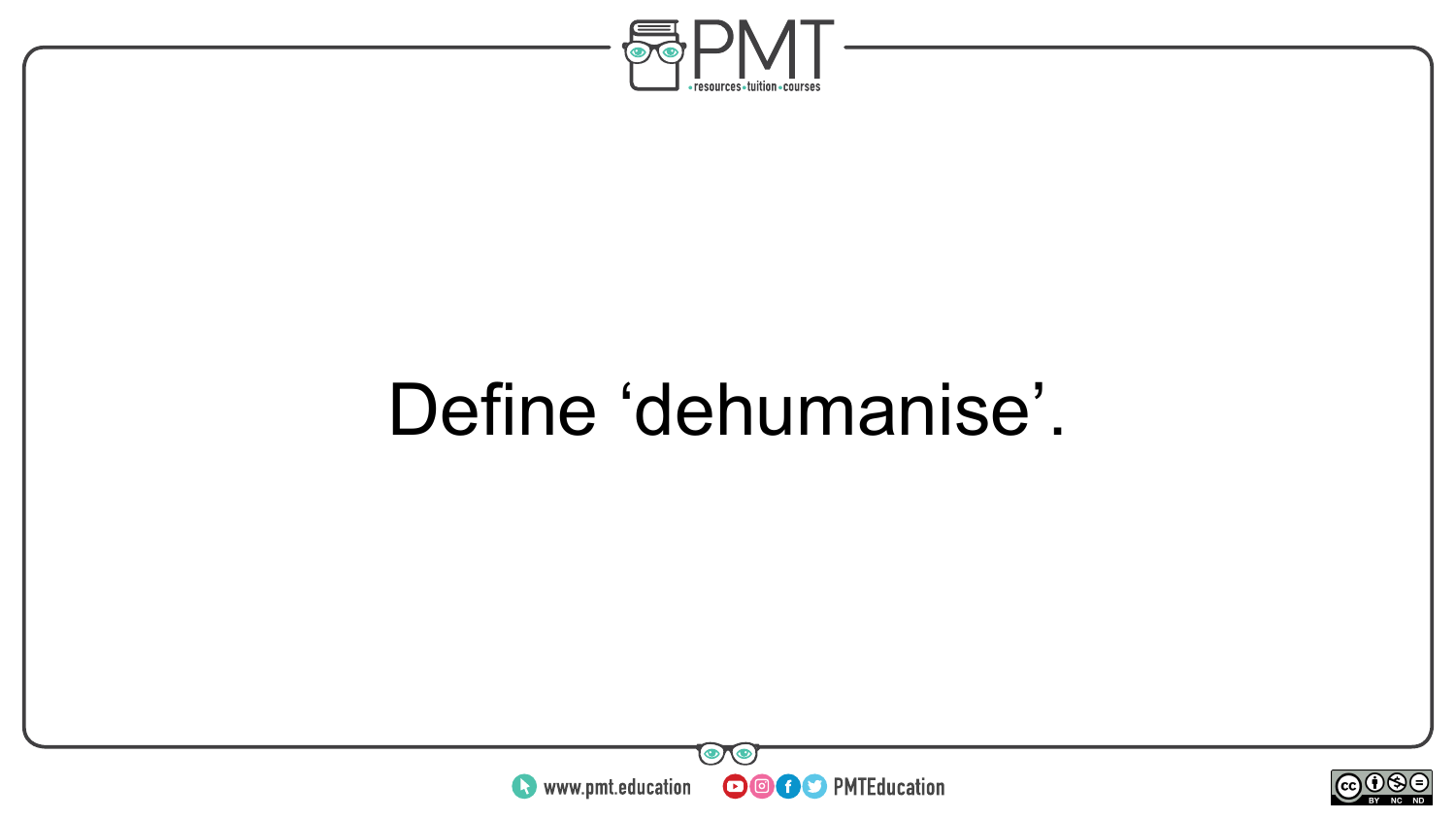

#### Define 'dehumanise'.

# Denying someone their humanity, including their emotions and independent thought.



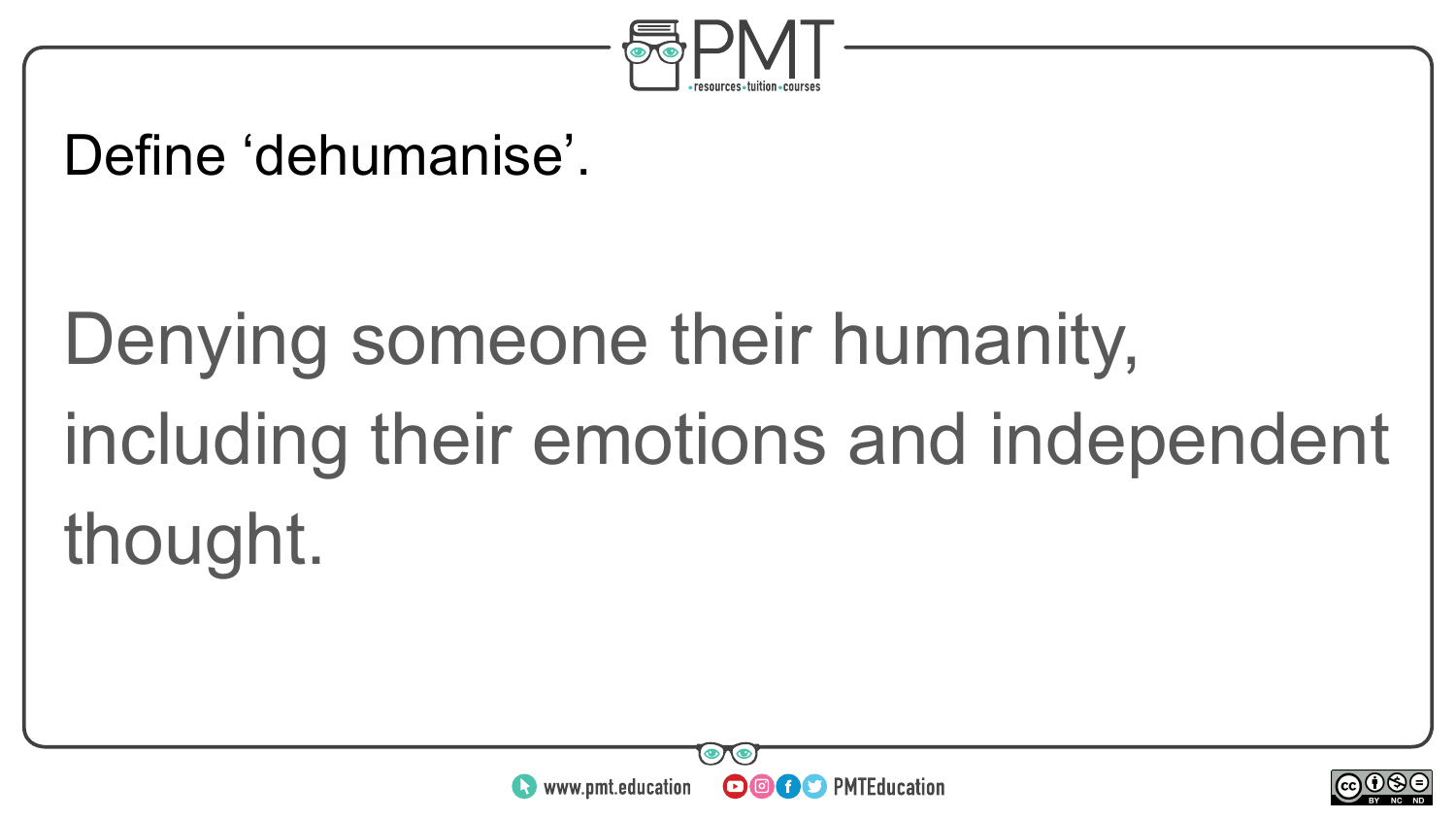

## Define 'Divine Order / Great Chain of Being'.



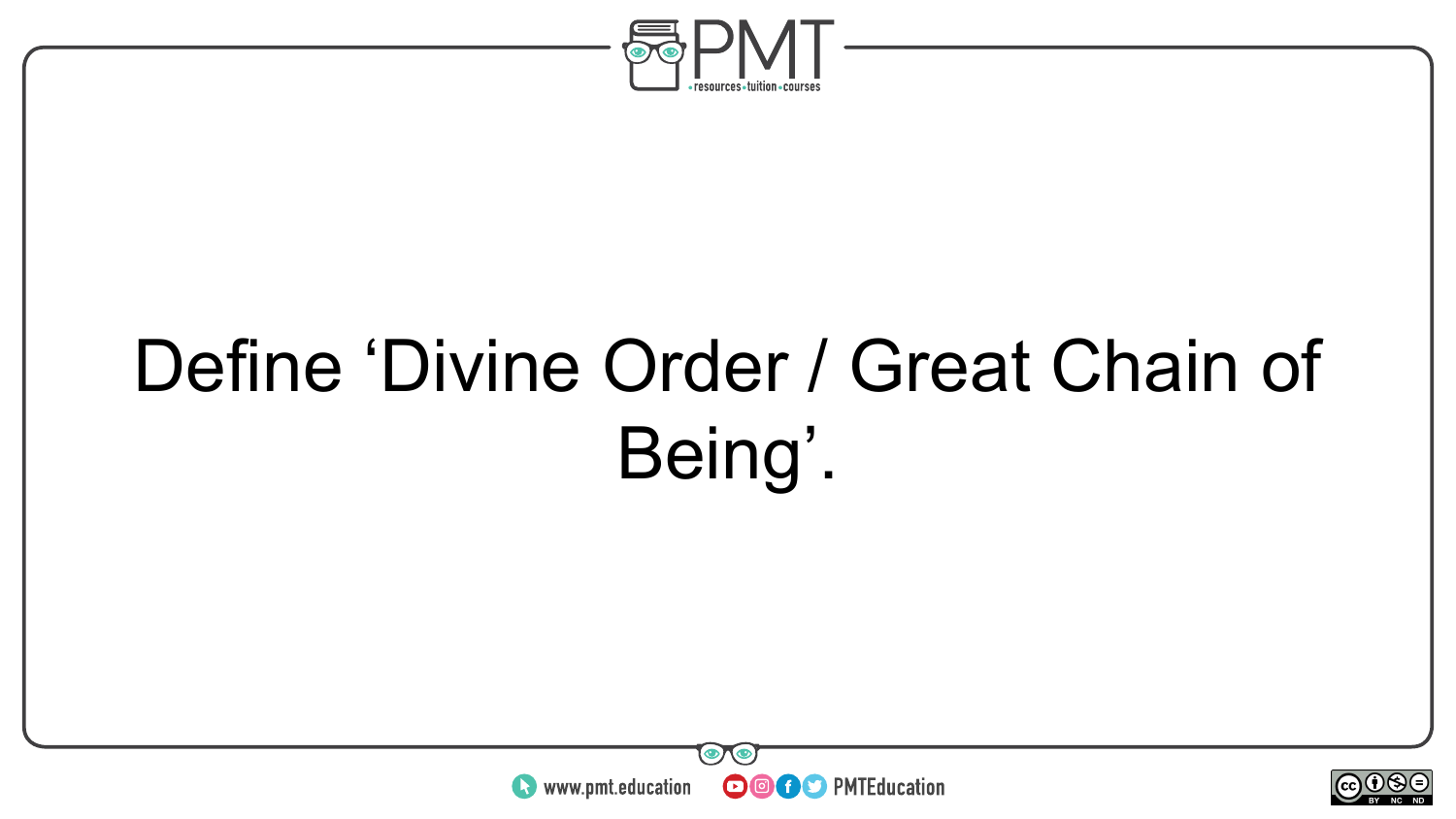

#### Define 'Divine Order / Great Chain of Being'.

# The belief in Medieval Christianity that all life and matter on Earth was organised into a hierarchy by God.



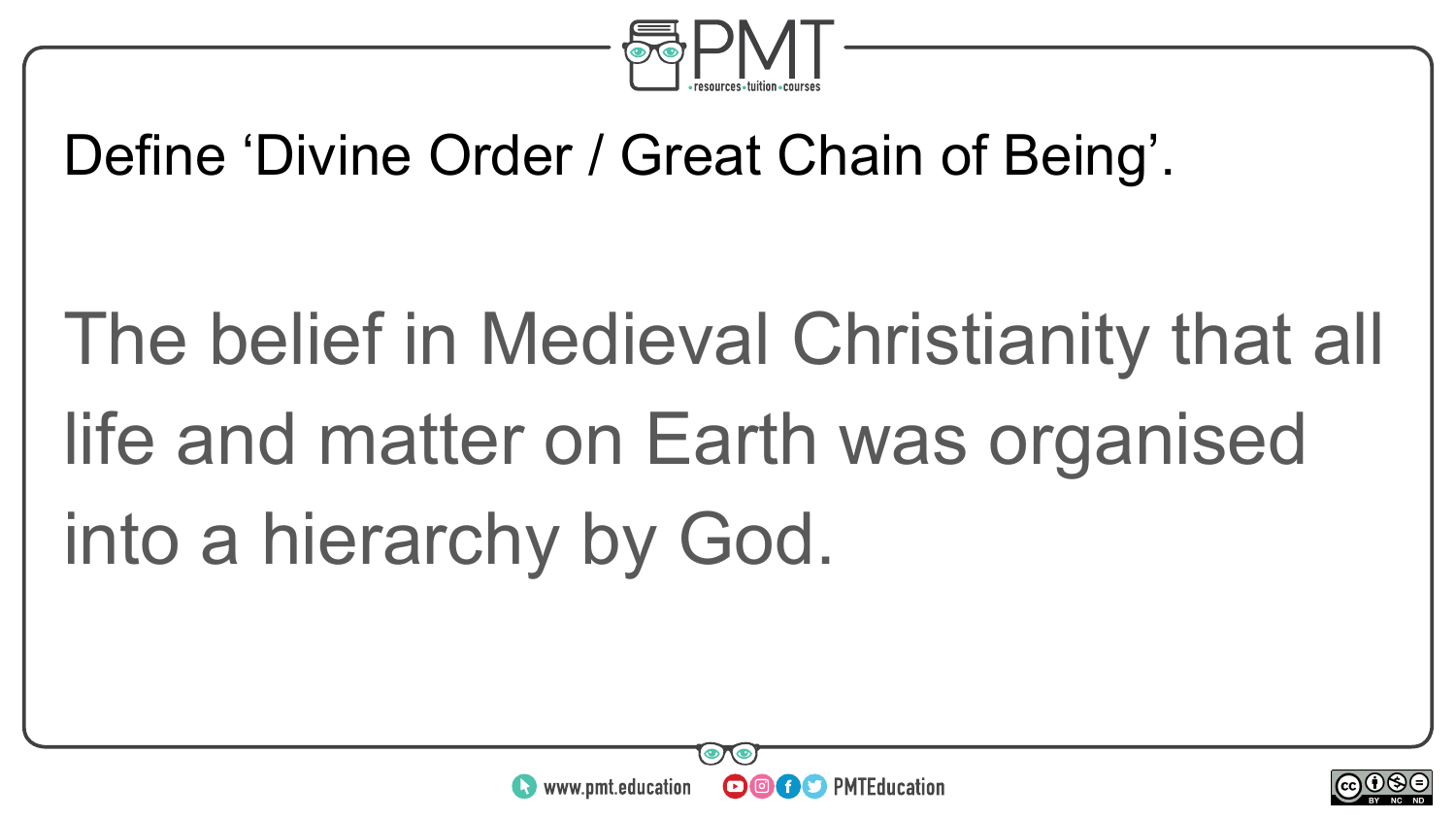

### Define 'facade'.



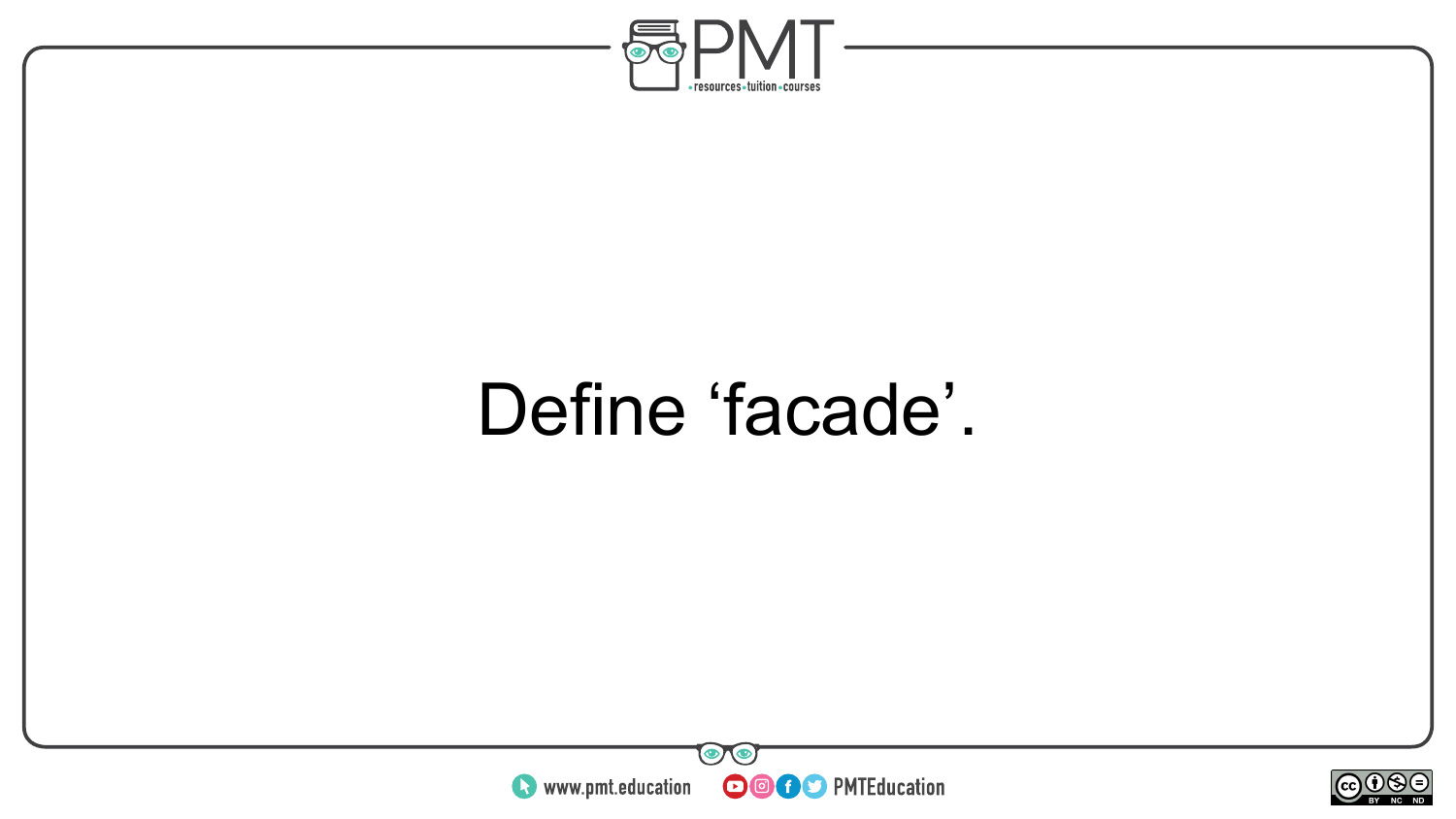

#### Define 'facade'.

# A front or mask that is put up to disguise something or someone's true character.



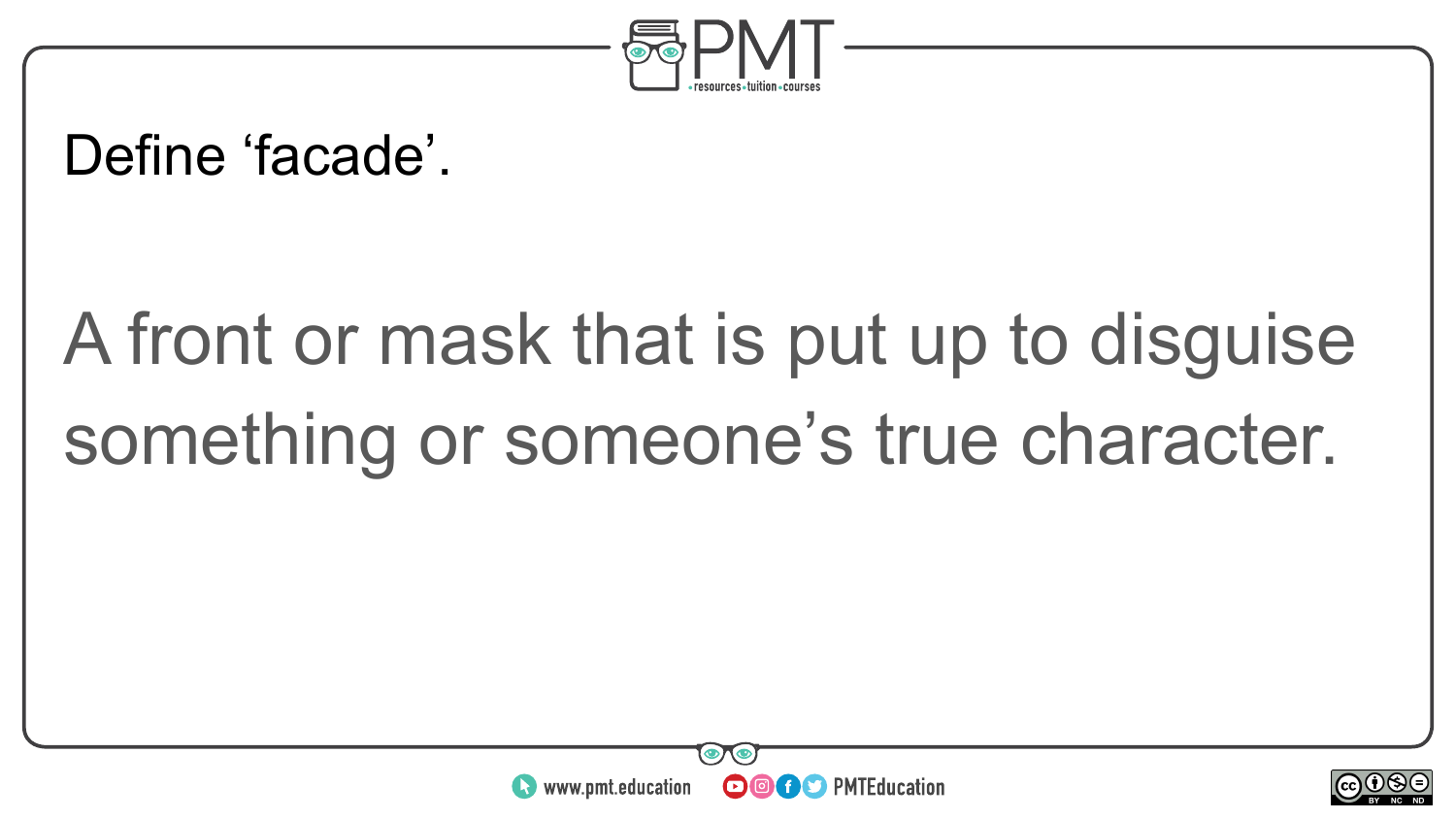

### Define 'fate'.



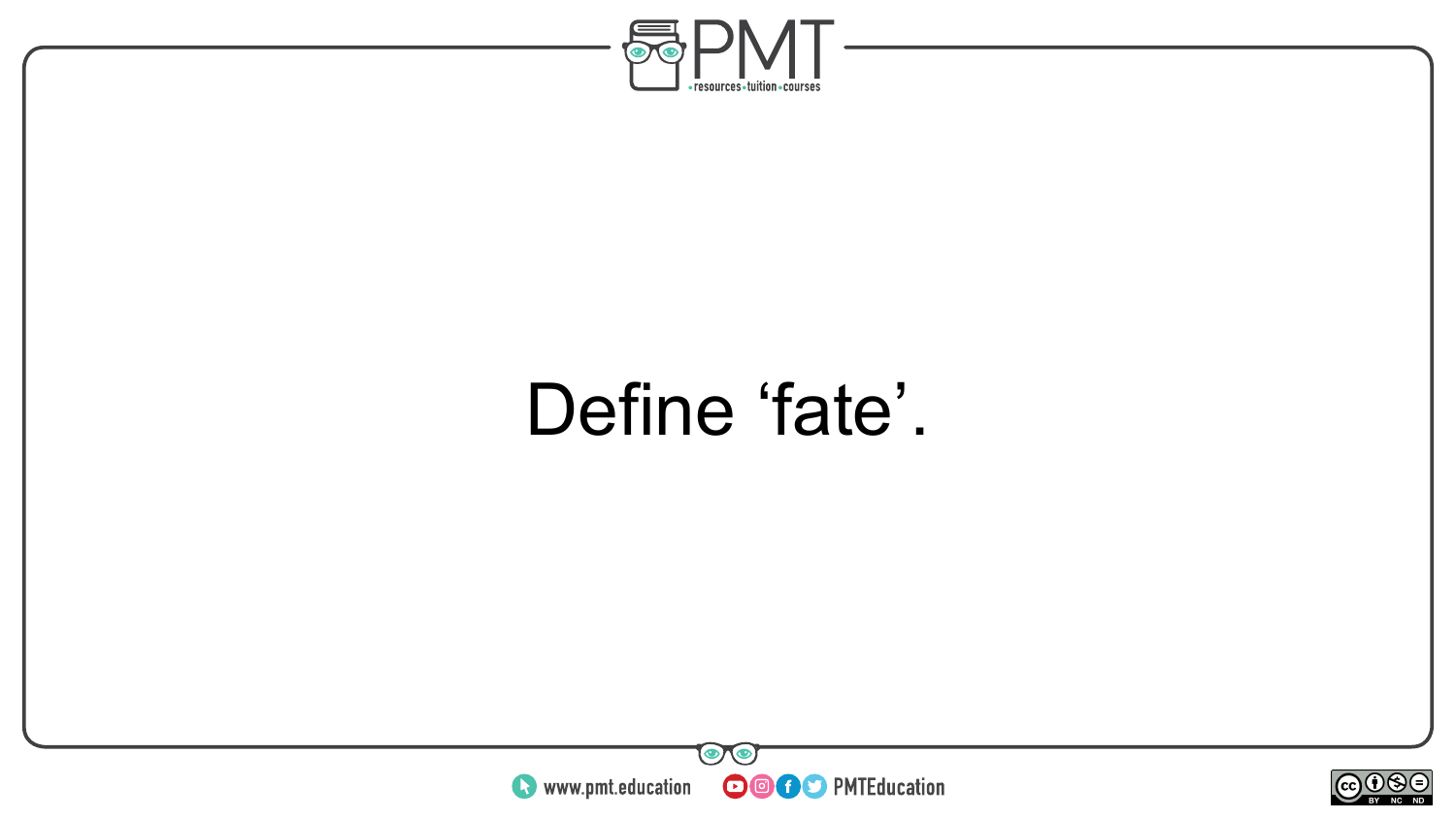

#### Define 'fate'.

# The development of events outside an individual's control, it is sometimes said to be determined by a supernatural ver.



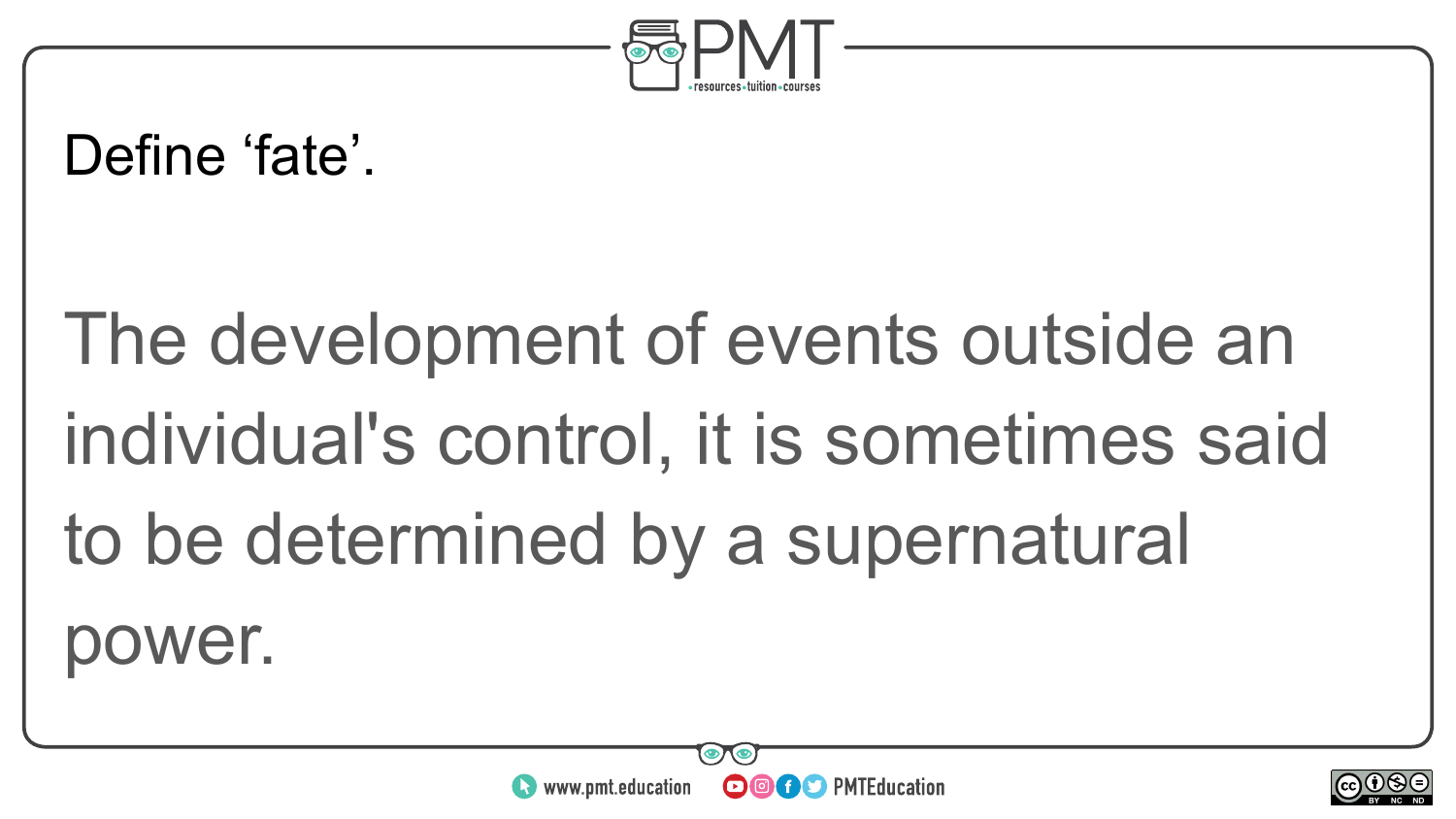

### Define 'Globe Theatre'.



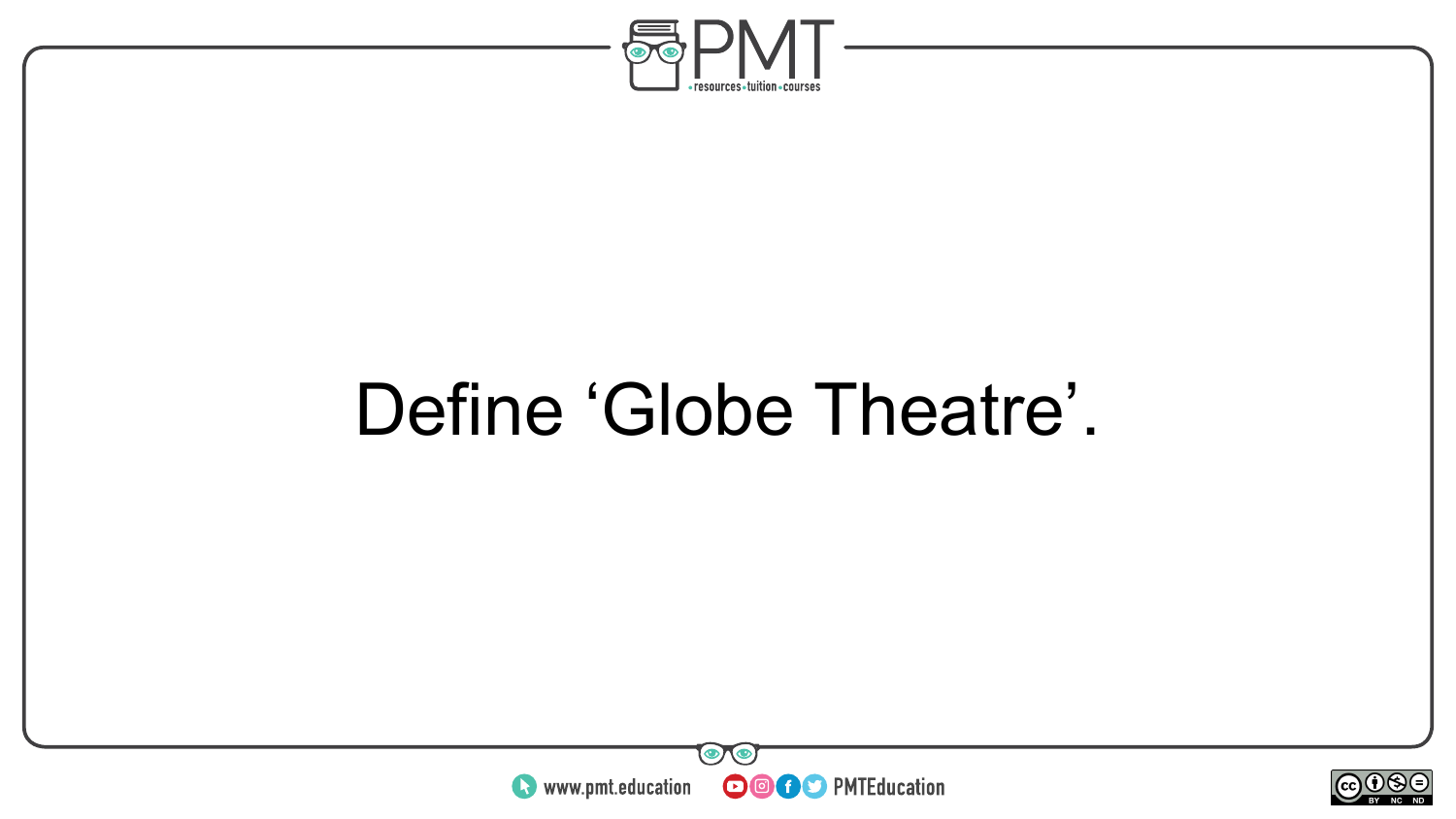

#### Define 'Globe Theatre'.

A theatre in London associated with William Shakespeare where all of his plays were performed. It was built in 1599 by Shakespeare's playing company and has been rebuilt and reconstructed since.



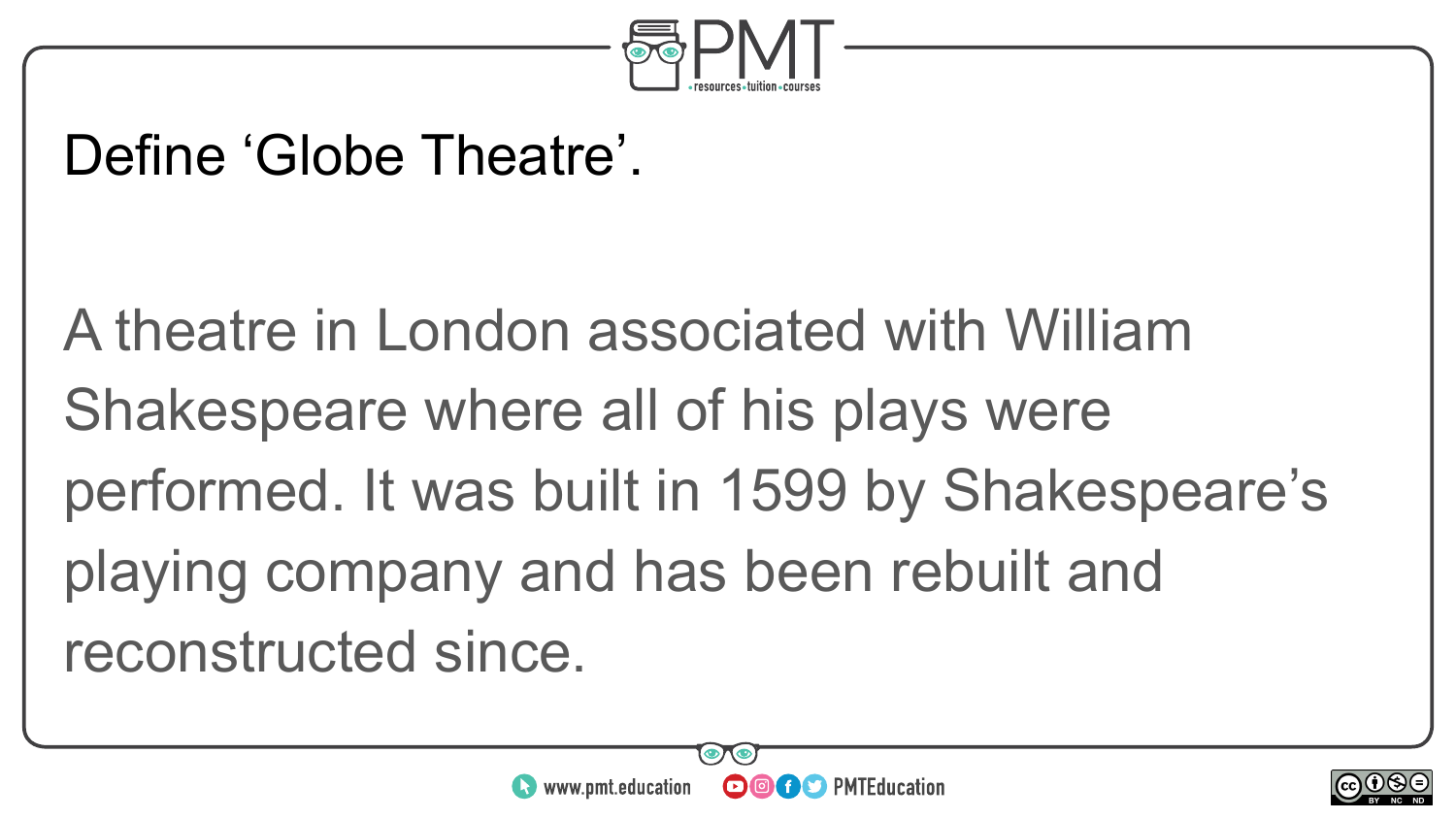

### Define 'Heathen'.



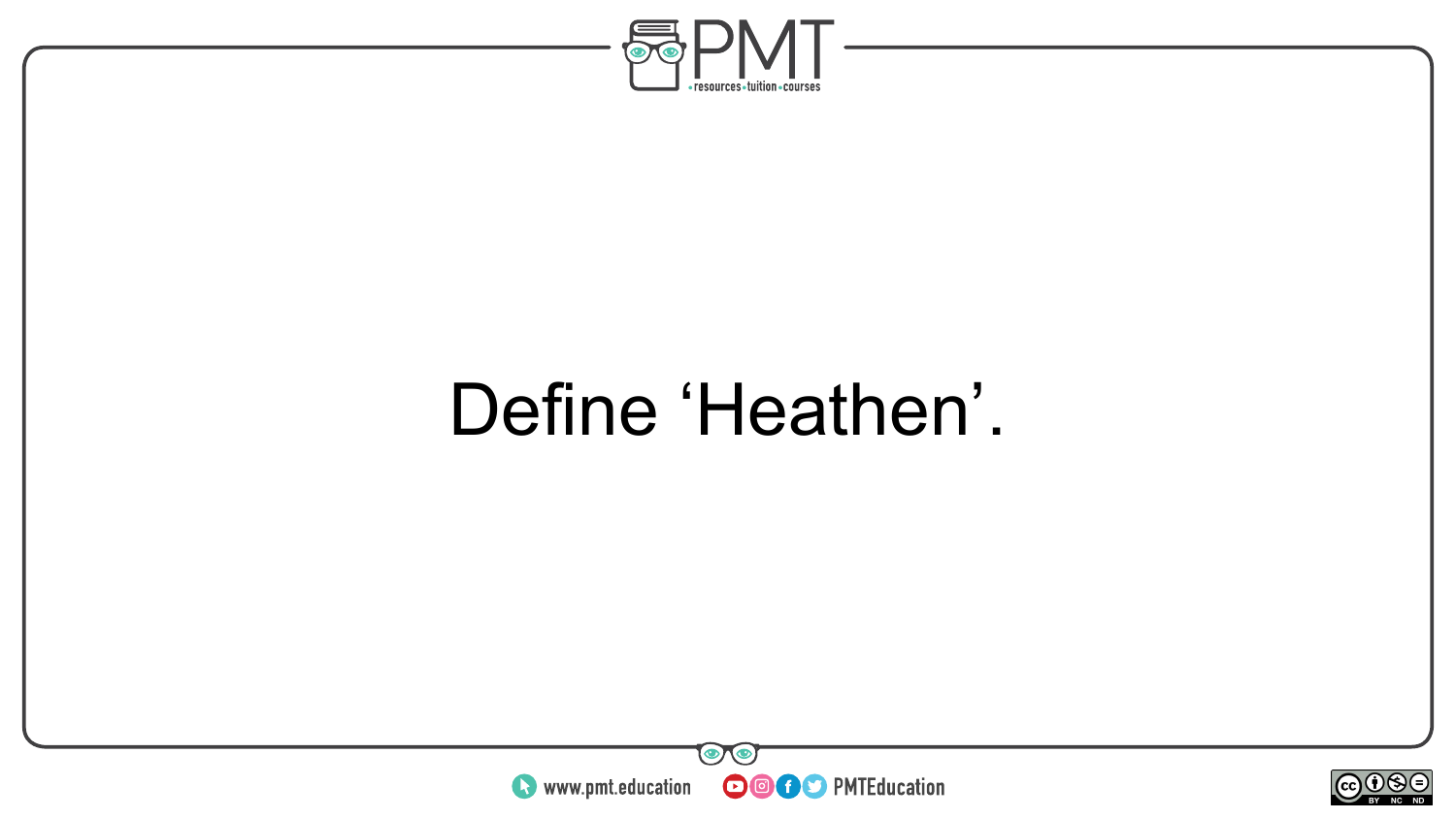

#### Define 'Heathen'.

# Someone who isn't a Christian, particularly someone who is a pagan or lacks moral principles.



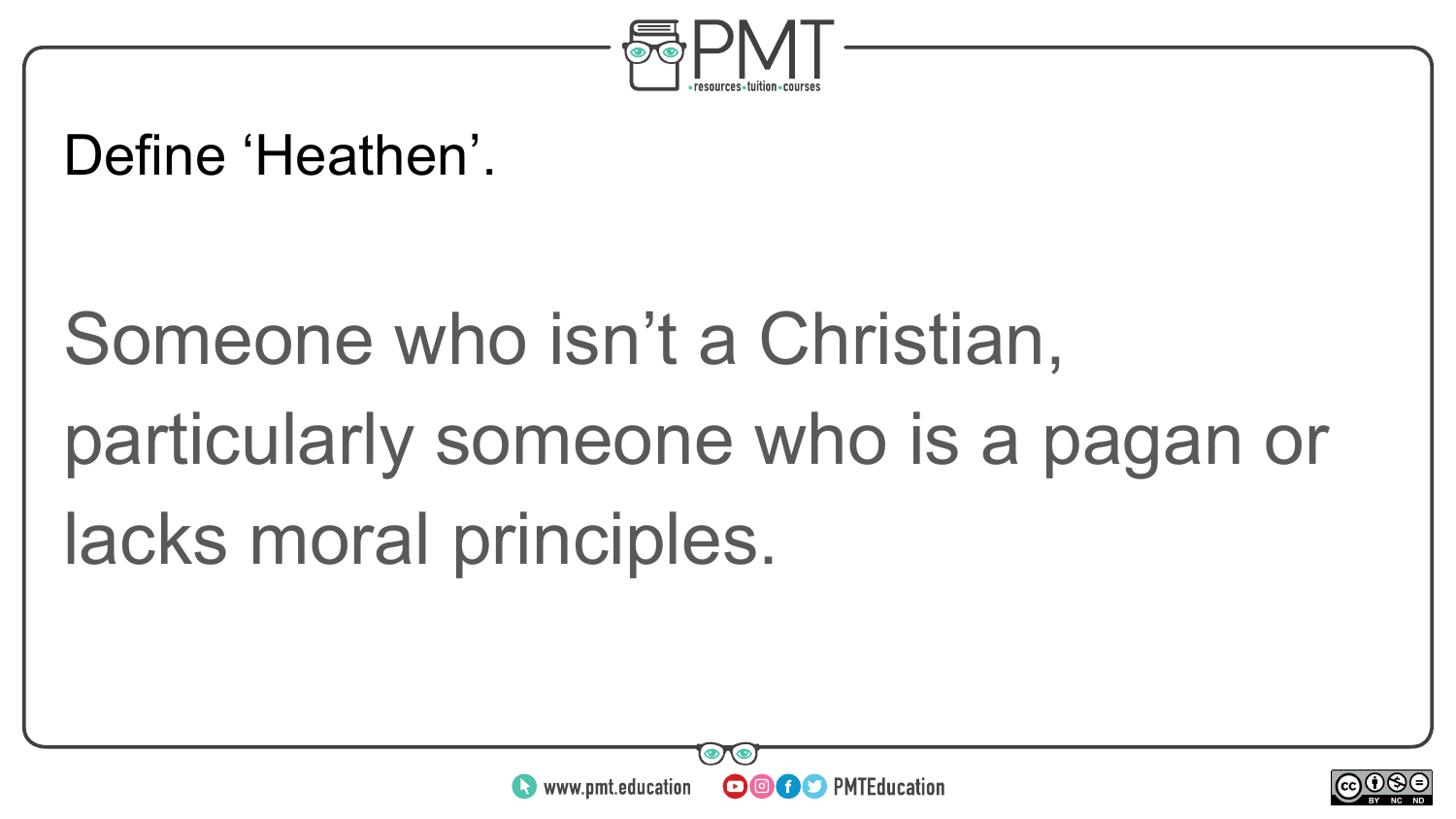

### Define 'infallible'.



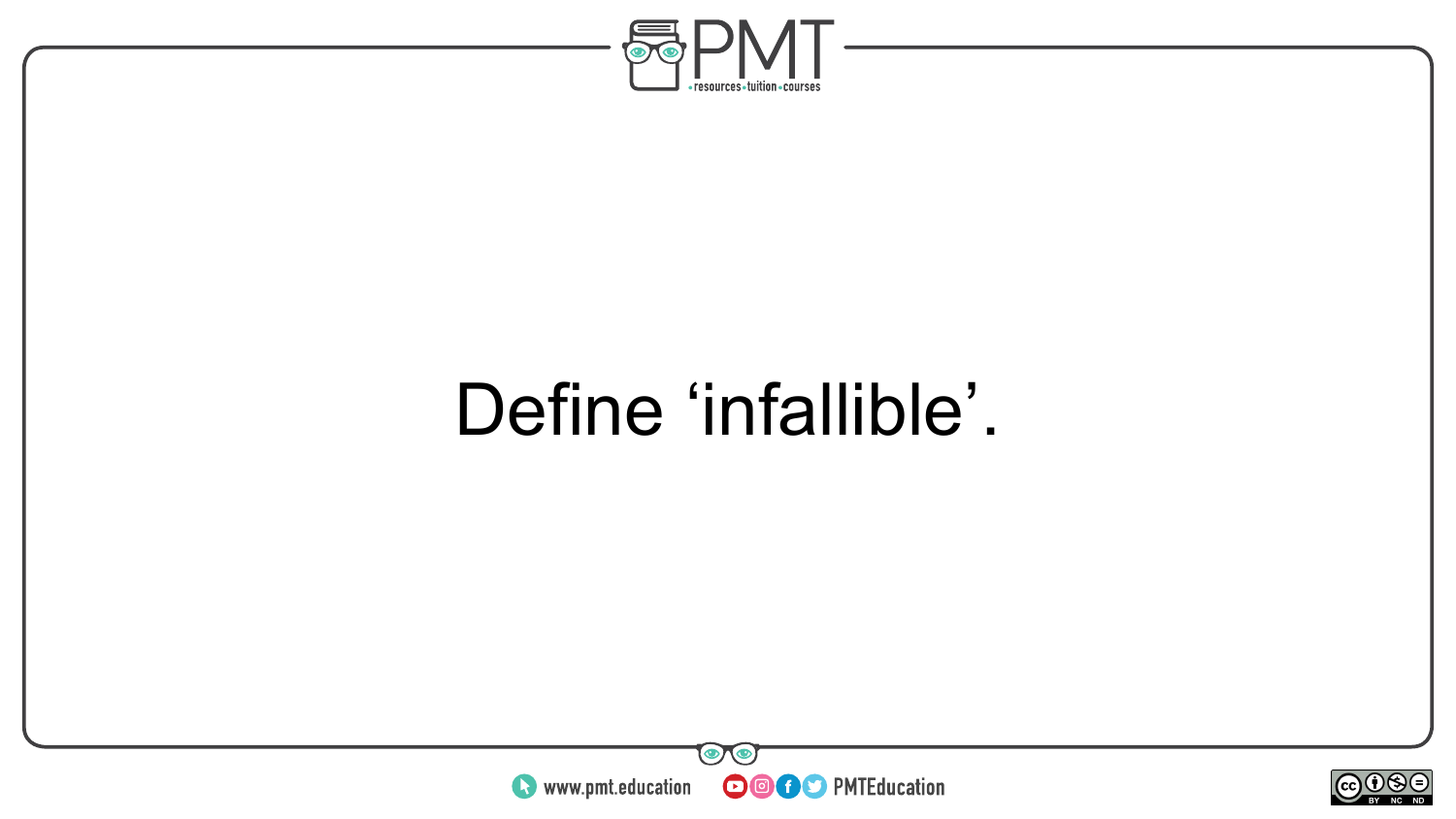

#### Define 'infallible'.

## Never failing, incapable of making mistakes.



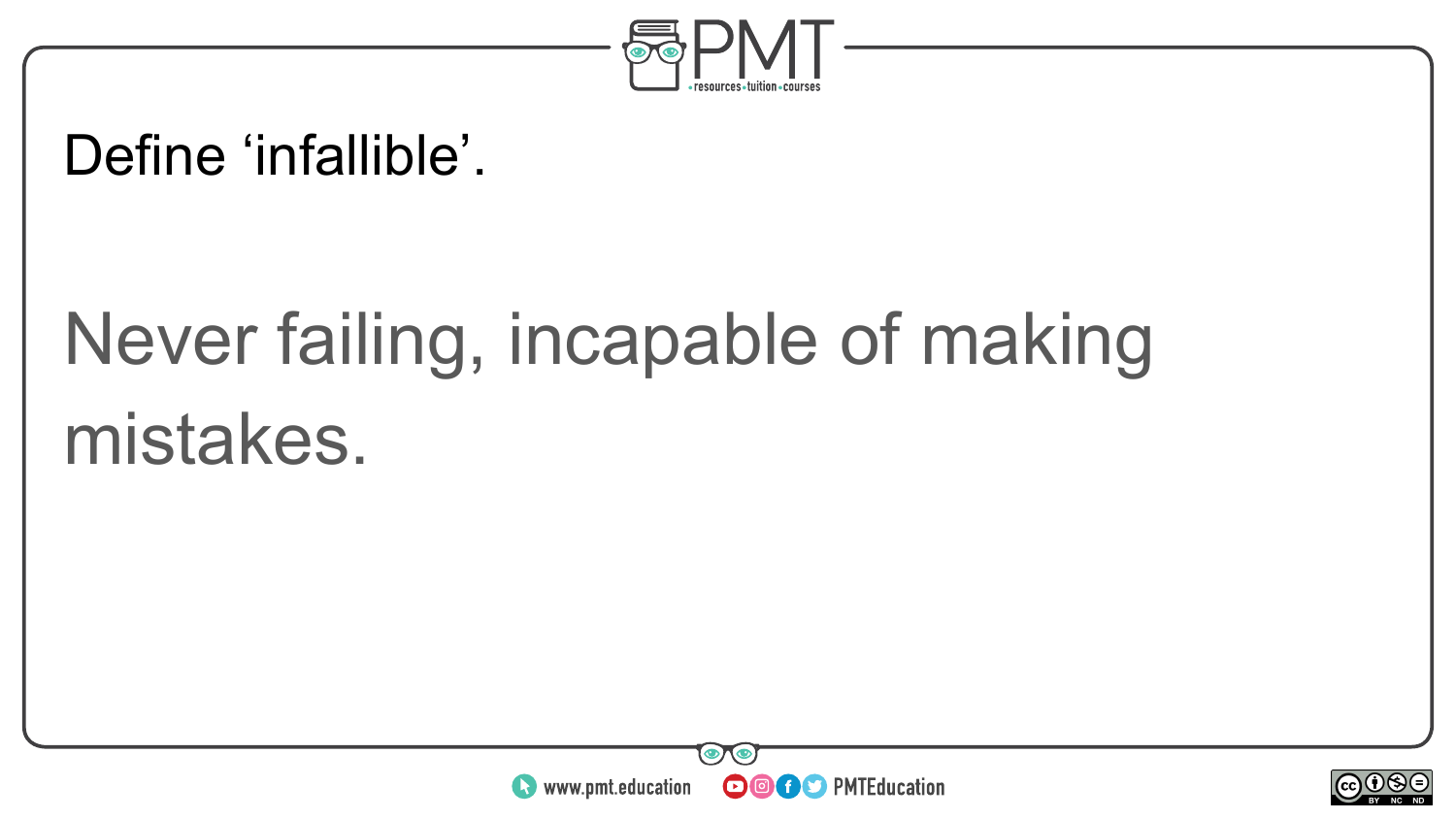

### Define 'melodrama'.



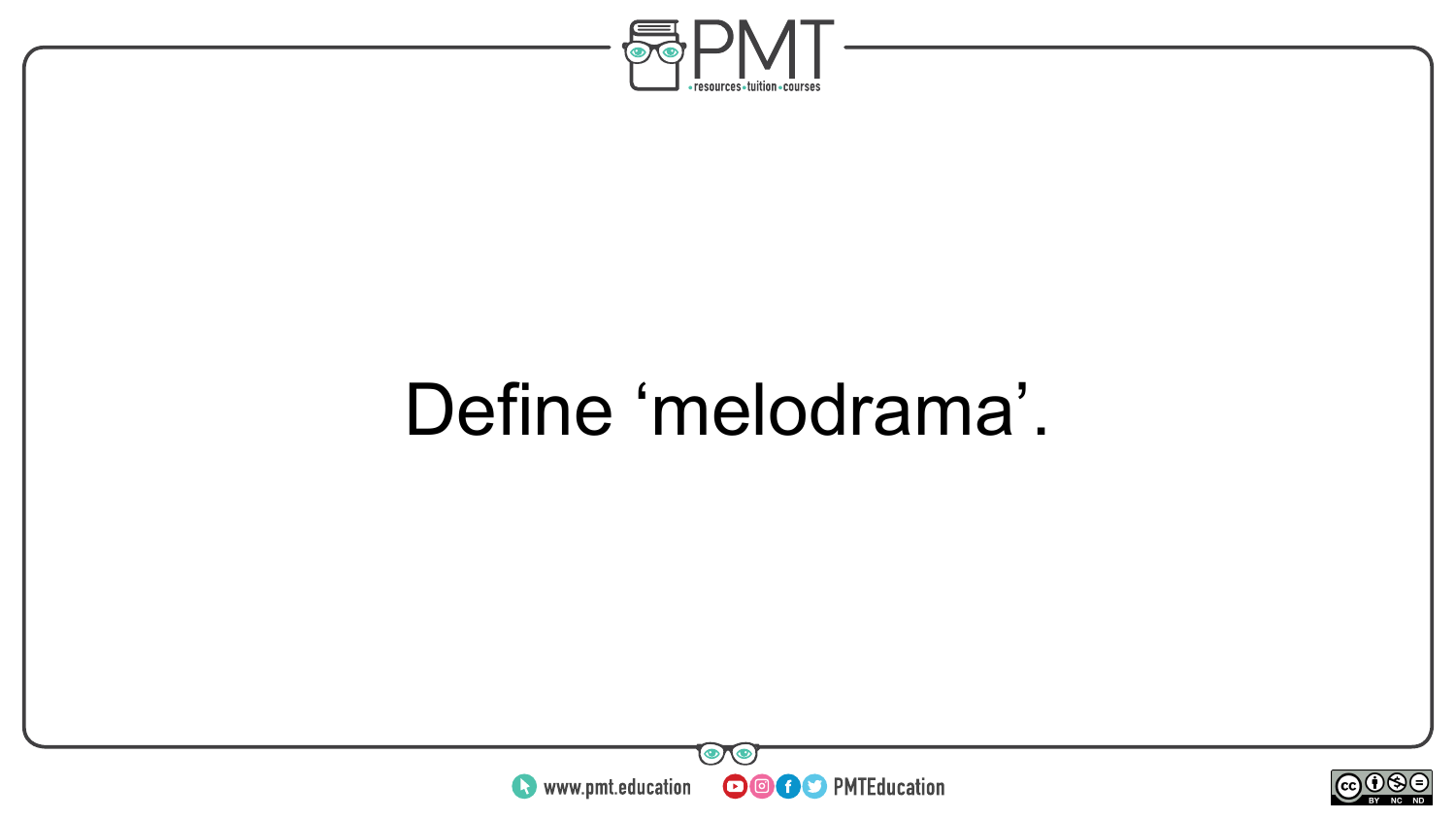

#### Define 'melodrama'.

# A dramatic piece that includes exaggerated characters and exciting events.



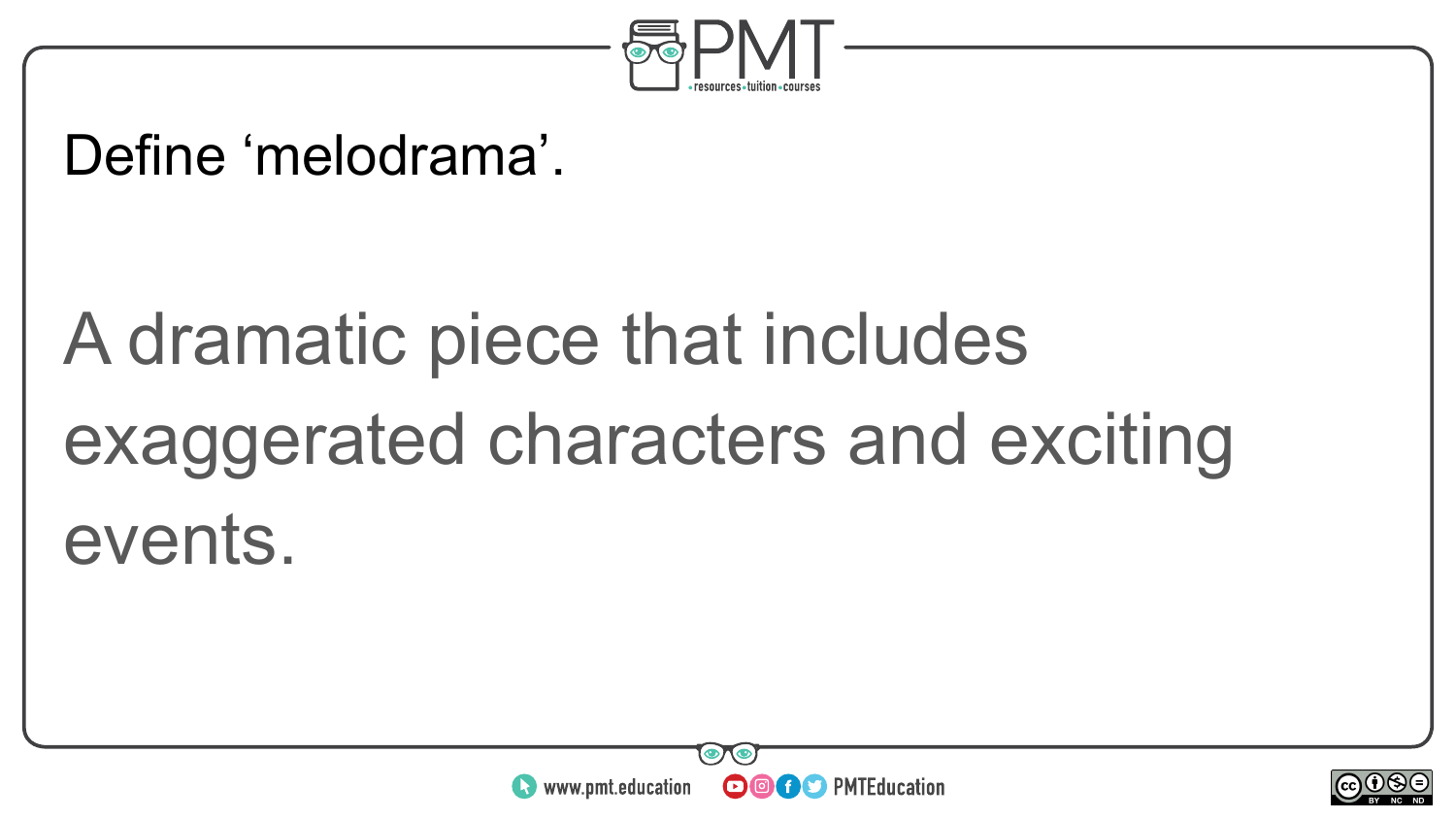

## Define 'misogyny'.



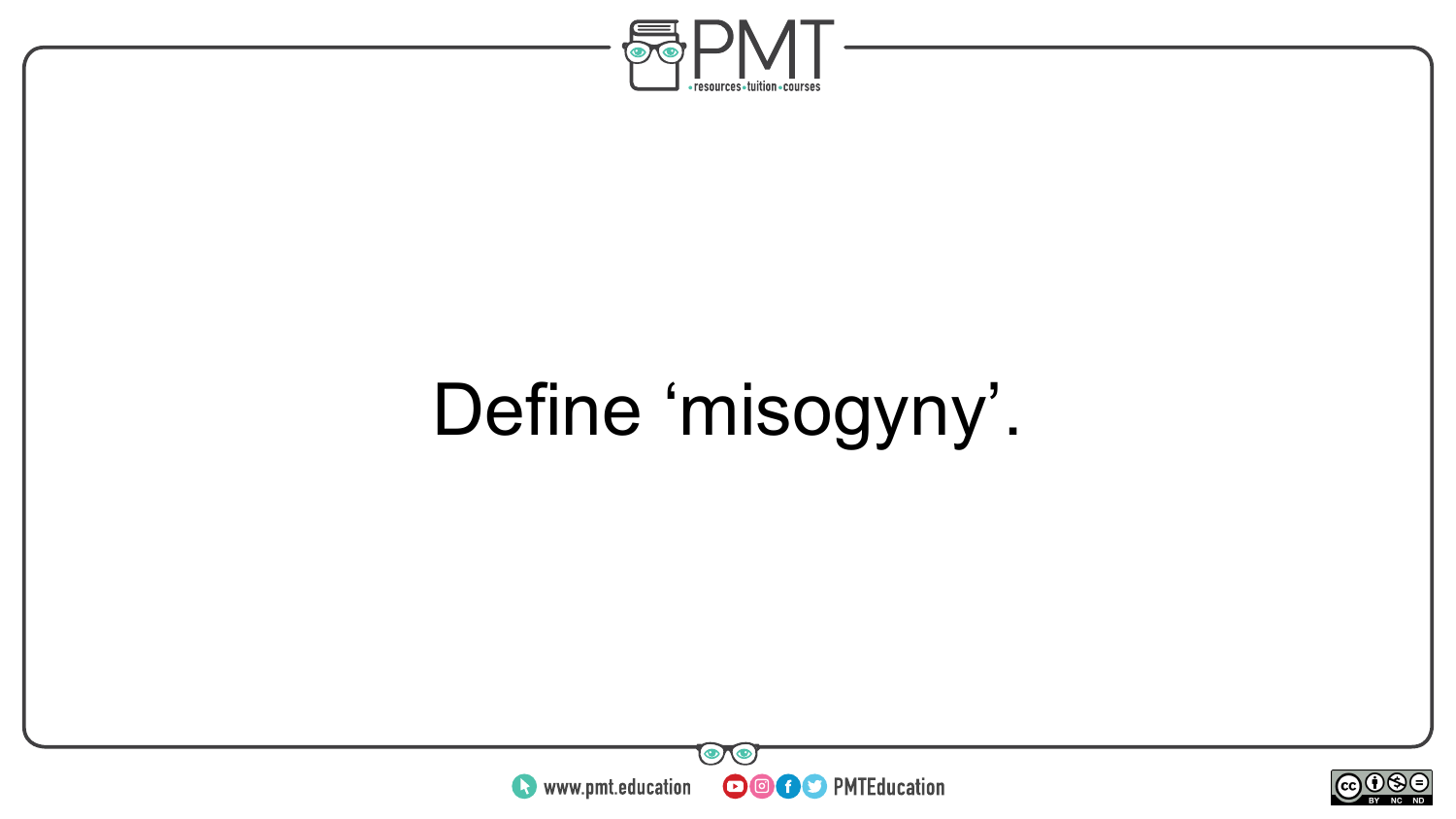

#### Define 'misogyny'.

# Hatred, contempt, or prejudice towards women for no reason other than their gender.



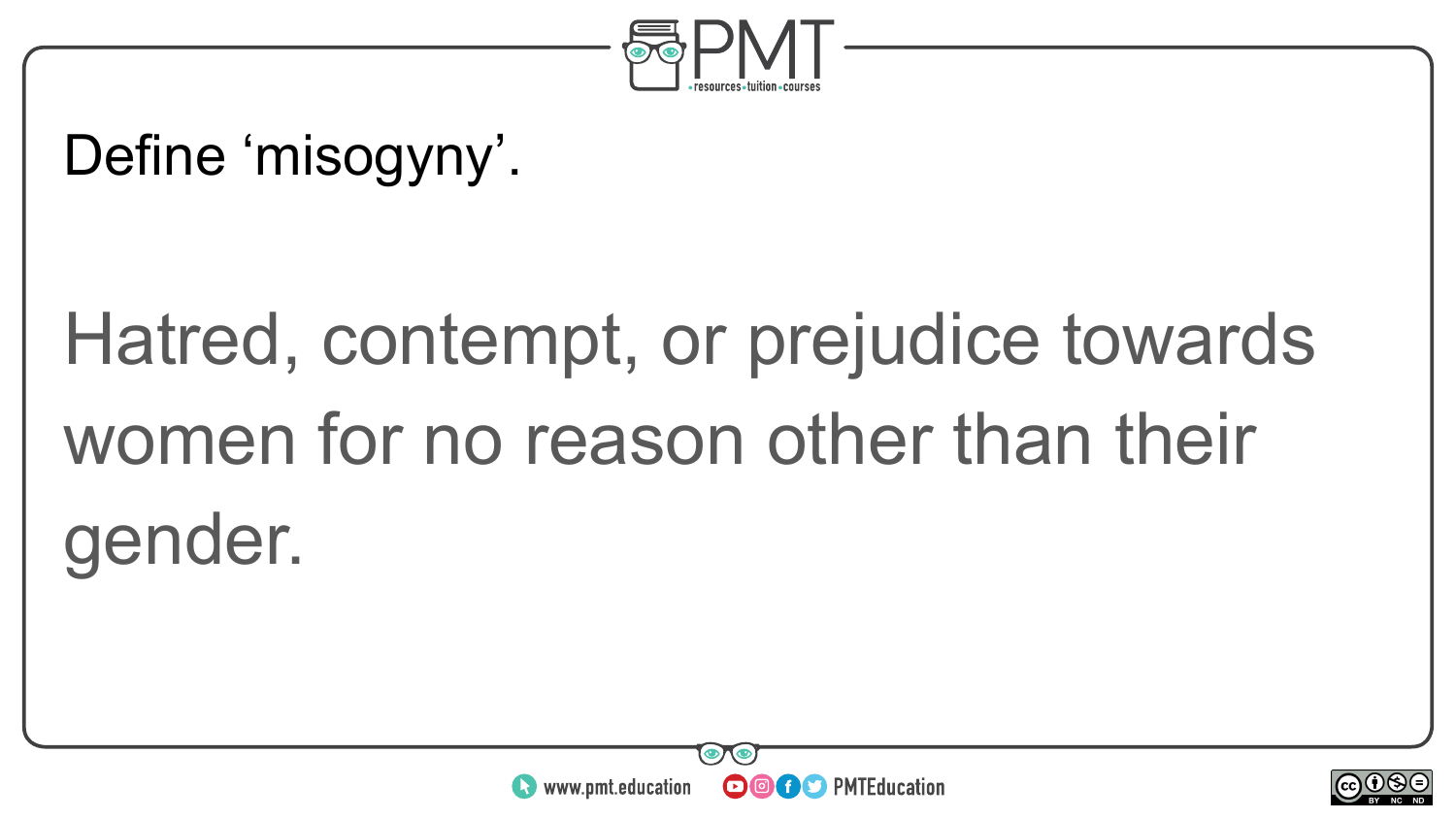

## Define 'morality'.



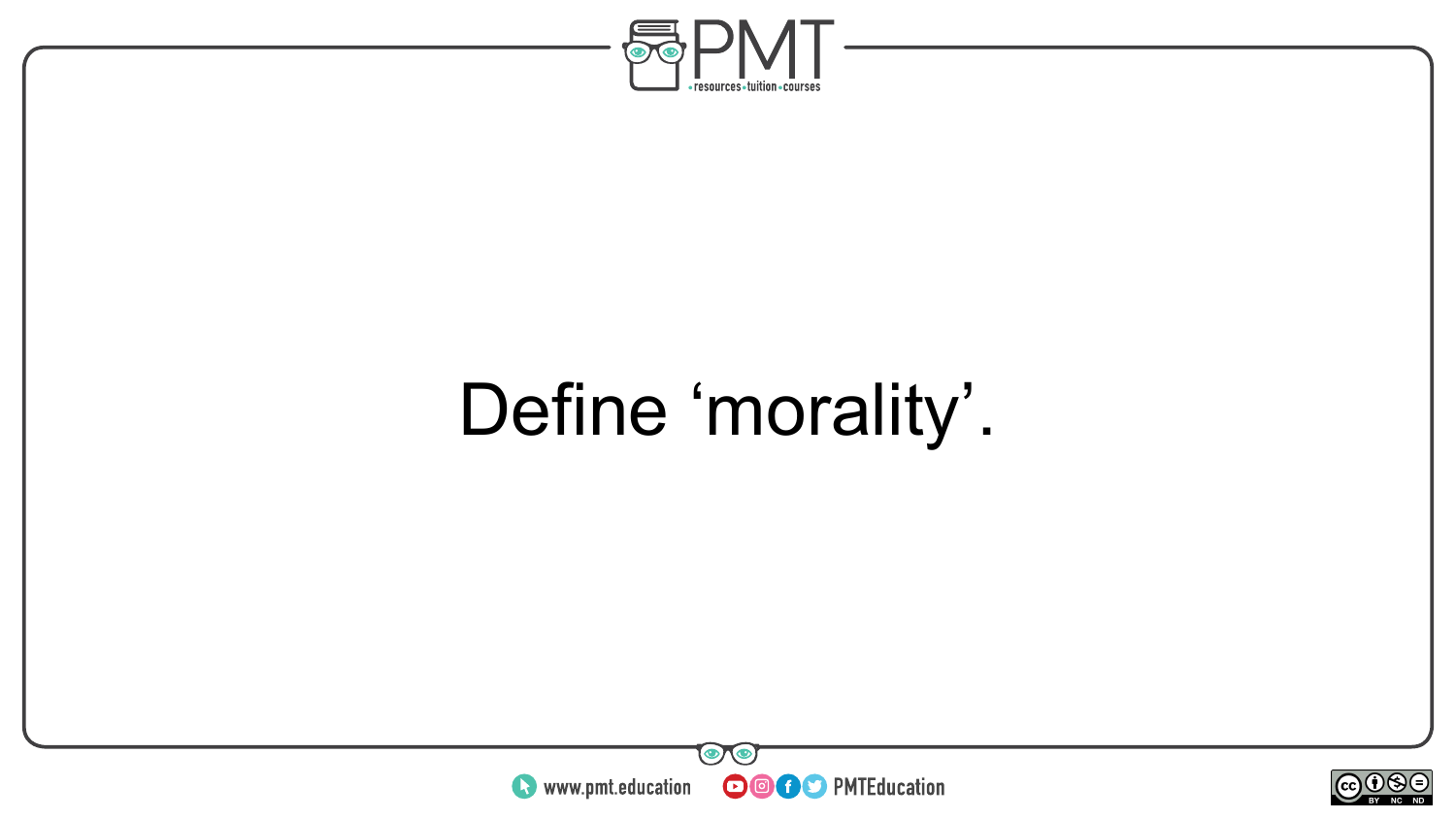

#### Define 'morality'.

Principles, either personal or social, concerning the difference between right and wrong, going beyond legality and often religion.



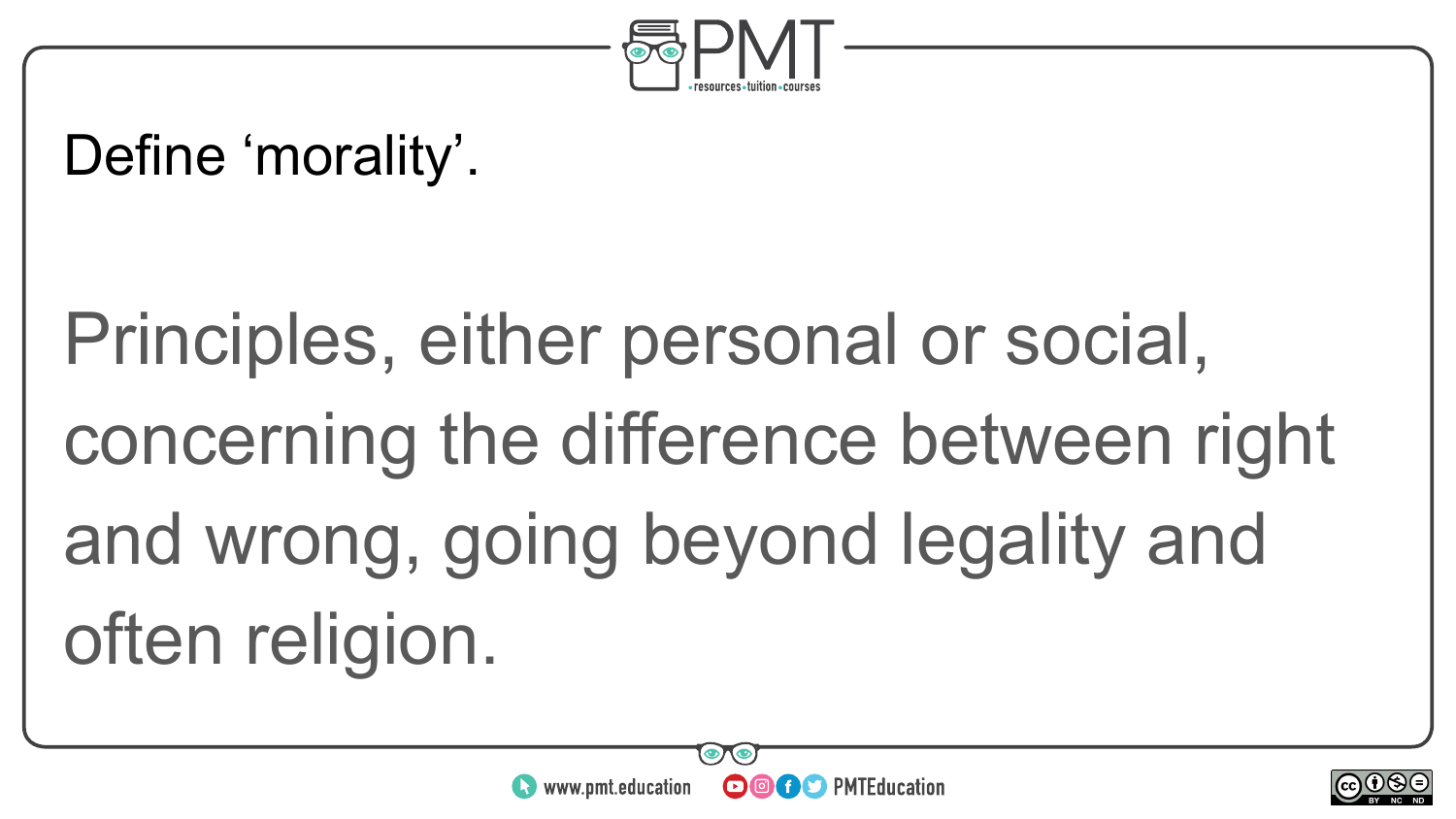

## Define 'mythology'.



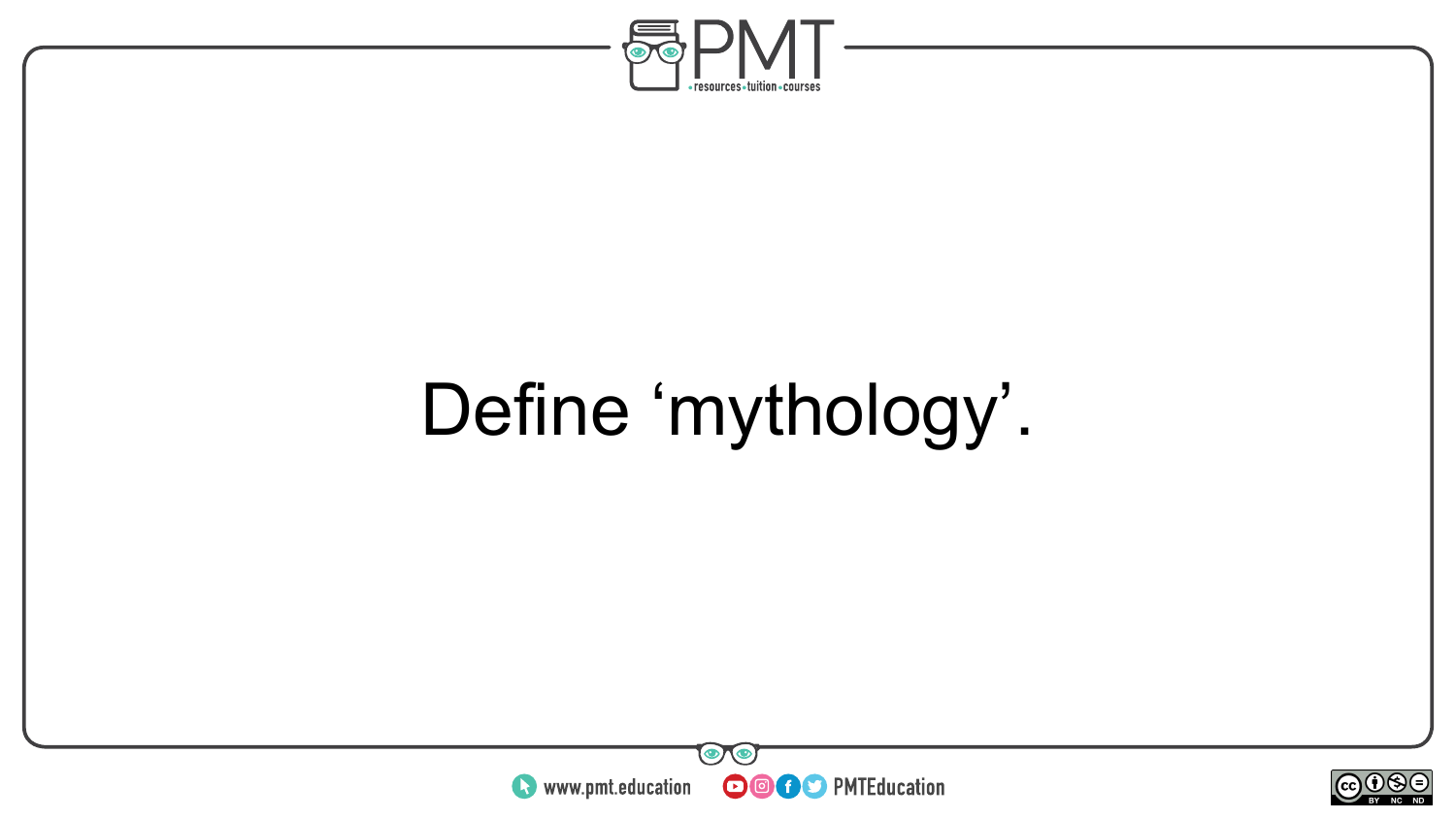

#### Define 'mythology'.

A collection of stories, specially belonging to a particular religion or culture such as the Ancient Greeks, that teach moral lessons or explain aspects of our world.



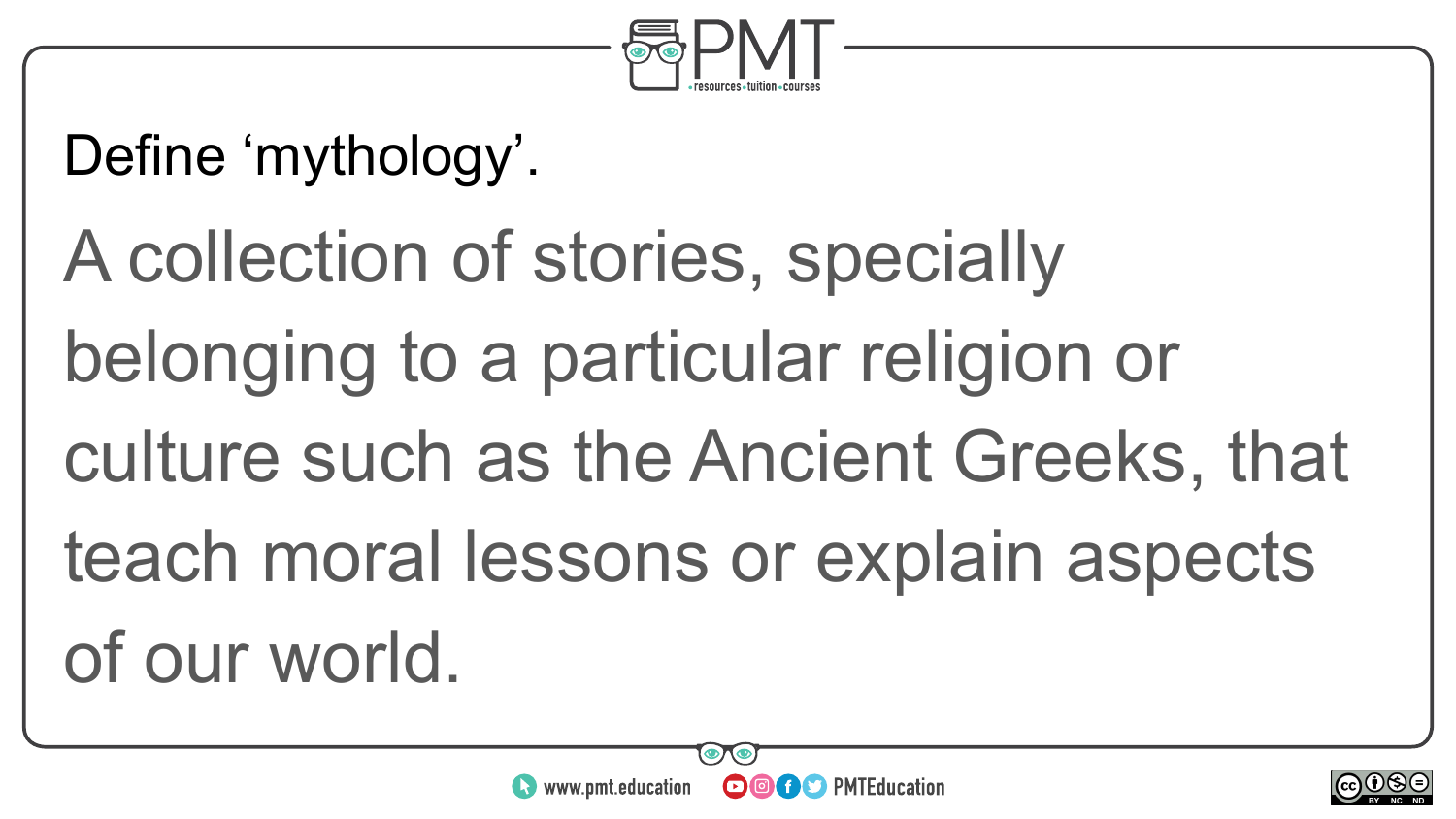

### Define 'nihilism'.



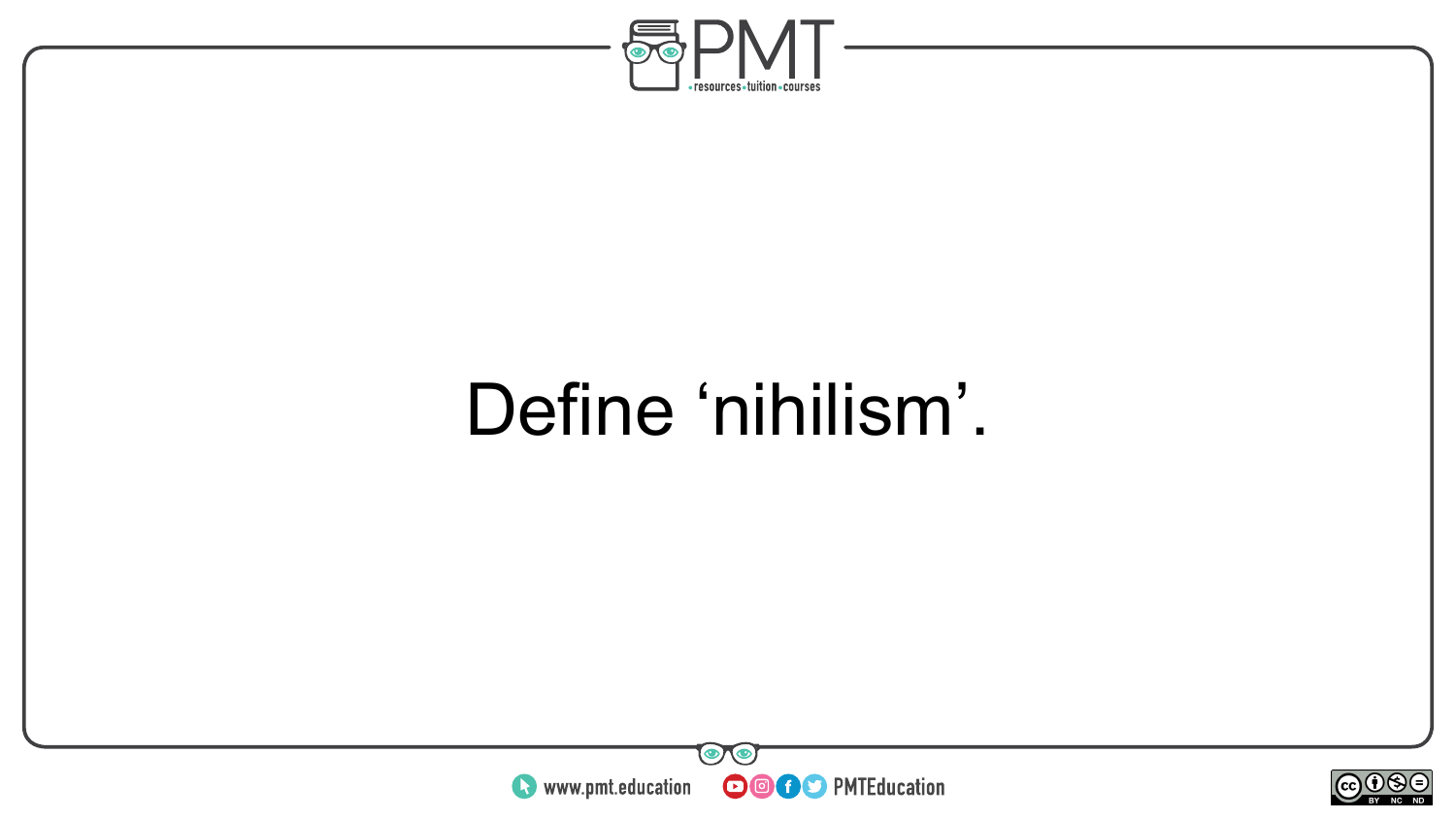

#### Define 'nihilism'.

# Believing life is pointless and meaningless.



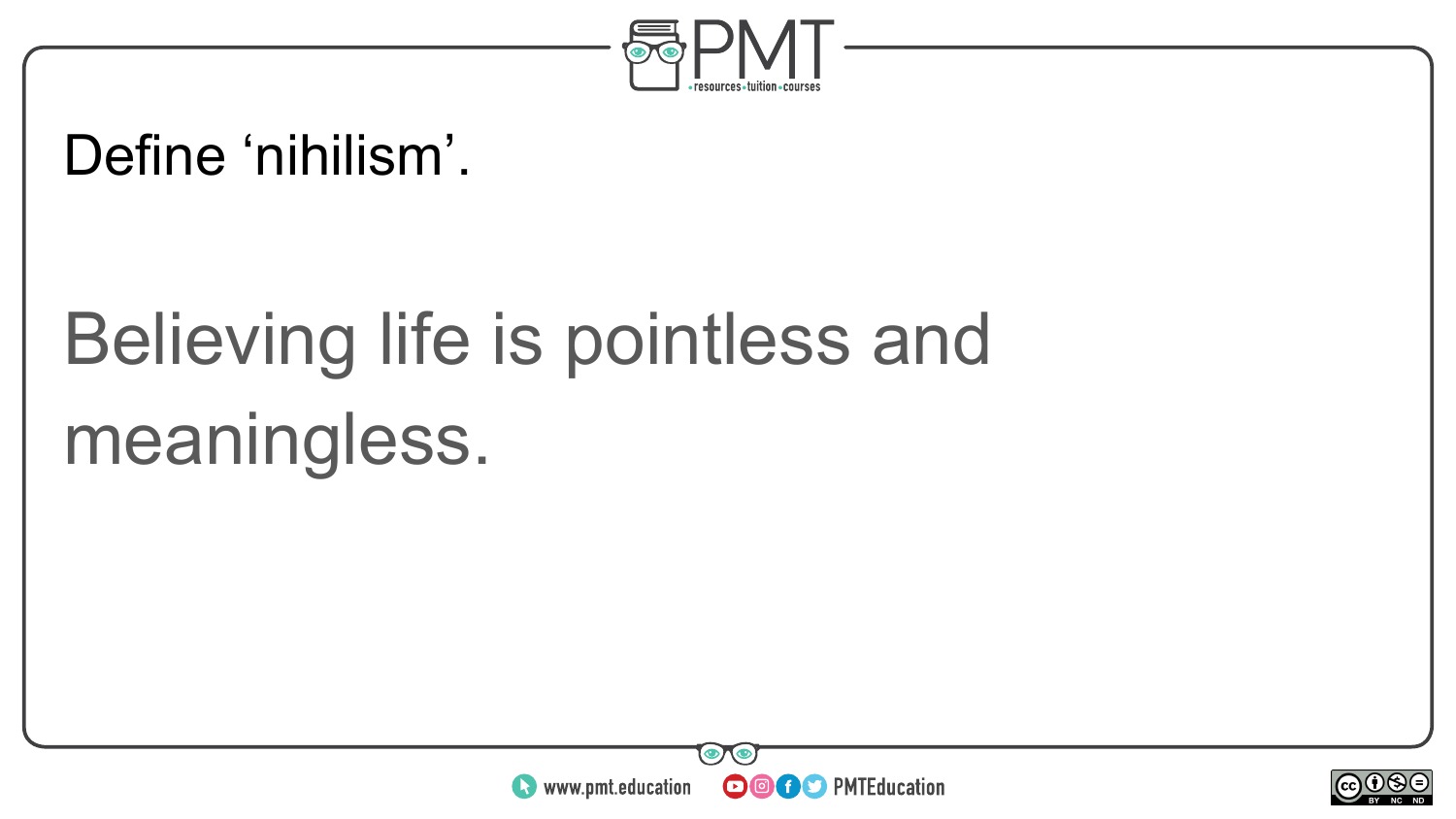

## Define 'paganism'.



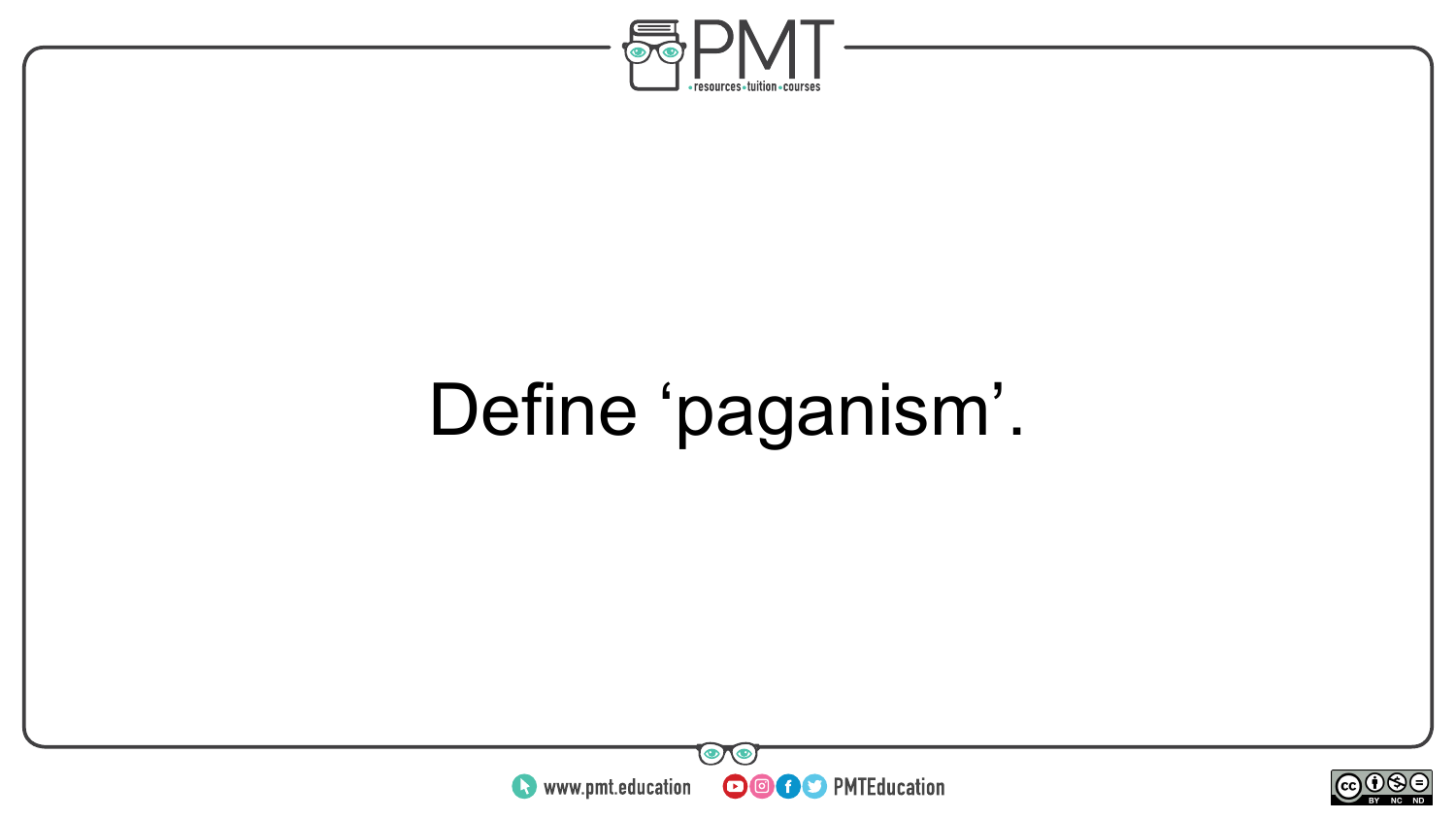

#### Define 'paganism'.

# A non-Christian or pre-Christian religion, which particularly worships nature.



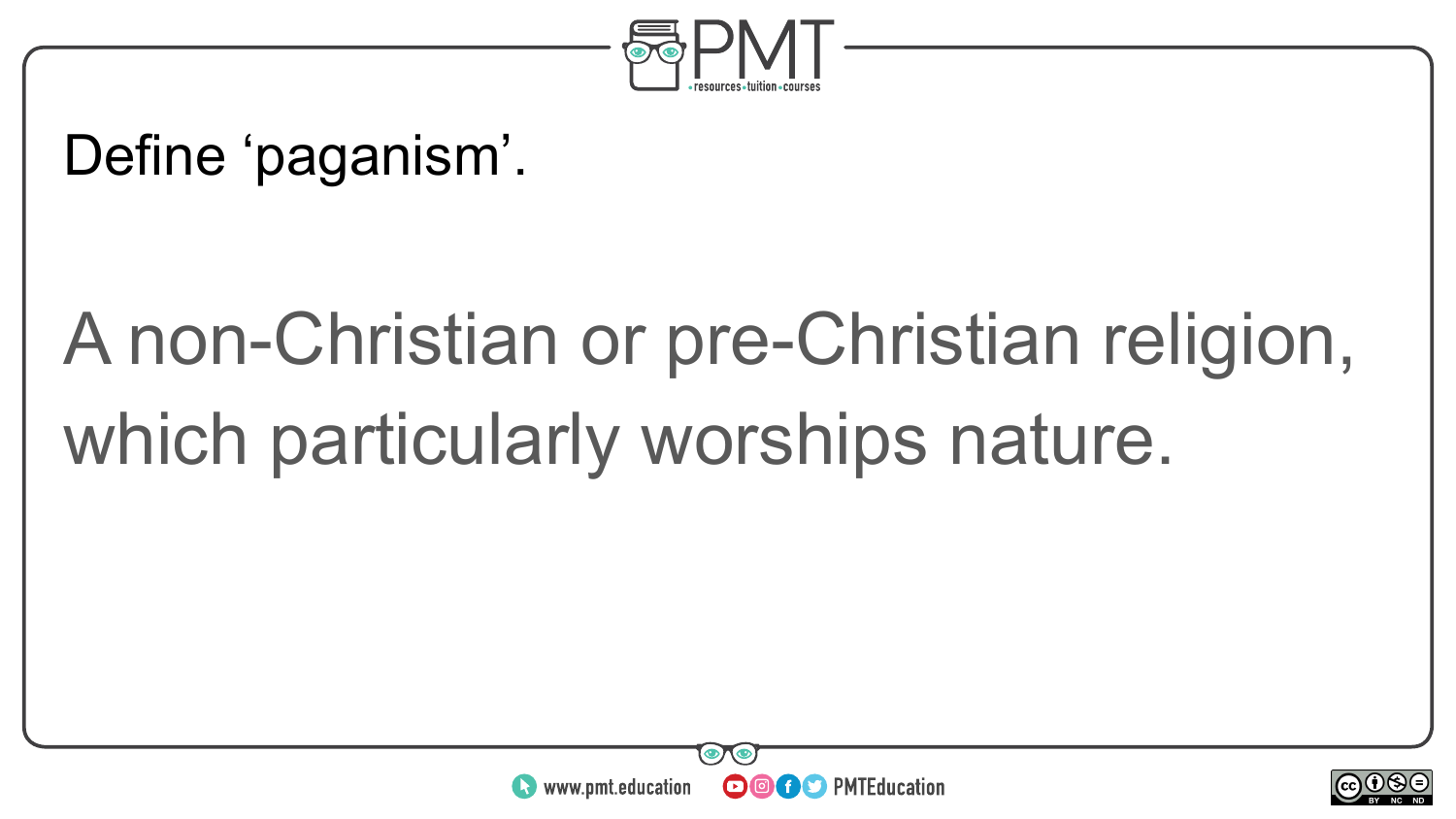

## Define 'patriarchy'.



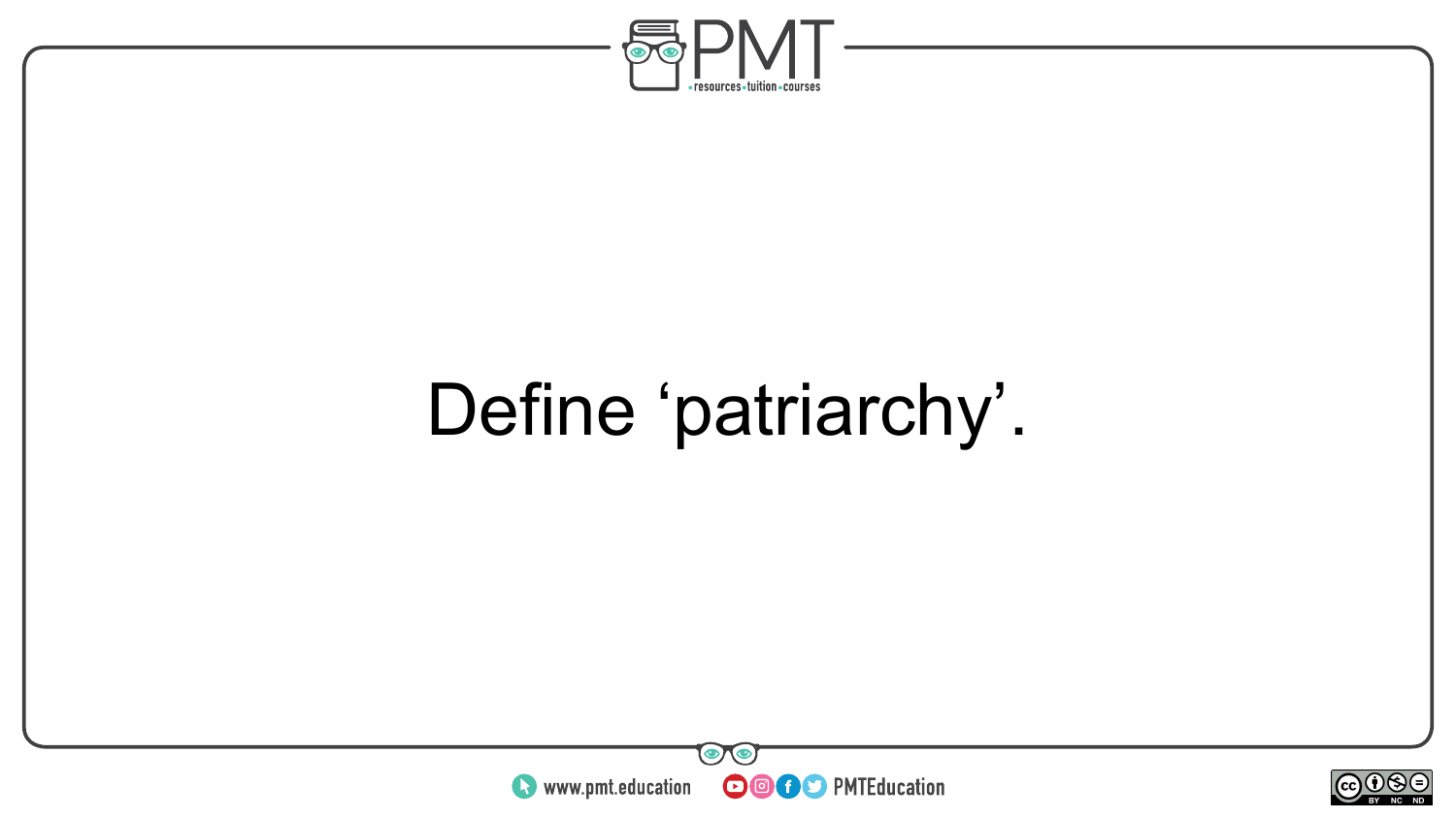

#### Define 'patriarchy'.

A system of society whereby men have ultimate authority which they use to oppress women who are largely excluded from the male dominated society.



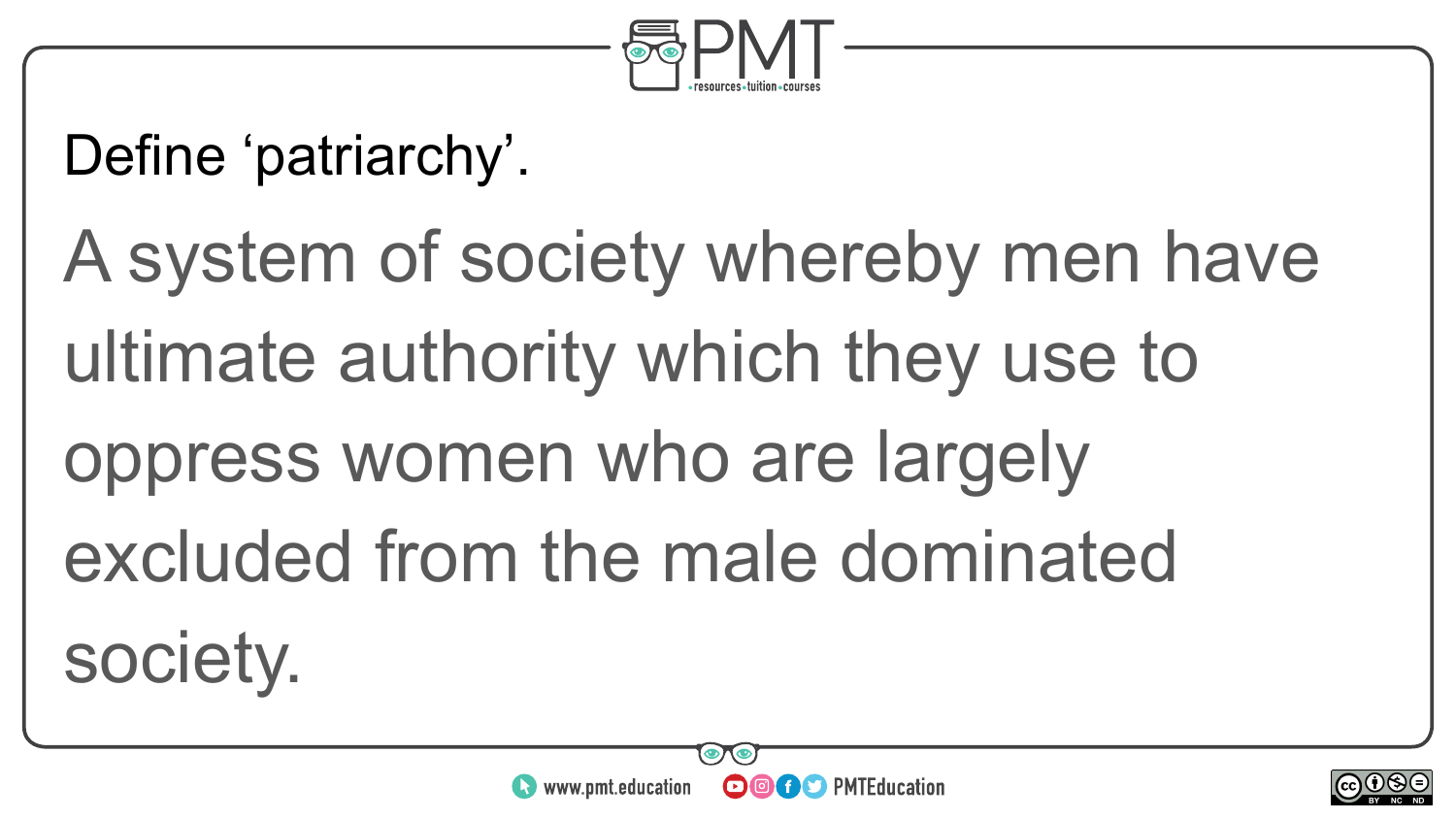

## Define 'prejudice'.



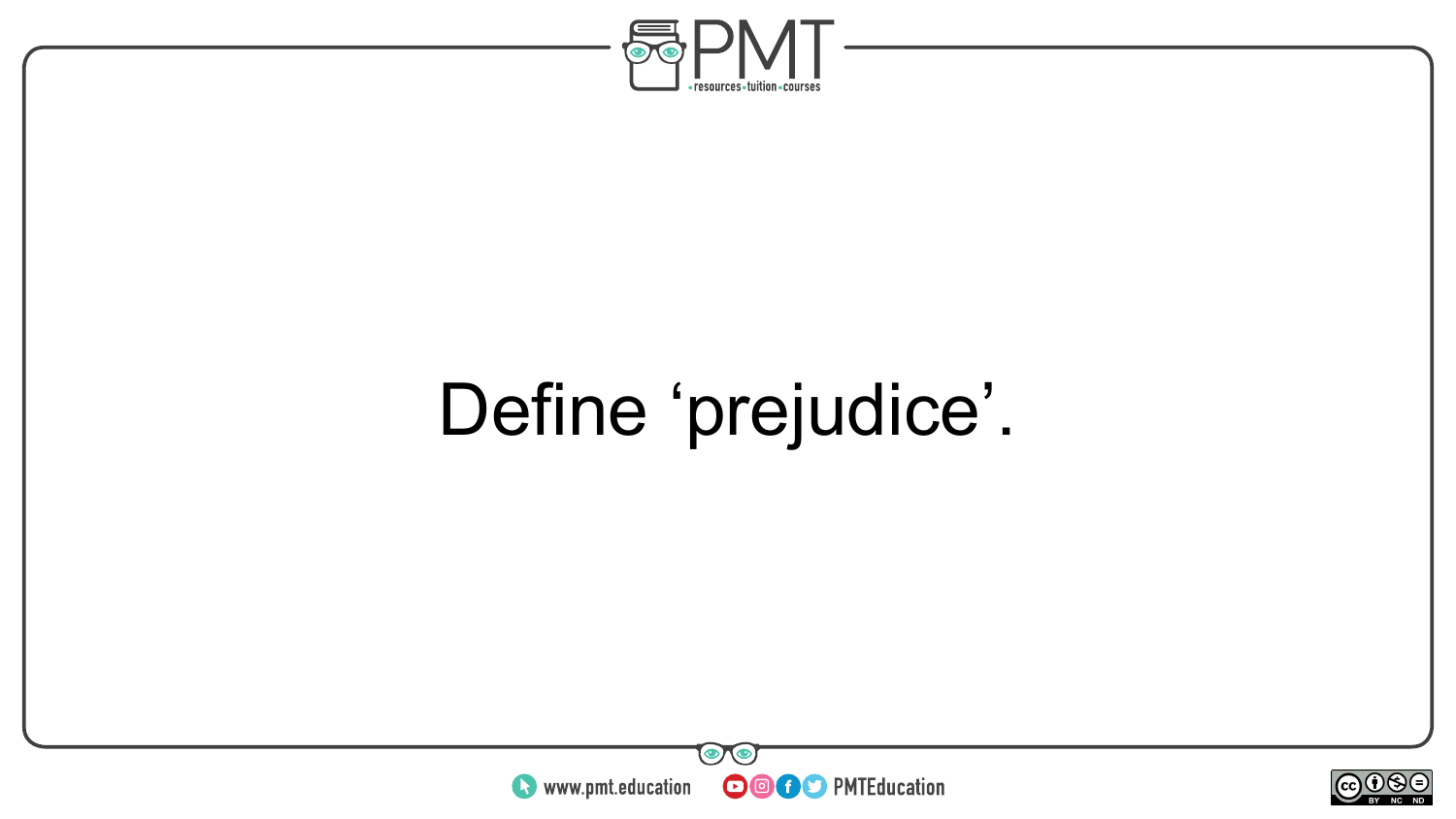

#### Define 'prejudice'.

# Having a negative view or opinion of someone that is not based on experience or logic.



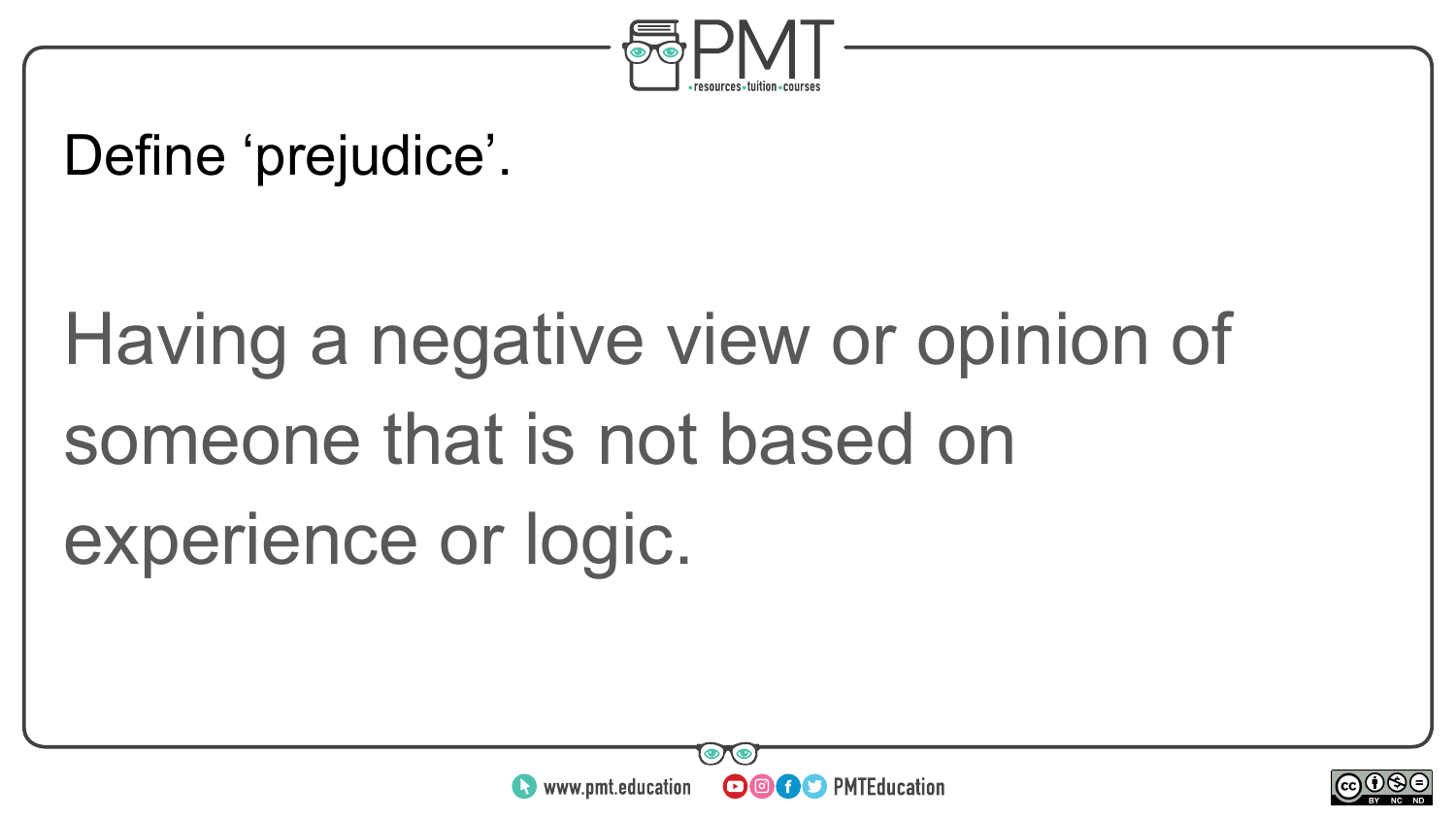

### Define 'remorse'.



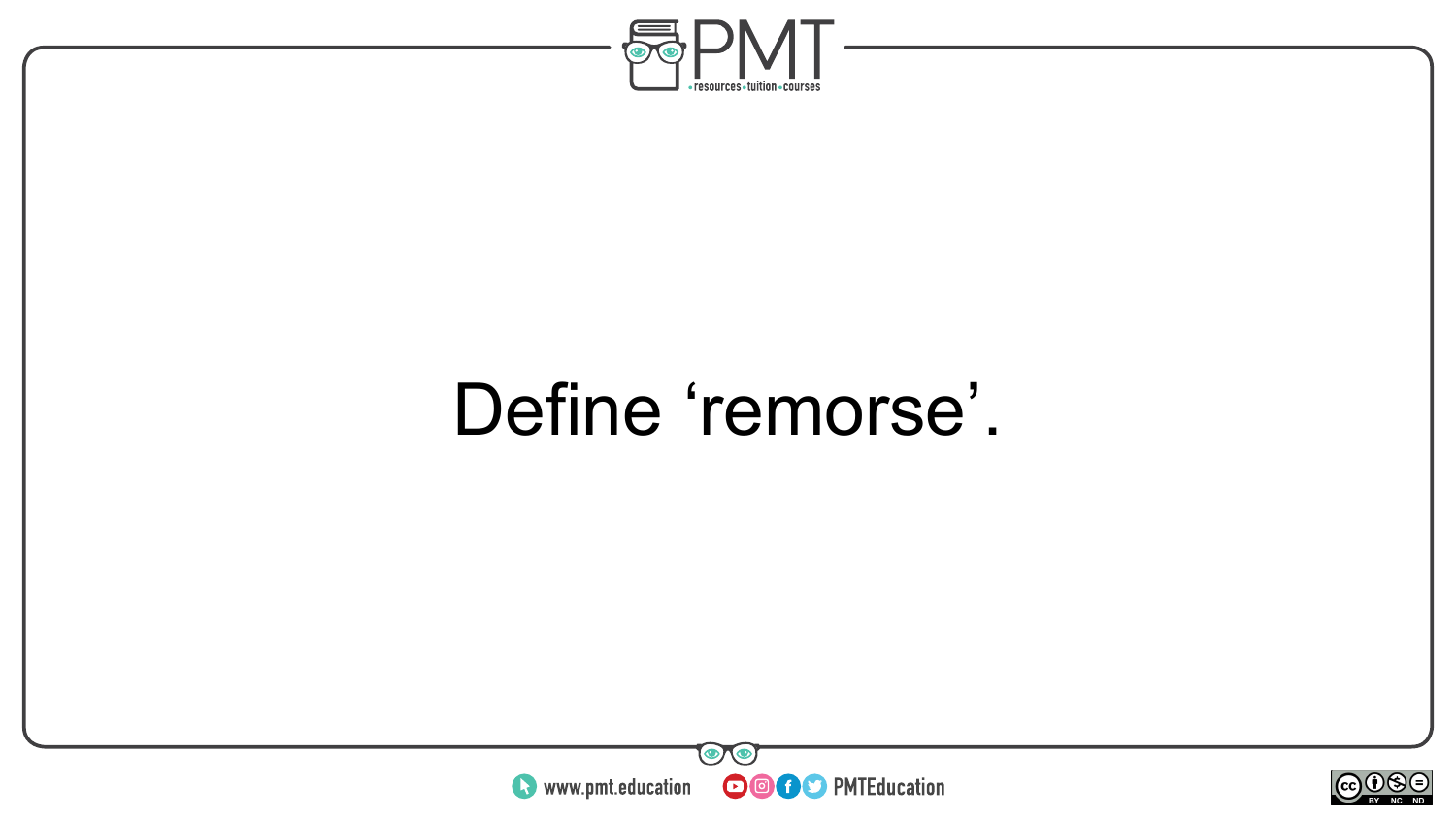

#### Define 'remorse'.

# The feeling of intense regret and guilt for doing a bad deed.



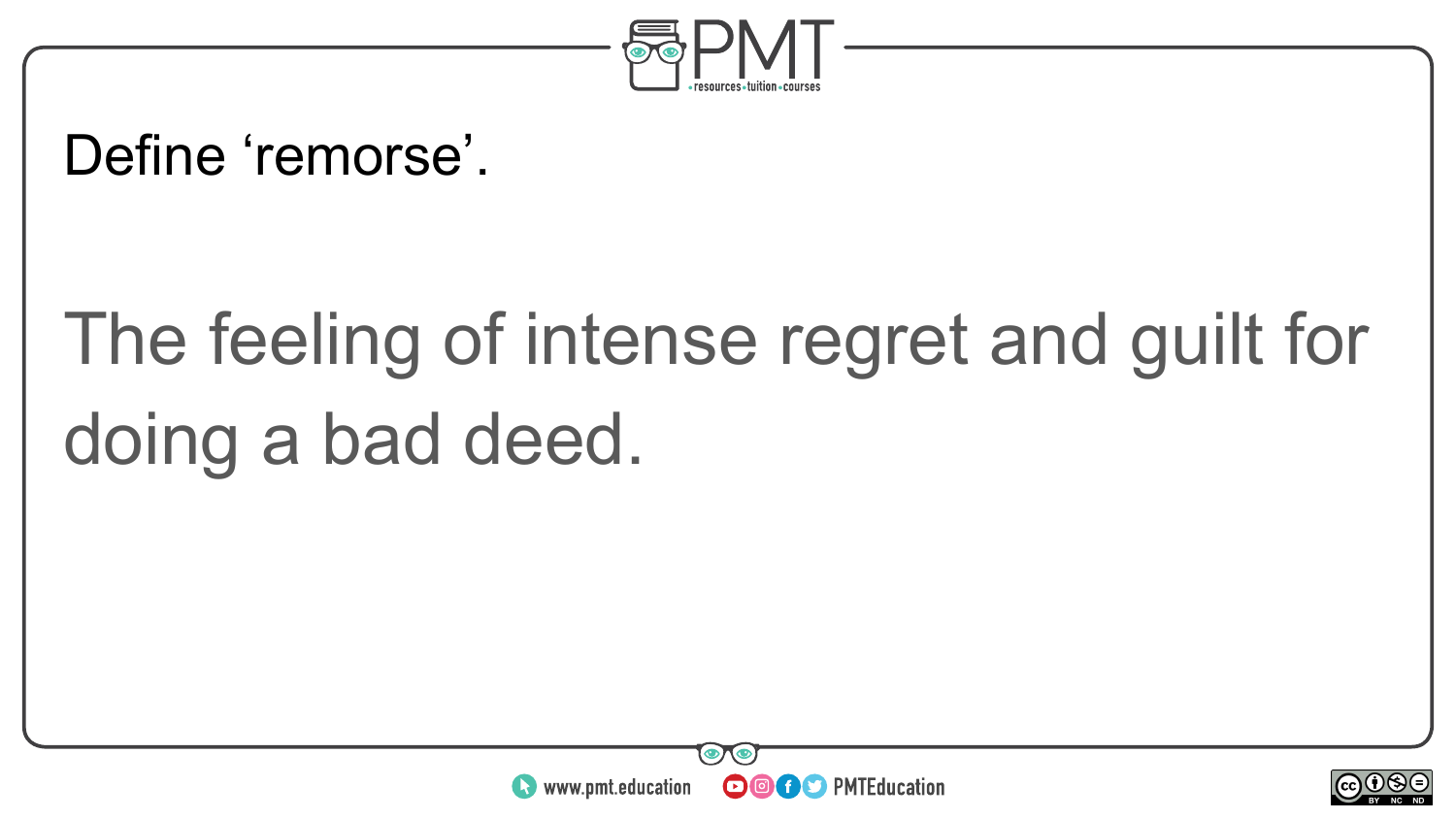

## Define 'repent'.



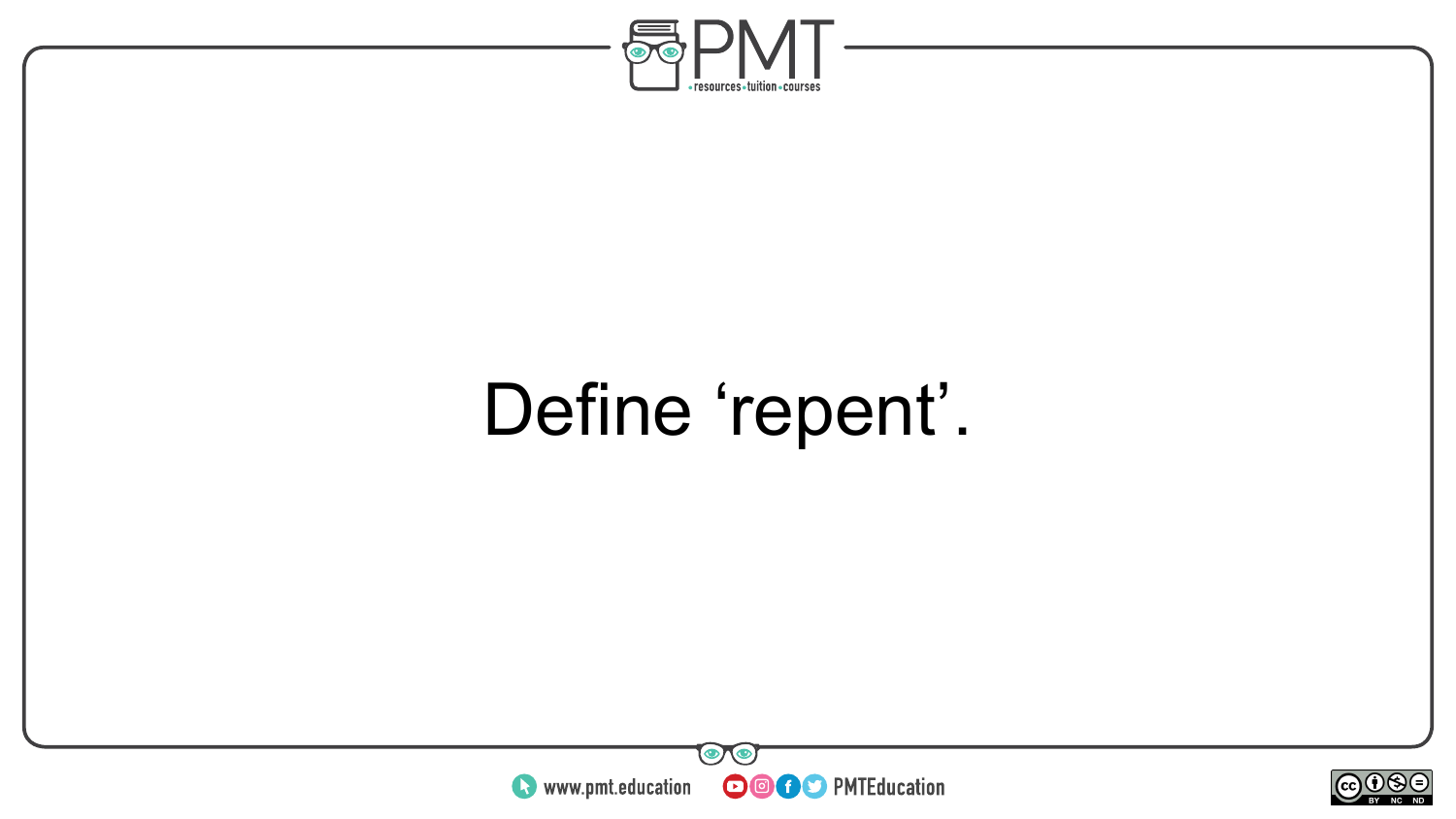

#### Define 'repent'.

# To feel or/and express great regret for sinning or committing a crime, particularly in a religious context.



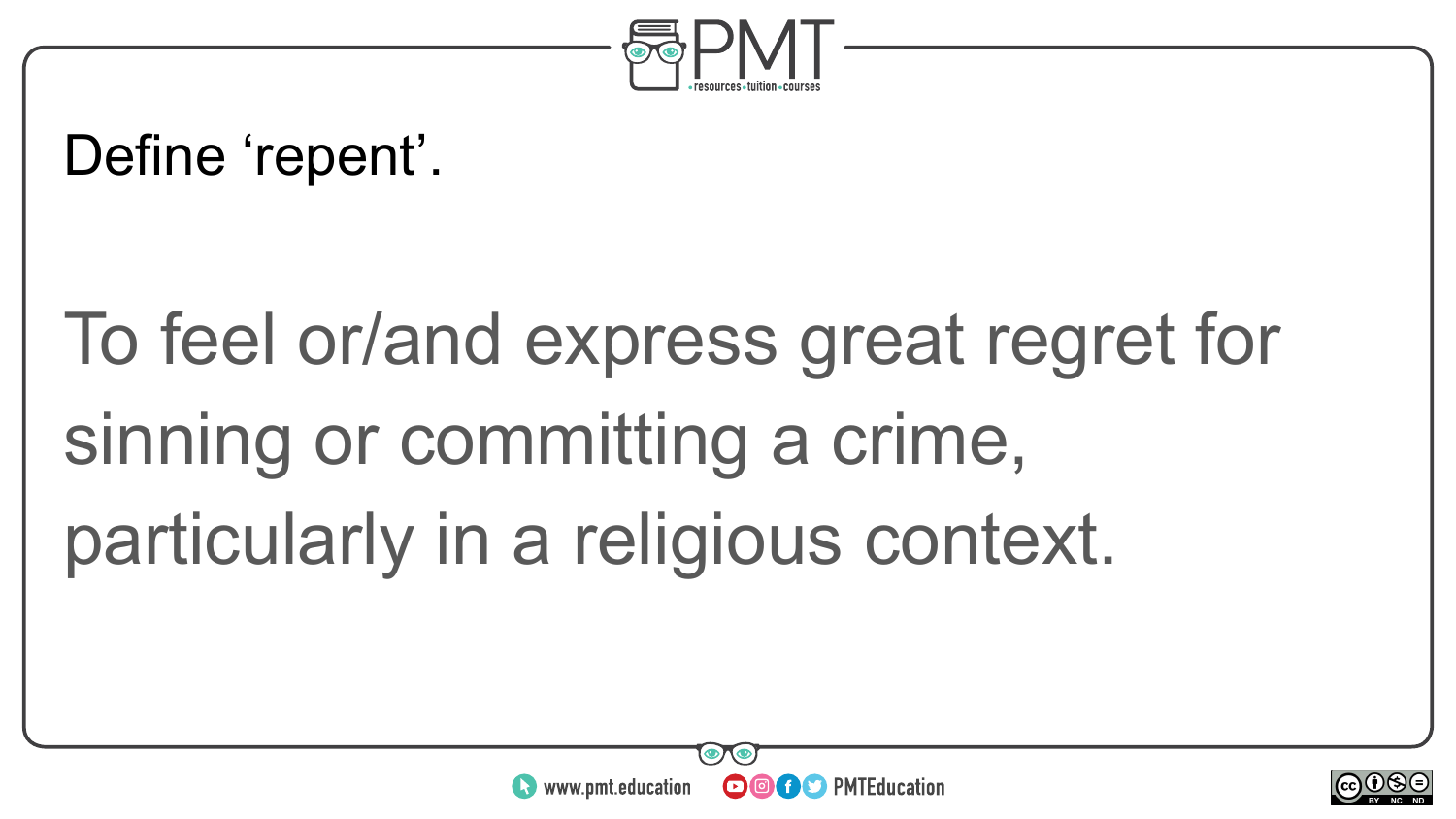

## Define 'stereotype'.



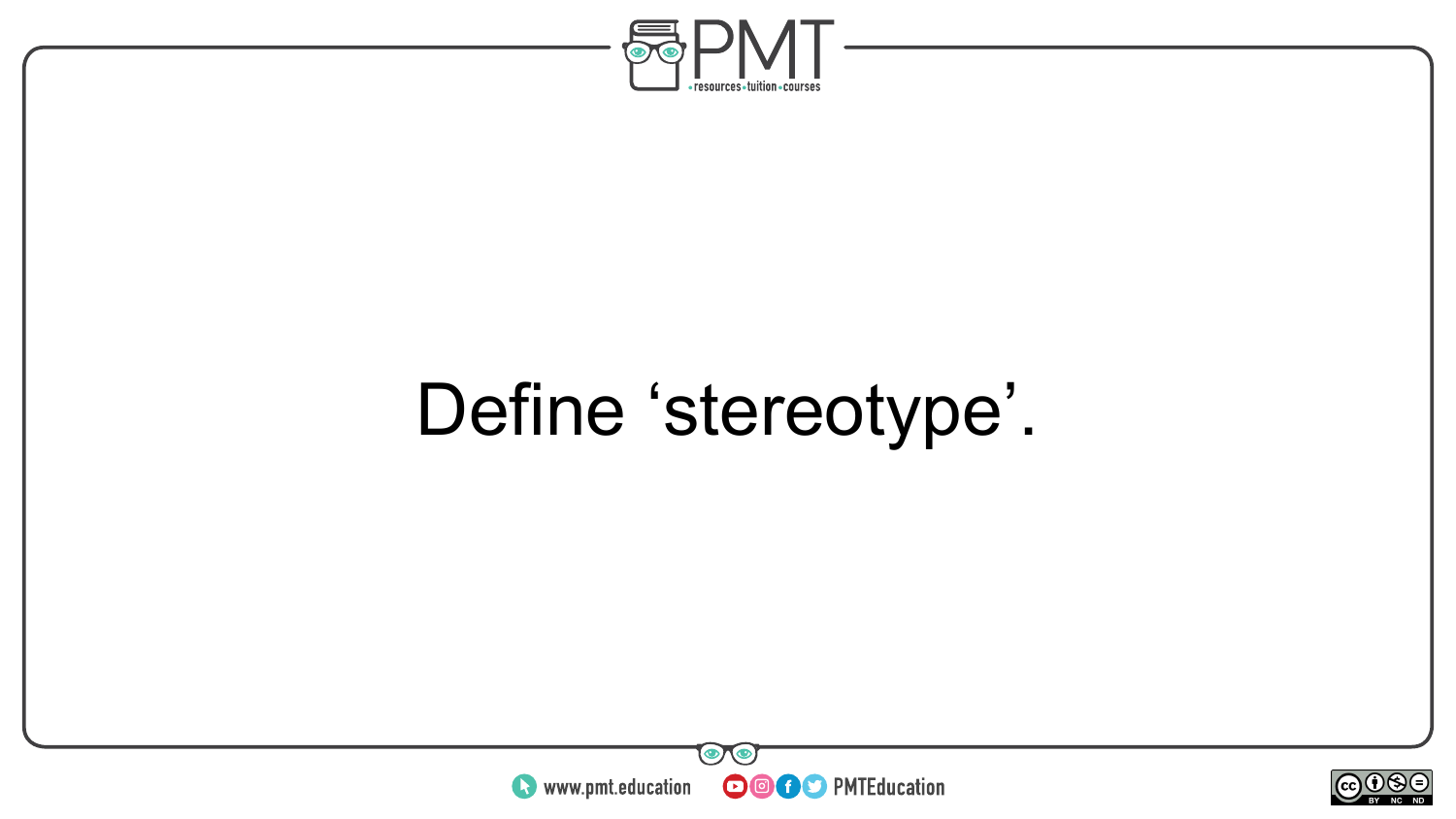

#### Define 'stereotype'.

# A view or preconception of a person or thing that is fixed and oversimplified, held by most of a population.



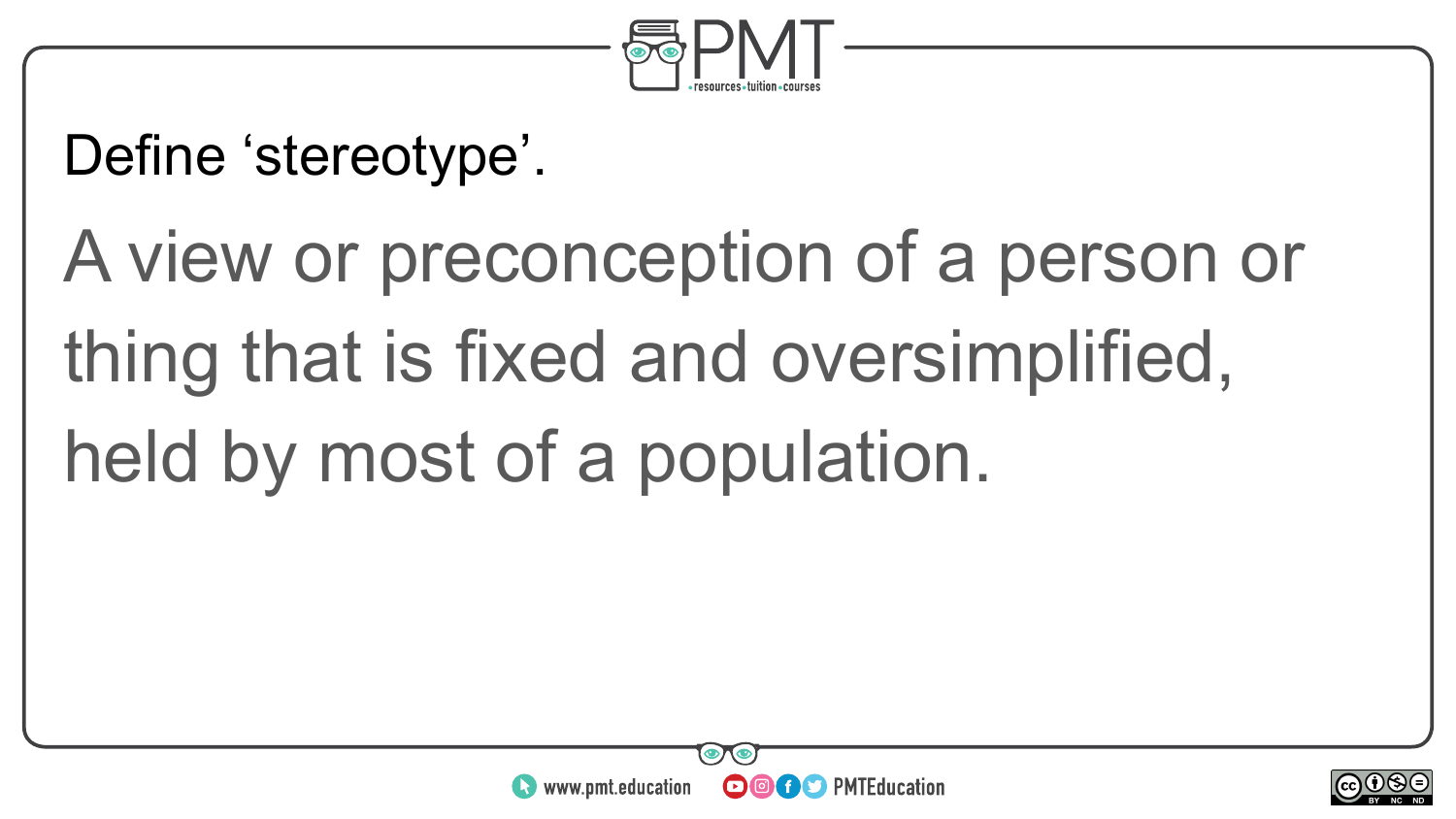

## Define 'The Gunpowder Plot'.



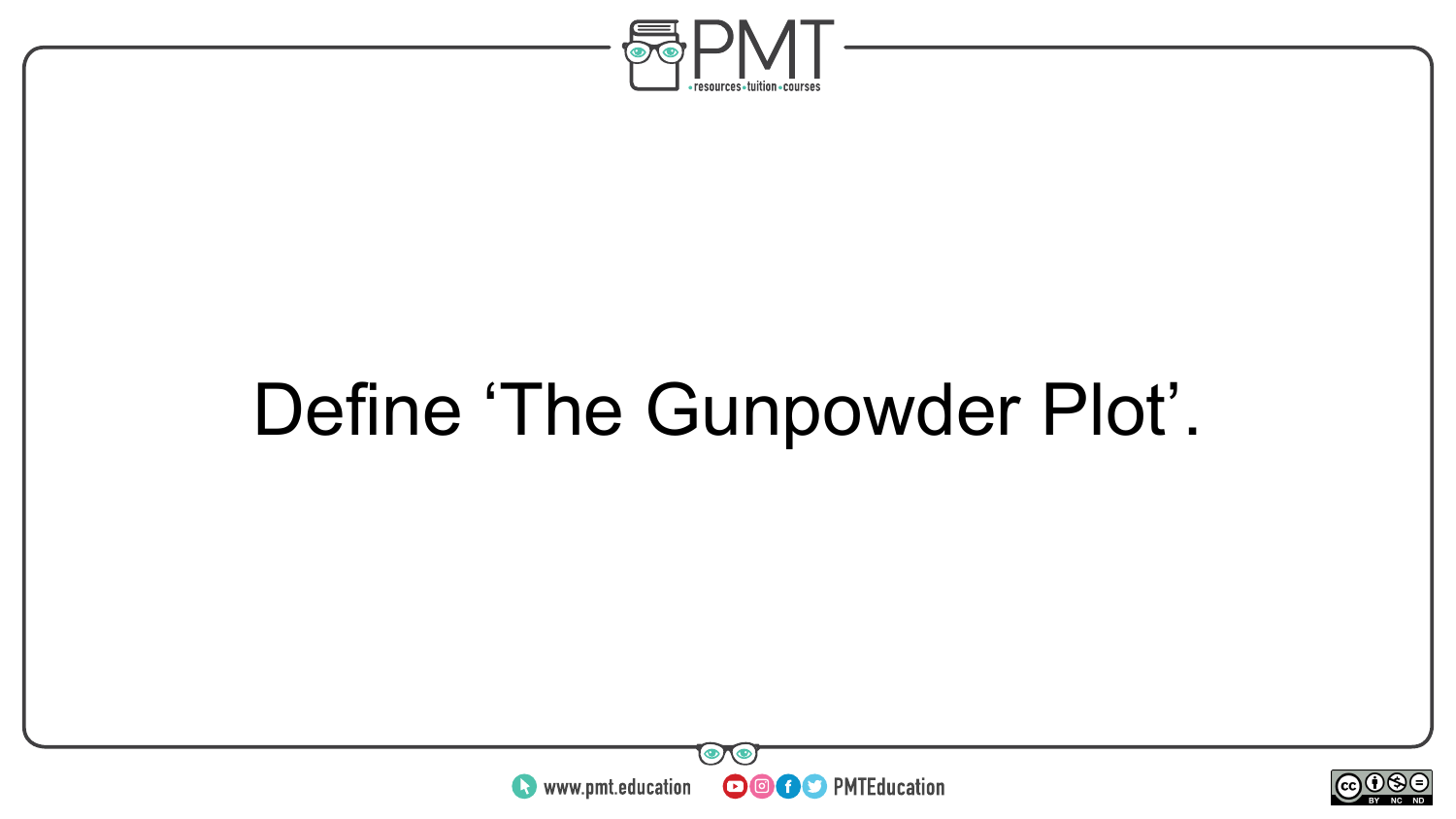

#### Define 'The Gunpowder Plot'.

# An assassination attempt on the King of England, King James I, in 1605, where a group of Catholics tried to blow up the Houses of Parliament with gunpodwder.

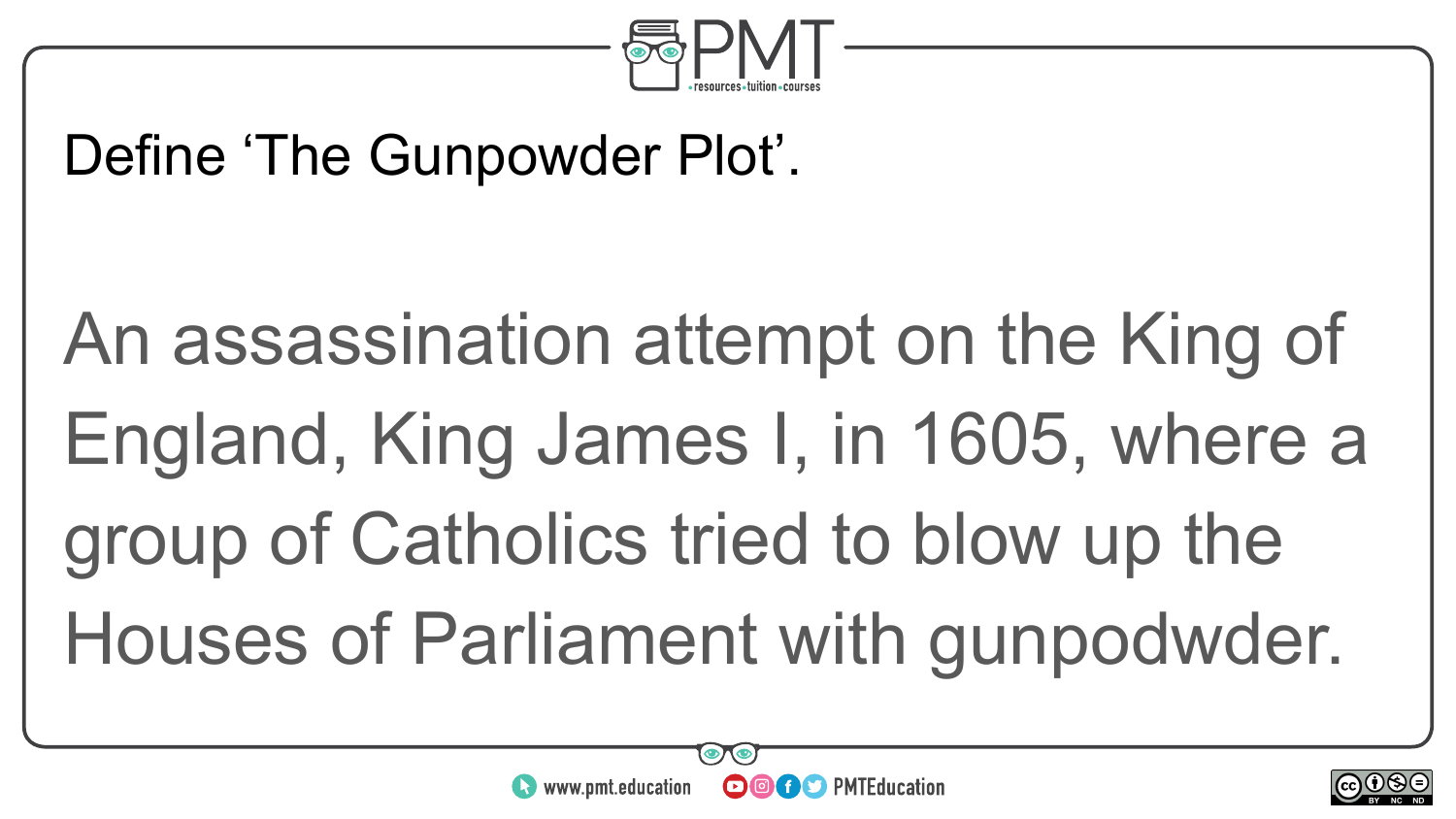

### Define 'The Renaissance'.



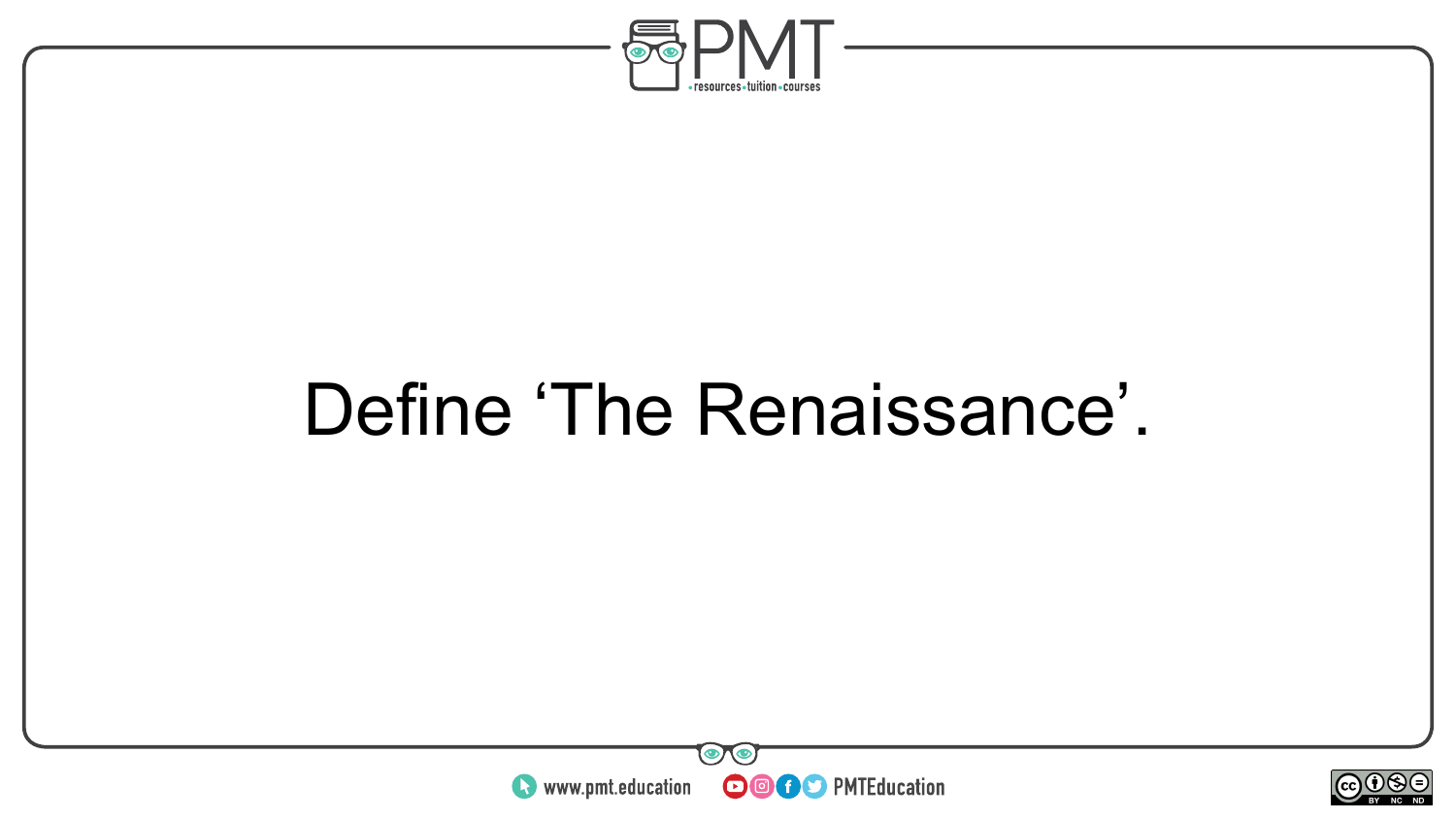

#### Define 'The Renaissance'.

A period of time from the 14th to the 17th century where artists, writers and philosophers revisited the works of the ancient greeks and romans.



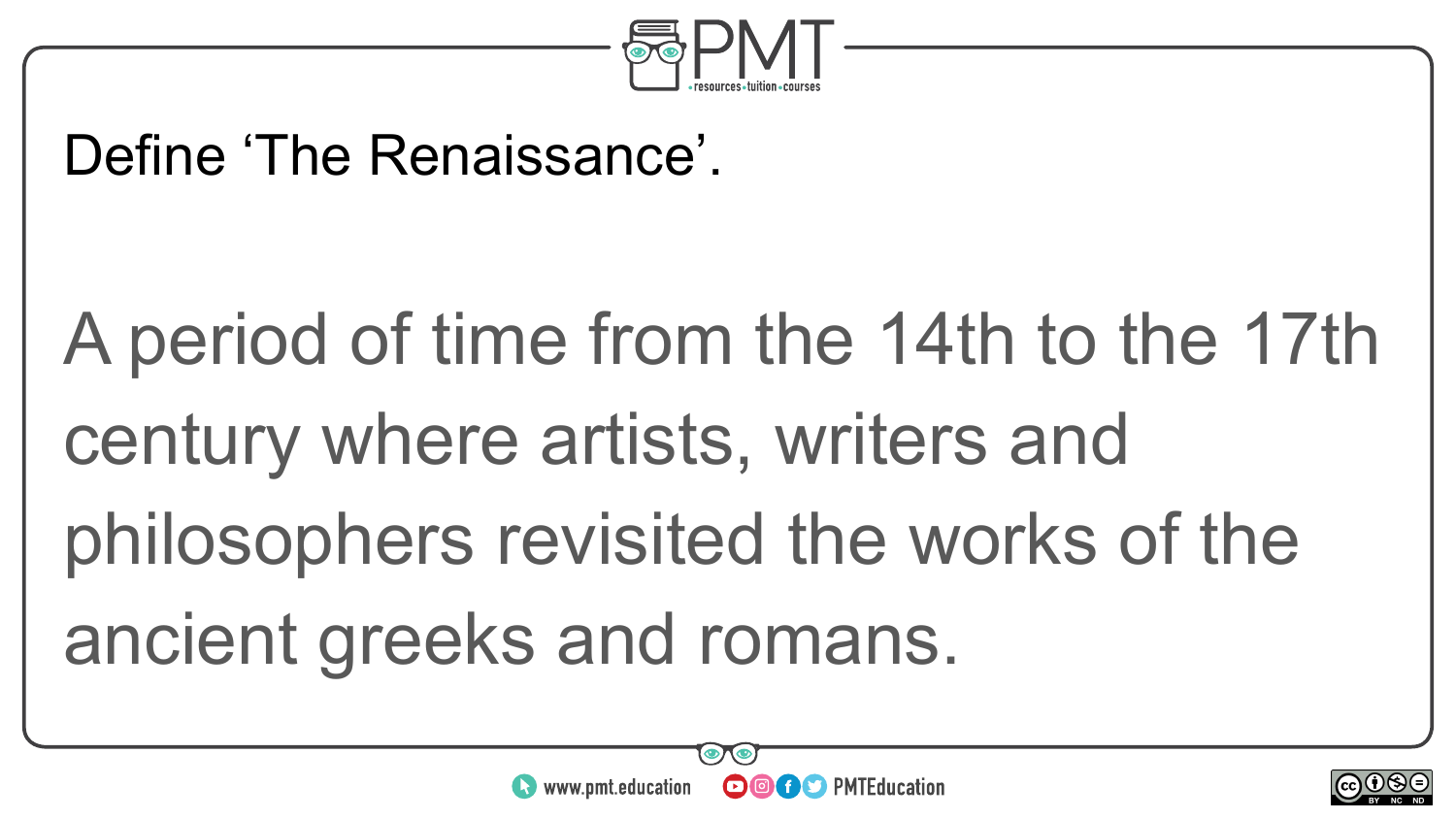

## Define 'Toxic Masculinity'.



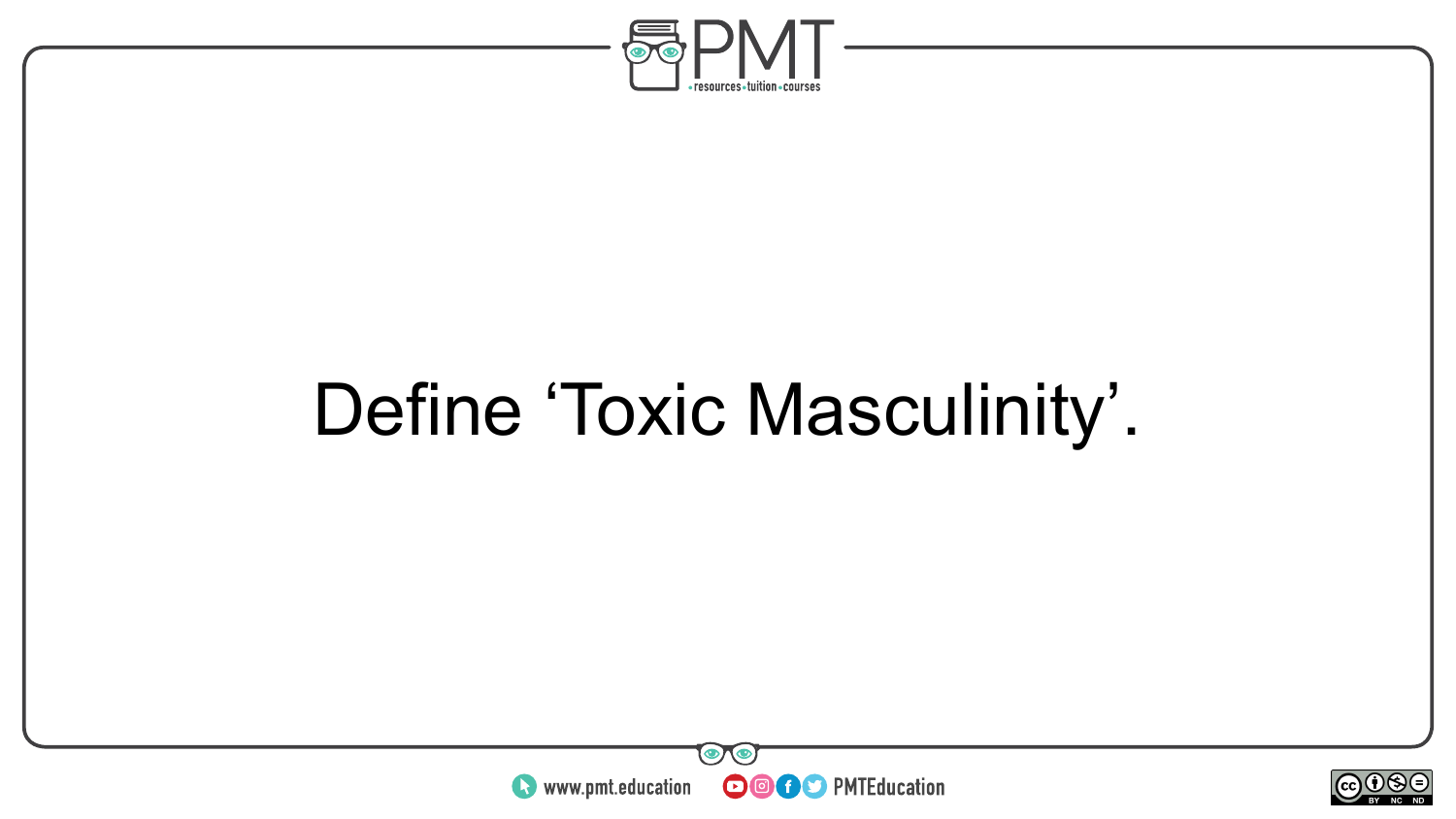

#### Define 'Toxic Masculinity'.

# The concept that traditional male gender roles restrict emotion in men which encouraging negative, often violent traits.



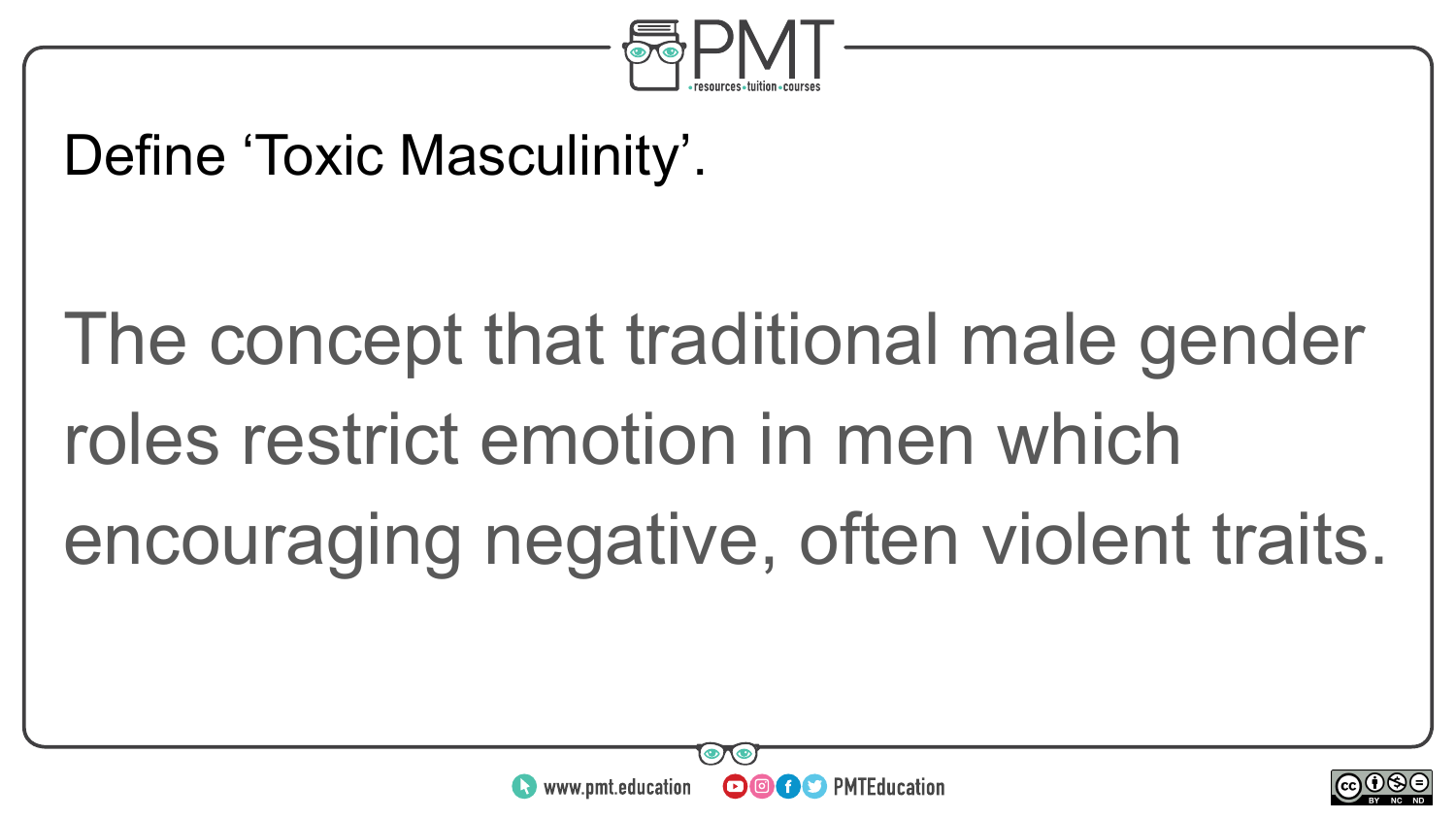

# Define 'tragedy'.



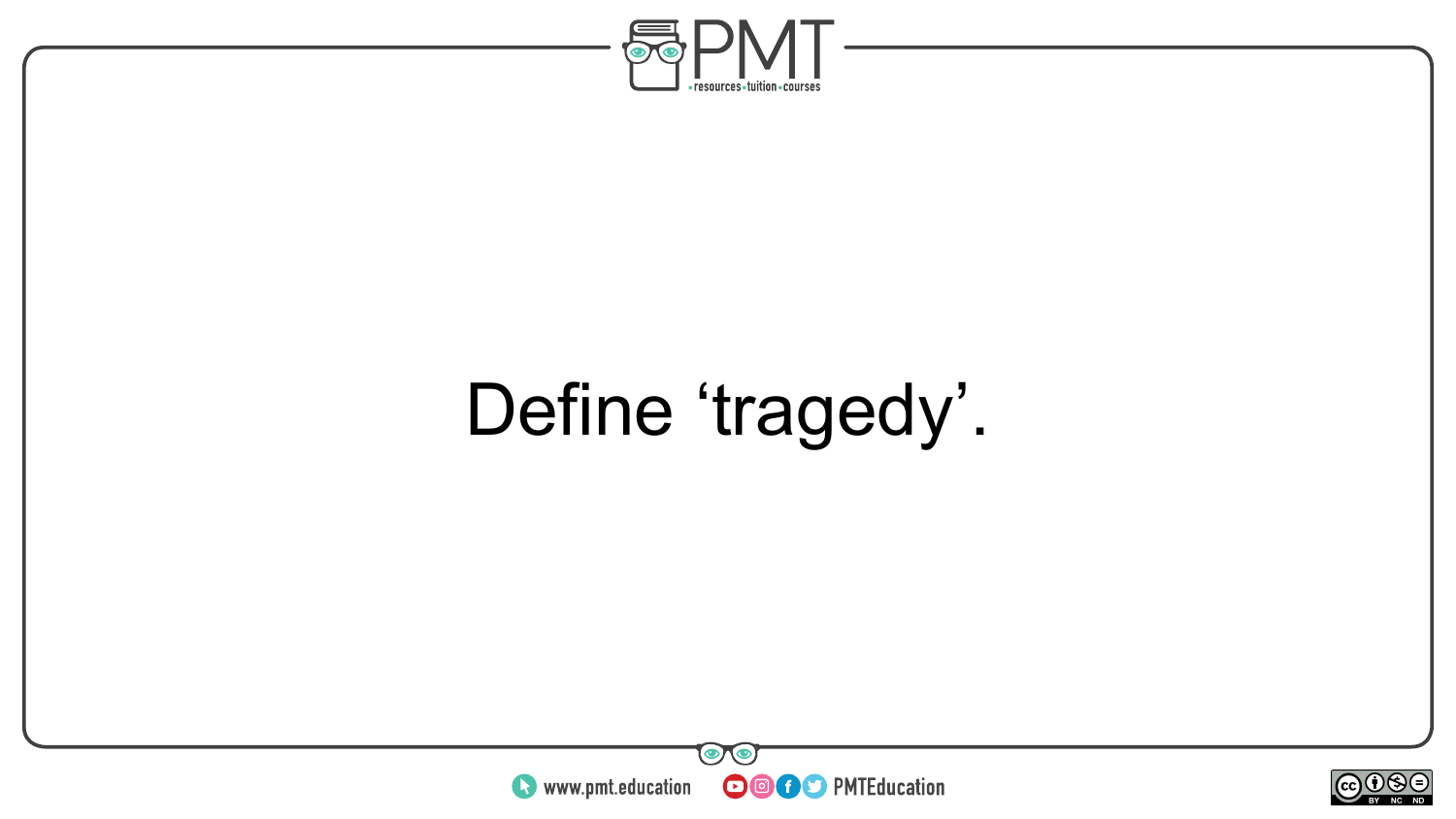

#### Define 'tragedy'.

A branch of drama that usually depicts the downfall and the reversal of fortune for a good person; suffering usually awaits many of the characters, especially the tragic hero.

**OOOO D** PMTEducation

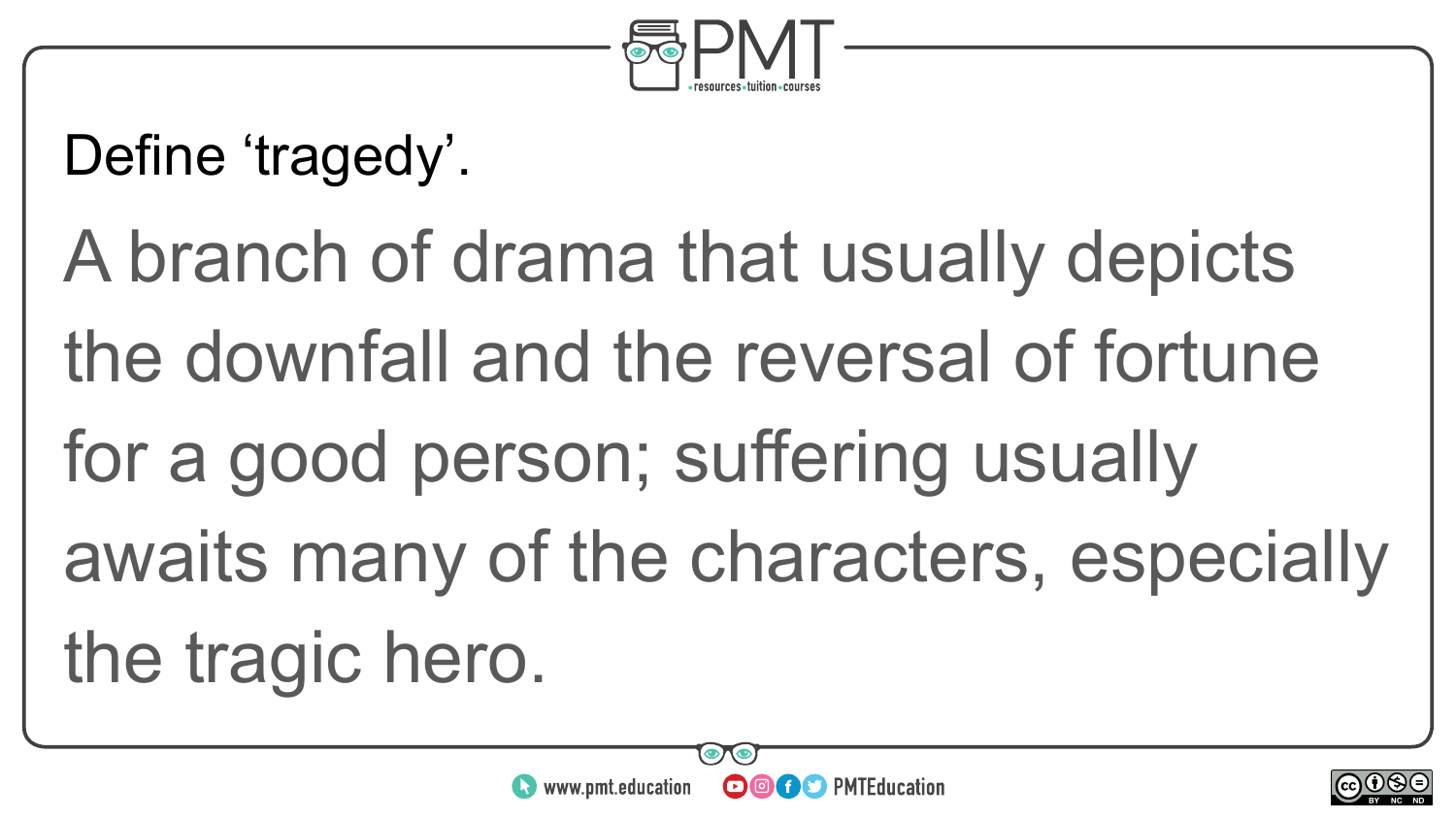

### Define 'vice'.



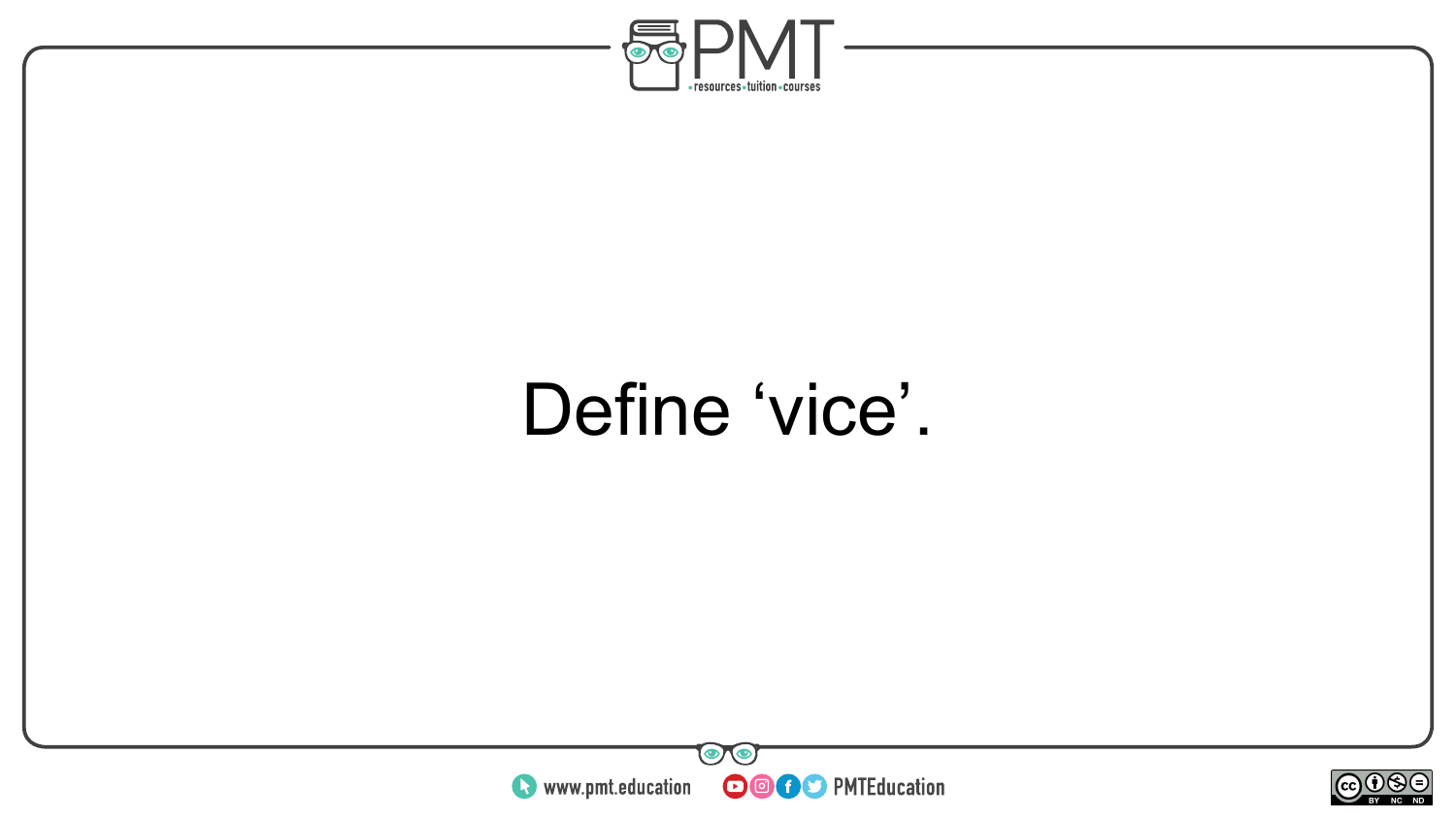

#### Define 'vice'.

### A behaviour or trait that is immoral.



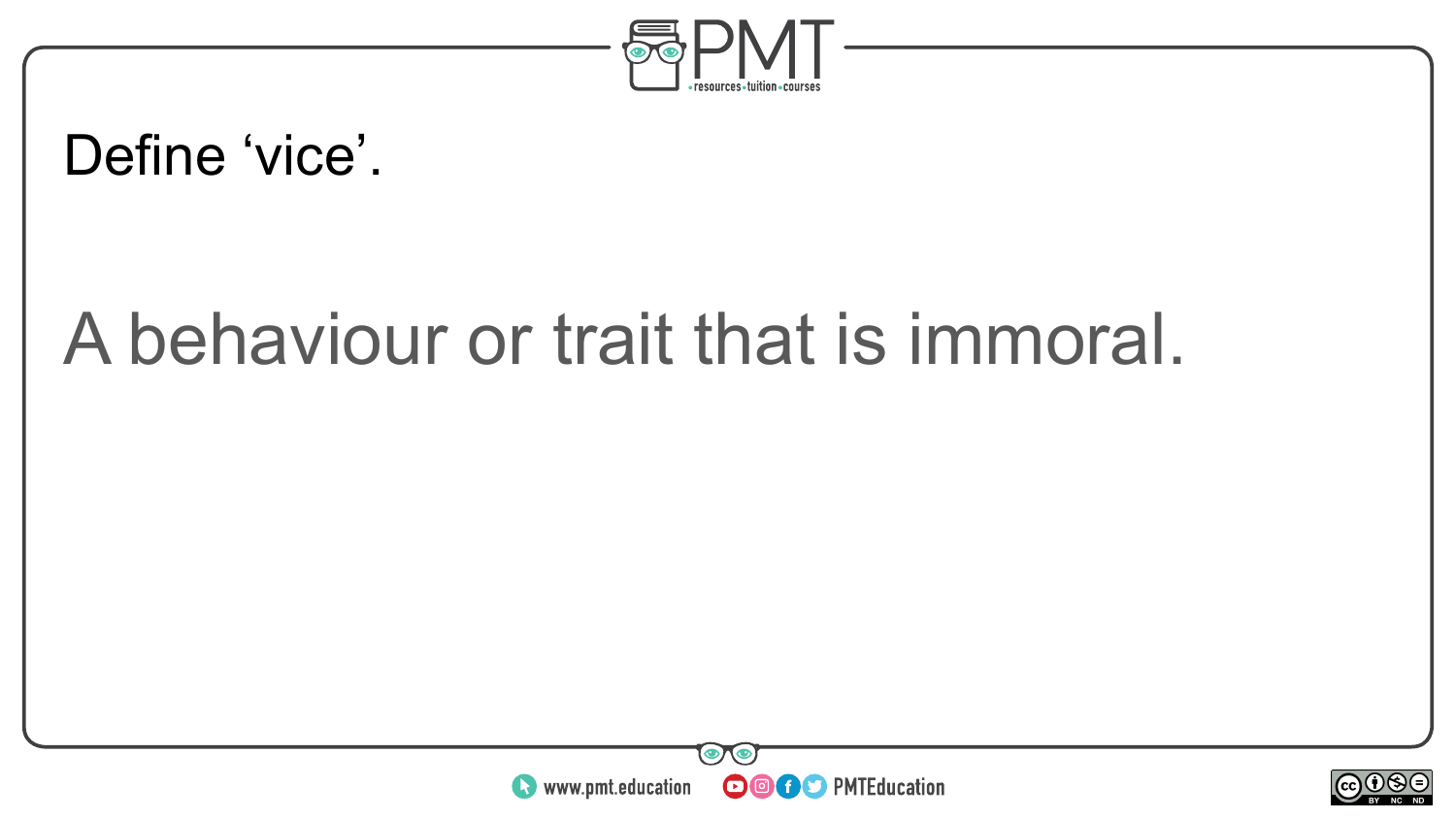

### Define 'virtue'.